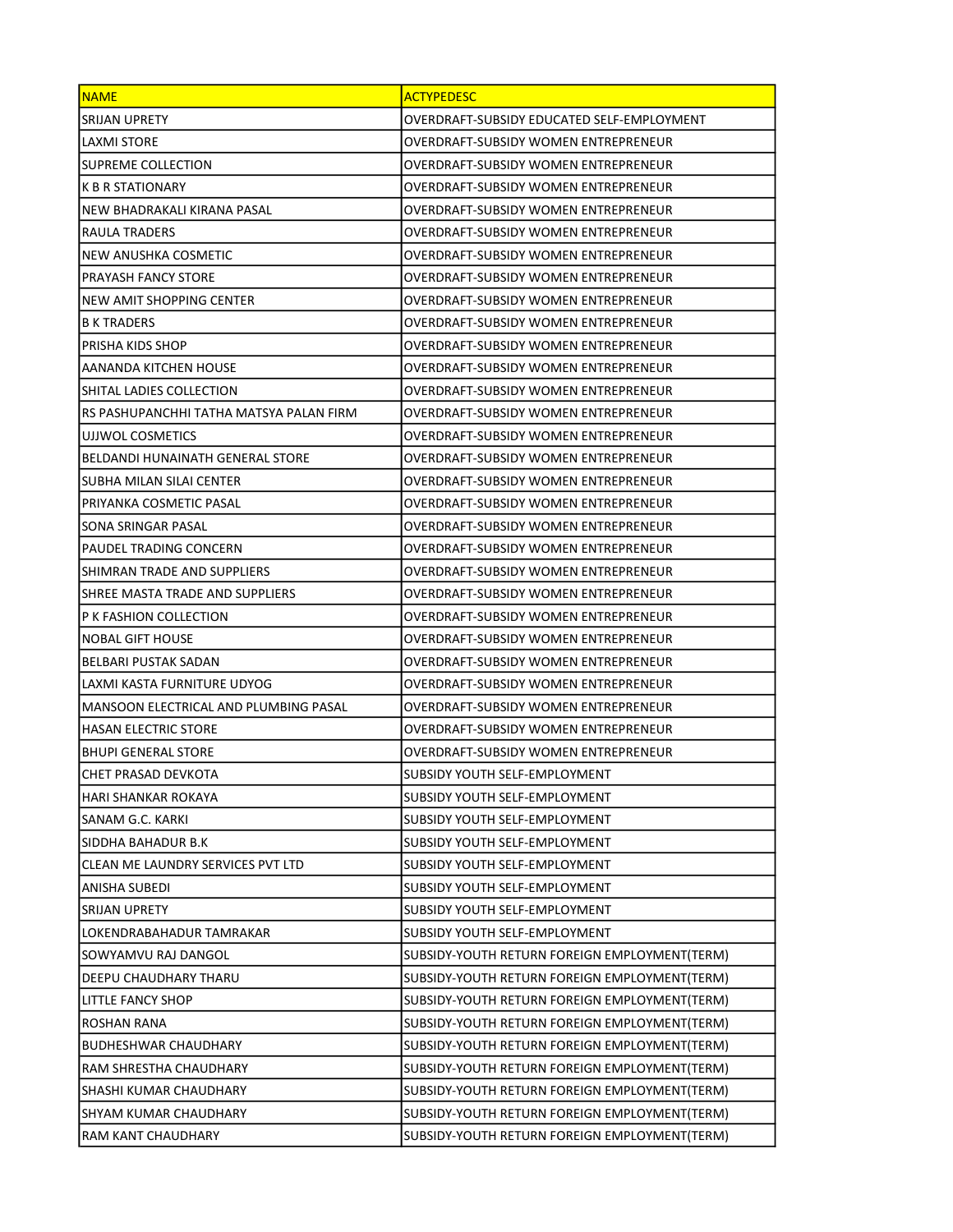| GYANENDRA SAMBAHANGPHEY                   | SUBSIDY-YOUTH RETURN FOREIGN EMPLOYMENT(TERM)                                               |
|-------------------------------------------|---------------------------------------------------------------------------------------------|
| TEJMANI SUBEDI                            | SUBSIDY-YOUTH RETURN FOREIGN EMPLOYMENT(TERM)                                               |
| CHANDRA PRASAD BASNET                     | SUBSIDY-YOUTH RETURN FOREIGN EMPLOYMENT(TERM)                                               |
| DIWAS PAYANGU                             | SUBSIDY-YOUTH RETURN FOREIGN EMPLOYMENT(TERM)                                               |
| SANTOSH KUMAR SAH                         | SUBSIDY-YOUTH RETURN FOREIGN EMPLOYMENT(TERM)                                               |
| GOVINDA BUDHATHOKI                        | SUBSIDY-YOUTH RETURN FOREIGN EMPLOYMENT(TERM)                                               |
| RADHA ARYAL PATHAK                        | SUBSIDY-YOUTH RETURN FOREIGN EMPLOYMENT(TERM)                                               |
| GREENWORLD AGRICULTURE FARM               | SUBSIDY-YOUTH RETURN FOREIGN EMPLOYMENT(TERM)                                               |
| KALAM BAHADUR BISTA                       | SUBSIDY-YOUTH RETURN FOREIGN EMPLOYMENT(TERM)                                               |
| SUMAN THAPA NAMUNA KRISHI FARM            | SUBSIDY-YOUTH RETURN FOREIGN EMPLOYMENT(TERM)                                               |
| NAJING KRISHI TATHA PASHUPANKSHI FARM     | SUBSIDY-YOUTH RETURN FOREIGN EMPLOYMENT(TERM)                                               |
| NARAYAN LUHAR                             | SUBSIDY-YOUTH RETURN FOREIGN EMPLOYMENT(TERM)                                               |
| KHAJA HUB                                 | SUBSIDY-YOUTH RETURN FOREIGN EMPLOYMENT(TERM)                                               |
| ANIL PRANGARIK KRISHI FARM                | SUBSIDY-YOUTH RETURN FOREIGN EMPLOYMENT(TERM)                                               |
| <b>SURESH BAHADUR BANIYA</b>              | SUBSIDY-YOUTH RETURN FOREIGN EMPLOYMENT(TERM)                                               |
| DAMBAR BAHADUR THAPA                      | SUBSIDY-YOUTH RETURN FOREIGN EMPLOYMENT(TERM)                                               |
| SURAT BAHADUR SHAHI                       | SUBSIDY-YOUTH RETURN FOREIGN EMPLOYMENT(TERM)                                               |
| SATYA RAJ PANDAY                          | SUBSIDY-YOUTH RETURN FOREIGN EMPLOYMENT(TERM)                                               |
| DEVENDRA BAHADUR SHAHI                    | SUBSIDY-YOUTH RETURN FOREIGN EMPLOYMENT(TERM)                                               |
| <b>BIKRAM DANGAURA</b>                    | SUBSIDY-YOUTH RETURN FOREIGN EMPLOYMENT(TERM)                                               |
| NEW DAILEKHI KHAJA GHAR AND SELROTI HOUSE | SUBSIDY-YOUTH RETURN FOREIGN EMPLOYMENT(TERM)                                               |
| GANGA MEAT SUPPLIERS AND COLD STORES      | SUBSIDY-YOUTH RETURN FOREIGN EMPLOYMENT(TERM)                                               |
| DOLAKHALI STORE                           | SUBSIDY-YOUTH RETURN FOREIGN EMPLOYMENT(TERM)                                               |
| SHIWA CREATION ENTERPRISES                | SUBSIDY-YOUTH RETURN FOREIGN EMPLOYMENT(TERM)                                               |
| CHEFS CHOICE PVT LTD                      | SUBSIDY-YOUTH RETURN FOREIGN EMPLOYMENT(TERM)                                               |
| SACHIN KUKHURA PALAN FARM                 | SUBSIDY-YOUTH RETURN FOREIGN EMPLOYMENT(TERM)                                               |
| <b>EVEREST SOFA CENTER</b>                | SUBSIDY-YOUTH RETURN FOREIGN EMPLOYMENT(TERM)                                               |
| <b>TERAI SURGICAL</b>                     | SUBSIDY-YOUTH RETURN FOREIGN EMPLOYMENT(TERM)                                               |
| RAMLAL NAGARKOTI(NEWAR)                   | SUBSIDY-YOUTH RETURN FOREIGN EMPLOYMENT(TERM)                                               |
| <b>RABIN THAKURI</b>                      | SUBSIDY-YOUTH RETURN FOREIGN EMPLOYMENT(TERM)                                               |
| M SNOOKER HOUSE                           | SUBSIDY-YOUTH RETURN FOREIGN EMPLOYMENT(TERM)                                               |
| NEELA KIRANA PASAL STORES                 | SUBSIDY-YOUTH RETURN FOREIGN EMPLOYMENT(TERM)                                               |
| PAHUNA KHAJA AND BHANSA GHAR              | SUBSIDY-YOUTH RETURN FOREIGN EMPLOYMENT(TERM)                                               |
| JAYA GORAKHNATH STORE                     | SUBSIDY-YOUTH RETURN FOREIGN EMPLOYMENT(TERM)                                               |
| RESUNGA WEAR MART                         | SUBSIDY-YOUTH RETURN FOREIGN EMPLOYMENT(TERM)                                               |
| ADARSHA ADITYA TAILORS                    | SUBSIDY-YOUTH RETURN FOREIGN EMPLOYMENT(TERM)                                               |
| KUMARI TAILORING CENTER                   | SUBSIDY-YOUTH RETURN FOREIGN EMPLOYMENT(TERM)                                               |
|                                           | EVEREST HIMALI CHULO RESTAURANT AND PARTY VENUSUBSIDY-YOUTH RETURN FOREIGN EMPLOYMENT(TERM) |
| SUBHARAMBHA CARGO SERVICES PVT LTD        | SUBSIDY-YOUTH RETURN FOREIGN EMPLOYMENT(TERM)                                               |
| RAJ KHAJA GHAR                            | SUBSIDY-YOUTH RETURN FOREIGN EMPLOYMENT(TERM)                                               |
| HAWAI GOLD BEAUTY PARLOUR                 | SUBSIDY-YOUTH RETURN FOREIGN EMPLOYMENT(TERM)                                               |
| CITY CORNER RESTAURENT PVT LTD            | SUBSIDY-YOUTH RETURN FOREIGN EMPLOYMENT(TERM)                                               |
| <b>EMMANUEL FANCY SHOP</b>                | SUBSIDY-YOUTH RETURN FOREIGN EMPLOYMENT(TERM)                                               |
| KHOTANG HALESHI KHAJA GHAR                | SUBSIDY-YOUTH RETURN FOREIGN EMPLOYMENT(TERM)                                               |
| BIRYANI HOUSE AND BAR PVT. LTD.           | SUBSIDY-YOUTH RETURN FOREIGN EMPLOYMENT(TERM)                                               |
| NEW BARDALI CAFE                          | SUBSIDY-YOUTH RETURN FOREIGN EMPLOYMENT(TERM)                                               |
| <b>KUKHURA FIRM</b>                       | SUBSIDY-YOUTH RETURN FOREIGN EMPLOYMENT(TERM)                                               |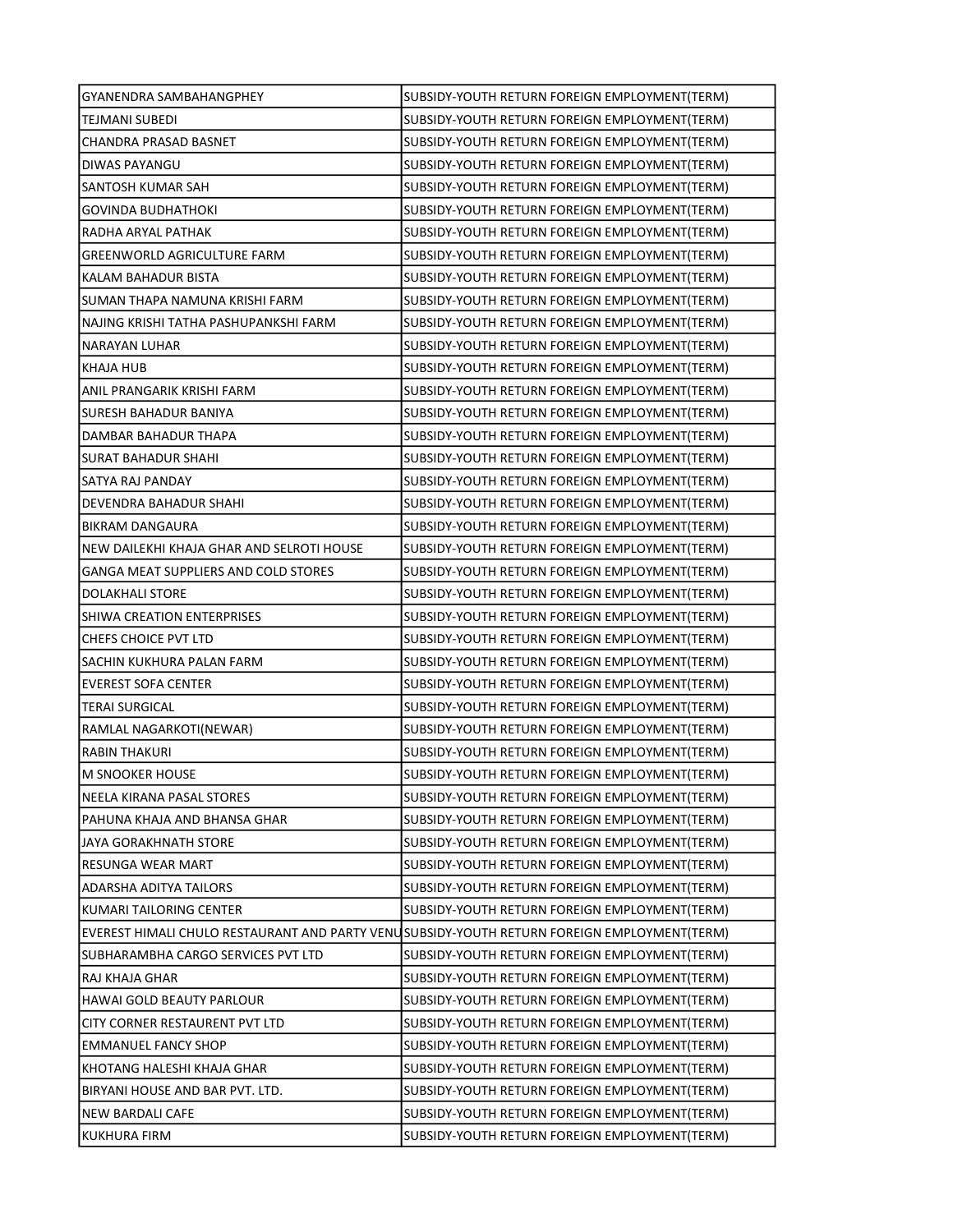| SANDEEP DANGI                            | SUBSIDY-YOUTH RETURN FOREIGN EMPLOYMENT(TERM) |
|------------------------------------------|-----------------------------------------------|
| <b>GOVIND PRASAD RAI</b>                 | SUBSIDY-YOUTH RETURN FOREIGN EMPLOYMENT(TERM) |
| PARSHURAM RAI                            | SUBSIDY-YOUTH RETURN FOREIGN EMPLOYMENT(TERM) |
| <b>RAVI RIMAL</b>                        | SUBSIDY-YOUTH RETURN FOREIGN EMPLOYMENT(TERM) |
| HANA GARMENT PVT LTD                     | SUBSIDY-YOUTH RETURN FOREIGN EMPLOYMENT(TERM) |
| NEPAL ALLMUNIUM UDHYOG                   | SUBSIDY-YOUTH RETURN FOREIGN EMPLOYMENT(TERM) |
| DEVI MATA FANCY AND SHOES CENTER         | SUBSIDY-YOUTH RETURN FOREIGN EMPLOYMENT(TERM) |
| SUNKOSHI STAFF BHOJANALAYA AND KHAJAGHAR | SUBSIDY-YOUTH RETURN FOREIGN EMPLOYMENT(TERM) |
| NAWAJYOTI KRISHI FARM                    | SUBSIDY-YOUTH RETURN FOREIGN EMPLOYMENT(TERM) |
| <b>ROSHAN POKHREL</b>                    | SUBSIDY-YOUTH RETURN FOREIGN EMPLOYMENT(TERM) |
| DAL BAHADUR RAJBANSHI                    | SUBSIDY-YOUTH RETURN FOREIGN EMPLOYMENT(TERM) |
| RAGHUNATH ADHIKARI                       | SUBSIDY-YOUTH RETURN FOREIGN EMPLOYMENT(TERM) |
| JAYA NANDA SHRESTHA                      | SUBSIDY-YOUTH RETURN FOREIGN EMPLOYMENT(TERM) |
| UTTAM SHRESTHA                           | SUBSIDY-YOUTH RETURN FOREIGN EMPLOYMENT(TERM) |
| JEEVAN KAFLE                             | SUBSIDY-YOUTH RETURN FOREIGN EMPLOYMENT(TERM) |
| <b>KESHAV SHIWAKOTI</b>                  | SUBSIDY-YOUTH RETURN FOREIGN EMPLOYMENT(TERM) |
| <b>BHAKTA BAHADUR SHRESTHA</b>           | SUBSIDY-YOUTH RETURN FOREIGN EMPLOYMENT(TERM) |
| <b>GOVINDA SHRESTHA</b>                  | SUBSIDY-YOUTH RETURN FOREIGN EMPLOYMENT(TERM) |
| RAMESH BISTA                             | SUBSIDY-YOUTH RETURN FOREIGN EMPLOYMENT(TERM) |
| <b>NILMANI BASNET</b>                    | SUBSIDY-YOUTH RETURN FOREIGN EMPLOYMENT(TERM) |
| <b>BIDHAN KUMAR RAI</b>                  | SUBSIDY-YOUTH RETURN FOREIGN EMPLOYMENT(TERM) |
| ASHOK BUDATHOKI                          | SUBSIDY-YOUTH RETURN FOREIGN EMPLOYMENT(TERM) |
| RABIN SHRESTHA                           | SUBSIDY-YOUTH RETURN FOREIGN EMPLOYMENT(TERM) |
| SANTA RAJ LAMA TAMANG                    | SUBSIDY-YOUTH RETURN FOREIGN EMPLOYMENT(TERM) |
| DEWAN SINGH RAI                          | SUBSIDY-YOUTH RETURN FOREIGN EMPLOYMENT(TERM) |
| ABHISHEK CHAMLAGAIN                      | SUBSIDY-YOUTH RETURN FOREIGN EMPLOYMENT(TERM) |
| <b>BHUPAL KARKI</b>                      | SUBSIDY-YOUTH RETURN FOREIGN EMPLOYMENT(TERM) |
| SANTA KUMAR DEWAN                        | SUBSIDY-YOUTH RETURN FOREIGN EMPLOYMENT(TERM) |
| SANTOSH UDASH                            | SUBSIDY-YOUTH RETURN FOREIGN EMPLOYMENT(TERM) |
| <b>BISHNU KAULE YONJAN</b>               | SUBSIDY-YOUTH RETURN FOREIGN EMPLOYMENT(TERM) |
| <b>BAM BAHADUR RAI</b>                   | SUBSIDY-YOUTH RETURN FOREIGN EMPLOYMENT(TERM) |
| RAMESH SUBBA                             | SUBSIDY-YOUTH RETURN FOREIGN EMPLOYMENT(TERM) |
| GOKUL BAHADUR ADHIKARI                   | SUBSIDY-YOUTH RETURN FOREIGN EMPLOYMENT(TERM) |
| GHANINDRA BAHADUR SHRESTHA               | SUBSIDY-YOUTH RETURN FOREIGN EMPLOYMENT(TERM) |
| KHADKA KRISHI CHYAU KHETI                | SUBSIDY-YOUTH RETURN FOREIGN EMPLOYMENT(TERM) |
| MORANG KRISHI FARM                       | SUBSIDY-YOUTH RETURN FOREIGN EMPLOYMENT(TERM) |
| RAJ TAILORING CENTER AND KAPDA PASAL     | SUBSIDY-YOUTH RETURN FOREIGN EMPLOYMENT(TERM) |
| NAWARAJ ADHIKARI                         | SUBSIDY-YOUTH RETURN FOREIGN EMPLOYMENT(TERM) |
| SURYA BAHADUR KARKI                      | SUBSIDY-YOUTH RETURN FOREIGN EMPLOYMENT(TERM) |
| BABIN RAI                                | SUBSIDY-YOUTH RETURN FOREIGN EMPLOYMENT(TERM) |
| NARAYAN ACHARYA                          | SUBSIDY-YOUTH RETURN FOREIGN EMPLOYMENT(TERM) |
| SOM PRASAD ACHARYA                       | SUBSIDY-YOUTH RETURN FOREIGN EMPLOYMENT(TERM) |
| SUBASH SHRESTHA                          | SUBSIDY-YOUTH RETURN FOREIGN EMPLOYMENT(TERM) |
| <b>BINOD BHURTEL</b>                     | SUBSIDY-YOUTH RETURN FOREIGN EMPLOYMENT(TERM) |
| PREM PRASAD GHIMIRE                      | SUBSIDY-YOUTH RETURN FOREIGN EMPLOYMENT(TERM) |
| DURGA P GHIMIRE                          | SUBSIDY-YOUTH RETURN FOREIGN EMPLOYMENT(TERM) |
| SANTOSH PANDEY                           | SUBSIDY-YOUTH RETURN FOREIGN EMPLOYMENT(TERM) |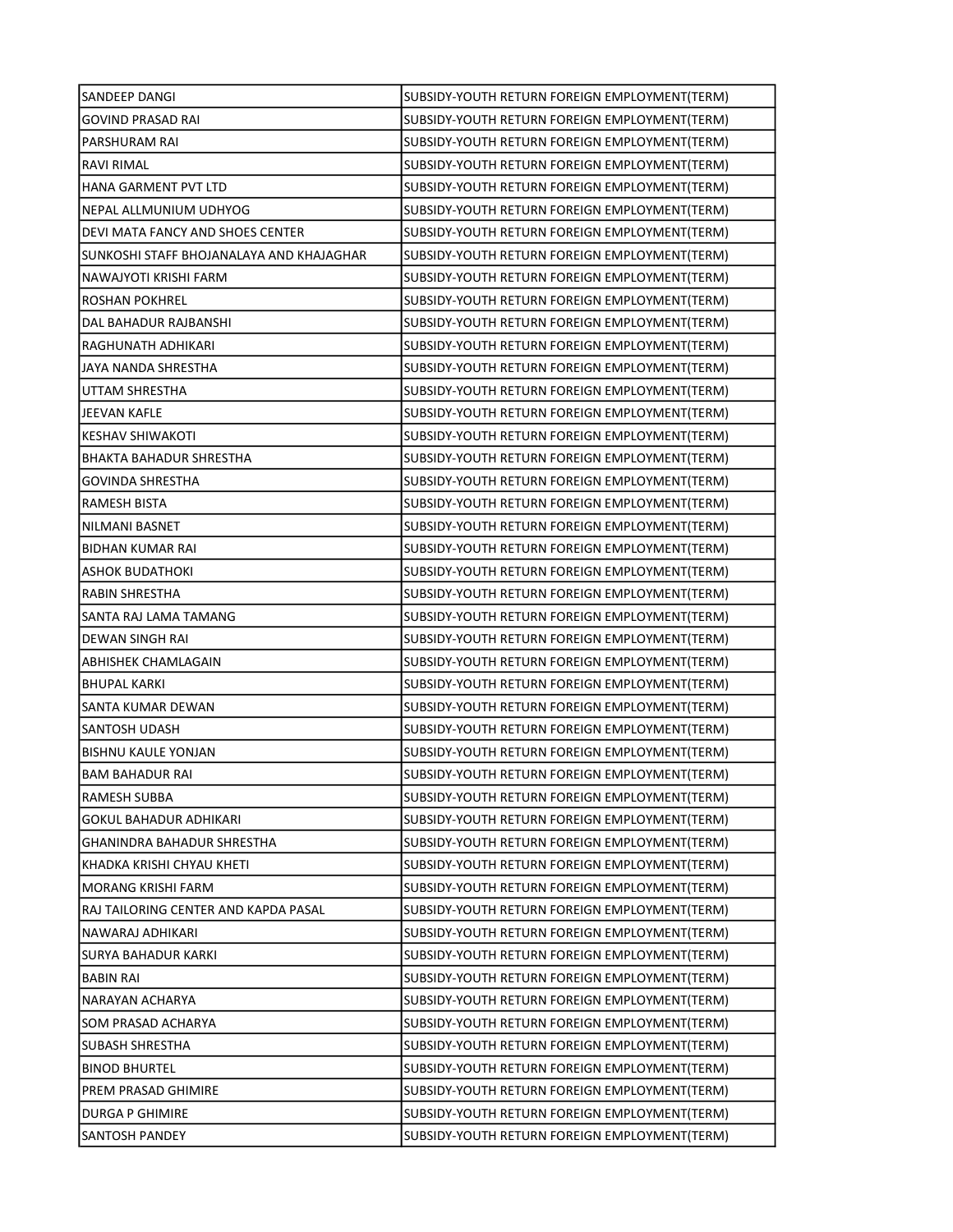| <b>BIKASH GHIMIRE</b>         | SUBSIDY-YOUTH RETURN FOREIGN EMPLOYMENT(TERM) |
|-------------------------------|-----------------------------------------------|
| RAMAKANT NEUPANE              | SUBSIDY-YOUTH RETURN FOREIGN EMPLOYMENT(TERM) |
| CHURAMANI DAWASE              | SUBSIDY-YOUTH RETURN FOREIGN EMPLOYMENT(TERM) |
| <b>ISHWORI PRASAD PANTHI</b>  | SUBSIDY-YOUTH RETURN FOREIGN EMPLOYMENT(TERM) |
| <b>GUN PRASAD SHRESTHA</b>    | SUBSIDY-YOUTH RETURN FOREIGN EMPLOYMENT(TERM) |
| AMMAR PRASAD SHRESTHA         | SUBSIDY-YOUTH RETURN FOREIGN EMPLOYMENT(TERM) |
| <b>SUSHIL PARIYAR</b>         | SUBSIDY-YOUTH RETURN FOREIGN EMPLOYMENT(TERM) |
| THAGINDRA B G.M               | SUBSIDY-YOUTH RETURN FOREIGN EMPLOYMENT(TERM) |
| <b>ASHOK KUMAR BHUSAL</b>     | SUBSIDY-YOUTH RETURN FOREIGN EMPLOYMENT(TERM) |
| TAMLAL NEUPANE                | SUBSIDY-YOUTH RETURN FOREIGN EMPLOYMENT(TERM) |
| <b>SUNIL GURUNG</b>           | SUBSIDY-YOUTH RETURN FOREIGN EMPLOYMENT(TERM) |
| YUBRAJ BHUSAL                 | SUBSIDY-YOUTH RETURN FOREIGN EMPLOYMENT(TERM) |
| NARAYAN KHADKA                | SUBSIDY-YOUTH RETURN FOREIGN EMPLOYMENT(TERM) |
| SHIV BAHADUR PARIYAR          | SUBSIDY-YOUTH RETURN FOREIGN EMPLOYMENT(TERM) |
| <b>GOBINDA PRASAD BANJADE</b> | SUBSIDY-YOUTH RETURN FOREIGN EMPLOYMENT(TERM) |
| PRATAP SINGH TAMANG           | SUBSIDY-YOUTH RETURN FOREIGN EMPLOYMENT(TERM) |
| KABIRAJ ACHARYA               | SUBSIDY-YOUTH RETURN FOREIGN EMPLOYMENT(TERM) |
| TIRTHA BAHADUR KARKI          | SUBSIDY-YOUTH RETURN FOREIGN EMPLOYMENT(TERM) |
| DEEPAK PRADHAN                | SUBSIDY-YOUTH RETURN FOREIGN EMPLOYMENT(TERM) |
| <b>DEVI P KHAREL</b>          | SUBSIDY-YOUTH RETURN FOREIGN EMPLOYMENT(TERM) |
| MILAN K CHAUDHARY             | SUBSIDY-YOUTH RETURN FOREIGN EMPLOYMENT(TERM) |
| ANJANI KUMAR SINGH            | SUBSIDY-YOUTH RETURN FOREIGN EMPLOYMENT(TERM) |
| KESHARI KUMARI CHAUDHARY      | SUBSIDY-YOUTH RETURN FOREIGN EMPLOYMENT(TERM) |
| <b>BIRENDRA P CHAUDHARY</b>   | SUBSIDY-YOUTH RETURN FOREIGN EMPLOYMENT(TERM) |
| ARBIND KUMAR CHAUDHARY        | SUBSIDY-YOUTH RETURN FOREIGN EMPLOYMENT(TERM) |
| <b>BUDHAN KUMAR SAH</b>       | SUBSIDY-YOUTH RETURN FOREIGN EMPLOYMENT(TERM) |
| TEK NARAYAN NEUPANE           | SUBSIDY-YOUTH RETURN FOREIGN EMPLOYMENT(TERM) |
| <b>LAXMAN PUN</b>             | SUBSIDY-YOUTH RETURN FOREIGN EMPLOYMENT(TERM) |
| TULSIRAM BHANDARI             | SUBSIDY-YOUTH RETURN FOREIGN EMPLOYMENT(TERM) |
| RETURNEE HOTEL AND LODGE      | SUBSIDY-YOUTH RETURN FOREIGN EMPLOYMENT(TERM) |
| DHAN BAHADUR SUGARPAD MAGAR   | SUBSIDY-YOUTH RETURN FOREIGN EMPLOYMENT(TERM) |
| NABARAJ POUDEL                | SUBSIDY-YOUTH RETURN FOREIGN EMPLOYMENT(TERM) |
| GOVIND NAND MAHATO            | SUBSIDY-YOUTH RETURN FOREIGN EMPLOYMENT(TERM) |
| NARAYAN PRASAD NYURE          | SUBSIDY-YOUTH RETURN FOREIGN EMPLOYMENT(TERM) |
| MADHAV DHAKAL                 | SUBSIDY-YOUTH RETURN FOREIGN EMPLOYMENT(TERM) |
| INDRA BAHADUR DARJEE          | SUBSIDY-YOUTH RETURN FOREIGN EMPLOYMENT(TERM) |
| KHEMAN SINGH SINGH SARU MAGAR | SUBSIDY-YOUTH RETURN FOREIGN EMPLOYMENT(TERM) |
| BHIM BAHADUR THAPA            | SUBSIDY-YOUTH RETURN FOREIGN EMPLOYMENT(TERM) |
| JIT N MAHATO                  | SUBSIDY-YOUTH RETURN FOREIGN EMPLOYMENT(TERM) |
| JANAK B MAKIM MAGAR           | SUBSIDY-YOUTH RETURN FOREIGN EMPLOYMENT(TERM) |
| <b>BISHNU P BASHYAL</b>       | SUBSIDY-YOUTH RETURN FOREIGN EMPLOYMENT(TERM) |
| <b>BIR B GHARTI</b>           | SUBSIDY-YOUTH RETURN FOREIGN EMPLOYMENT(TERM) |
| AVISHKAR GAUTAM               | SUBSIDY-YOUTH RETURN FOREIGN EMPLOYMENT(TERM) |
| TIKA R BASEL                  | SUBSIDY-YOUTH RETURN FOREIGN EMPLOYMENT(TERM) |
| SANTOSH RANA                  | SUBSIDY-YOUTH RETURN FOREIGN EMPLOYMENT(TERM) |
| THAMAN B KHATRI               | SUBSIDY-YOUTH RETURN FOREIGN EMPLOYMENT(TERM) |
| DAL B SOTI                    | SUBSIDY-YOUTH RETURN FOREIGN EMPLOYMENT(TERM) |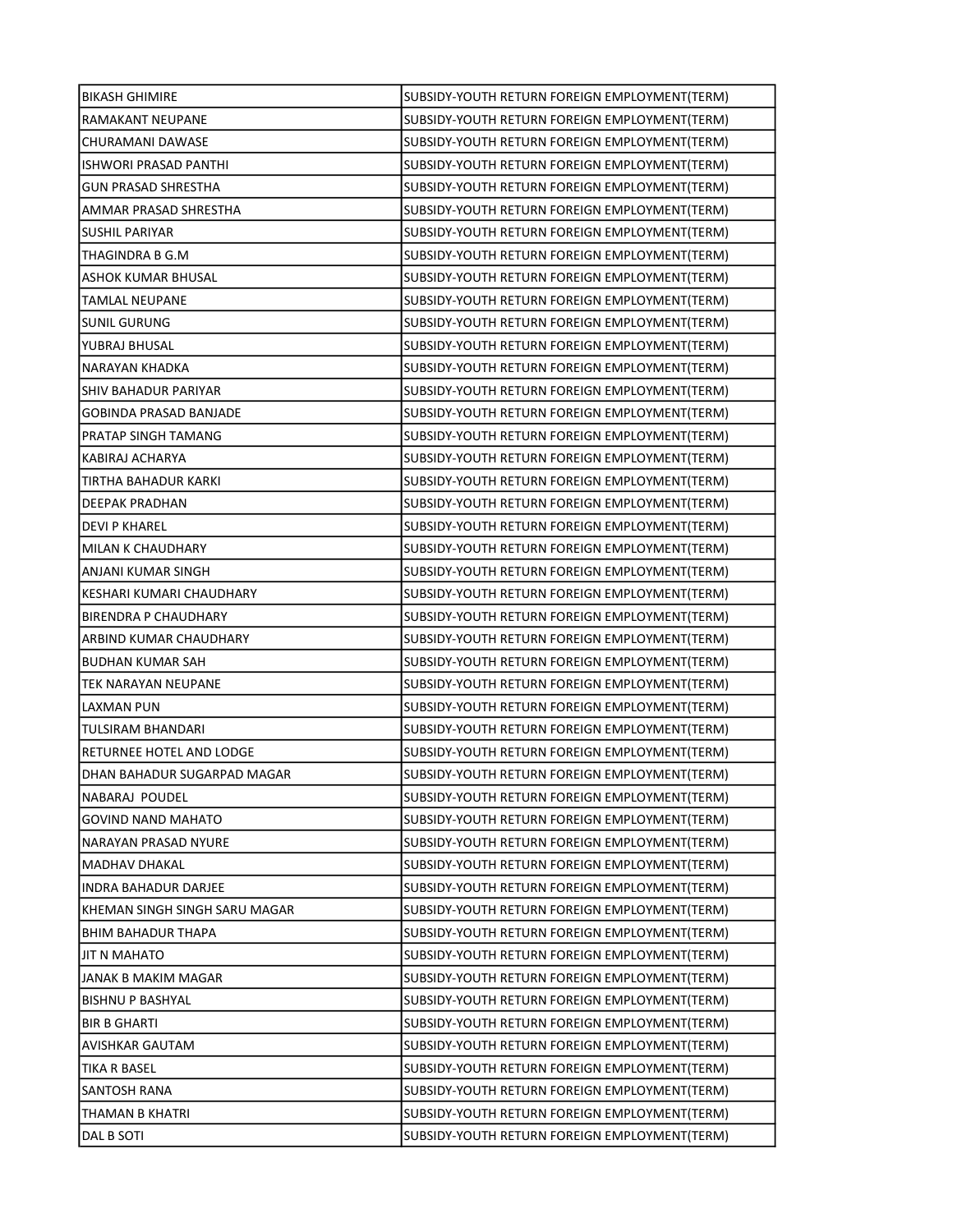| <b>HEM P KAFLE</b>                | SUBSIDY-YOUTH RETURN FOREIGN EMPLOYMENT(TERM) |
|-----------------------------------|-----------------------------------------------|
| AMRIT BAHADUR SHAHI               | SUBSIDY-YOUTH RETURN FOREIGN EMPLOYMENT(TERM) |
| <b>BINOD RAJ SIGDEL</b>           | SUBSIDY-YOUTH RETURN FOREIGN EMPLOYMENT(TERM) |
| PRITHIRAM THARU MAHATO            | SUBSIDY-YOUTH RETURN FOREIGN EMPLOYMENT(TERM) |
| IMNATH BHATTARAI                  | SUBSIDY-YOUTH RETURN FOREIGN EMPLOYMENT(TERM) |
| SHYAM PRASAD BHUSAL               | SUBSIDY-YOUTH RETURN FOREIGN EMPLOYMENT(TERM) |
| MIN BAHADUR THAPA CHHETRI         | SUBSIDY-YOUTH RETURN FOREIGN EMPLOYMENT(TERM) |
| <b>BAGESHWORI COLLECTION</b>      | SUBSIDY-YOUTH RETURN FOREIGN EMPLOYMENT(TERM) |
| SAUGAT ENTERPRISES                | SUBSIDY-YOUTH RETURN FOREIGN EMPLOYMENT(TERM) |
| <b>LAMA MOTORS PARTS</b>          | SUBSIDY-YOUTH RETURN FOREIGN EMPLOYMENT(TERM) |
| GAUTAM KHADHYA & KIRANA PASAL     | SUBSIDY-YOUTH RETURN FOREIGN EMPLOYMENT(TERM) |
| SUNSHINE EAST CONSULTANCY PVT LTD | SUBSIDY-YOUTH RETURN FOREIGN EMPLOYMENT(TERM) |
| PAUDEL BASTRALAYA                 | SUBSIDY-YOUTH RETURN FOREIGN EMPLOYMENT(TERM) |
| TIMALSINA BLOCK UDHYOG            | SUBSIDY-YOUTH RETURN FOREIGN EMPLOYMENT(TERM) |
| ROYAL NEPAL BEE FIRM              | SUBSIDY-YOUTH RETURN FOREIGN EMPLOYMENT(TERM) |
| SAPKOTA FANCY                     | SUBSIDY-YOUTH RETURN FOREIGN EMPLOYMENT(TERM) |
| RAM LAXMAN FURNITURE              | SUBSIDY-YOUTH RETURN FOREIGN EMPLOYMENT(TERM) |
| NIJGADH FASTFOOD                  | SUBSIDY-YOUTH RETURN FOREIGN EMPLOYMENT(TERM) |
| <b>KRICHAL TRADERS</b>            | SUBSIDY-YOUTH RETURN FOREIGN EMPLOYMENT(TERM) |
| MAKAI GHAR NEPALI CHULO           | SUBSIDY-YOUTH RETURN FOREIGN EMPLOYMENT(TERM) |
| ROYAL MULTRI AGRO FARM            | SUBSIDY-YOUTH RETURN FOREIGN EMPLOYMENT(TERM) |
| ANANDA CATERING AND TENT HOUSE    | SUBSIDY-YOUTH RETURN FOREIGN EMPLOYMENT(TERM) |
| <b>HEM KIRANA PASAL</b>           | SUBSIDY-YOUTH RETURN FOREIGN EMPLOYMENT(TERM) |
| JALAPA DEVI KIRANA PASAL          | SUBSIDY-YOUTH RETURN FOREIGN EMPLOYMENT(TERM) |
| <b>SURAJ BAGALE</b>               | SUBSIDY-YOUTH RETURN FOREIGN EMPLOYMENT(TERM) |
| ABHISHEK K.C                      | SUBSIDY-YOUTH RETURN FOREIGN EMPLOYMENT(TERM) |
| DIPESH SEDHAI                     | SUBSIDY-YOUTH RETURN FOREIGN EMPLOYMENT(TERM) |
| PRADESH KC                        | SUBSIDY-YOUTH RETURN FOREIGN EMPLOYMENT(TERM) |
| <b>BABU KRISHNA MAINALI</b>       | SUBSIDY-YOUTH RETURN FOREIGN EMPLOYMENT(TERM) |
| JHALAK MAN KARKI                  | SUBSIDY-YOUTH RETURN FOREIGN EMPLOYMENT(TERM) |
| DAL BAHADUR MADEN                 | SUBSIDY-YOUTH RETURN FOREIGN EMPLOYMENT(TERM) |
| BHUPAL MADEN                      | SUBSIDY-YOUTH RETURN FOREIGN EMPLOYMENT(TERM) |
| BHANU BHAKTA BARAL                | SUBSIDY-YOUTH RETURN FOREIGN EMPLOYMENT(TERM) |
| AMAR KRISHI COMPANY PVT. LTD.     | SUBSIDY-YOUTH RETURN FOREIGN EMPLOYMENT(TERM) |
| CHAMPI DEVI POULTRY FARM          | SUBSIDY-YOUTH RETURN FOREIGN EMPLOYMENT(TERM) |
| GANGA BAHADUR KARKI               | SUBSIDY-YOUTH RETURN FOREIGN EMPLOYMENT(TERM) |
| HIMALAYAN SAFETY SOLUTION PVT LTD | SUBSIDY-YOUTH RETURN FOREIGN EMPLOYMENT(TERM) |
| RAJARAM GIRI                      | SUBSIDY-YOUTH RETURN FOREIGN EMPLOYMENT(TERM) |
| BIJAY MAHAT                       | SUBSIDY-YOUTH RETURN FOREIGN EMPLOYMENT(TERM) |
| JITENDRA BISTA                    | SUBSIDY-YOUTH RETURN FOREIGN EMPLOYMENT(TERM) |
| DIPAK KUMAR RAI                   | SUBSIDY-YOUTH RETURN FOREIGN EMPLOYMENT(TERM) |
| GHANASHYAM ADHIKARI               | SUBSIDY-YOUTH RETURN FOREIGN EMPLOYMENT(TERM) |
| DIL BAHADUR THAPA                 | SUBSIDY-YOUTH RETURN FOREIGN EMPLOYMENT(TERM) |
| KAMALAKANTA BHATTARAI             | SUBSIDY-YOUTH RETURN FOREIGN EMPLOYMENT(TERM) |
| SURAJ GRILL UDHYOG                | SUBSIDY-YOUTH RETURN FOREIGN EMPLOYMENT(TERM) |
| TARANG FOOTWEAR UDHYOG            | SUBSIDY-YOUTH RETURN FOREIGN EMPLOYMENT(TERM) |
| KASHI RAM BIST                    | SUBSIDY-YOUTH RETURN FOREIGN EMPLOYMENT(TERM) |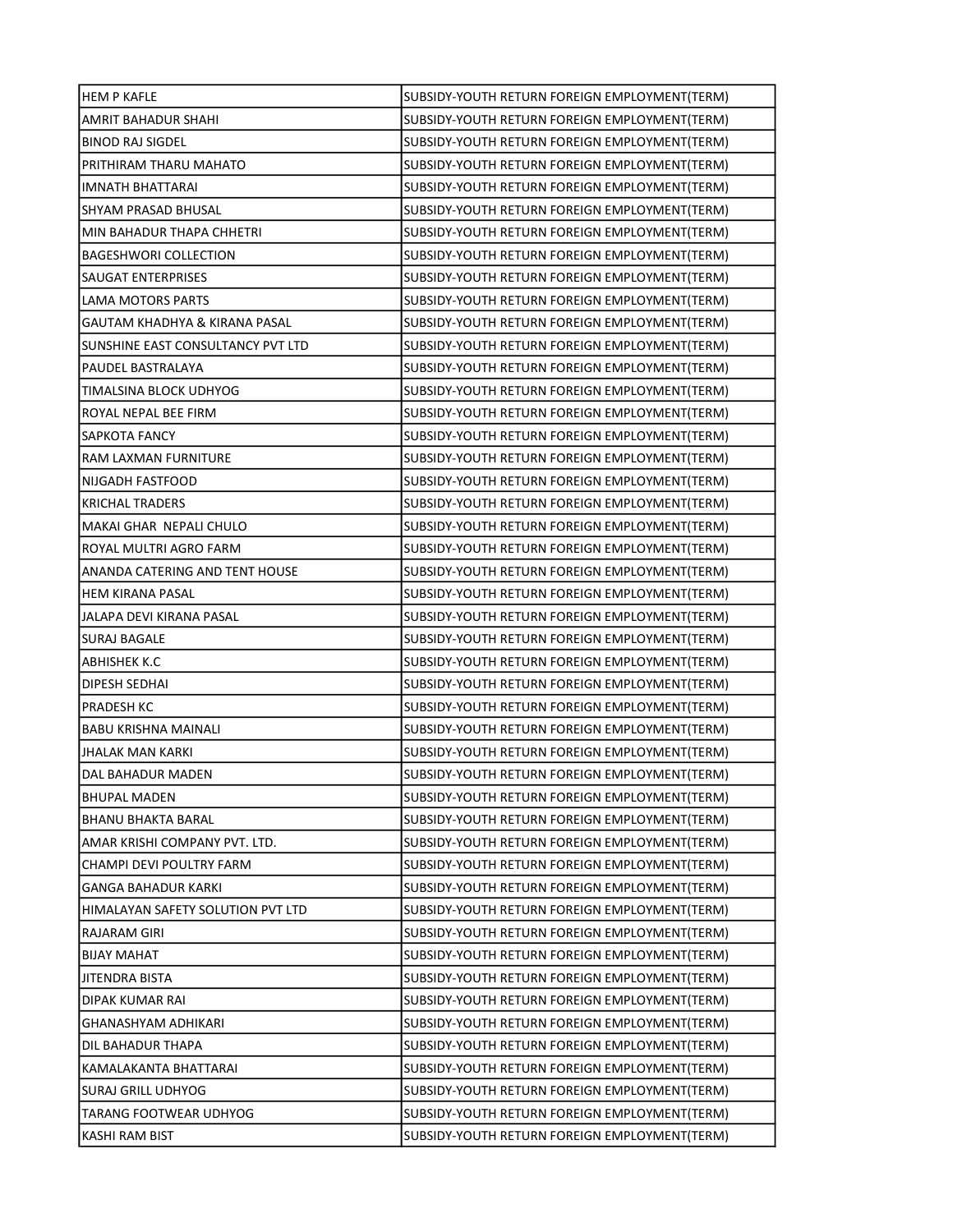| RAMPAD RAJBANSHI                     | SUBSIDY-YOUTH RETURN FOREIGN EMPLOYMENT(TERM)                                               |
|--------------------------------------|---------------------------------------------------------------------------------------------|
| <b>BIKASH SUBBA</b>                  | SUBSIDY-YOUTH RETURN FOREIGN EMPLOYMENT(TERM)                                               |
| CHAKRA PRASAD TIMSINA                | SUBSIDY-YOUTH RETURN FOREIGN EMPLOYMENT(TERM)                                               |
| SURESHKUMAR DAS                      | SUBSIDY-YOUTH RETURN FOREIGN EMPLOYMENT(TERM)                                               |
| MAHESH BAHADUR SINGH                 | SUBSIDY-YOUTH RETURN FOREIGN EMPLOYMENT(TERM)                                               |
| <b>SURYA TRADERS &amp; SUPPLIERS</b> | SUBSIDY-YOUTH RETURN FOREIGN EMPLOYMENT(TERM)                                               |
| SIRAJ SUBODH CHAPPAL UDHYOG PVT.LTD. | SUBSIDY-YOUTH RETURN FOREIGN EMPLOYMENT(TERM)                                               |
|                                      | ROAD HOUSE BLUES HOMESTAY KAVRESTHALI KATHMA SUBSIDY-YOUTH RETURN FOREIGN EMPLOYMENT (TERM) |
| RATO BHALE TANDOORI RESTAURANT       | SUBSIDY-YOUTH RETURN FOREIGN EMPLOYMENT(TERM)                                               |
| TANKA BAHADUR SHRESTHA               | SUBSIDY-YOUTH RETURN FOREIGN EMPLOYMENT(TERM)                                               |
| DIPA FANCY STORE                     | SUBSIDY-YOUTH RETURN FOREIGN EMPLOYMENT(TERM)                                               |
| DIPENDRA SUNAR                       | SUBSIDY-YOUTH RETURN FOREIGN EMPLOYMENT(TERM)                                               |
| RUPAK SHRESTHA                       | SUBSIDY-YOUTH RETURN FOREIGN EMPLOYMENT(TERM)                                               |
| UNIQUE GARMENT                       | SUBSIDY-YOUTH RETURN FOREIGN EMPLOYMENT(TERM)                                               |
| <b>NISHAN RANA</b>                   | SUBSIDY-YOUTH RETURN FOREIGN EMPLOYMENT(TERM)                                               |
| ROYAL GORKHALI KHAJA GHAR            | SUBSIDY-YOUTH RETURN FOREIGN EMPLOYMENT(TERM)                                               |
| <b>DIPIKA LADIES TAILORS</b>         | SUBSIDY-YOUTH RETURN FOREIGN EMPLOYMENT(TERM)                                               |
| KRISHNA GAI FIRM                     | SUBSIDY-YOUTH RETURN FOREIGN EMPLOYMENT(TERM)                                               |
| DIPIKA LADIES TAILORS                | SUBSIDY-YOUTH RETURN FOREIGN EMPLOYMENT(TERM)                                               |
| SIRJANA ADHIKARI REGMI               | SUBSIDY-YOUTH RETURN FOREIGN EMPLOYMENT(TERM)                                               |
| RAI PASHUPANCHI TATHA KRISHI FARM    | SUBSIDY-YOUTH RETURN FOREIGN EMPLOYMENT(TERM)                                               |
| PRATIKSHYA KIRANA PASAL              | SUBSIDY-YOUTH RETURN FOREIGN EMPLOYMENT(TERM)                                               |
| UNION MOTORCYCLE SERVICES            | SUBSIDY-YOUTH RETURN FOREIGN EMPLOYMENT(TERM)                                               |
| FINE HERB AND FOOD INTERNATIONAL     | SUBSIDY-YOUTH RETURN FOREIGN EMPLOYMENT(TERM)                                               |
| TWO STEPS RESTAURANT & REST HOME     | SUBSIDY-YOUTH RETURN FOREIGN EMPLOYMENT(TERM)                                               |
| <b>GANGA B GHALE</b>                 | SUBSIDY-YOUTH RETURN FOREIGN EMPLOYMENT(TERM)                                               |
| SHARMA WINE SHOP                     | SUBSIDY-YOUTH RETURN FOREIGN EMPLOYMENT(TERM)                                               |
| NEW PARAGON BOOK AND STATIONARY      | SUBSIDY-YOUTH RETURN FOREIGN EMPLOYMENT(TERM)                                               |
| ADARSHA ENGINEERING WORKSHOP         | SUBSIDY-YOUTH RETURN FOREIGN EMPLOYMENT(TERM)                                               |
| BHAGAWATI PRASAD CHAUDHARY           | SUBSIDY-YOUTH RETURN FOREIGN EMPLOYMENT(TERM)                                               |
| <b>SHARBAN KUMAR KHANG</b>           | SUBSIDY-YOUTH RETURN FOREIGN EMPLOYMENT(TERM)                                               |
| ARBINDRA KUMAR CHAUDHARY             | SUBSIDY-YOUTH RETURN FOREIGN EMPLOYMENT(TERM)                                               |
| JITENDRA PRASAD SAH                  | SUBSIDY-YOUTH RETURN FOREIGN EMPLOYMENT(TERM)                                               |
| YOGENDRA PRASAD CHAUDHARY            | SUBSIDY-YOUTH RETURN FOREIGN EMPLOYMENT(TERM)                                               |
| RAJESH KUMAR DAS                     | SUBSIDY-YOUTH RETURN FOREIGN EMPLOYMENT(TERM)                                               |
| <b>BHOLA PRASAD DAS</b>              | SUBSIDY-YOUTH RETURN FOREIGN EMPLOYMENT(TERM)                                               |
| RAKESH KUMAR CHAUDHARY               | SUBSIDY-YOUTH RETURN FOREIGN EMPLOYMENT(TERM)                                               |
| <b>BHIM CHAUDHARY</b>                | SUBSIDY-YOUTH RETURN FOREIGN EMPLOYMENT(TERM)                                               |
| SUDHANAND CHAUDHARY                  | SUBSIDY-YOUTH RETURN FOREIGN EMPLOYMENT(TERM)                                               |
| SHAMBHU KUMAR SHRESTHA               | SUBSIDY-YOUTH RETURN FOREIGN EMPLOYMENT(TERM)                                               |
| RAJEEV KUMAR MANDAL                  | SUBSIDY-YOUTH RETURN FOREIGN EMPLOYMENT(TERM)                                               |
| FOOD LAND RESTURANT AND BAR          | SUBSIDY-YOUTH RETURN FOREIGN EMPLOYMENT(TERM)                                               |
| MPJ MO:MO                            | SUBSIDY-YOUTH RETURN FOREIGN EMPLOYMENT(TERM)                                               |
| MA DURGA ORDER & SUPPLIERS           | SUBSIDY-YOUTH RETURN FOREIGN EMPLOYMENT(TERM)                                               |
| <b>BOIRER KUKHURA FARM</b>           | SUBSIDY-YOUTH RETURN FOREIGN EMPLOYMENT(TERM)                                               |
| BHAWANI KIRANA PASAL                 | SUBSIDY-YOUTH RETURN FOREIGN EMPLOYMENT(TERM)                                               |
| KRISHNA GAIN FIRM                    | SUBSIDY-YOUTH RETURN FOREIGN EMPLOYMENT(TERM)                                               |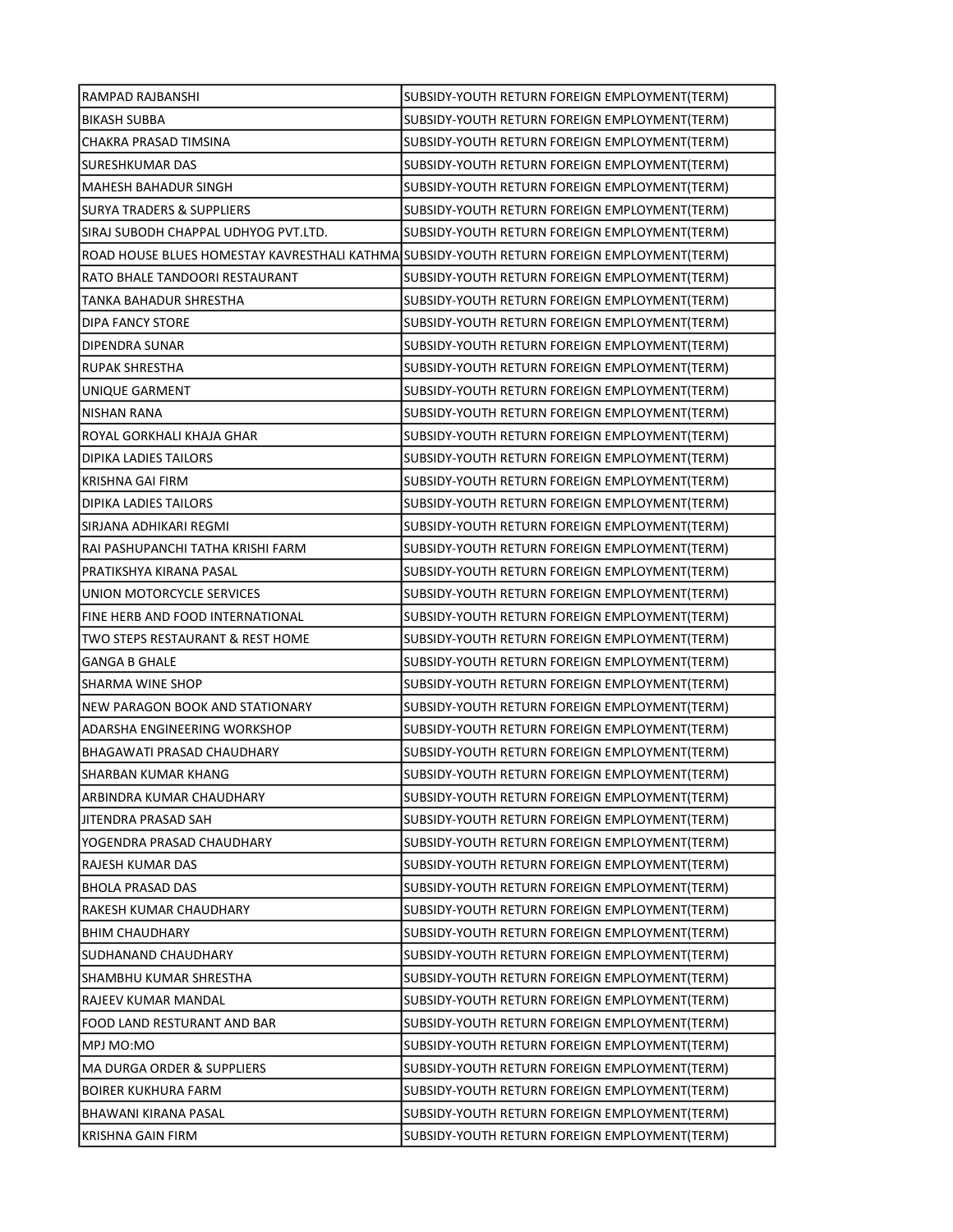| PRAYAS BANTAWA                 | SUBSIDY-YOUTH RETURN FOREIGN EMPLOYMENT(TERM) |
|--------------------------------|-----------------------------------------------|
| <b>BALKRISHNA BASNET</b>       | SUBSIDY-YOUTH RETURN FOREIGN EMPLOYMENT(TERM) |
| <b>BIR BAHADUR MAGAR</b>       | SUBSIDY-YOUTH RETURN FOREIGN EMPLOYMENT(TERM) |
| ROYAL RAJ POULTRY FORM         | SUBSIDY-YOUTH RETURN FOREIGN EMPLOYMENT(TERM) |
| <b>KARNA BAHADUR CHAND</b>     | SUBSIDY-YOUTH RETURN FOREIGN EMPLOYMENT(TERM) |
| MADAN SINGH KUNWAR             | SUBSIDY-YOUTH RETURN FOREIGN EMPLOYMENT(TERM) |
| ANIL CHAND                     | SUBSIDY-YOUTH RETURN FOREIGN EMPLOYMENT(TERM) |
| RAJBIKRAM CHAND                | SUBSIDY-YOUTH RETURN FOREIGN EMPLOYMENT(TERM) |
| DHIRENDRA MAHASETH             | SUBSIDY-YOUTH RETURN FOREIGN EMPLOYMENT(TERM) |
| AANANDARAJ CHAPAGAIN           | SUBSIDY-YOUTH RETURN FOREIGN EMPLOYMENT(TERM) |
| <b>RAJU BK</b>                 | SUBSIDY-YOUTH RETURN FOREIGN EMPLOYMENT(TERM) |
| PARAS MANI BHANDARI            | SUBSIDY-YOUTH RETURN FOREIGN EMPLOYMENT(TERM) |
| <b>BAL KESI DEVI YADAV</b>     | SUBSIDY-WOMEN ENTREPRENEUR                    |
| AMIT READYMADE AND FANCY STORE | SUBSIDY-WOMEN ENTREPRENEUR                    |
| MIRA SHRESTHA                  | SUBSIDY-WOMEN ENTREPRENEUR                    |
| <b>PUJA DAHAL</b>              | SUBSIDY-WOMEN ENTREPRENEUR                    |
| ANJALI SHRESTHA                | SUBSIDY-WOMEN ENTREPRENEUR                    |
| SITA SILWAL                    | SUBSIDY-WOMEN ENTREPRENEUR                    |
| SAJANI RAUT                    | SUBSIDY-WOMEN ENTREPRENEUR                    |
| GITA KUMARI SILWAL             | SUBSIDY-WOMEN ENTREPRENEUR                    |
| NIRMALA BUDHATHOKI             | SUBSIDY-WOMEN ENTREPRENEUR                    |
| KALPANA UPRETI                 | SUBSIDY-WOMEN ENTREPRENEUR                    |
| KALYANI KUMARI KHADKA          | SUBSIDY-WOMEN ENTREPRENEUR                    |
| SARITA MANANDHAR               | SUBSIDY-WOMEN ENTREPRENEUR                    |
| PRAMILA LAMA                   | SUBSIDY-WOMEN ENTREPRENEUR                    |
| MAYA BOHARA CHHETRI KHADKA     | SUBSIDY-WOMEN ENTREPRENEUR                    |
| SABITRI PANDEY                 | SUBSIDY-WOMEN ENTREPRENEUR                    |
| <b>ANU DHAKAL</b>              | SUBSIDY-WOMEN ENTREPRENEUR                    |
| SHRIJANA BASKOTA               | <b>SUBSIDY-WOMEN ENTREPRENEUR</b>             |
| <b>JIMBU COLD STORE</b>        | SUBSIDY-WOMEN ENTREPRENEUR                    |
| KAILASHESHWOR KRISHI FARM      | SUBSIDY-WOMEN ENTREPRENEUR                    |
| NEW HOTEL GREEN VIEW AND LODGE | SUBSIDY-WOMEN ENTREPRENEUR                    |
| HAJURKO KHANA AND KHAJA GHAR   | SUBSIDY-WOMEN ENTREPRENEUR                    |
| LAXMI RANABHAT                 | SUBSIDY-WOMEN ENTREPRENEUR                    |
| SUNITA THAPA MAGAR             | SUBSIDY-WOMEN ENTREPRENEUR                    |
| SHUSHILA ADHIKARI              | SUBSIDY-WOMEN ENTREPRENEUR                    |
| SUMITRA B.K                    | SUBSIDY-WOMEN ENTREPRENEUR                    |
| ARATI GAUTAM BARAL             | SUBSIDY-WOMEN ENTREPRENEUR                    |
| <b>BIMALA BALKOTI</b>          | SUBSIDY-WOMEN ENTREPRENEUR                    |
| SHRAWANA JOSHI                 | SUBSIDY-WOMEN ENTREPRENEUR                    |
| YADU MAYA NEUPANE PANDEY       | SUBSIDY-WOMEN ENTREPRENEUR                    |
| AMRITA POKHAREL POUDEL         | SUBSIDY-WOMEN ENTREPRENEUR                    |
| PRATIBHA SUBEDI POKHREL        | SUBSIDY-WOMEN ENTREPRENEUR                    |
| LAXMI DEVI RIJAL               | SUBSIDY-WOMEN ENTREPRENEUR                    |
| NIRMALA BASHYAL                | SUBSIDY-WOMEN ENTREPRENEUR                    |
| SARITA G.C.                    | SUBSIDY-WOMEN ENTREPRENEUR                    |
| <b>ASHA SHRESTHA</b>           | SUBSIDY-WOMEN ENTREPRENEUR                    |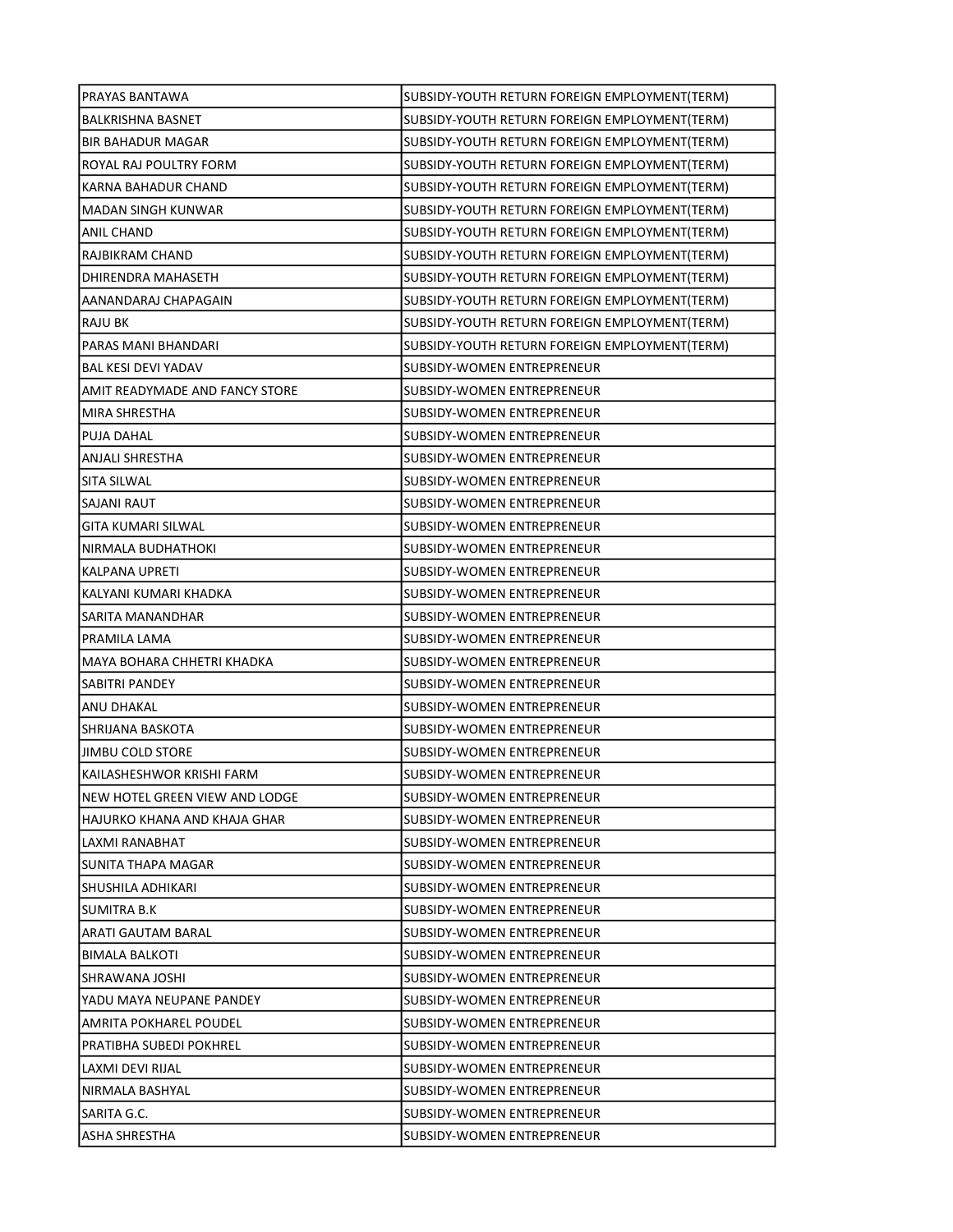| PARBATI G.C                                                              | SUBSIDY-WOMEN ENTREPRENEUR        |
|--------------------------------------------------------------------------|-----------------------------------|
| MITHU DARJI                                                              | SUBSIDY-WOMEN ENTREPRENEUR        |
| LAXMI PARAJULI                                                           | SUBSIDY-WOMEN ENTREPRENEUR        |
| SOVA NEUPANE                                                             | SUBSIDY-WOMEN ENTREPRENEUR        |
| <b>BABITA PANDEY</b>                                                     | SUBSIDY-WOMEN ENTREPRENEUR        |
| RUMA LAMICHHANE                                                          | SUBSIDY-WOMEN ENTREPRENEUR        |
| <b>INDIRA P ARYAL</b>                                                    | SUBSIDY-WOMEN ENTREPRENEUR        |
| RAMA PAUDEL                                                              | SUBSIDY-WOMEN ENTREPRENEUR        |
| UGRATARA AGRO FIRM                                                       | SUBSIDY-WOMEN ENTREPRENEUR        |
| KARNALI MAHAKALI BAKHRA FIRM                                             | SUBSIDY-WOMEN ENTREPRENEUR        |
| <b>HAMRO CAFE</b>                                                        | SUBSIDY-WOMEN ENTREPRENEUR        |
| <b>GOLDEN PUSTAK PASAL</b>                                               | SUBSIDY-WOMEN ENTREPRENEUR        |
| SONPATI KUMARI CHAUDHARY                                                 | SUBSIDY-WOMEN ENTREPRENEUR        |
| <b>R B FURNITURE SUPPLIERS</b>                                           | SUBSIDY-WOMEN ENTREPRENEUR        |
| SHREE GHATAL BAKHRA KUKHURA BANGUR TATHA AAD SUBSIDY-WOMEN ENTREPRENEUR  |                                   |
| NEW TRINETRA ENTERPRISES                                                 | SUBSIDY-WOMEN ENTREPRENEUR        |
| NEW KAPLANA FANCY AND COSMETIC PASAL                                     | SUBSIDY-WOMEN ENTREPRENEUR        |
| <b>BE.BI.TRADERS AND SUPPLIERS</b>                                       | SUBSIDY-WOMEN ENTREPRENEUR        |
| ASMITA FANCY STORE                                                       | SUBSIDY-WOMEN ENTREPRENEUR        |
| NEW JAY LAXMI COLLECTION                                                 | SUBSIDY-WOMEN ENTREPRENEUR        |
| SAMAIJEE SIGAASH TRADE & SUPPLIERS                                       | SUBSIDY-WOMEN ENTREPRENEUR        |
| SHREE HARI KRISHI TATHA PASHUPANCHI BIKAS FIRM                           | SUBSIDY-WOMEN ENTREPRENEUR        |
| <b>M R SUPPLIERS</b>                                                     | SUBSIDY-WOMEN ENTREPRENEUR        |
| G S TAYARI POSHAK AND AGARBATTI UDYOG                                    | SUBSIDY-WOMEN ENTREPRENEUR        |
| KHITESHWOR BAHUUDESYIA KRISHI TATHA PASHUPANQSUBSIDY-WOMEN ENTREPRENEUR  |                                   |
| NEW HARISH MOBILE GALLERY FIRM                                           | SUBSIDY-WOMEN ENTREPRENEUR        |
| KHADKA HOTEL                                                             | SUBSIDY-WOMEN ENTREPRENEUR        |
| SHREE WON NARAYAN BANGUR TATHA BAKHARA FIRM SUBSIDY-WOMEN ENTREPRENEUR   |                                   |
| SHREE MALMALA FOODS                                                      | SUBSIDY-WOMEN ENTREPRENEUR        |
| ADHIKARI COLD AND DRINK CENTER                                           | <b>SUBSIDY-WOMEN ENTREPRENEUR</b> |
| IA R KHUDRA KIRANA PASAL                                                 | SUBSIDY-WOMEN ENTREPRENEUR        |
| LAXMI BARAL                                                              | SUBSIDY-WOMEN ENTREPRENEUR        |
| SABITA KHAND                                                             | SUBSIDY-WOMEN ENTREPRENEUR        |
| SABITRA BHATTARAI                                                        | SUBSIDY-WOMEN ENTREPRENEUR        |
| DURGA KC                                                                 | SUBSIDY-WOMEN ENTREPRENEUR        |
| ANJU GURUNG                                                              | SUBSIDY-WOMEN ENTREPRENEUR        |
| NIRMALA D CHAUDHARY                                                      | SUBSIDY-WOMEN ENTREPRENEUR        |
| SHREE MAMATA FANCY PASAL                                                 | SUBSIDY-WOMEN ENTREPRENEUR        |
| TARE PRAKASH GENRAL STORE                                                | ISUBSIDY-WOMEN ENTREPRENEUR       |
| LATAINATH EKMINUTE TARKARI KHADHYANNA KIRANA ISUBSIDY-WOMEN ENTREPRENEUR |                                   |
| HAR HAR MAHADEV FANCY PASAL                                              | SUBSIDY-WOMEN ENTREPRENEUR        |
| SHREE JASHLING FANCY STORE                                               | SUBSIDY-WOMEN ENTREPRENEUR        |
| TANOJ FANCY STORE                                                        | SUBSIDY-WOMEN ENTREPRENEUR        |
| <b>GITA BHATTA</b>                                                       | SUBSIDY-WOMEN ENTREPRENEUR        |
| REKHA BHANDARI                                                           | SUBSIDY-WOMEN ENTREPRENEUR        |
| RADHIKA DHAMI                                                            | SUBSIDY-WOMEN ENTREPRENEUR        |
| CHITRA KUMARI PANDEY                                                     | SUBSIDY-WOMEN ENTREPRENEUR        |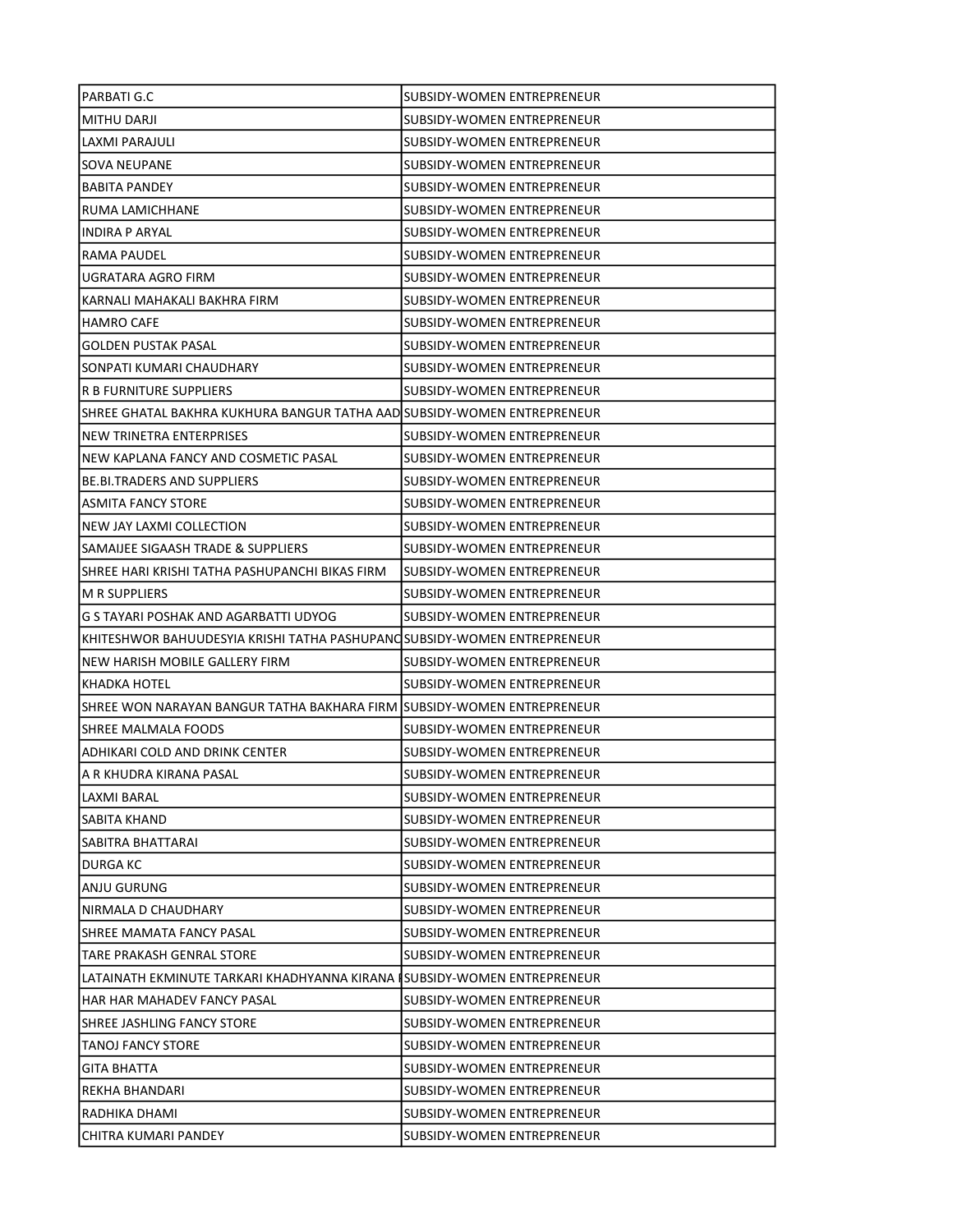| <b>SUNITA OLI</b>                                                         | SUBSIDY-WOMEN ENTREPRENEUR        |
|---------------------------------------------------------------------------|-----------------------------------|
| SANGITA JOSHI                                                             | SUBSIDY-WOMEN ENTREPRENEUR        |
| TULSHI KAPADI                                                             | SUBSIDY-WOMEN ENTREPRENEUR        |
| BM BAHUUDESHIYA KRISHI FIRM                                               | SUBSIDY-WOMEN ENTREPRENEUR        |
| TRIPAL J BAHUUDESHYIYA KRISHI FIRM                                        | SUBSIDY-WOMEN ENTREPRENEUR        |
| MALIKA TRIBENI GENERAL STORE                                              | SUBSIDY-WOMEN ENTREPRENEUR        |
| DEEPSHIKHA COSMETIC AND FANCY                                             | SUBSIDY-WOMEN ENTREPRENEUR        |
| MASTA KRISHI POULTRY FIRM                                                 | <b>SUBSIDY-WOMEN ENTREPRENEUR</b> |
| S M S BAG SHILAI CENTER                                                   | SUBSIDY-WOMEN ENTREPRENEUR        |
| <b>HOTEL MERI GOLD INN</b>                                                | <b>SUBSIDY-WOMEN ENTREPRENEUR</b> |
| R G SURF UDHYOG                                                           | SUBSIDY-WOMEN ENTREPRENEUR        |
| AASMI BEAUTY PARLOUR AND FANCY PASAL                                      | SUBSIDY-WOMEN ENTREPRENEUR        |
| J K KERA FIRM                                                             | SUBSIDY-WOMEN ENTREPRENEUR        |
| FRESH KRISHI TATHA PASUPANCHI FIRM                                        | SUBSIDY-WOMEN ENTREPRENEUR        |
| RANJU MALKHAD KHARID BIKRI KENDRA                                         | SUBSIDY-WOMEN ENTREPRENEUR        |
| SUBISHA KAST TATHA FURNITURE UDHYOG                                       | SUBSIDY-WOMEN ENTREPRENEUR        |
| PATHAK PHALPHUL TATHA TARKARI PASAL                                       | SUBSIDY-WOMEN ENTREPRENEUR        |
| SONALAL KHAJA GHAR                                                        | <b>SUBSIDY-WOMEN ENTREPRENEUR</b> |
| RAHMATULAH ENTERPRISES                                                    | SUBSIDY-WOMEN ENTREPRENEUR        |
| <b>SUMIT KIRANA STORES</b>                                                | SUBSIDY-WOMEN ENTREPRENEUR        |
| ANSAR GALLERY                                                             | SUBSIDY-WOMEN ENTREPRENEUR        |
| LAKHIDEVI KHADKA                                                          | SUBSIDY-WOMEN ENTREPRENEUR        |
| PRAMILA THEBE                                                             | SUBSIDY-WOMEN ENTREPRENEUR        |
| MINA SAPKOTA                                                              | SUBSIDY-WOMEN ENTREPRENEUR        |
| SHUSMITA BASNET                                                           | SUBSIDY-WOMEN ENTREPRENEUR        |
| RITA D RAI                                                                | SUBSIDY-WOMEN ENTREPRENEUR        |
| SIMA PATHAK                                                               | SUBSIDY-WOMEN ENTREPRENEUR        |
| LATINATH MACCHAPALAN FIRM                                                 | SUBSIDY-WOMEN ENTREPRENEUR        |
| NEW NANDA BASTRA BHANDAR                                                  | SUBSIDY-WOMEN ENTREPRENEUR        |
| SHREE KAJAL KIRANA PASAL                                                  | <b>SUBSIDY-WOMEN ENTREPRENEUR</b> |
| ISINGH GENERAL STORE                                                      | SUBSIDY-WOMEN ENTREPRENEUR        |
| G K A PASHUPANCHHI TATHA MATSYA PALAN                                     | SUBSIDY-WOMEN ENTREPRENEUR        |
| BADIMALIKA KRISHI TATHA PASHUPANCHHI PALAN FIRNSUBSIDY-WOMEN ENTREPRENEUR |                                   |
| KEDAR KRISHI BAN NURSURY                                                  | SUBSIDY-WOMEN ENTREPRENEUR        |
| ANURADHA AGRO FIRM                                                        | SUBSIDY-WOMEN ENTREPRENEUR        |
| JALSHA BEAUTY PARLOUR                                                     | SUBSIDY-WOMEN ENTREPRENEUR        |
| NEW JOSHI KIRANA PASAL                                                    | SUBSIDY-WOMEN ENTREPRENEUR        |
| <b>NEW L B FANCY STORE</b>                                                | SUBSIDY-WOMEN ENTREPRENEUR        |
| NEW BHAGESHWOR COLLECTION SUPPLIERS                                       | SUBSIDY-WOMEN ENTREPRENEUR        |
| NEW LOTUS TRADERS                                                         | SUBSIDY-WOMEN ENTREPRENEUR        |
| <b>KHAPTAD SUPPLIERS</b>                                                  | SUBSIDY-WOMEN ENTREPRENEUR        |
| NEW YUBRAJ TRADERS                                                        | SUBSIDY-WOMEN ENTREPRENEUR        |
| NEW MAHALAXMI STORE                                                       | SUBSIDY-WOMEN ENTREPRENEUR        |
| HAMRO MANAKAMANA TRADERS                                                  | SUBSIDY-WOMEN ENTREPRENEUR        |
| HIMAL SURGICAL                                                            | SUBSIDY-WOMEN ENTREPRENEUR        |
| NEW DILASHA TRADERS                                                       | SUBSIDY-WOMEN ENTREPRENEUR        |
| RUCHEE COSMETIC PASAL                                                     | SUBSIDY-WOMEN ENTREPRENEUR        |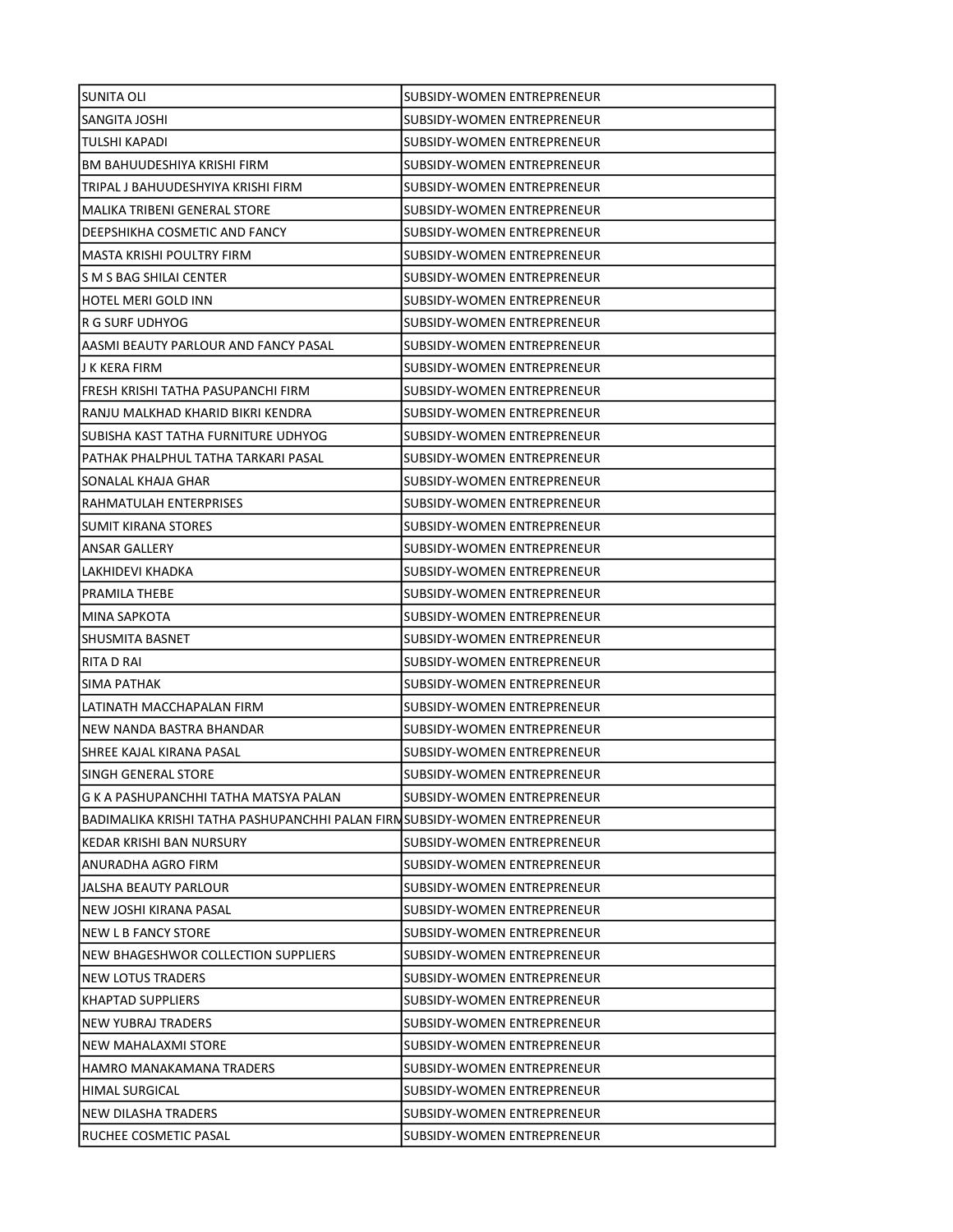| TOP TAILOR TATHA TAYARI POSHAK                                              | SUBSIDY-WOMEN ENTREPRENEUR        |
|-----------------------------------------------------------------------------|-----------------------------------|
| <b>DECORATION HUB</b>                                                       | SUBSIDY-WOMEN ENTREPRENEUR        |
| G.S.M IMPEX                                                                 | SUBSIDY-WOMEN ENTREPRENEUR        |
| PHONE CITY MOBILE CENTER                                                    | <b>SUBSIDY-WOMEN ENTREPRENEUR</b> |
| <b>SHAHIN STORES</b>                                                        | SUBSIDY-WOMEN ENTREPRENEUR        |
| AJAY HARDWARE                                                               | SUBSIDY-WOMEN ENTREPRENEUR        |
| BISHWAKARMA ELECTRONICS UDHYOG                                              | SUBSIDY-WOMEN ENTREPRENEUR        |
| DURGA FASHION WORLD                                                         | SUBSIDY-WOMEN ENTREPRENEUR        |
| SHIVANI ENTERPRISES                                                         | SUBSIDY-WOMEN ENTREPRENEUR        |
| SAKAHARI BHOJNALAYA HOTEL                                                   | SUBSIDY-WOMEN ENTREPRENEUR        |
| FONE CARE MOBILE CENTER                                                     | SUBSIDY-WOMEN ENTREPRENEUR        |
| KASHISH SUPPLIERS                                                           | SUBSIDY-WOMEN ENTREPRENEUR        |
| SARASWOTI TRADE SUPPLIERS                                                   | SUBSIDY-WOMEN ENTREPRENEUR        |
| MANGLASAINI KRISHI TATHA AGRICULTURE FIRM                                   | SUBSIDY-WOMEN ENTREPRENEUR        |
| JUNKIRI MINI MART                                                           | SUBSIDY-WOMEN ENTREPRENEUR        |
| NEW RIYA TRADERS                                                            | <b>SUBSIDY-WOMEN ENTREPRENEUR</b> |
| NIBH PASHUPANCHI TATHA KRISHI FIRM                                          | <b>SUBSIDY-WOMEN ENTREPRENEUR</b> |
| NEW MANGLASAINI MULTI SUPPLIERS                                             | <b>SUBSIDY-WOMEN ENTREPRENEUR</b> |
| KAFLE BAKHRA FIRM                                                           | SUBSIDY-WOMEN ENTREPRENEUR        |
| OM DEVKOTA ENTERPRISES                                                      | SUBSIDY-WOMEN ENTREPRENEUR        |
| A ONE ENTERPRISES                                                           | SUBSIDY-WOMEN ENTREPRENEUR        |
| A R TRACTORS SERVICE                                                        | SUBSIDY-WOMEN ENTREPRENEUR        |
| K M SOAP AND DETERGENT INDUSTRI                                             | SUBSIDY-WOMEN ENTREPRENEUR        |
| LALIGURANS HOTEL                                                            | SUBSIDY-WOMEN ENTREPRENEUR        |
| JAY MALIKA KAMAL TRADERS                                                    | SUBSIDY-WOMEN ENTREPRENEUR        |
| NEW KHUSHI SHOPPING CENTER                                                  | SUBSIDY-WOMEN ENTREPRENEUR        |
| PANI MUL SHOPPING CENTER                                                    | SUBSIDY-WOMEN ENTREPRENEUR        |
| <b>MOHANYAL SHOPPING CENTER</b>                                             | SUBSIDY-WOMEN ENTREPRENEUR        |
| <b>NEW PARI COLLECTION</b>                                                  | SUBSIDY-WOMEN ENTREPRENEUR        |
| JA K MULTI TRADERS                                                          | SUBSIDY-WOMEN ENTREPRENEUR        |
| IA ONE FASHION HOUSE                                                        | <b>SUBSIDY-WOMEN ENTREPRENEUR</b> |
| KUNWAR MOBILE GALLARY                                                       | SUBSIDY-WOMEN ENTREPRENEUR        |
| ARYAL STORE MAIPI                                                           | SUBSIDY-WOMEN ENTREPRENEUR        |
| NEW BANESHWOR SWEET AND CHART HOUSE                                         | SUBSIDY-WOMEN ENTREPRENEUR        |
| <b>CHOICE COSMETIC PASAL</b>                                                | <b>SUBSIDY-WOMEN ENTREPRENEUR</b> |
| <b>ASMAZ COLLECTION</b>                                                     | SUBSIDY-WOMEN ENTREPRENEUR        |
| RUSHAV FURNITURE AND FURNISHING SUPPLIERS                                   | SUBSIDY-WOMEN ENTREPRENEUR        |
| ANURODH FANCY COLLECTION                                                    | SUBSIDY-WOMEN ENTREPRENEUR        |
| <b>BHAGABATI PURNIMA BEAUTY PARLOUR</b>                                     | <b>SUBSIDY-WOMEN ENTREPRENEUR</b> |
| ANUGRAHA KAPADA PASAL                                                       | SUBSIDY-WOMEN ENTREPRENEUR        |
| PRINSU COLLECTION                                                           | SUBSIDY-WOMEN ENTREPRENEUR        |
| LOTUS SKIN AND HAIR CARE BEAUTY PARLOUR SKILL DEVSUBSIDY-WOMEN ENTREPRENEUR |                                   |
| K.C. TRADERS                                                                | SUBSIDY-WOMEN ENTREPRENEUR        |
| R.K. BOUTIQUE                                                               | SUBSIDY-WOMEN ENTREPRENEUR        |
| ANUJ BOUTIQUE                                                               | SUBSIDY-WOMEN ENTREPRENEUR        |
| SIDDHI GANESH SUPPLIERS AND TRADERS                                         | SUBSIDY-WOMEN ENTREPRENEUR        |
| <b>KANTI FANCY STORE</b>                                                    | SUBSIDY-WOMEN ENTREPRENEUR        |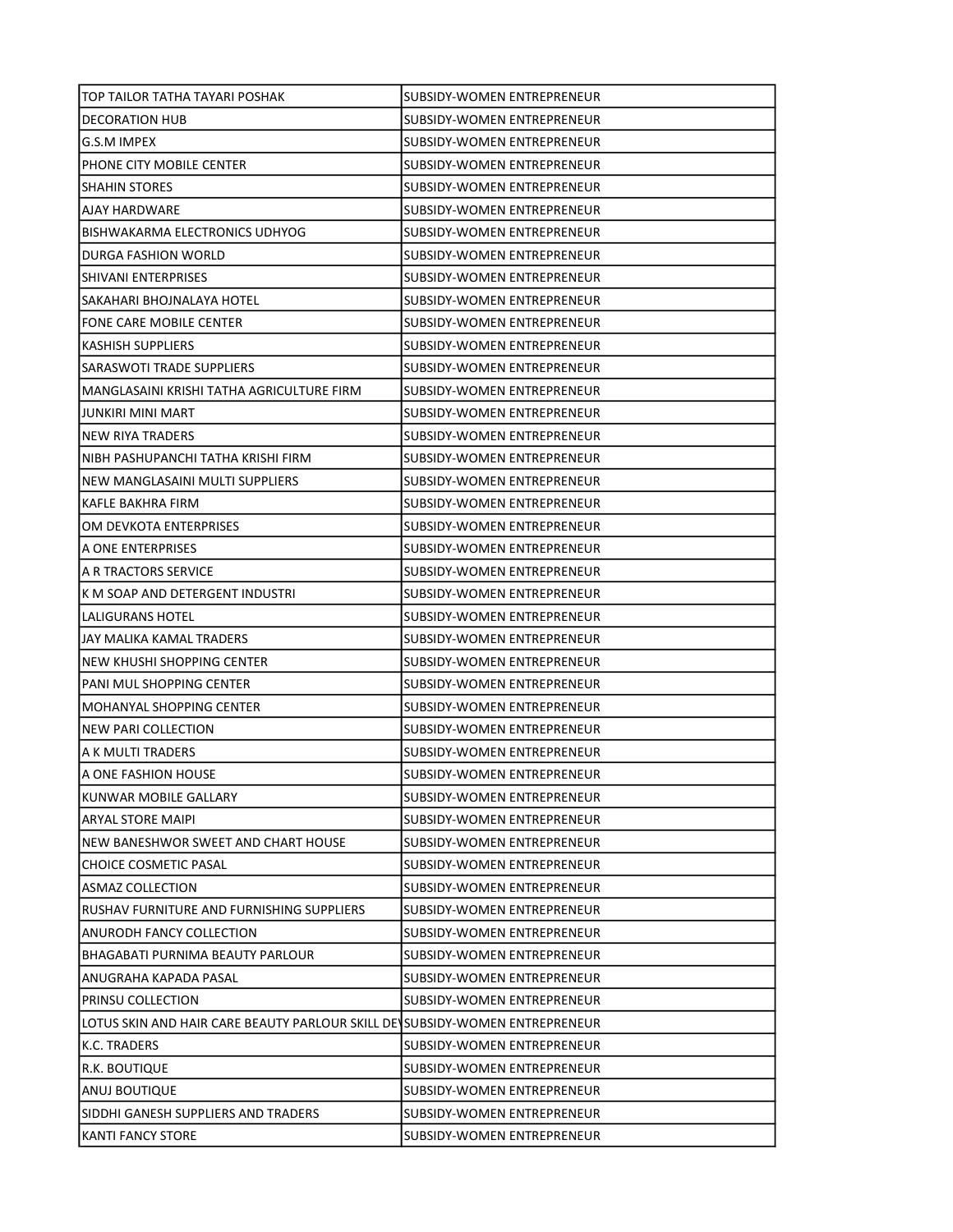| SITARAM KHADHYANNA UDHYOG      | SUBSIDY-WOMEN ENTREPRENEUR        |
|--------------------------------|-----------------------------------|
| YUNISHA BOUTIQUE               | SUBSIDY-WOMEN ENTREPRENEUR        |
| BIRAJ AARABH KAPADA PASAL      | SUBSIDY-WOMEN ENTREPRENEUR        |
| JANAKI KIRANA STORES           | SUBSIDY-WOMEN ENTREPRENEUR        |
| NEPAL TOP SHIRTING SUITING     | SUBSIDY-WOMEN ENTREPRENEUR        |
| SNEHA PASHUPALAN FARM          | SUBSIDY-WOMEN ENTREPRENEUR        |
| JEEVAN SANITARY                | SUBSIDY-WOMEN ENTREPRENEUR        |
| <b>MUNNA ELECTRIC</b>          | SUBSIDY-WOMEN ENTREPRENEUR        |
| AAHIL READYMADE CENTER         | SUBSIDY-WOMEN ENTREPRENEUR        |
| PITAMBARI                      | SUBSIDY-WOMEN ENTREPRENEUR        |
| AADITYA READYMADE KAPDA PASAL  | SUBSIDY-WOMEN ENTREPRENEUR        |
| LAXMI THAPA                    | SUBSIDY-WOMEN ENTREPRENEUR        |
| KAMALA ACHARYA                 | SUBSIDY-WOMEN ENTREPRENEUR        |
| KABITA CHAUDHARY               | SUBSIDY-WOMEN ENTREPRENEUR        |
| ANITA KUMARI URAW              | SUBSIDY-WOMEN ENTREPRENEUR        |
| LAXMI SHRESTHA                 | SUBSIDY-WOMEN ENTREPRENEUR        |
| ANITA SHRESTHA                 | SUBSIDY-WOMEN ENTREPRENEUR        |
| JEET KUMARI MALLA              | SUBSIDY-WOMEN ENTREPRENEUR        |
| <b>MAMATA PARIYAR</b>          | SUBSIDY-WOMEN ENTREPRENEUR        |
| KABITA SHRESTHA                | SUBSIDY-WOMEN ENTREPRENEUR        |
| PHULMAYA BISHWAKARMA           | SUBSIDY-WOMEN ENTREPRENEUR        |
| RITA THAPA                     | SUBSIDY-WOMEN ENTREPRENEUR        |
| AMBIKA DARJI                   | SUBSIDY-WOMEN ENTREPRENEUR        |
| RANJU SUNAR                    | SUBSIDY-WOMEN ENTREPRENEUR        |
| <b>BIMALA DHAKAL</b>           | SUBSIDY-WOMEN ENTREPRENEUR        |
| NIRMALA DEVI SHRESTHA          | SUBSIDY-WOMEN ENTREPRENEUR        |
| <b>GYANU BASNET</b>            | SUBSIDY-WOMEN ENTREPRENEUR        |
| RADHIKA MAJHI                  | SUBSIDY-WOMEN ENTREPRENEUR        |
| APSARA DEVI BHATTARAI          | SUBSIDY-WOMEN ENTREPRENEUR        |
| RAMBA DEVI KHAWAS              | SUBSIDY-WOMEN ENTREPRENEUR        |
| <b>BHAGWATI RAUT</b>           | SUBSIDY-WOMEN ENTREPRENEUR        |
| SUMITRA DAHAL                  | SUBSIDY-WOMEN ENTREPRENEUR        |
| MUNA DHUNGANA                  | <b>SUBSIDY-WOMEN ENTREPRENEUR</b> |
| MINA KUMARI DHUNGANA           | SUBSIDY-WOMEN ENTREPRENEUR        |
| TUKA MAYA NEPAL                | SUBSIDY-WOMEN ENTREPRENEUR        |
| ANITA DEVI MAJHI               | SUBSIDY-WOMEN ENTREPRENEUR        |
| SABINA DAHAL                   | SUBSIDY-WOMEN ENTREPRENEUR        |
| RETIKA GHATRI MAGAR            | SUBSIDY-WOMEN ENTREPRENEUR        |
| AJITA GHARTI MAGAR             | SUBSIDY-WOMEN ENTREPRENEUR        |
| <b>BISMATI BUDHA</b>           | SUBSIDY-WOMEN ENTREPRENEUR        |
| SUVA LAXMI CHAUDHARY           | SUBSIDY-WOMEN ENTREPRENEUR        |
| <b>BHADRAKALA POKHREL</b>      | SUBSIDY-WOMEN ENTREPRENEUR        |
| PRAGESH KIRANA STORES          | SUBSIDY-WOMEN ENTREPRENEUR        |
| <b>JENISHA FANCY HOUSE</b>     | SUBSIDY-WOMEN ENTREPRENEUR        |
| <b>FASHION BABY COLLECTION</b> | SUBSIDY-WOMEN ENTREPRENEUR        |
| SYARON COLLECTION              | SUBSIDY-WOMEN ENTREPRENEUR        |
| SHUBA SHREE KIRANA PASAL       | SUBSIDY-WOMEN ENTREPRENEUR        |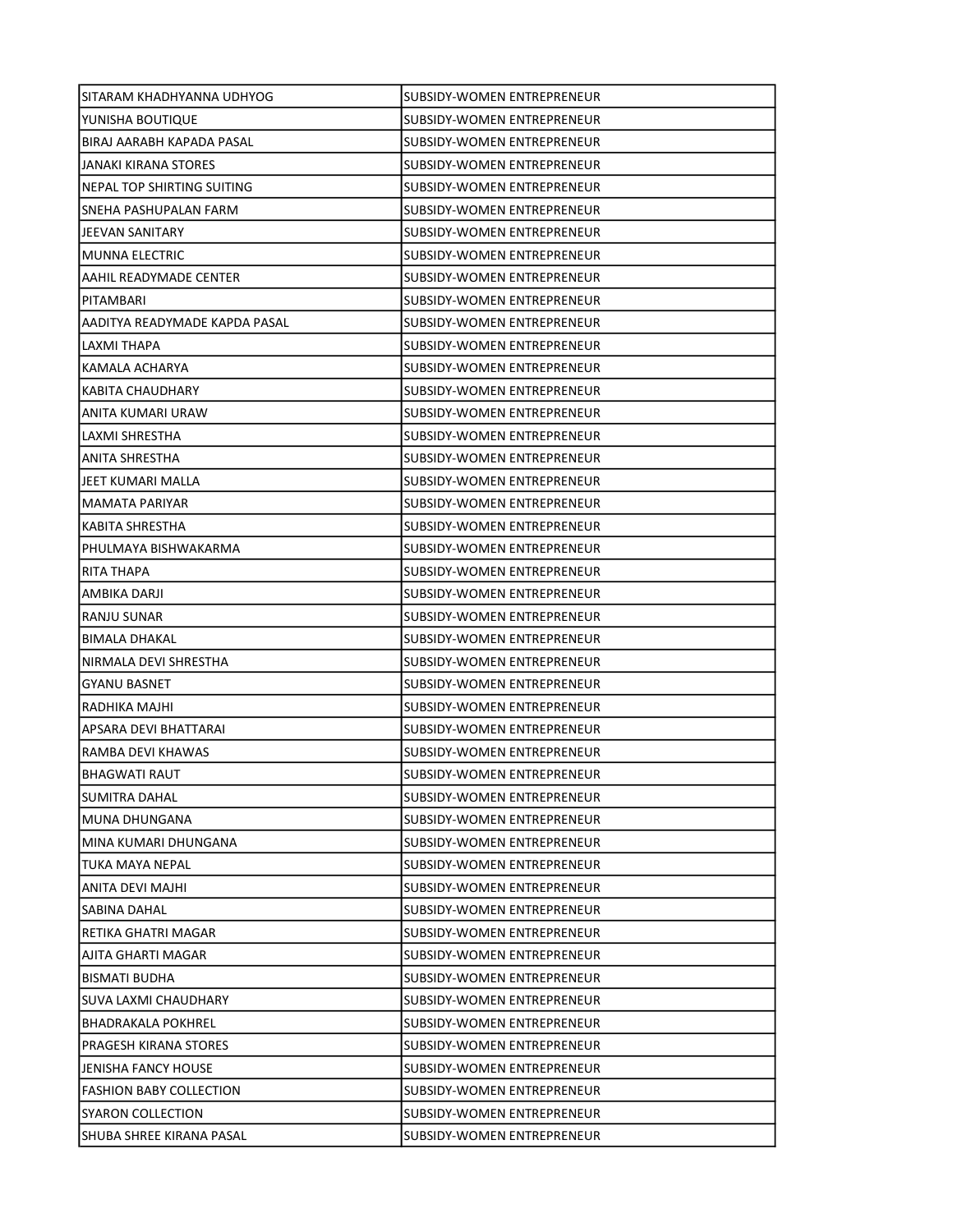| LAXMI KIRANA PASAL                      | SUBSIDY-WOMEN ENTREPRENEUR        |
|-----------------------------------------|-----------------------------------|
| <b>BISHWO FANCY STORE</b>               | SUBSIDY-WOMEN ENTREPRENEUR        |
| KOSELI DHAKA & ORGANIC CENTRE           | SUBSIDY-WOMEN ENTREPRENEUR        |
| SRISTI BOUTIQUE UDHYOG                  | SUBSIDY-WOMEN ENTREPRENEUR        |
| SAMRAT SUPPLIERS                        | SUBSIDY-WOMEN ENTREPRENEUR        |
| PANDEY AKIKRIT KRISHI FARM              | SUBSIDY-WOMEN ENTREPRENEUR        |
| DHAKAL GENERAL STORES                   | SUBSIDY-WOMEN ENTREPRENEUR        |
| SHUBHA LAXMI ALUMINIUM AND STEEL UDHYOG | SUBSIDY-WOMEN ENTREPRENEUR        |
| BASHISTHA EKIKRIT KRISHI FIRM           | SUBSIDY-WOMEN ENTREPRENEUR        |
| PRIYA BANGUR FARM                       | SUBSIDY-WOMEN ENTREPRENEUR        |
| JAY SHAMBHU PUJA SAMAGRI PASAL          | SUBSIDY-WOMEN ENTREPRENEUR        |
| CHANDRA KALA KHANAL                     | SUBSIDY-WOMEN ENTREPRENEUR        |
| SRIJANA CHAUDHARY                       | SUBSIDY-WOMEN ENTREPRENEUR        |
| SUSMITA SHARMA                          | SUBSIDY-WOMEN ENTREPRENEUR        |
| AASHA CHAUDHARY                         | SUBSIDY-WOMEN ENTREPRENEUR        |
| DEU KUMARI CHAUDHARY                    | SUBSIDY-WOMEN ENTREPRENEUR        |
| <b>BIMALA BHUSAL BANJADE</b>            | SUBSIDY-WOMEN ENTREPRENEUR        |
| NIRMALA K.C                             | SUBSIDY-WOMEN ENTREPRENEUR        |
| BASEL PASHUPANCHHI TATHA KRISHI FIRM    | SUBSIDY-WOMEN ENTREPRENEUR        |
| SNEHA KRISHI TATHA MACHHA FIRM          | SUBSIDY-WOMEN ENTREPRENEUR        |
| <b>HAMRO SULAV STORES</b>               | SUBSIDY-WOMEN ENTREPRENEUR        |
| SHIWANI GAI FIRM                        | SUBSIDY-WOMEN ENTREPRENEUR        |
| AP COLLECTION & COSMETIC                | SUBSIDY-WOMEN ENTREPRENEUR        |
| POKHREL KAPADA PASAL                    | SUBSIDY-WOMEN ENTREPRENEUR        |
| LAMSAL KIRANA PASAL                     | ISUBSIDY-WOMEN ENTREPRENEUR       |
| <b>GITA NATH</b>                        | SUBSIDY-WOMEN ENTREPRENEUR        |
| BHAGAWATI BHATTARAI                     | SUBSIDY-WOMEN ENTREPRENEUR        |
| SUMITRA REGMI                           | SUBSIDY-WOMEN ENTREPRENEUR        |
| <b>LATA KHADKA</b>                      | <b>SUBSIDY-WOMEN ENTREPRENEUR</b> |
| TARA SHRESTHA                           | SUBSIDY-WOMEN ENTREPRENEUR        |
| <b>GOMA BASTOLA</b>                     | SUBSIDY-WOMEN ENTREPRENEUR        |
| CHELIMAYA BHATTARAI                     | SUBSIDY-WOMEN ENTREPRENEUR        |
| SHARMILA POKHAREL                       | <b>SUBSIDY-WOMEN ENTREPRENEUR</b> |
| GITA BHATTARAI                          | SUBSIDY-WOMEN ENTREPRENEUR        |
| AMBIKA ADHIKARI                         | SUBSIDY-WOMEN ENTREPRENEUR        |
| <b>BED MAYA KARKI</b>                   | SUBSIDY-WOMEN ENTREPRENEUR        |
| <b>GANGA PRASAI</b>                     | SUBSIDY-WOMEN ENTREPRENEUR        |
| RESHMA OJHA                             | SUBSIDY-WOMEN ENTREPRENEUR        |
| LAXMI HERA BUDDHACHARYA                 | SUBSIDY-WOMEN ENTREPRENEUR        |
| JAYANTI SHRESTHA SHAHI                  | SUBSIDY-WOMEN ENTREPRENEUR        |
| GYANUKA AMATYA SHRESTHA                 | SUBSIDY-WOMEN ENTREPRENEUR        |
| TULASI KHATIWADA                        | SUBSIDY-WOMEN ENTREPRENEUR        |
| SARITA MAHARJAN                         | SUBSIDY-WOMEN ENTREPRENEUR        |
| SHUSHILA SHRESTHA                       | SUBSIDY-WOMEN ENTREPRENEUR        |
| SUNITA DANGOL                           | SUBSIDY-WOMEN ENTREPRENEUR        |
| MAN KUMARI GHARTI                       | SUBSIDY-WOMEN ENTREPRENEUR        |
| GITA DANGI                              | SUBSIDY-WOMEN ENTREPRENEUR        |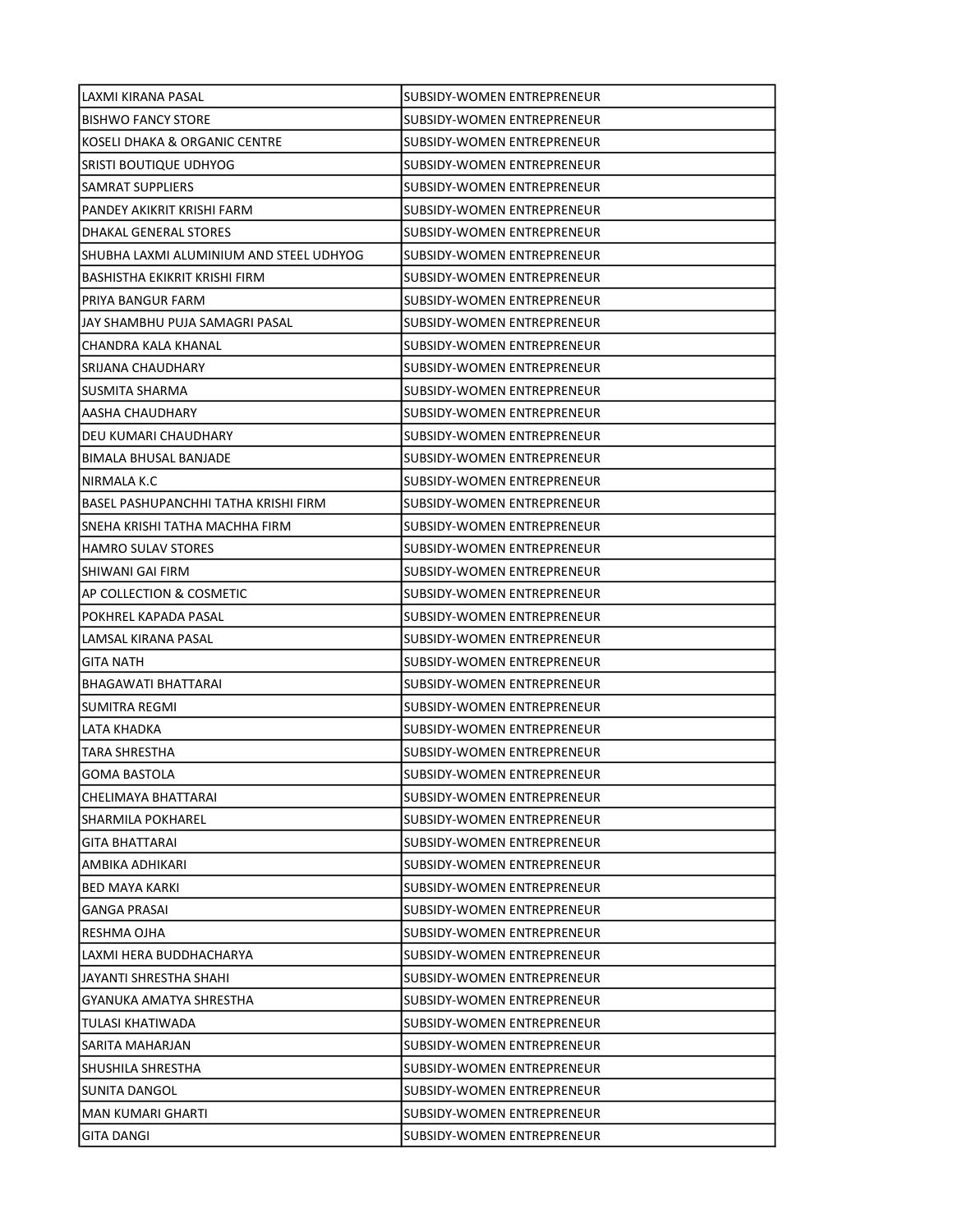| AAYUSHA STORE                     | SUBSIDY-WOMEN ENTREPRENEUR        |
|-----------------------------------|-----------------------------------|
| S.P. UNISEX SALOON                | SUBSIDY-WOMEN ENTREPRENEUR        |
| ABISHA FANCY COLLECTION           | SUBSIDY-WOMEN ENTREPRENEUR        |
| STAR FANCY                        | SUBSIDY-WOMEN ENTREPRENEUR        |
| SHILA FASHION STORE               | <b>SUBSIDY-WOMEN ENTREPRENEUR</b> |
| SIMAJ BEAUTY PALOUR               | SUBSIDY-WOMEN ENTREPRENEUR        |
| <b>BIRSANA SHRESTHA</b>           | SUBSIDY-WOMEN ENTREPRENEUR        |
| SANJITA THAPA                     | SUBSIDY-WOMEN ENTREPRENEUR        |
| MADHU MAYA KARKI                  | SUBSIDY-WOMEN ENTREPRENEUR        |
| MINA KUMARI SHRESTHA              | SUBSIDY-WOMEN ENTREPRENEUR        |
| SIRJANA ADHIKARI GARTAULA         | SUBSIDY-WOMEN ENTREPRENEUR        |
| SANJU GHIMIRE KHANAL              | SUBSIDY-WOMEN ENTREPRENEUR        |
| SHANTI POUDEL KOIRALA             | SUBSIDY-WOMEN ENTREPRENEUR        |
| LAXMI REGMI                       | SUBSIDY-WOMEN ENTREPRENEUR        |
| DASI KALA THAPA MAGAR             | SUBSIDY-WOMEN ENTREPRENEUR        |
| <b>MAN KUMARI SHRESTHA</b>        | <b>SUBSIDY-WOMEN ENTREPRENEUR</b> |
| MINA PARIYAR                      | SUBSIDY-WOMEN ENTREPRENEUR        |
| SANTU SHRESTHA                    | SUBSIDY-WOMEN ENTREPRENEUR        |
| BIJAYA SHARMA                     | SUBSIDY-WOMEN ENTREPRENEUR        |
| SHILA SHRESTHA                    | SUBSIDY-WOMEN ENTREPRENEUR        |
| UMA KUMARI GURUNG                 | SUBSIDY-WOMEN ENTREPRENEUR        |
| <b>MAYA SHAHI</b>                 | SUBSIDY-WOMEN ENTREPRENEUR        |
| JASODHA ADHIKARI                  | SUBSIDY-WOMEN ENTREPRENEUR        |
| RAVEENA DHAKAL                    | SUBSIDY-WOMEN ENTREPRENEUR        |
| SUNITA KAMALI                     | SUBSIDY-WOMEN ENTREPRENEUR        |
| JAMUNA SHRESTHA                   | SUBSIDY-WOMEN ENTREPRENEUR        |
| <b>INDIRA OJHA</b>                | SUBSIDY-WOMEN ENTREPRENEUR        |
| RANJANA SIMKHADA                  | SUBSIDY-WOMEN ENTREPRENEUR        |
| SABITA ACHARYA                    | SUBSIDY-WOMEN ENTREPRENEUR        |
| <b>DEUKI SUNAR</b>                | SUBSIDY-WOMEN ENTREPRENEUR        |
| AMRITA BANJARA                    | SUBSIDY-WOMEN ENTREPRENEUR        |
| MOTI KUMARI THAPA                 | SUBSIDY-WOMEN ENTREPRENEUR        |
| SHARADA DEVKOTA                   | SUBSIDY-WOMEN ENTREPRENEUR        |
| <b>BISHNU KHANAL POUDEL</b>       | SUBSIDY-WOMEN ENTREPRENEUR        |
| MINA KARKI                        | SUBSIDY-WOMEN ENTREPRENEUR        |
| PURNIMA LAMICHHANE CHHETRI        | SUBSIDY-WOMEN ENTREPRENEUR        |
| PARU SHAHI PACHHAI                | SUBSIDY-WOMEN ENTREPRENEUR        |
| INDU SHARMA REGMI                 | SUBSIDY-WOMEN ENTREPRENEUR        |
| <b>GITA KIRANA PASAL</b>          | SUBSIDY-WOMEN ENTREPRENEUR        |
| SALINA AND SACHIN KIRANA PASAL    | SUBSIDY-WOMEN ENTREPRENEUR        |
| RAMIT MASU PASAL                  | SUBSIDY-WOMEN ENTREPRENEUR        |
| <b>HOTEL EVEREST</b>              | SUBSIDY-WOMEN ENTREPRENEUR        |
| MANAKAMANA COTTAGE AND RESTAURANT | SUBSIDY-WOMEN ENTREPRENEUR        |
| OM SAI DIGITAL PHOTO TATHA STORE  | SUBSIDY-WOMEN ENTREPRENEUR        |
| YUGAL KHAJA GHAR                  | SUBSIDY-WOMEN ENTREPRENEUR        |
| JAYA MANAKAMANA FANCY STORE       | SUBSIDY-WOMEN ENTREPRENEUR        |
| MIRA GURUNG                       | SUBSIDY-WOMEN ENTREPRENEUR        |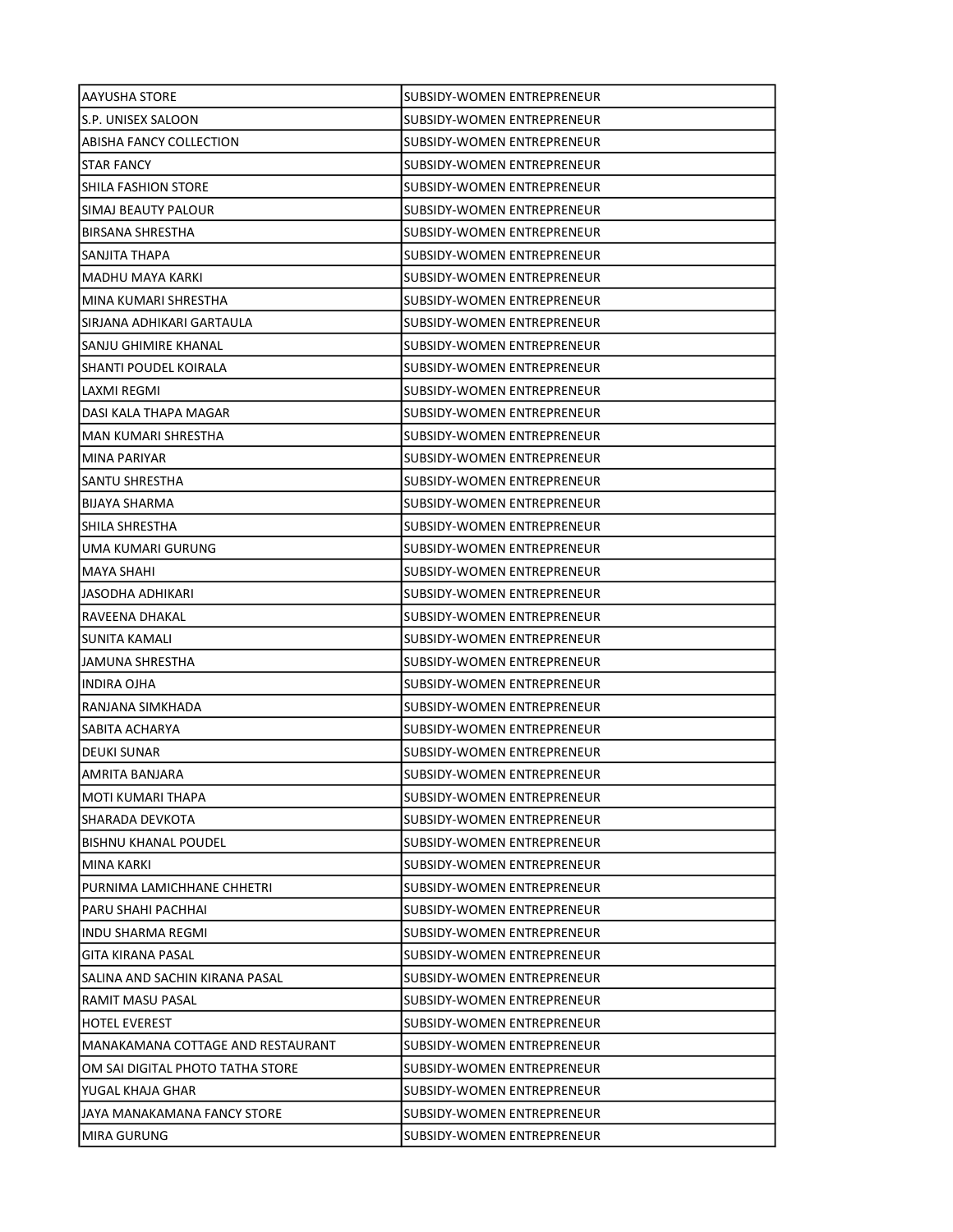| PURNI MAYA GURUNG                         | SUBSIDY-WOMEN ENTREPRENEUR        |
|-------------------------------------------|-----------------------------------|
| KAMALA LADIES TAILORS AND TRAINING CENTRE | SUBSIDY-WOMEN ENTREPRENEUR        |
| KAMALA LADIES TAILORS AND TRAINING CENTRE | SUBSIDY-WOMEN ENTREPRENEUR        |
| <b>AAROHI KIRANA SUPPLIERS</b>            | SUBSIDY-WOMEN ENTREPRENEUR        |
| SAMJHANA KRISHI TATHA PASHU PANCHI FIRM   | SUBSIDY-WOMEN ENTREPRENEUR        |
| KANCHAN DUDH DAIRY PASAL                  | SUBSIDY-WOMEN ENTREPRENEUR        |
| <b>DEBU GENERAL STORES</b>                | SUBSIDY-WOMEN ENTREPRENEUR        |
| R G BABY SHOP                             | SUBSIDY-WOMEN ENTREPRENEUR        |
| ACHARYA DAIRY AND KIRANA                  | SUBSIDY-WOMEN ENTREPRENEUR        |
| SHRAGWI KAPADA PASAL                      | SUBSIDY-WOMEN ENTREPRENEUR        |
| <b>SWASTIKA SUPPLIERS</b>                 | SUBSIDY-WOMEN ENTREPRENEUR        |
| <b>BHUMIKA BHAISI FARM</b>                | SUBSIDY-WOMEN ENTREPRENEUR        |
| <b>EVER GREEN HOTEL</b>                   | SUBSIDY-WOMEN ENTREPRENEUR        |
| S AND S MONEY TRANSFER                    | SUBSIDY-WOMEN ENTREPRENEUR        |
| BIDHU PASHUPANCHI TATHA KRISHI FARM       | SUBSIDY-WOMEN ENTREPRENEUR        |
| <b>SWONU SUBEDI</b>                       | SUBSIDY-WOMEN ENTREPRENEUR        |
| NIRMALA DHUNGANA                          | SUBSIDY-WOMEN ENTREPRENEUR        |
| <b>RUPAL BK</b>                           | SUBSIDY-WOMEN ENTREPRENEUR        |
| <b>RENU POUDEL</b>                        | SUBSIDY-WOMEN ENTREPRENEUR        |
| MITHUDEBI POUDEL SAPKOTA                  | SUBSIDY-WOMEN ENTREPRENEUR        |
| SEEMA SHRESTHA                            | SUBSIDY-WOMEN ENTREPRENEUR        |
| SABITA ADHIKARI                           | SUBSIDY-WOMEN ENTREPRENEUR        |
| APEKSHYA THAPA                            | SUBSIDY-WOMEN ENTREPRENEUR        |
| CHANDRA KUMARI BASNET                     | SUBSIDY-WOMEN ENTREPRENEUR        |
| SARASWOTI ADHIKARI                        | SUBSIDY-WOMEN ENTREPRENEUR        |
| ICHUNA GURUNG                             | SUBSIDY-WOMEN ENTREPRENEUR        |
| DURGA DEVI TIMILSINA BHANDARI             | SUBSIDY-WOMEN ENTREPRENEUR        |
| JANUKA BHANDARI                           | SUBSIDY-WOMEN ENTREPRENEUR        |
| <b>BATTI PAUDEL</b>                       | SUBSIDY-WOMEN ENTREPRENEUR        |
| LAXMI PRADHAN                             | SUBSIDY-WOMEN ENTREPRENEUR        |
| SUBHADRA ACHARYA                          | SUBSIDY-WOMEN ENTREPRENEUR        |
| MAYA LAXMI CHULYAJU                       | SUBSIDY-WOMEN ENTREPRENEUR        |
| SITA DEVI POUDEL                          | SUBSIDY-WOMEN ENTREPRENEUR        |
| ANUSHA PARIYAR                            | SUBSIDY-WOMEN ENTREPRENEUR        |
| SABITRI WAGLE                             | SUBSIDY-WOMEN ENTREPRENEUR        |
| HOM KUMARI KAWAR                          | <b>SUBSIDY-WOMEN ENTREPRENEUR</b> |
| <b>INDIRA THAPA MAGAR</b>                 | SUBSIDY-WOMEN ENTREPRENEUR        |
| MILIJULI TYRE MARMAT TATHA CUTTING UDHYOG | SUBSIDY-WOMEN ENTREPRENEUR        |
| MITRATA KIRANA STORES                     | SUBSIDY-WOMEN ENTREPRENEUR        |
| <b>WARIPARI COLLECTION</b>                | SUBSIDY-WOMEN ENTREPRENEUR        |
| CHAPAGAIN PASHU FIRM                      | SUBSIDY-WOMEN ENTREPRENEUR        |
| ALISHA EAKIKRIT KRISHI FIRM               | SUBSIDY-WOMEN ENTREPRENEUR        |
| <b>BANDIPUR SUPPLIERS</b>                 | SUBSIDY-WOMEN ENTREPRENEUR        |
| GHIMIRE BAKHRA PALAN FIRM                 | SUBSIDY-WOMEN ENTREPRENEUR        |
| CHAHARI KHAJA GHAR                        | SUBSIDY-WOMEN ENTREPRENEUR        |
| SMIT SMITI KRISHI TATHA PASHU FIRM        | SUBSIDY-WOMEN ENTREPRENEUR        |
| DAIMOND LADIES TAILORS                    | SUBSIDY-WOMEN ENTREPRENEUR        |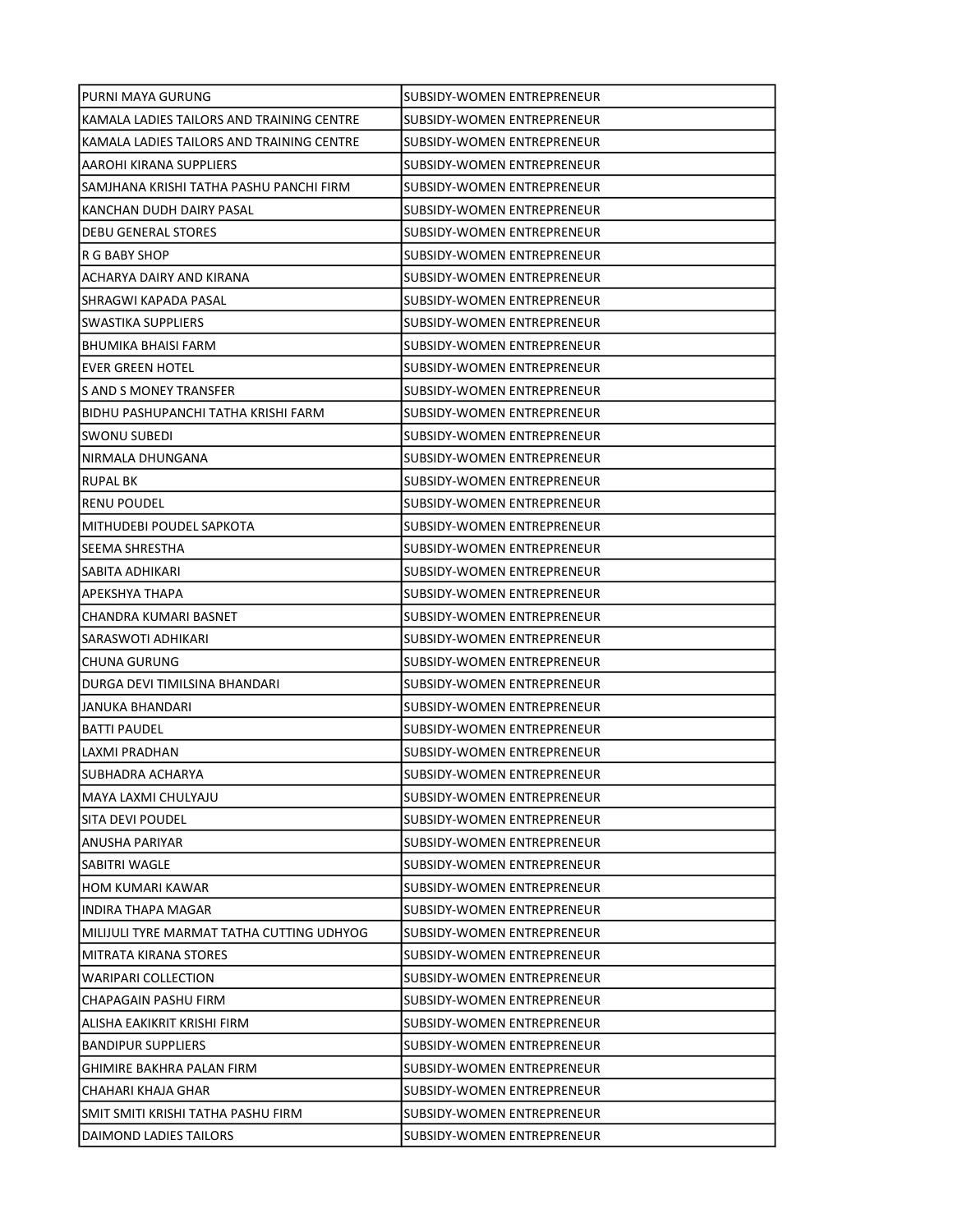| SHOVA BHADA PASAL                           | SUBSIDY-WOMEN ENTREPRENEUR        |
|---------------------------------------------|-----------------------------------|
| THE REAL DIAMOND KHAJA GHAR                 | SUBSIDY-WOMEN ENTREPRENEUR        |
| HIMALAYAN AUTO SUPPLIERS                    | <b>SUBSIDY-WOMEN ENTREPRENEUR</b> |
| SRIJA AND SOHAN ENTERPRISES                 | SUBSIDY-WOMEN ENTREPRENEUR        |
| ANJU RAUT                                   | SUBSIDY-WOMEN ENTREPRENEUR        |
| MINA GURUNG                                 | SUBSIDY-WOMEN ENTREPRENEUR        |
| AYUSHMA SHRESTHA                            | SUBSIDY-WOMEN ENTREPRENEUR        |
| <b>SHRESTHA LADIES TAILORS</b>              | SUBSIDY-WOMEN ENTREPRENEUR        |
| KUMUDINI HOME SUPPLIERS                     | SUBSIDY-WOMEN ENTREPRENEUR        |
| S.B ARRIVAL FASHION COLLECTION              | <b>SUBSIDY-WOMEN ENTREPRENEUR</b> |
| MUSKAN SIRAK DASANA UDHYOG                  | SUBSIDY-WOMEN ENTREPRENEUR        |
| MAMITA THAPA                                | SUBSIDY-WOMEN ENTREPRENEUR        |
| LAXMI KOIRALA                               | SUBSIDY-WOMEN ENTREPRENEUR        |
| UMA KARKI                                   | SUBSIDY-WOMEN ENTREPRENEUR        |
| PABITRA DEVKOTA                             | SUBSIDY-WOMEN ENTREPRENEUR        |
| <b>B.G OFFSET PRESS</b>                     | SUBSIDY-WOMEN ENTREPRENEUR        |
| KRISHNA COTTAGE AND KHAJA GHAR              | SUBSIDY-WOMEN ENTREPRENEUR        |
| AAKALA MACHHA PALAN FIRM                    | SUBSIDY-WOMEN ENTREPRENEUR        |
| INDRA KIRANA PASAL                          | <b>SUBSIDY-WOMEN ENTREPRENEUR</b> |
| RAGITA BEAUTY PARLOUR AND PRACHICHAN KENDRA | SUBSIDY-WOMEN ENTREPRENEUR        |
| <b>REST TOUR RENT HOTEL</b>                 | SUBSIDY-WOMEN ENTREPRENEUR        |
| PUJA DOLLS AND BEAUTY PARLOUR               | SUBSIDY-WOMEN ENTREPRENEUR        |
| OSHIN COSMETIC PASAL                        | SUBSIDY-WOMEN ENTREPRENEUR        |
| SAFAL AND SARITA FANCY                      | SUBSIDY-WOMEN ENTREPRENEUR        |
| SUSMITA FALFUL TATHA TARKALI PASAL          | SUBSIDY-WOMEN ENTREPRENEUR        |
| SHRESTHA SHOPING CENTER                     | SUBSIDY-WOMEN ENTREPRENEUR        |
| SABI BEAUTY PARLOUR AND PRACHICHAN KENDRA   | SUBSIDY-WOMEN ENTREPRENEUR        |
| ANNAPURNA MULTI AGRO FARM                   | SUBSIDY-WOMEN ENTREPRENEUR        |
| SABINA DHAUBANJAR                           | SUBSIDY-WOMEN ENTREPRENEUR        |
| SHIVA L TWANABASU                           | SUBSIDY-WOMEN ENTREPRENEUR        |
| <b>SUJANA BASUKALA</b>                      | SUBSIDY-WOMEN ENTREPRENEUR        |
| ROJINA PANDEY                               | SUBSIDY-WOMEN ENTREPRENEUR        |
| SARALA BATI                                 | SUBSIDY-WOMEN ENTREPRENEUR        |
| NITISHA TANDUKAR                            | SUBSIDY-WOMEN ENTREPRENEUR        |
| <b>BASANTI TWAYENA</b>                      | <b>SUBSIDY-WOMEN ENTREPRENEUR</b> |
| NHUCHHE LAXMI KOJU                          | SUBSIDY-WOMEN ENTREPRENEUR        |
| BANDANA AWAL                                | SUBSIDY-WOMEN ENTREPRENEUR        |
| <b>BIJAYA LAXMI KILAMBU</b>                 | SUBSIDY-WOMEN ENTREPRENEUR        |
| RUMI SHILPAKAR SUKUPAYO                     | SUBSIDY-WOMEN ENTREPRENEUR        |
| LITTLE HIDEOUT                              | <b>SUBSIDY-WOMEN ENTREPRENEUR</b> |
| KALIDEVI TRADE ENTERPRISES                  | SUBSIDY-WOMEN ENTREPRENEUR        |
| MAINALI KHADYA STORE                        | SUBSIDY-WOMEN ENTREPRENEUR        |
| DREAM WORLD                                 | SUBSIDY-WOMEN ENTREPRENEUR        |
| <b>M N STORE</b>                            | SUBSIDY-WOMEN ENTREPRENEUR        |
| LAXMI HERBAL BEAUTY PARLOUR                 | SUBSIDY-WOMEN ENTREPRENEUR        |
| <b>MANJU GHIMIRE</b>                        | SUBSIDY-WOMEN ENTREPRENEUR        |
| <b>RUPA KHATRI</b>                          | SUBSIDY-WOMEN ENTREPRENEUR        |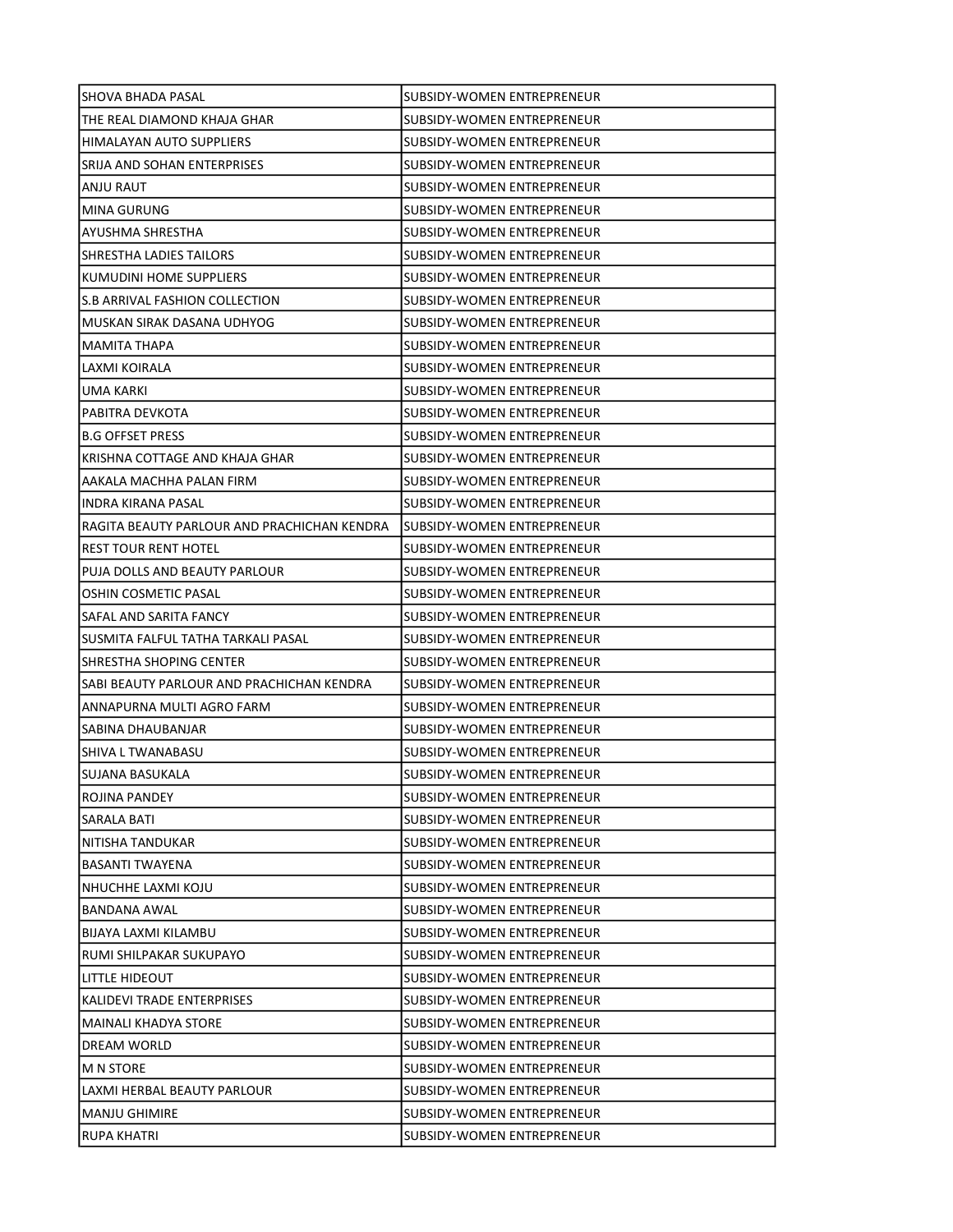| <b>SARITA ROKKA</b>             | SUBSIDY-WOMEN ENTREPRENEUR        |
|---------------------------------|-----------------------------------|
| MENUKA SHARMA                   | SUBSIDY-WOMEN ENTREPRENEUR        |
| TULSI KOIRALA                   | SUBSIDY-WOMEN ENTREPRENEUR        |
| <b>BAGMATI MALLA SHRESTHA</b>   | <b>SUBSIDY-WOMEN ENTREPRENEUR</b> |
| <b>SUNITA SUBEDI</b>            | <b>SUBSIDY-WOMEN ENTREPRENEUR</b> |
| RITA NAPIT                      | SUBSIDY-WOMEN ENTREPRENEUR        |
| DIL KUMARI GHARTI PUN           | SUBSIDY-WOMEN ENTREPRENEUR        |
| <b>RENU PRADHAN</b>             | SUBSIDY-WOMEN ENTREPRENEUR        |
| SHOVITA MALLA                   | SUBSIDY-WOMEN ENTREPRENEUR        |
| USHA SAI                        | SUBSIDY-WOMEN ENTREPRENEUR        |
| <b>MALATI GURUNG RANA</b>       | <b>SUBSIDY-WOMEN ENTREPRENEUR</b> |
| RITA GIRI                       | SUBSIDY-WOMEN ENTREPRENEUR        |
| MEENA KUMARI GURUNG             | SUBSIDY-WOMEN ENTREPRENEUR        |
| ISITA PUN                       | SUBSIDY-WOMEN ENTREPRENEUR        |
| RUMA TIWARI                     | SUBSIDY-WOMEN ENTREPRENEUR        |
| DEUMAYA GURUNG                  | SUBSIDY-WOMEN ENTREPRENEUR        |
| <b>MINA PUN</b>                 | SUBSIDY-WOMEN ENTREPRENEUR        |
| RADHADEVI POUDEL CHHETRI        | SUBSIDY-WOMEN ENTREPRENEUR        |
| SUBINA B.K                      | SUBSIDY-WOMEN ENTREPRENEUR        |
| MINA PAUDEL                     | SUBSIDY-WOMEN ENTREPRENEUR        |
| KRISHNA KUMARI TIWARI           | SUBSIDY-WOMEN ENTREPRENEUR        |
| ANITA PUN                       | SUBSIDY-WOMEN ENTREPRENEUR        |
| LAXMI THAKUR                    | SUBSIDY-WOMEN ENTREPRENEUR        |
| TAUTHALI MAI STORE              | SUBSIDY-WOMEN ENTREPRENEUR        |
| DAWACHAN KIRANA PASAL           | SUBSIDY-WOMEN ENTREPRENEUR        |
| GAHANA MAKEUP AND BEAUTY STUDIO | SUBSIDY-WOMEN ENTREPRENEUR        |
| LAXMI TARKARI PASAL             | SUBSIDY-WOMEN ENTREPRENEUR        |
| BELLEZA CARE PRIVATE LIMITED    | SUBSIDY-WOMEN ENTREPRENEUR        |
| SAMBAYA FANCY COLLECTION        | SUBSIDY-WOMEN ENTREPRENEUR        |
| RITA AND BHARAT BHADHA PASAL    | SUBSIDY-WOMEN ENTREPRENEUR        |
| JORPATI SPORTS HOUSE            | ISUBSIDY-WOMEN ENTREPRENEUR       |
| NEW PALANCHOKI TRADE LINK       | SUBSIDY-WOMEN ENTREPRENEUR        |
| HARIMAYA ADHIKARI DHUNGANA      | SUBSIDY-WOMEN ENTREPRENEUR        |
| ANJALI SHRESTHA RANJIT          | SUBSIDY-WOMEN ENTREPRENEUR        |
| SANTA MAYA TAMRAKAR             | SUBSIDY-WOMEN ENTREPRENEUR        |
| SADIKSHA T UPRETI               | <b>SUBSIDY-WOMEN ENTREPRENEUR</b> |
| SABITRI K PAHARI THAPA          | <b>SUBSIDY-WOMEN ENTREPRENEUR</b> |
| <b>DEVI POUDEL</b>              | SUBSIDY-WOMEN ENTREPRENEUR        |
| NIRMALA KOIRALA                 | SUBSIDY-WOMEN ENTREPRENEUR        |
| JIWAN KALA GURUNG               | SUBSIDY-WOMEN ENTREPRENEUR        |
| MAYA GURUNG (GHARTI)            | SUBSIDY-WOMEN ENTREPRENEUR        |
| <b>CHUN MAYA GURUNG</b>         | <b>SUBSIDY-WOMEN ENTREPRENEUR</b> |
| NIRMALA RANA                    | SUBSIDY-WOMEN ENTREPRENEUR        |
| <b>GITA SUNAR</b>               | SUBSIDY-WOMEN ENTREPRENEUR        |
| LAXMI GURUNG                    | SUBSIDY-WOMEN ENTREPRENEUR        |
| BISHNU MAYA B.K.                | SUBSIDY-WOMEN ENTREPRENEUR        |
| SAPANA BANIYA                   | SUBSIDY-WOMEN ENTREPRENEUR        |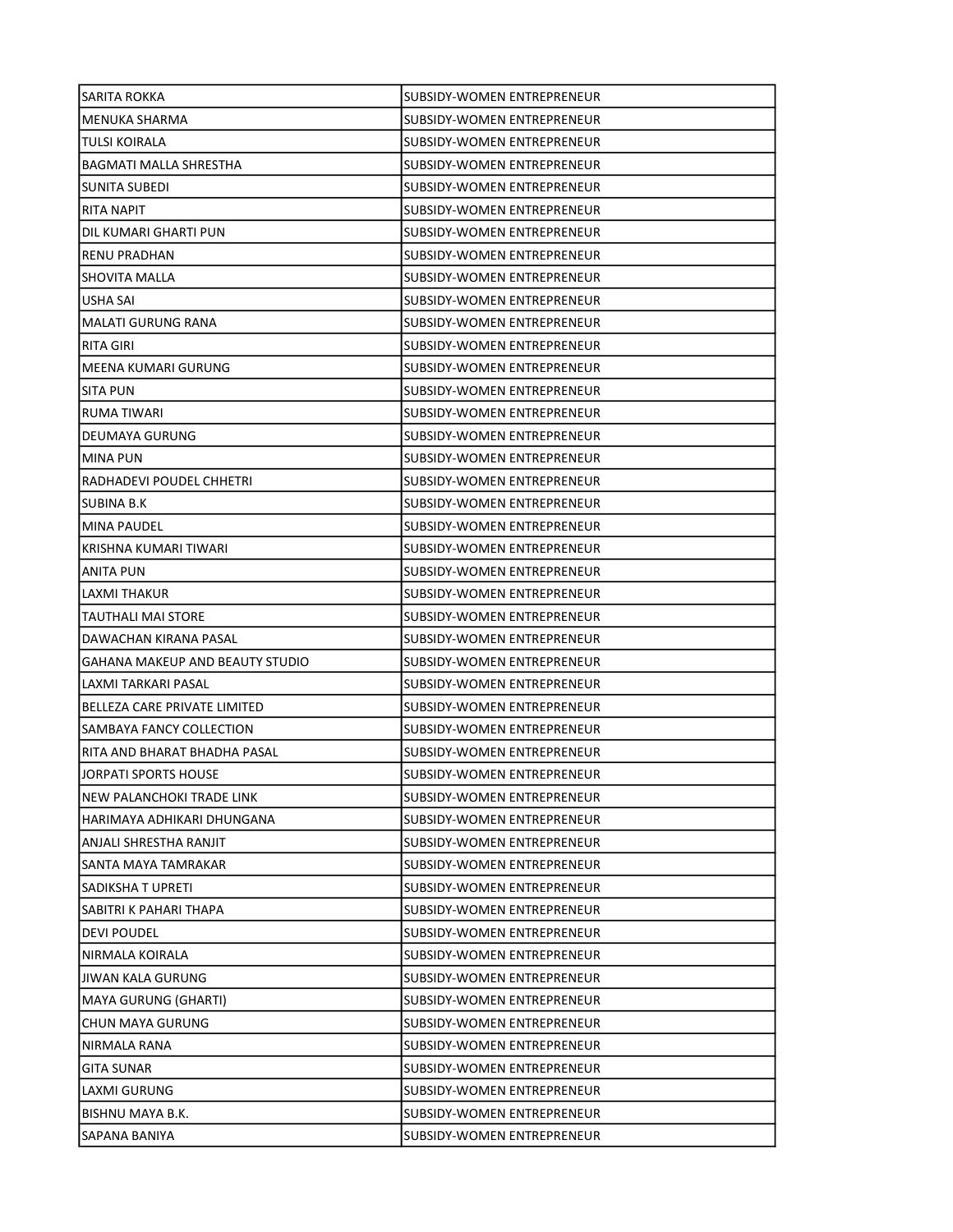| UJELI MAYA MALLA                     | SUBSIDY-WOMEN ENTREPRENEUR        |
|--------------------------------------|-----------------------------------|
| SHARMILA SHRESTHA                    | SUBSIDY-WOMEN ENTREPRENEUR        |
| PRATIVA SHRESTHA                     | SUBSIDY-WOMEN ENTREPRENEUR        |
| RATNA K KHAWAS                       | SUBSIDY-WOMEN ENTREPRENEUR        |
| ANJILA GURUNG                        | SUBSIDY-WOMEN ENTREPRENEUR        |
| KOPILA GOTAME B.K                    | SUBSIDY-WOMEN ENTREPRENEUR        |
| <b>BIMALA GURUNG</b>                 | SUBSIDY-WOMEN ENTREPRENEUR        |
| MINA KUMARI GURUNG                   | SUBSIDY-WOMEN ENTREPRENEUR        |
| HIMA KUMARI PUN                      | <b>SUBSIDY-WOMEN ENTREPRENEUR</b> |
| SOFI AND AMBI FANCY STORES           | SUBSIDY-WOMEN ENTREPRENEUR        |
| AMAN FALFUL TATHA TARKARI PASAL      | SUBSIDY-WOMEN ENTREPRENEUR        |
| INSA COSMETIC                        | SUBSIDY-WOMEN ENTREPRENEUR        |
| RANJANA KRISHI TATHA PASHUPALAN FARM | SUBSIDY-WOMEN ENTREPRENEUR        |
| <b>BISHNU GURUNG</b>                 | SUBSIDY-WOMEN ENTREPRENEUR        |
| <b>FULBARI GIFT HOUSE</b>            | SUBSIDY-WOMEN ENTREPRENEUR        |
| KALA PHOTO STUDIO                    | SUBSIDY-WOMEN ENTREPRENEUR        |
| TANAHUN HOTEL AND RESTAURANT         | SUBSIDY-WOMEN ENTREPRENEUR        |
| GANGA MAYA GHALE GURUNG              | SUBSIDY-WOMEN ENTREPRENEUR        |
| SHOBHA ADHIKARI                      | <b>SUBSIDY-WOMEN ENTREPRENEUR</b> |
| <b>BIMA BISURAL</b>                  | SUBSIDY-WOMEN ENTREPRENEUR        |
| <b>GELMU BUDHATHOKI</b>              | SUBSIDY-WOMEN ENTREPRENEUR        |
| RITA GURUNG                          | SUBSIDY-WOMEN ENTREPRENEUR        |
| <b>BHAGAWATI SHRESTHA</b>            | SUBSIDY-WOMEN ENTREPRENEUR        |
| SARITA SHRESTHA                      | SUBSIDY-WOMEN ENTREPRENEUR        |
| SANTOSHI SHAH                        | SUBSIDY-WOMEN ENTREPRENEUR        |
| SUNITA SHRESTHA                      | SUBSIDY-WOMEN ENTREPRENEUR        |
| LALI RUMBA                           | SUBSIDY-WOMEN ENTREPRENEUR        |
| RANJANA KARKI                        | SUBSIDY-WOMEN ENTREPRENEUR        |
| REENA SHRESTHA                       | SUBSIDY-WOMEN ENTREPRENEUR        |
| LAXMI TAMANG GURUNG                  | SUBSIDY-WOMEN ENTREPRENEUR        |
| LILA MAYA THAPA                      | SUBSIDY-WOMEN ENTREPRENEUR        |
| NIRMALA SHRESTHA                     | SUBSIDY-WOMEN ENTREPRENEUR        |
| SANSARI GURUNG                       | SUBSIDY-WOMEN ENTREPRENEUR        |
| REKHA KHADKA SUBEDI                  | SUBSIDY-WOMEN ENTREPRENEUR        |
| SUNITA MAGRATI                       | SUBSIDY-WOMEN ENTREPRENEUR        |
| DIPA GURUNG                          | SUBSIDY-WOMEN ENTREPRENEUR        |
| RITA THAPA CHHETRI                   | SUBSIDY-WOMEN ENTREPRENEUR        |
| HARI KALA SHARMA                     | SUBSIDY-WOMEN ENTREPRENEUR        |
| <b>GUMA THAPA</b>                    | SUBSIDY-WOMEN ENTREPRENEUR        |
| <b>BUMAKALA POUDEL</b>               | SUBSIDY-WOMEN ENTREPRENEUR        |
| USHA THAKALI                         | SUBSIDY-WOMEN ENTREPRENEUR        |
| SARKINI GURUNG                       | SUBSIDY-WOMEN ENTREPRENEUR        |
| RAKSHA THAKALI                       | SUBSIDY-WOMEN ENTREPRENEUR        |
| PHULMAYA PARIYAR                     | SUBSIDY-WOMEN ENTREPRENEUR        |
| LALITRA BISHOKARMA                   | SUBSIDY-WOMEN ENTREPRENEUR        |
| MANISHA ARYAL                        | SUBSIDY-WOMEN ENTREPRENEUR        |
| RITA DEVI BHANDARI BHATTARAI         | SUBSIDY-WOMEN ENTREPRENEUR        |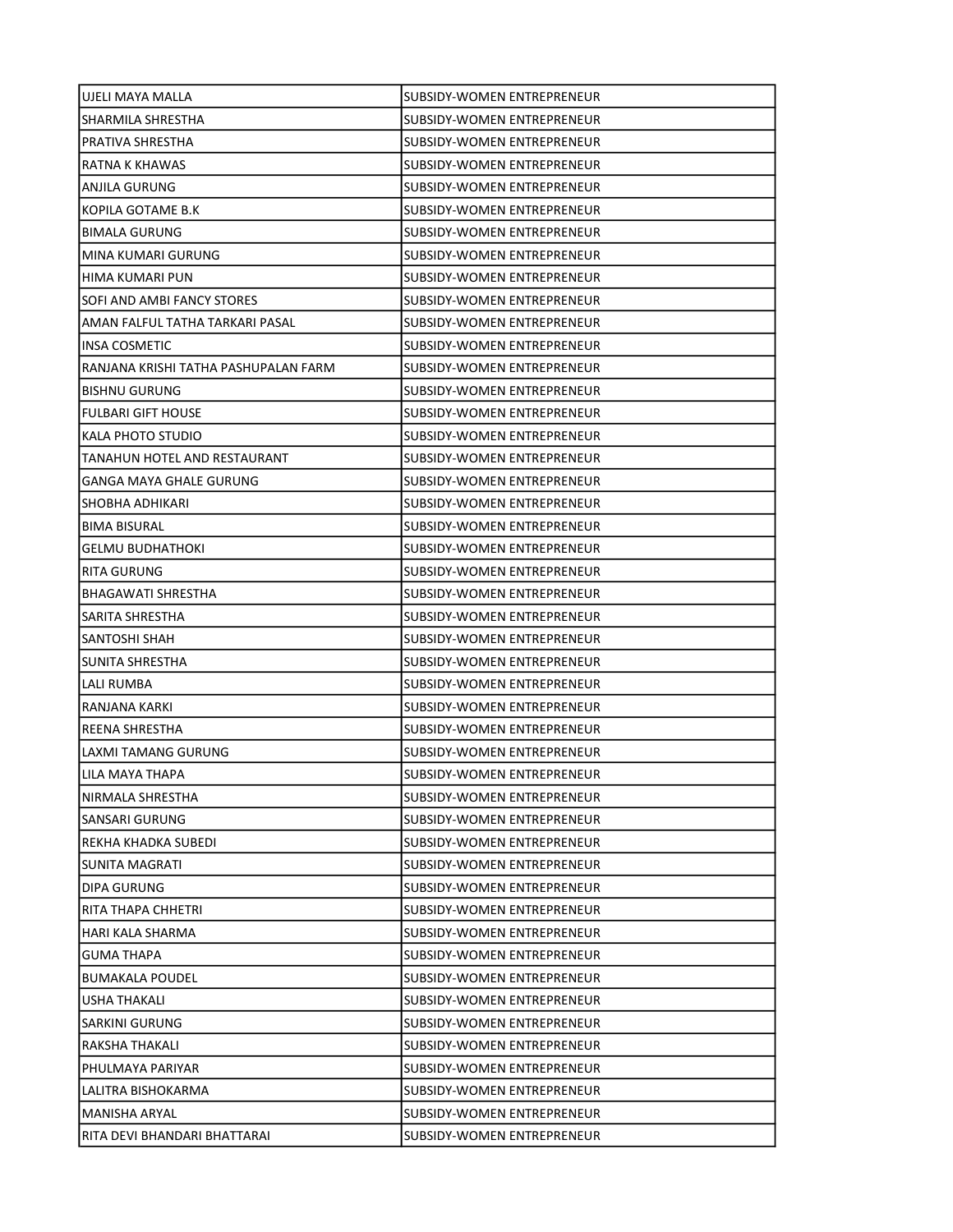| <b>MINA SAPKOTA</b>              | SUBSIDY-WOMEN ENTREPRENEUR        |
|----------------------------------|-----------------------------------|
| <b>GITA PANDEY</b>               | SUBSIDY-WOMEN ENTREPRENEUR        |
| KALPANA BHATTARAI                | SUBSIDY-WOMEN ENTREPRENEUR        |
| MUNA KUMARI BHATTARAI            | <b>SUBSIDY-WOMEN ENTREPRENEUR</b> |
| SAMJHANA KIRANA PASAL            | <b>SUBSIDY-WOMEN ENTREPRENEUR</b> |
| SUNTALI G.C                      | SUBSIDY-WOMEN ENTREPRENEUR        |
| SITA GIRI                        | SUBSIDY-WOMEN ENTREPRENEUR        |
| SMART PLAY STORE                 | SUBSIDY-WOMEN ENTREPRENEUR        |
| PARU BEAUTY PARLOUR              | <b>SUBSIDY-WOMEN ENTREPRENEUR</b> |
| LAXMI POULTRY FARM               | SUBSIDY-WOMEN ENTREPRENEUR        |
| KALIKA MOBILE AND ELECTRONICS    | SUBSIDY-WOMEN ENTREPRENEUR        |
| PRASANNA AND SRISHTI FANCY PASAL | SUBSIDY-WOMEN ENTREPRENEUR        |
| NISHU BAKHRA FIRM                | SUBSIDY-WOMEN ENTREPRENEUR        |
| RAJU SUBEDI                      | SUBSIDY-WOMEN ENTREPRENEUR        |
| ANJU PAUDEL                      | SUBSIDY-WOMEN ENTREPRENEUR        |
| SABITA KHANAL SUBEDI             | SUBSIDY-WOMEN ENTREPRENEUR        |
| SEEMA GURUNG                     | SUBSIDY-WOMEN ENTREPRENEUR        |
| ANITA RANA MAGAR                 | SUBSIDY-WOMEN ENTREPRENEUR        |
| INDRA KUMARI GARBUJA             | SUBSIDY-WOMEN ENTREPRENEUR        |
| SABITRI BHANDARI                 | SUBSIDY-WOMEN ENTREPRENEUR        |
| <b>BINU SAPKOTA</b>              | SUBSIDY-WOMEN ENTREPRENEUR        |
| MINA KUMARI THAPA BHANDARI       | SUBSIDY-WOMEN ENTREPRENEUR        |
| KANYA TAMANG                     | SUBSIDY-WOMEN ENTREPRENEUR        |
| RUPA THAPA CHHETRI               | SUBSIDY-WOMEN ENTREPRENEUR        |
| PARBATI GURUNG                   | SUBSIDY-WOMEN ENTREPRENEUR        |
| MUNA PARAJULI                    | SUBSIDY-WOMEN ENTREPRENEUR        |
| BINITA BISHWOKARMA               | SUBSIDY-WOMEN ENTREPRENEUR        |
| CHANDRA KUMARI GURUNG            | SUBSIDY-WOMEN ENTREPRENEUR        |
| RITA CHILUWAL THAPA              | SUBSIDY-WOMEN ENTREPRENEUR        |
| ALISA BANIYA                     | SUBSIDY-WOMEN ENTREPRENEUR        |
| ASHMITA GURUNG                   | SUBSIDY-WOMEN ENTREPRENEUR        |
| SITA CHAND CHAMAR                | SUBSIDY-WOMEN ENTREPRENEUR        |
| JAMUNA THAPA                     | SUBSIDY-WOMEN ENTREPRENEUR        |
| ANJU GURUNG                      | SUBSIDY-WOMEN ENTREPRENEUR        |
| LILA SHRESTHA                    | SUBSIDY-WOMEN ENTREPRENEUR        |
| RADHIKA KHATRI                   | SUBSIDY-WOMEN ENTREPRENEUR        |
| AMRITA KHADKA BHANDARI           | SUBSIDY-WOMEN ENTREPRENEUR        |
| <b>MAYA DEVI CHHETRI</b>         | SUBSIDY-WOMEN ENTREPRENEUR        |
| TIL KUMARI SHRESTHA              | SUBSIDY-WOMEN ENTREPRENEUR        |
| SHOVA BHANDARI                   | SUBSIDY-WOMEN ENTREPRENEUR        |
| SHARADA PAUDEL                   | SUBSIDY-WOMEN ENTREPRENEUR        |
| CHANDRA KALA SHRESTHA            | SUBSIDY-WOMEN ENTREPRENEUR        |
| SABINA TAMRAKAR                  | SUBSIDY-WOMEN ENTREPRENEUR        |
| RAM M THAPA                      | SUBSIDY-WOMEN ENTREPRENEUR        |
| <b>MAYA DEVI POUDEL</b>          | SUBSIDY-WOMEN ENTREPRENEUR        |
| SANGITA PANTHI                   | SUBSIDY-WOMEN ENTREPRENEUR        |
| RABINA SHRESTHA                  | SUBSIDY-WOMEN ENTREPRENEUR        |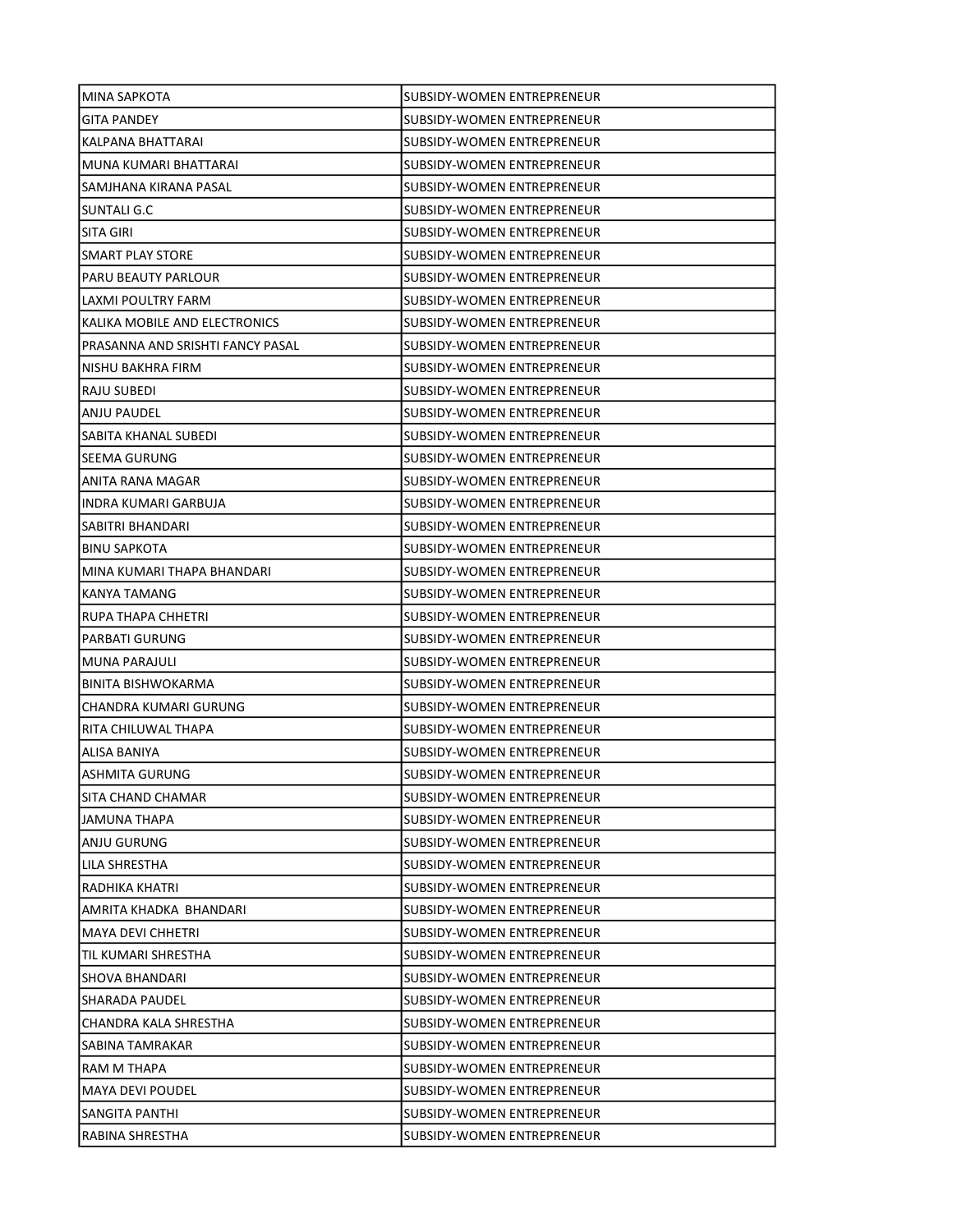| MUNA LAMICHHANE                          | SUBSIDY-WOMEN ENTREPRENEUR |
|------------------------------------------|----------------------------|
| PUNAM KASTHA                             | SUBSIDY-WOMEN ENTREPRENEUR |
| SULOCHANA SHRESTHA                       | SUBSIDY-WOMEN ENTREPRENEUR |
| GANGA READYMADE KAPADA PASAL             | SUBSIDY-WOMEN ENTREPRENEUR |
| <b>INDIRA CHHETRI</b>                    | SUBSIDY-WOMEN ENTREPRENEUR |
| BHIMA DEVI KHANAL                        | SUBSIDY-WOMEN ENTREPRENEUR |
| <b>SANTI PUN SHREES</b>                  | SUBSIDY-WOMEN ENTREPRENEUR |
| <b>MANISHA THAPA PAHARI</b>              | SUBSIDY-WOMEN ENTREPRENEUR |
| HARIKALA TIMILSINA BARAL                 | SUBSIDY-WOMEN ENTREPRENEUR |
| RADHIKA GIRI                             | SUBSIDY-WOMEN ENTREPRENEUR |
| LAXMI TAJHYA                             | SUBSIDY-WOMEN ENTREPRENEUR |
| ALFA GENERAL STORES                      | SUBSIDY-WOMEN ENTREPRENEUR |
| SARMILA THAPA                            | SUBSIDY-WOMEN ENTREPRENEUR |
| <b>PAPITA PAUDEL</b>                     | SUBSIDY-WOMEN ENTREPRENEUR |
| YASODA DHITAL                            | SUBSIDY-WOMEN ENTREPRENEUR |
| SIRJANA SHRESTHA BAJIMAYA                | SUBSIDY-WOMEN ENTREPRENEUR |
| INDIRA KOIRALA                           | SUBSIDY-WOMEN ENTREPRENEUR |
| NIRMALA DHAKAL                           | SUBSIDY-WOMEN ENTREPRENEUR |
| <b>SHARMILA POUDEL</b>                   | SUBSIDY-WOMEN ENTREPRENEUR |
| SHREEYA SUNAR                            | SUBSIDY-WOMEN ENTREPRENEUR |
| SATYA PAUDEL                             | SUBSIDY-WOMEN ENTREPRENEUR |
| KOLDHUNGA BANGUR FIRM                    | SUBSIDY-WOMEN ENTREPRENEUR |
| SRIJANA BAG HOUSE                        | SUBSIDY-WOMEN ENTREPRENEUR |
| <b>HAMRO SHOPPING POINT</b>              | SUBSIDY-WOMEN ENTREPRENEUR |
| NANCY COSMETIC PASAL                     | SUBSIDY-WOMEN ENTREPRENEUR |
| NEWA BEKERY UDHYOG                       | SUBSIDY-WOMEN ENTREPRENEUR |
| LUNA FANCY STORES                        | SUBSIDY-WOMEN ENTREPRENEUR |
| <b>PRINJAL FANCY</b>                     | SUBSIDY-WOMEN ENTREPRENEUR |
| PUKKU COLLECTION                         | SUBSIDY-WOMEN ENTREPRENEUR |
| STATY SADAVE AGROVET                     | SUBSIDY-WOMEN ENTREPRENEUR |
| II.S. KRISHI TATHA PASHU FIRM            | SUBSIDY-WOMEN ENTREPRENEUR |
| ARATI AND MEKHA KIRANA PASAL             | SUBSIDY-WOMEN ENTREPRENEUR |
| PRISILA COSMETIC PASAL                   | SUBSIDY-WOMEN ENTREPRENEUR |
| KALPANA FANCY STORES                     | SUBSIDY-WOMEN ENTREPRENEUR |
| <b>HOTEL SAFAL</b>                       | SUBSIDY-WOMEN ENTREPRENEUR |
| <b>HOTEL SAFAL</b>                       | SUBSIDY-WOMEN ENTREPRENEUR |
| BYAS DIGITAL PHOTO STUDIO                | SUBSIDY-WOMEN ENTREPRENEUR |
| <b>MAGAR SUNCHANDI PASAL</b>             | SUBSIDY-WOMEN ENTREPRENEUR |
| ANUSKA AKSHATA SHOES AND COSMETIC CENTRE | SUBSIDY-WOMEN ENTREPRENEUR |
| SAMRAGYEE FANCY PASAL                    | SUBSIDY-WOMEN ENTREPRENEUR |
| CHHABDI DEVI ENTERPRISES                 | SUBSIDY-WOMEN ENTREPRENEUR |
| CHIJ FANCY PASAL                         | SUBSIDY-WOMEN ENTREPRENEUR |
| JAMUNE FANCY STORE AND COSMETIC PASAL    | SUBSIDY-WOMEN ENTREPRENEUR |
| <b>MILIJULI POULTRY FIRM</b>             | SUBSIDY-WOMEN ENTREPRENEUR |
| MILIJULI POULTRY FIRM                    | SUBSIDY-WOMEN ENTREPRENEUR |
| THE BULLET ZONE                          | SUBSIDY-WOMEN ENTREPRENEUR |
| MATRINA BHADA PASAL                      | SUBSIDY-WOMEN ENTREPRENEUR |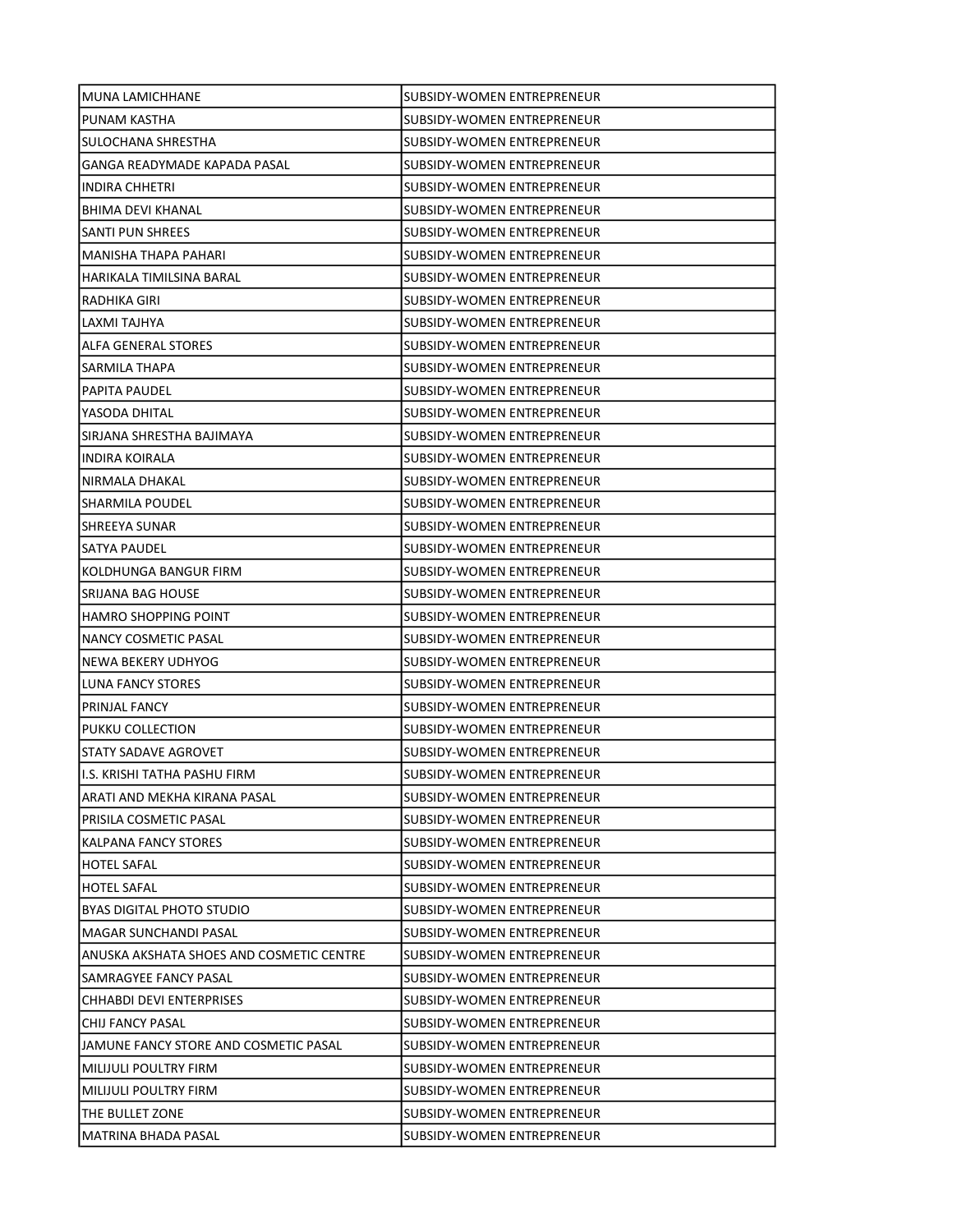| G B KIRANA PASAL                  | SUBSIDY-WOMEN ENTREPRENEUR        |
|-----------------------------------|-----------------------------------|
| DEMIN BABYLAND                    | SUBSIDY-WOMEN ENTREPRENEUR        |
| <b>GANGA DEVI SHRESTHA</b>        | SUBSIDY-WOMEN ENTREPRENEUR        |
| SABITRA BHATTARAI                 | SUBSIDY-WOMEN ENTREPRENEUR        |
| PARVATI SHRESTHA                  | SUBSIDY-WOMEN ENTREPRENEUR        |
| KRISHNA DARAI                     | SUBSIDY-WOMEN ENTREPRENEUR        |
| NIRMALA SHRESTHA                  | SUBSIDY-WOMEN ENTREPRENEUR        |
| NIRMALA SHRESTHA                  | SUBSIDY-WOMEN ENTREPRENEUR        |
| <b>MAYA CHADARO</b>               | SUBSIDY-WOMEN ENTREPRENEUR        |
| SARITA SHRESTHA                   | <b>SUBSIDY-WOMEN ENTREPRENEUR</b> |
| YOU MAYA GURUNG                   | SUBSIDY-WOMEN ENTREPRENEUR        |
| PANCHA MAYA GURUNG                | SUBSIDY-WOMEN ENTREPRENEUR        |
| ALINA SHRESTHA                    | SUBSIDY-WOMEN ENTREPRENEUR        |
| RADHIKA GURUNG                    | SUBSIDY-WOMEN ENTREPRENEUR        |
| MINA SHRESTHA                     | SUBSIDY-WOMEN ENTREPRENEUR        |
| JANUKA THAPA                      | SUBSIDY-WOMEN ENTREPRENEUR        |
| PRATIMA SHRESTHA                  | <b>SUBSIDY-WOMEN ENTREPRENEUR</b> |
| LAXMI BHANDARI LAMSAL             | <b>SUBSIDY-WOMEN ENTREPRENEUR</b> |
| DURGA SHRESTHA                    | SUBSIDY-WOMEN ENTREPRENEUR        |
| SAPKOTA KIRANA PASAL              | SUBSIDY-WOMEN ENTREPRENEUR        |
| SANGITA SHARMA                    | SUBSIDY-WOMEN ENTREPRENEUR        |
| SRIJANA BHATTARAI                 | SUBSIDY-WOMEN ENTREPRENEUR        |
| SANGITA PARAJULI                  | SUBSIDY-WOMEN ENTREPRENEUR        |
| PABITRA BOHARA                    | SUBSIDY-WOMEN ENTREPRENEUR        |
| CHANDRA KUMARI THAPA              | SUBSIDY-WOMEN ENTREPRENEUR        |
| <b>MUNA GURUNG</b>                | SUBSIDY-WOMEN ENTREPRENEUR        |
| TAK MAYA GURUNG                   | SUBSIDY-WOMEN ENTREPRENEUR        |
| <b>BHAGWATI THAPA CHHETRI</b>     | SUBSIDY-WOMEN ENTREPRENEUR        |
| SHREEMATI CHANDRA KASI GHALE      | SUBSIDY-WOMEN ENTREPRENEUR        |
| BIR KUMARI BARAM                  | SUBSIDY-WOMEN ENTREPRENEUR        |
| <b>CHANDA GAIRE</b>               | SUBSIDY-WOMEN ENTREPRENEUR        |
| SUSHILA KUMARI MAHARJAN           | SUBSIDY-WOMEN ENTREPRENEUR        |
| KAMALA TAMANG                     | SUBSIDY-WOMEN ENTREPRENEUR        |
| SONI GURUNG                       | SUBSIDY-WOMEN ENTREPRENEUR        |
| SHREE KUMARI GURUNG               | SUBSIDY-WOMEN ENTREPRENEUR        |
| DHANA TAMANG GURUNG               | SUBSIDY-WOMEN ENTREPRENEUR        |
| BHAWANA SAPKOTA                   | SUBSIDY-WOMEN ENTREPRENEUR        |
| DEURALI KHAJA GHAR AND RESTAURANT | SUBSIDY-WOMEN ENTREPRENEUR        |
| NIRMALA THAPA                     | SUBSIDY-WOMEN ENTREPRENEUR        |
| SUNITA TAMANG THAPA MAGAR         | SUBSIDY-WOMEN ENTREPRENEUR        |
| MADHU M SAPKOTA                   | SUBSIDY-WOMEN ENTREPRENEUR        |
| KABITA PAUDEL                     | SUBSIDY-WOMEN ENTREPRENEUR        |
| URMILA GHATANE B.K                | SUBSIDY-WOMEN ENTREPRENEUR        |
| KHIM KUMARI KHATRI                | SUBSIDY-WOMEN ENTREPRENEUR        |
| AMBIKA THAPA                      | SUBSIDY-WOMEN ENTREPRENEUR        |
| <b>SUSMA KUIKEL</b>               | SUBSIDY-WOMEN ENTREPRENEUR        |
| NIRMALA SHARMA                    | SUBSIDY-WOMEN ENTREPRENEUR        |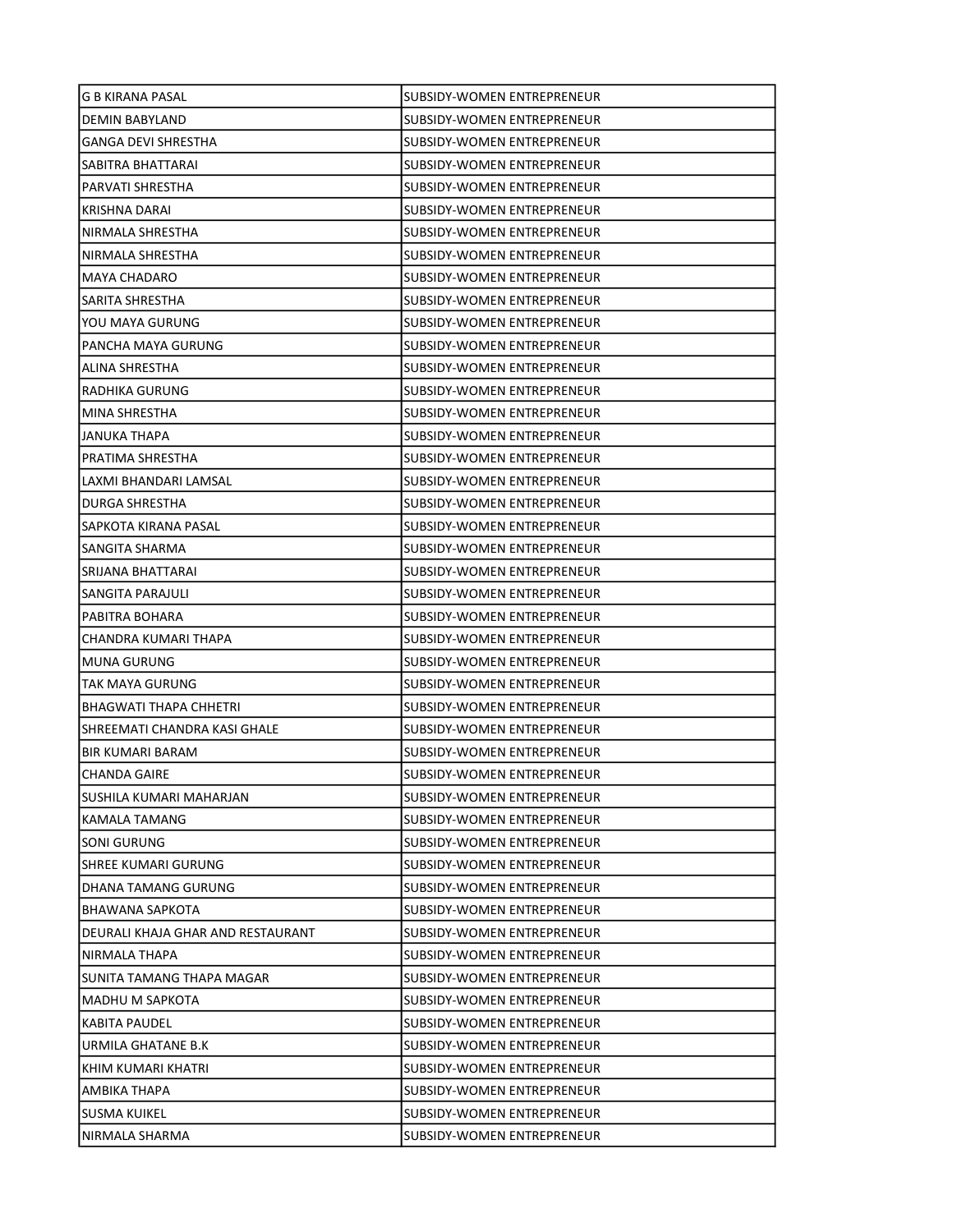| SANDHYA DEB GAUTAM                | SUBSIDY-WOMEN ENTREPRENEUR        |
|-----------------------------------|-----------------------------------|
| KESH KUMARI SHARMA DHAKAL         | SUBSIDY-WOMEN ENTREPRENEUR        |
| <b>JAMILUN KHADKA</b>             | SUBSIDY-WOMEN ENTREPRENEUR        |
| <b>SITA PARIYAR</b>               | SUBSIDY-WOMEN ENTREPRENEUR        |
| <b>BISHNU KHATRI</b>              | <b>SUBSIDY-WOMEN ENTREPRENEUR</b> |
| HEM KUMARI SARKI                  | SUBSIDY-WOMEN ENTREPRENEUR        |
| NAR M GAUTAM BISHOWKARMA          | SUBSIDY-WOMEN ENTREPRENEUR        |
| SIMA KHADKA                       | SUBSIDY-WOMEN ENTREPRENEUR        |
| RABILA DHAKAL BHANDARI            | <b>SUBSIDY-WOMEN ENTREPRENEUR</b> |
| SUN MAYA SHRESTHA                 | SUBSIDY-WOMEN ENTREPRENEUR        |
| <b>BHIM KUMARI GURUNG</b>         | SUBSIDY-WOMEN ENTREPRENEUR        |
| JYOTI KUMARI RANA THAPA           | SUBSIDY-WOMEN ENTREPRENEUR        |
| <b>BIMALA DEVI GURUNG</b>         | SUBSIDY-WOMEN ENTREPRENEUR        |
| PARBATI LAMSAL                    | <b>SUBSIDY-WOMEN ENTREPRENEUR</b> |
| BHAGIRATHI SUBEDI                 | SUBSIDY-WOMEN ENTREPRENEUR        |
| TARA PAUDEL                       | SUBSIDY-WOMEN ENTREPRENEUR        |
| SHANTI LAMICHHANE                 | SUBSIDY-WOMEN ENTREPRENEUR        |
| <b>MANJU KAFLE CHHETRI</b>        | SUBSIDY-WOMEN ENTREPRENEUR        |
| LAXMI GAIRHE                      | SUBSIDY-WOMEN ENTREPRENEUR        |
| SUNITA ADHIKARI DEVKOTA           | SUBSIDY-WOMEN ENTREPRENEUR        |
| SUNITA NEPALI                     | SUBSIDY-WOMEN ENTREPRENEUR        |
| KALIKA THAPA                      | SUBSIDY-WOMEN ENTREPRENEUR        |
| YAM KUMARI CHHETRI                | SUBSIDY-WOMEN ENTREPRENEUR        |
| SITA RANA                         | SUBSIDY-WOMEN ENTREPRENEUR        |
| <b>GANGA ARYAL</b>                | ISUBSIDY-WOMEN ENTREPRENEUR       |
| <b>BIMALA PHAGAMI PUN</b>         | SUBSIDY-WOMEN ENTREPRENEUR        |
| SARADA BAGALE                     | SUBSIDY-WOMEN ENTREPRENEUR        |
| <b>BHAGAWATI SAPKOTA</b>          | SUBSIDY-WOMEN ENTREPRENEUR        |
| HARIKUMARI K.C.                   | <b>SUBSIDY-WOMEN ENTREPRENEUR</b> |
| <b>SHARMILA PAUDEL</b>            | SUBSIDY-WOMEN ENTREPRENEUR        |
| RAJMATI SHRESTHA                  | SUBSIDY-WOMEN ENTREPRENEUR        |
| ANJU POUDEL                       | SUBSIDY-WOMEN ENTREPRENEUR        |
| MAINA SUBEDI                      | SUBSIDY-WOMEN ENTREPRENEUR        |
| SRIJANA MALLA                     | SUBSIDY-WOMEN ENTREPRENEUR        |
| <b>GANGA THAPA</b>                | <b>SUBSIDY-WOMEN ENTREPRENEUR</b> |
| <b>BUDDHIMAYA SUBEDI TRIPATHI</b> | SUBSIDY-WOMEN ENTREPRENEUR        |
| SABITA PANDEY                     | SUBSIDY-WOMEN ENTREPRENEUR        |
| SITA ACHARYA                      | SUBSIDY-WOMEN ENTREPRENEUR        |
| RADHA ADHIKARI ACHARYA            | SUBSIDY-WOMEN ENTREPRENEUR        |
| HARIKALA ADHIKARI                 | SUBSIDY-WOMEN ENTREPRENEUR        |
| <b>CLASSIC BAKE HOUSE UDHYOG</b>  | SUBSIDY-WOMEN ENTREPRENEUR        |
| <b>SHANTI CHHETRI</b>             | SUBSIDY-WOMEN ENTREPRENEUR        |
| <b>BEL KUMARI GURUNG</b>          | SUBSIDY-WOMEN ENTREPRENEUR        |
| KAMALA PARIYAR                    | SUBSIDY-WOMEN ENTREPRENEUR        |
| SIRIJA GURUNG                     | SUBSIDY-WOMEN ENTREPRENEUR        |
| SRIJANA ACHARYA                   | SUBSIDY-WOMEN ENTREPRENEUR        |
| NIRMALA DAHAL                     | SUBSIDY-WOMEN ENTREPRENEUR        |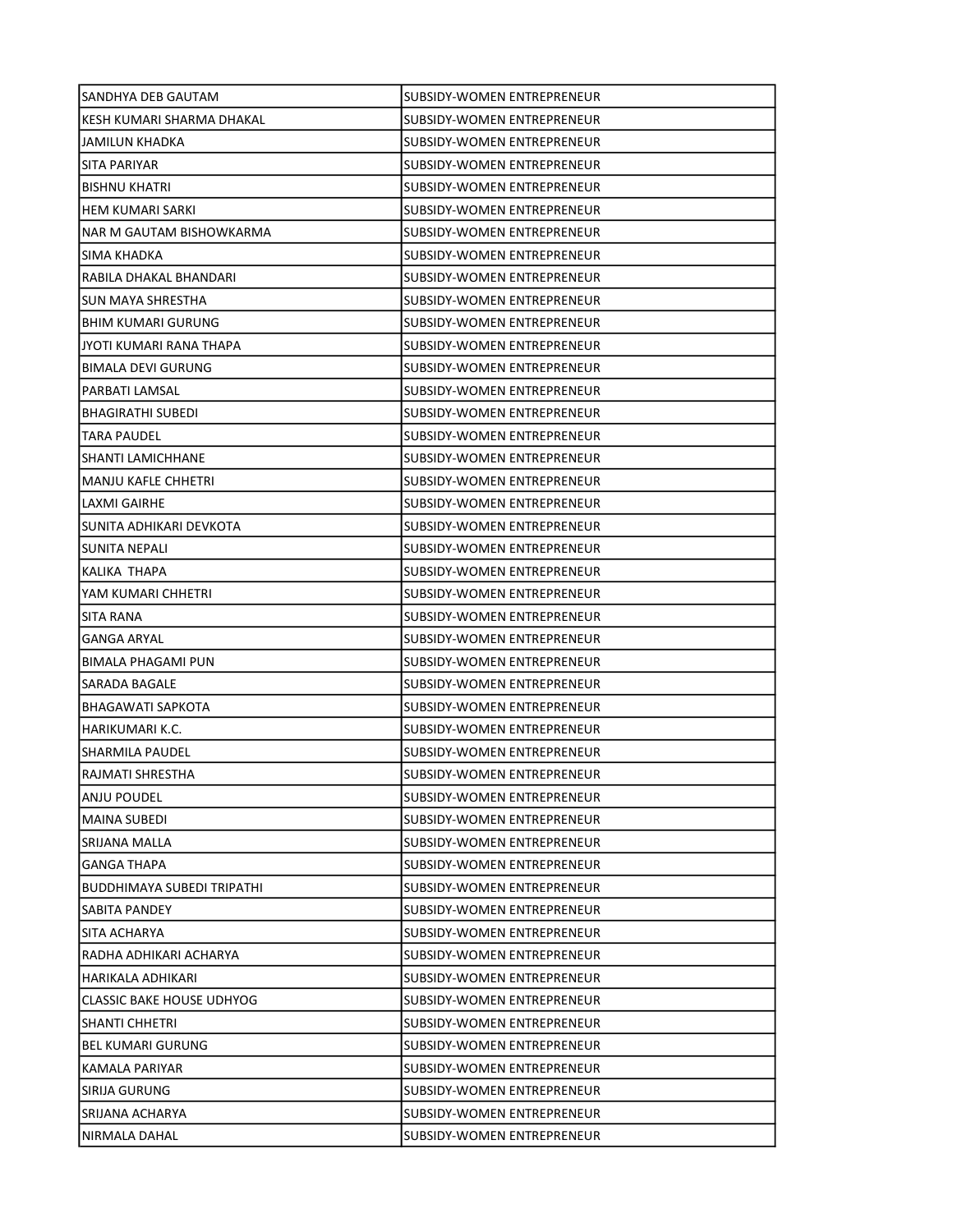| NIRJARA TIMILSINA BHANDARI      | SUBSIDY-WOMEN ENTREPRENEUR        |
|---------------------------------|-----------------------------------|
| JAY KALI SHAW MILL              | SUBSIDY-WOMEN ENTREPRENEUR        |
| RITIK STEEL FURNITURE SHOW ROOM | SUBSIDY-WOMEN ENTREPRENEUR        |
| <b>BINDU KOIRALA</b>            | SUBSIDY-WOMEN ENTREPRENEUR        |
| KOKIL SHRESTHA JOSHI            | SUBSIDY-WOMEN ENTREPRENEUR        |
| GITA DEVI REGMI                 | SUBSIDY-WOMEN ENTREPRENEUR        |
| SUMAN BHANDARI                  | SUBSIDY-WOMEN ENTREPRENEUR        |
| <b>SHOVA ADHIKARI</b>           | SUBSIDY-WOMEN ENTREPRENEUR        |
| MARGHARITA ITALIANO RISTRORANTE | SUBSIDY-WOMEN ENTREPRENEUR        |
| DEEPA SHARMA                    | SUBSIDY-WOMEN ENTREPRENEUR        |
| LAXMI GAUTAM                    | SUBSIDY-WOMEN ENTREPRENEUR        |
| <b>SITA KOIRALA</b>             | SUBSIDY-WOMEN ENTREPRENEUR        |
| SUNA DEVI SHRESTHA              | SUBSIDY-WOMEN ENTREPRENEUR        |
| TARA THAPA                      | SUBSIDY-WOMEN ENTREPRENEUR        |
| RAMA DEVI ACHARYA               | SUBSIDY-WOMEN ENTREPRENEUR        |
| RITA KATILA                     | SUBSIDY-WOMEN ENTREPRENEUR        |
| NIRMAYA BOGATI                  | SUBSIDY-WOMEN ENTREPRENEUR        |
| SUKMAYA SHARKI NEPALI           | SUBSIDY-WOMEN ENTREPRENEUR        |
| SINDHU THAPA                    | SUBSIDY-WOMEN ENTREPRENEUR        |
| RAM MAYA PRADHAN                | SUBSIDY-WOMEN ENTREPRENEUR        |
| SARASWOTI TIMILSINA             | SUBSIDY-WOMEN ENTREPRENEUR        |
| YAMUNA POUDEL GIRI              | SUBSIDY-WOMEN ENTREPRENEUR        |
| APSHARA BHATTA                  | SUBSIDY-WOMEN ENTREPRENEUR        |
| <b>BIJETA SHAH</b>              | SUBSIDY-WOMEN ENTREPRENEUR        |
| KHIM KUMARI THAPA CHHETRI       | SUBSIDY-WOMEN ENTREPRENEUR        |
| <b>PRITI GURUNG</b>             | SUBSIDY-WOMEN ENTREPRENEUR        |
| ROJINA KOIRALA                  | SUBSIDY-WOMEN ENTREPRENEUR        |
| RADHA ADHIKARI                  | SUBSIDY-WOMEN ENTREPRENEUR        |
| ANJANA GURUNG                   | SUBSIDY-WOMEN ENTREPRENEUR        |
| <b>MENAKA HAMAL</b>             | SUBSIDY-WOMEN ENTREPRENEUR        |
| <b>KHIM K PUN</b>               | SUBSIDY-WOMEN ENTREPRENEUR        |
| <b>MINA BASTAKOTI</b>           | SUBSIDY-WOMEN ENTREPRENEUR        |
| <b>HIRA GURUNG</b>              | SUBSIDY-WOMEN ENTREPRENEUR        |
| LAXMI K KHATRI KSHETRI          | SUBSIDY-WOMEN ENTREPRENEUR        |
| SITA DEVI KUNWAR                | SUBSIDY-WOMEN ENTREPRENEUR        |
| TIKA DEVI ARYAL                 | <b>SUBSIDY-WOMEN ENTREPRENEUR</b> |
| BIMALA DHUNGANA                 | SUBSIDY-WOMEN ENTREPRENEUR        |
| BIMALA DHUNGANA                 | SUBSIDY-WOMEN ENTREPRENEUR        |
| N R N PASHUPALAN FARM           | SUBSIDY-WOMEN ENTREPRENEUR        |
| S S HOTEL AND RESTAURANT        | SUBSIDY-WOMEN ENTREPRENEUR        |
| AYUSHA THAPA                    | SUBSIDY-WOMEN ENTREPRENEUR        |
| NANU MAYA GURUNG                | SUBSIDY-WOMEN ENTREPRENEUR        |
| <b>NISHA GURUNG</b>             | SUBSIDY-WOMEN ENTREPRENEUR        |
| SITA PARIYAR                    | SUBSIDY-WOMEN ENTREPRENEUR        |
| SANTU K CHHETRI                 | SUBSIDY-WOMEN ENTREPRENEUR        |
| KAMALA PAUDEL ADHIKARI          | SUBSIDY-WOMEN ENTREPRENEUR        |
| SABITA GAUTAM                   | SUBSIDY-WOMEN ENTREPRENEUR        |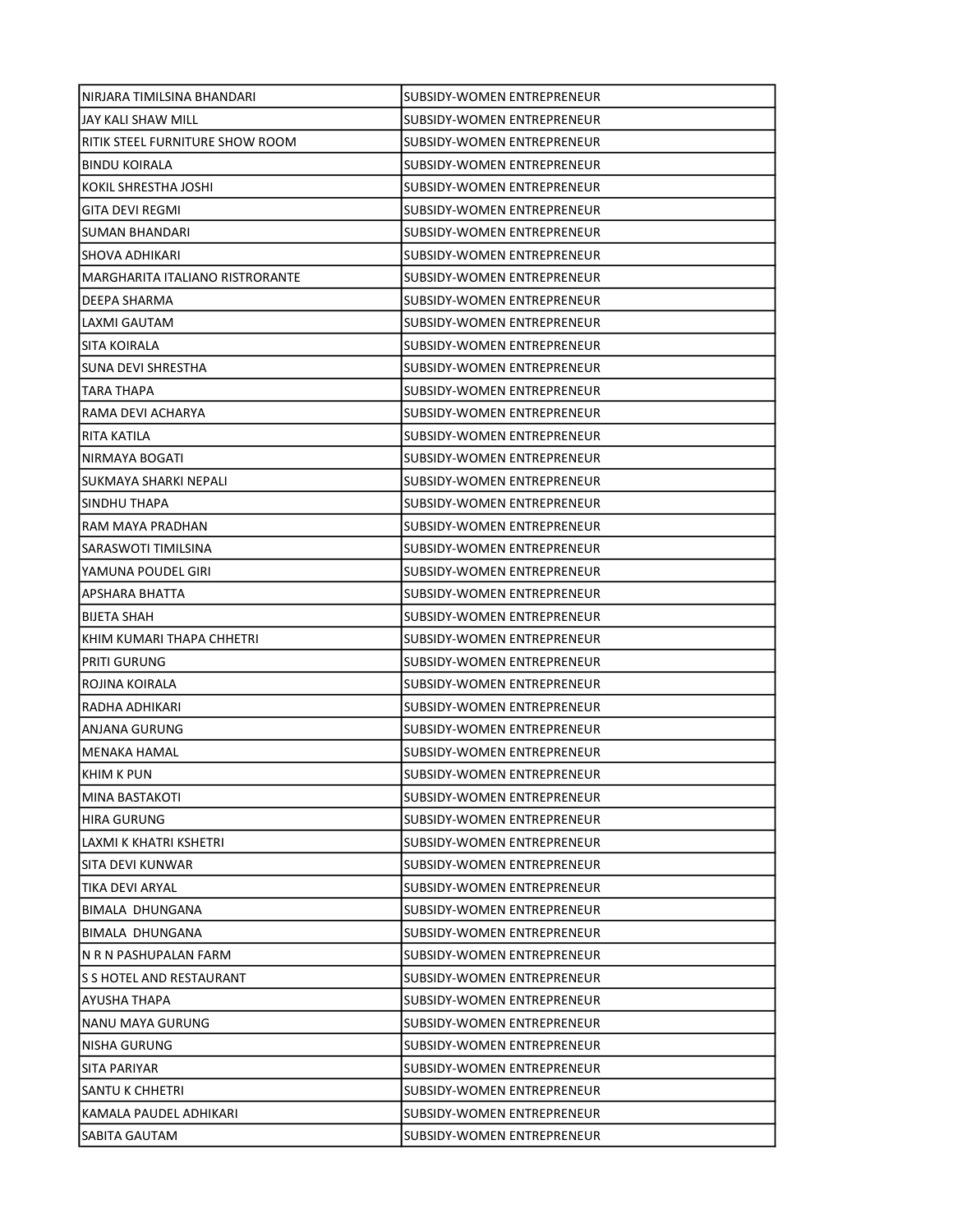| BHIM KUMARI ADHIKARI                | SUBSIDY-WOMEN ENTREPRENEUR        |
|-------------------------------------|-----------------------------------|
| SARASWATI BHANDARI                  | SUBSIDY-WOMEN ENTREPRENEUR        |
| SUSMITA GAUTAM                      | SUBSIDY-WOMEN ENTREPRENEUR        |
| <b>PUJA SILWAL</b>                  | SUBSIDY-WOMEN ENTREPRENEUR        |
| <b>BABITA GURUNG SHRESTHA</b>       | SUBSIDY-WOMEN ENTREPRENEUR        |
| HIMALA DEVI GURUNG                  | SUBSIDY-WOMEN ENTREPRENEUR        |
| LAXMI GIRI                          | SUBSIDY-WOMEN ENTREPRENEUR        |
| GUMA KUMARI PAUDEL                  | SUBSIDY-WOMEN ENTREPRENEUR        |
| TILA M THAPA                        | SUBSIDY-WOMEN ENTREPRENEUR        |
| LAXMI ADHIKARI BHANDARI             | SUBSIDY-WOMEN ENTREPRENEUR        |
| MANA THAPA MAGAR                    | SUBSIDY-WOMEN ENTREPRENEUR        |
| SUMITRA POUDEL                      | SUBSIDY-WOMEN ENTREPRENEUR        |
| <b>TULSI GURUNG</b>                 | SUBSIDY-WOMEN ENTREPRENEUR        |
| RITA GURUNG                         | SUBSIDY-WOMEN ENTREPRENEUR        |
| KRISHNA SHRESTHA                    | SUBSIDY-WOMEN ENTREPRENEUR        |
| USHA B.K                            | SUBSIDY-WOMEN ENTREPRENEUR        |
| <b>ERICA ENTERPRISES</b>            | SUBSIDY-WOMEN ENTREPRENEUR        |
| SHIRDI SAI TRADERS                  | SUBSIDY-WOMEN ENTREPRENEUR        |
| SANSARI DEVI CHAUDHARY              | SUBSIDY-WOMEN ENTREPRENEUR        |
| MUNI DEVI SAH                       | SUBSIDY-WOMEN ENTREPRENEUR        |
| ANJANA KUMARI CHAUDHARY             | SUBSIDY-WOMEN ENTREPRENEUR        |
| JALASH DEVI YADAV                   | SUBSIDY-WOMEN ENTREPRENEUR        |
| ANJU CHAUDHARY                      | SUBSIDY-WOMEN ENTREPRENEUR        |
| PRAMILA YADAV                       | SUBSIDY-WOMEN ENTREPRENEUR        |
| <b>BHAWANA ENTERPRISES</b>          | SUBSIDY-WOMEN ENTREPRENEUR        |
| KISHAN GENERAL STORE                | SUBSIDY-WOMEN ENTREPRENEUR        |
| SHREE RAJ FALFUL AND GENERAL STORES | SUBSIDY-WOMEN ENTREPRENEUR        |
| SANDHYA KIRANA PASAL                | SUBSIDY-WOMEN ENTREPRENEUR        |
| JAY MA HAJARI KITCHEN SAMAGRI       | SUBSIDY-WOMEN ENTREPRENEUR        |
| ANJALI SHOE CENTER                  | SUBSIDY-WOMEN ENTREPRENEUR        |
| MAMTA DEVI YADAV                    | SUBSIDY-WOMEN ENTREPRENEUR        |
| SITA SEDAI                          | SUBSIDY-WOMEN ENTREPRENEUR        |
| SAKUNTALA KARKI                     | <b>SUBSIDY-WOMEN ENTREPRENEUR</b> |
| <b>BINA KUMARI</b>                  | SUBSIDY-WOMEN ENTREPRENEUR        |
| SWETA SINGH                         | SUBSIDY-WOMEN ENTREPRENEUR        |
| KALPANA BARAL ADHIKARI              | SUBSIDY-WOMEN ENTREPRENEUR        |
| NILU GURUNG                         | SUBSIDY-WOMEN ENTREPRENEUR        |
| <b>GAURISARA GURUNG</b>             | SUBSIDY-WOMEN ENTREPRENEUR        |
| LAXMI K GC                          | SUBSIDY-WOMEN ENTREPRENEUR        |
| NARAYANI LAMICHHANE                 | <b>SUBSIDY-WOMEN ENTREPRENEUR</b> |
| SRIVIDHYA RAGHUNATHAN KAYASTHA      | SUBSIDY-WOMEN ENTREPRENEUR        |
| MADHU KUMARI DHUNGANA               | SUBSIDY-WOMEN ENTREPRENEUR        |
| <b>BODH KUMARI KHADKA</b>           | SUBSIDY-WOMEN ENTREPRENEUR        |
| MOUNATA KARMACHARYA                 | SUBSIDY-WOMEN ENTREPRENEUR        |
| NANDAKALI DAHAL                     | SUBSIDY-WOMEN ENTREPRENEUR        |
| SABITRI KHATRI CHHETRI              | SUBSIDY-WOMEN ENTREPRENEUR        |
| <b>BASHANDHARA POKHREL</b>          | SUBSIDY-WOMEN ENTREPRENEUR        |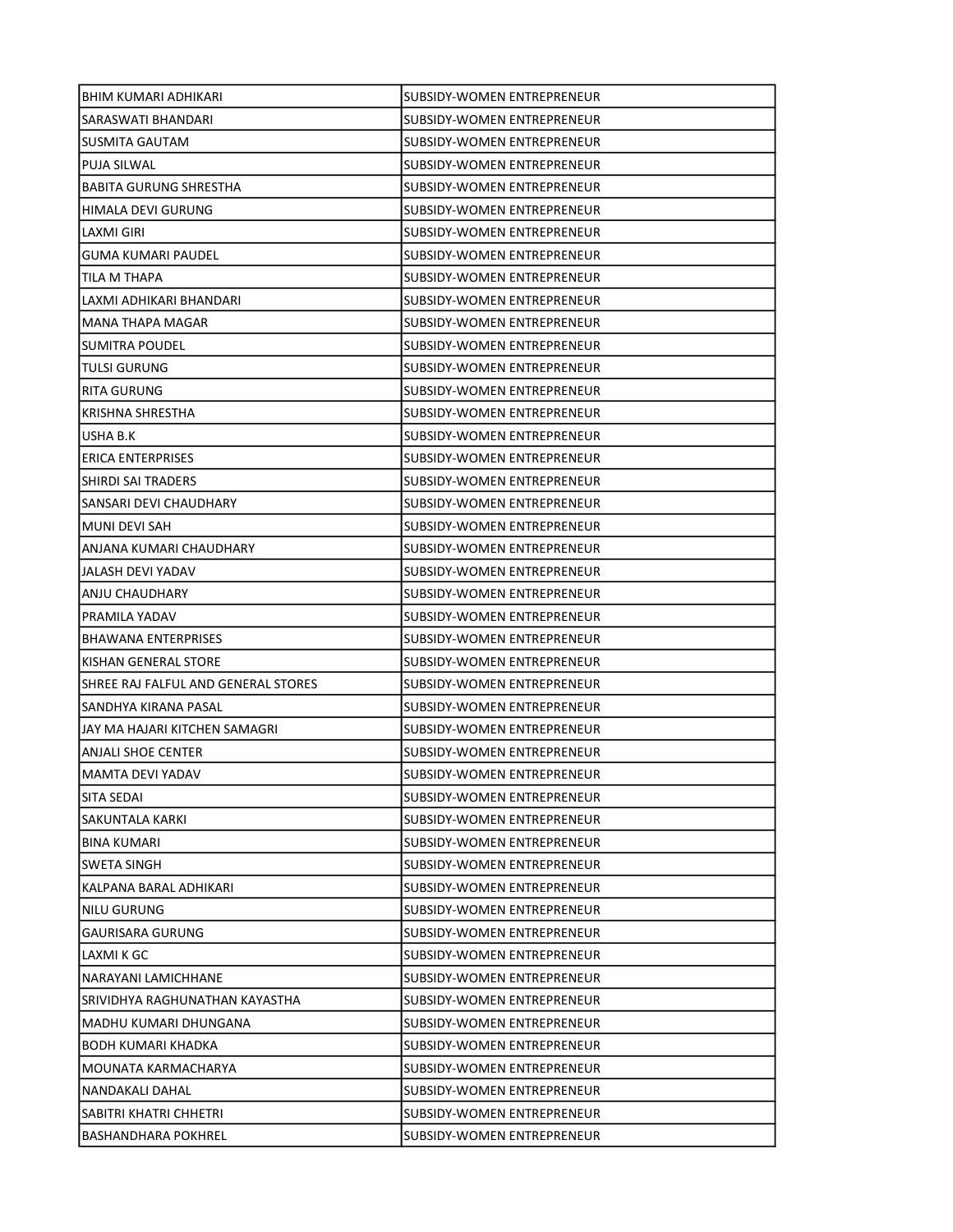| SAMJHANA TIWARI                      | SUBSIDY-WOMEN ENTREPRENEUR        |
|--------------------------------------|-----------------------------------|
| SANJU JOSHI                          | SUBSIDY-WOMEN ENTREPRENEUR        |
| SAMJHANA BARAL                       | SUBSIDY-WOMEN ENTREPRENEUR        |
| <b>PRATIMA POUDEL</b>                | <b>SUBSIDY-WOMEN ENTREPRENEUR</b> |
| <b>MENUKA KARKI</b>                  | SUBSIDY-WOMEN ENTREPRENEUR        |
| DIVYA SUBEDI                         | SUBSIDY-WOMEN ENTREPRENEUR        |
| LAXMI SHARMA                         | SUBSIDY-WOMEN ENTREPRENEUR        |
| <b>BISHNU THAPA</b>                  | SUBSIDY-WOMEN ENTREPRENEUR        |
| CHINU KUMARI GURUNG                  | SUBSIDY-WOMEN ENTREPRENEUR        |
| SABI SHERCHAN                        | SUBSIDY-WOMEN ENTREPRENEUR        |
| DIL K SHARMA, GYANI BHANDARI         | <b>SUBSIDY-WOMEN ENTREPRENEUR</b> |
| BHAKTI THAPALIYA BHANDARI            | SUBSIDY-WOMEN ENTREPRENEUR        |
| DURGA KUMARI PAUDEL                  | SUBSIDY-WOMEN ENTREPRENEUR        |
| ISITA K C                            | SUBSIDY-WOMEN ENTREPRENEUR        |
| SITA SUBEDI                          | SUBSIDY-WOMEN ENTREPRENEUR        |
| DURGADEVI GAUTAM                     | SUBSIDY-WOMEN ENTREPRENEUR        |
| SUJILA SHRESTHA                      | SUBSIDY-WOMEN ENTREPRENEUR        |
| BIDHYA KUMARI MULMI                  | SUBSIDY-WOMEN ENTREPRENEUR        |
| <b>BIMALA PANDEY</b>                 | SUBSIDY-WOMEN ENTREPRENEUR        |
| <b>KAMALA KHANAL</b>                 | SUBSIDY-WOMEN ENTREPRENEUR        |
| LAXMI PANTH                          | SUBSIDY-WOMEN ENTREPRENEUR        |
| SITA KHANAL SAPKOTA                  | SUBSIDY-WOMEN ENTREPRENEUR        |
| NARMADA DEVI NEPAL                   | SUBSIDY-WOMEN ENTREPRENEUR        |
| NARMADA DEVI NEPAL                   | SUBSIDY-WOMEN ENTREPRENEUR        |
| SHUSHILA POKHREL                     | SUBSIDY-WOMEN ENTREPRENEUR        |
| LAXMI BELBASE                        | SUBSIDY-WOMEN ENTREPRENEUR        |
| <b>MANJU PANDEY GHIMIRE</b>          | SUBSIDY-WOMEN ENTREPRENEUR        |
| <b>MANJU PANDEY GHIMIRE</b>          | SUBSIDY-WOMEN ENTREPRENEUR        |
| SHREE ASHMI KEDAR GARMENT            | SUBSIDY-WOMEN ENTREPRENEUR        |
| NITESH NIRAJ PASUPANCHHI KRISHI FIRM | SUBSIDY-WOMEN ENTREPRENEUR        |
| JAY SABINA KIRANA PASAL              | SUBSIDY-WOMEN ENTREPRENEUR        |
| SHRUTI LADIED TAILORS                | SUBSIDY-WOMEN ENTREPRENEUR        |
| <b>MANKUMARI MAINALI</b>             | SUBSIDY-WOMEN ENTREPRENEUR        |
| PRABINA PARAJULI                     | SUBSIDY-WOMEN ENTREPRENEUR        |
| KABITA KHATIWADA                     | SUBSIDY-WOMEN ENTREPRENEUR        |
| URMILA DAHAL                         | SUBSIDY-WOMEN ENTREPRENEUR        |
| AASHA KUMARI SAH                     | SUBSIDY-WOMEN ENTREPRENEUR        |
| SUBINA KUMARI CHAUDHARY              | SUBSIDY-WOMEN ENTREPRENEUR        |
| RENU KUMARI CHAUDHARY                | SUBSIDY-WOMEN ENTREPRENEUR        |
| SANJITA KUMARI CHAUDHARY             | SUBSIDY-WOMEN ENTREPRENEUR        |
| ASLANBATI YADAV                      | SUBSIDY-WOMEN ENTREPRENEUR        |
| SANJU KUMARI YADAV                   | SUBSIDY-WOMEN ENTREPRENEUR        |
| LAXMI KOLI                           | SUBSIDY-WOMEN ENTREPRENEUR        |
| <b>GAURI DHAMI</b>                   | SUBSIDY-WOMEN ENTREPRENEUR        |
| LALI DEVI RAWAT                      | SUBSIDY-WOMEN ENTREPRENEUR        |
| <b>GOMA CHAUHAN</b>                  | SUBSIDY-WOMEN ENTREPRENEUR        |
| SUNDARI RAI                          | SUBSIDY-WOMEN ENTREPRENEUR        |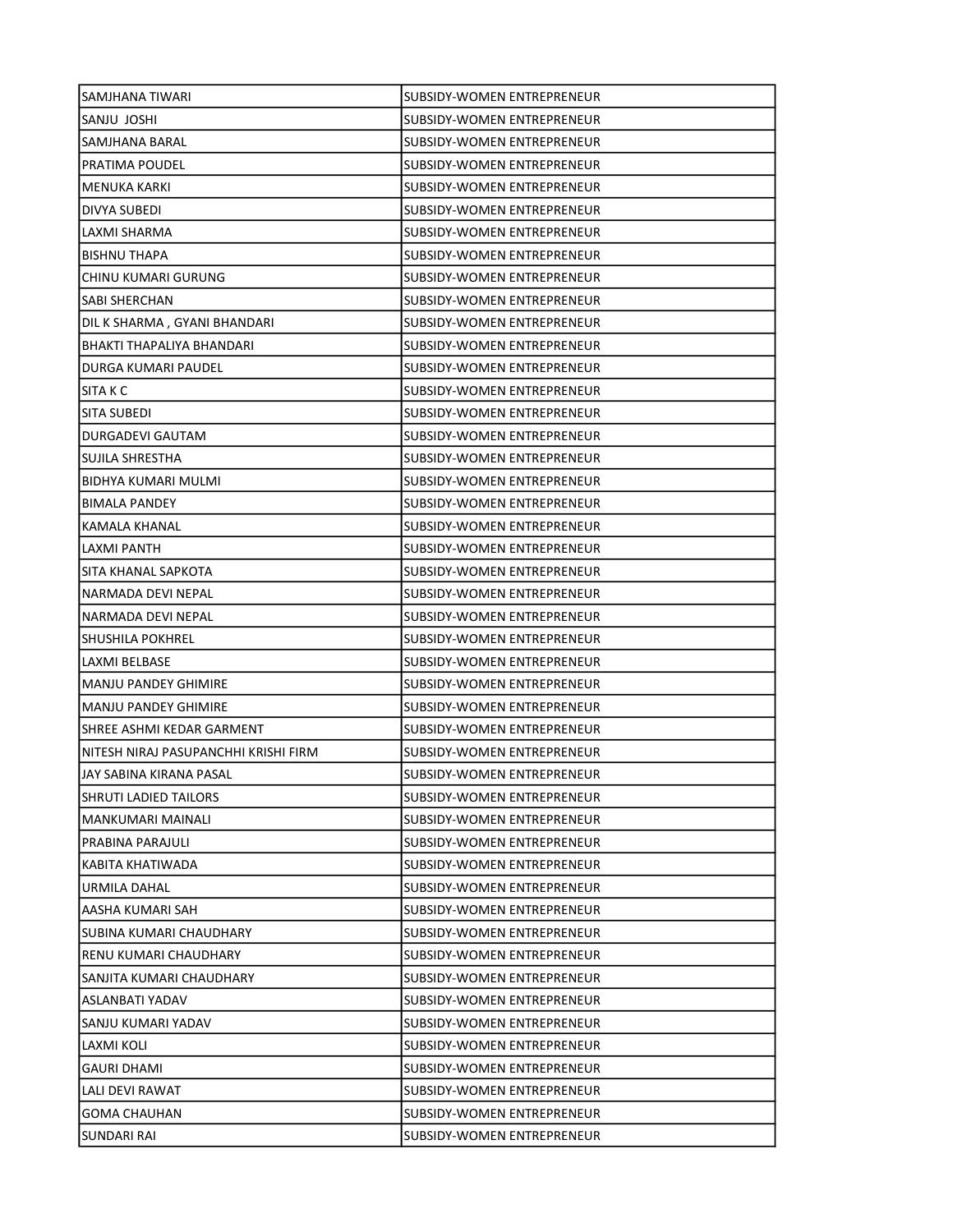| MANU KUMARI CHHETRI                      | SUBSIDY-WOMEN ENTREPRENEUR        |
|------------------------------------------|-----------------------------------|
| NANI SHOVA DONGOL                        | SUBSIDY-WOMEN ENTREPRENEUR        |
| SARITA MAHARJAN                          | SUBSIDY-WOMEN ENTREPRENEUR        |
| LEELA TAMANG                             | SUBSIDY-WOMEN ENTREPRENEUR        |
| CHET KUMARI KATAWAL KHATTRI              | SUBSIDY-WOMEN ENTREPRENEUR        |
| KUMARI PANDIT                            | SUBSIDY-WOMEN ENTREPRENEUR        |
| INDRA LAXMI SANGAT                       | SUBSIDY-WOMEN ENTREPRENEUR        |
| SRIJANA MAHARJAN                         | SUBSIDY-WOMEN ENTREPRENEUR        |
| ASTA MAYA THAPA MAGAR                    | SUBSIDY-WOMEN ENTREPRENEUR        |
| SARASWATI MAHARJAN                       | SUBSIDY-WOMEN ENTREPRENEUR        |
| <b>BIPANA BISTA</b>                      | SUBSIDY-WOMEN ENTREPRENEUR        |
| CHANDRA SHRESTHA                         | SUBSIDY-WOMEN ENTREPRENEUR        |
| SHRISTI KUMARI KATHAYAT                  | SUBSIDY-WOMEN ENTREPRENEUR        |
| SANGITA NEUPANE                          | SUBSIDY-WOMEN ENTREPRENEUR        |
| S M FANCY STORE                          | SUBSIDY-WOMEN ENTREPRENEUR        |
| TULASHA TAMANG                           | SUBSIDY-WOMEN ENTREPRENEUR        |
| <b>GITA KATWAL</b>                       | SUBSIDY-WOMEN ENTREPRENEUR        |
| RITA BHANDARI                            | SUBSIDY-WOMEN ENTREPRENEUR        |
| SABBU KARKI                              | SUBSIDY-WOMEN ENTREPRENEUR        |
| NARBADA CHAUDHARY                        | SUBSIDY-WOMEN ENTREPRENEUR        |
| <b>GITA NEUPANE</b>                      | SUBSIDY-WOMEN ENTREPRENEUR        |
| SUBHAWATI DUSADH                         | SUBSIDY-WOMEN ENTREPRENEUR        |
| DEVI THAPA KSHETRI                       | SUBSIDY-WOMEN ENTREPRENEUR        |
| AASA DEVI HARIJAN                        | SUBSIDY-WOMEN ENTREPRENEUR        |
| OM GANESH HARDWARE                       | SUBSIDY-WOMEN ENTREPRENEUR        |
| RANJU DEVI KUTAN PISAN MASALA UDHYOG     | SUBSIDY-WOMEN ENTREPRENEUR        |
| BIDYARTHI STATIONARY TATHA GENERAL STORE | SUBSIDY-WOMEN ENTREPRENEUR        |
| ZEENAT PARWEEN                           | SUBSIDY-WOMEN ENTREPRENEUR        |
| SANTOSHI DANGAL                          | SUBSIDY-WOMEN ENTREPRENEUR        |
| SARASWATI DEVI YADAV                     | SUBSIDY-WOMEN ENTREPRENEUR        |
| SULENA DEVI                              | SUBSIDY-WOMEN ENTREPRENEUR        |
| RENU DEVI YADAV                          | SUBSIDY-WOMEN ENTREPRENEUR        |
| HINA DEVI SAH                            | SUBSIDY-WOMEN ENTREPRENEUR        |
| MAMTA KUMARI YADAV                       | SUBSIDY-WOMEN ENTREPRENEUR        |
| ASHA KUMARI YADAV                        | SUBSIDY-WOMEN ENTREPRENEUR        |
| RIDHI SIDHI PRINT AND READYMADE UDHYOG   | SUBSIDY-WOMEN ENTREPRENEUR        |
| PRAKASH HOTEL                            | SUBSIDY-WOMEN ENTREPRENEUR        |
| IT COLLECTION                            | SUBSIDY-WOMEN ENTREPRENEUR        |
| LEKALI DUDHA DAHI SANKALAN KENDRA        | SUBSIDY-WOMEN ENTREPRENEUR        |
| ANANTA FANCY HOUSE                       | <b>SUBSIDY-WOMEN ENTREPRENEUR</b> |
| PUNAM SHRESTHA                           | SUBSIDY-WOMEN ENTREPRENEUR        |
| SHANTA THAPA                             | SUBSIDY-WOMEN ENTREPRENEUR        |
| RUPA KUWAR                               | SUBSIDY-WOMEN ENTREPRENEUR        |
| KAMALA ADHIKARI                          | SUBSIDY-WOMEN ENTREPRENEUR        |
| SABITRA THAPA                            | SUBSIDY-WOMEN ENTREPRENEUR        |
| YASHODHA SAPKOTA                         | SUBSIDY-WOMEN ENTREPRENEUR        |
| KAUSILA DHUNGANA                         | SUBSIDY-WOMEN ENTREPRENEUR        |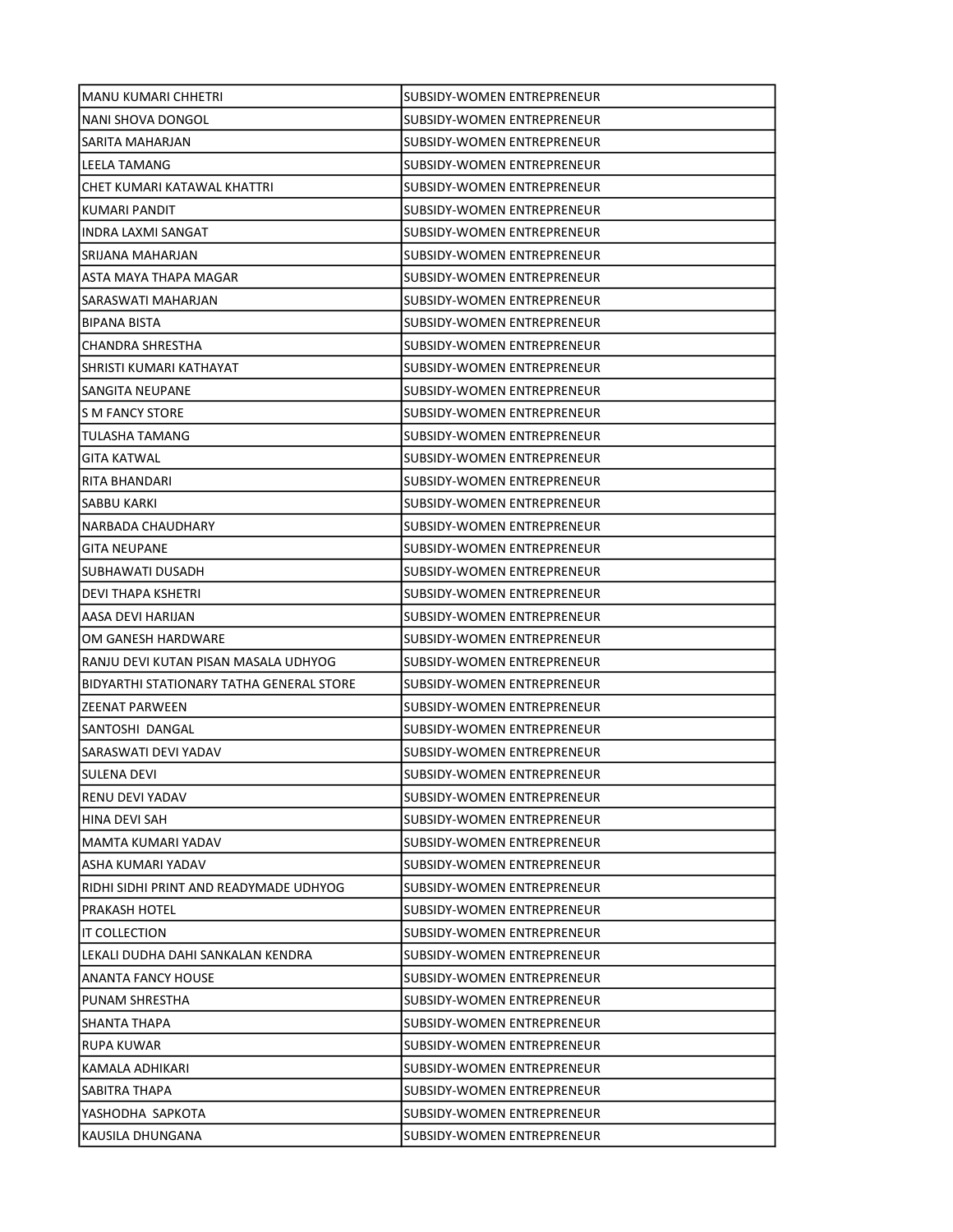| SOBHA KUMARI JAISWAL                  | SUBSIDY-WOMEN ENTREPRENEUR        |
|---------------------------------------|-----------------------------------|
| NARAYANI TIMSINA                      | SUBSIDY-WOMEN ENTREPRENEUR        |
| NIRMALA SHRESTHA                      | SUBSIDY-WOMEN ENTREPRENEUR        |
| SHARMILA SHRESTHA                     | SUBSIDY-WOMEN ENTREPRENEUR        |
| ROJANA HOTEL                          | SUBSIDY-WOMEN ENTREPRENEUR        |
| BHALTAR KIRANA STORE                  | SUBSIDY-WOMEN ENTREPRENEUR        |
| RADHA KUMARI TAMANG                   | SUBSIDY-WOMEN ENTREPRENEUR        |
| SUNRISE CHEMICAL & MEDICAL EQUIPMENT  | SUBSIDY-WOMEN ENTREPRENEUR        |
| SALINA KRISHI TATHA PASHUPANCHHI FARM | SUBSIDY-WOMEN ENTREPRENEUR        |
| KARUNA COLLECTION                     | SUBSIDY-WOMEN ENTREPRENEUR        |
| NEW COSMETIC PASAL                    | SUBSIDY-WOMEN ENTREPRENEUR        |
| RADHIKA KIRANA PASAL                  | SUBSIDY-WOMEN ENTREPRENEUR        |
| NEW SARASWATI SUPPLIERS               | SUBSIDY-WOMEN ENTREPRENEUR        |
| ISHAHAJ BEAUTI PARLOR                 | SUBSIDY-WOMEN ENTREPRENEUR        |
| SUPRIYA FANCY PASAL                   | SUBSIDY-WOMEN ENTREPRENEUR        |
| KISUN KUMARI CHAUDHARY                | SUBSIDY-WOMEN ENTREPRENEUR        |
| CHANDA MAHATO                         | SUBSIDY-WOMEN ENTREPRENEUR        |
| HIRA KUMARI CHAUDHARY                 | SUBSIDY-WOMEN ENTREPRENEUR        |
| NANDA KUMARI JORA BIST                | SUBSIDY-WOMEN ENTREPRENEUR        |
| GOLMA BIST KHADKA                     | SUBSIDY-WOMEN ENTREPRENEUR        |
| PUSHPA BIST                           | SUBSIDY-WOMEN ENTREPRENEUR        |
| KAMALA DEVI SHAHI KARKI               | SUBSIDY-WOMEN ENTREPRENEUR        |
| BABITA DEVI KARKI                     | SUBSIDY-WOMEN ENTREPRENEUR        |
| SUNTALI KAMI                          | SUBSIDY-WOMEN ENTREPRENEUR        |
| YASHODA BAM KARKI                     | ISUBSIDY-WOMEN ENTREPRENEUR       |
| <b>BHAGABATI DHAMI</b>                | SUBSIDY-WOMEN ENTREPRENEUR        |
| GARIMA BALAYAR DHAMI                  | SUBSIDY-WOMEN ENTREPRENEUR        |
| RAMA KUMARI BAM                       | SUBSIDY-WOMEN ENTREPRENEUR        |
| <b>BHAGIRATHA KAFLE</b>               | <b>SUBSIDY-WOMEN ENTREPRENEUR</b> |
| HIMADEVI BHATTARAI                    | SUBSIDY-WOMEN ENTREPRENEUR        |
| LILA RASAILI                          | SUBSIDY-WOMEN ENTREPRENEUR        |
| HIM KALA BASNET                       | SUBSIDY-WOMEN ENTREPRENEUR        |
| BHABI KUMARI THAPA                    | SUBSIDY-WOMEN ENTREPRENEUR        |
| DIPA BUDHA MAGAR                      | SUBSIDY-WOMEN ENTREPRENEUR        |
| TAKMAYA BISHOKARMA                    | SUBSIDY-WOMEN ENTREPRENEUR        |
| DURPATA KUMARI SALAMI MAGAR           | <b>SUBSIDY-WOMEN ENTREPRENEUR</b> |
| GANGA PUN MAGAR                       | SUBSIDY-WOMEN ENTREPRENEUR        |
| SETU DEVI B.K                         | SUBSIDY-WOMEN ENTREPRENEUR        |
| AMRITA JAISI                          | SUBSIDY-WOMEN ENTREPRENEUR        |
| INDIRA REGMI                          | SUBSIDY-WOMEN ENTREPRENEUR        |
| PARBATI TAMANG                        | SUBSIDY-WOMEN ENTREPRENEUR        |
| SRIJANA NEUPANE                       | SUBSIDY-WOMEN ENTREPRENEUR        |
| MARIMA MIYA                           | SUBSIDY-WOMEN ENTREPRENEUR        |
| <b>SUSHMA BHUJEL</b>                  | SUBSIDY-WOMEN ENTREPRENEUR        |
| SARSWOTI DHAKAL ADHIKARI              | SUBSIDY-WOMEN ENTREPRENEUR        |
| KAMALA BHANDARI                       | SUBSIDY-WOMEN ENTREPRENEUR        |
| KALPANA SHRESTHA                      | SUBSIDY-WOMEN ENTREPRENEUR        |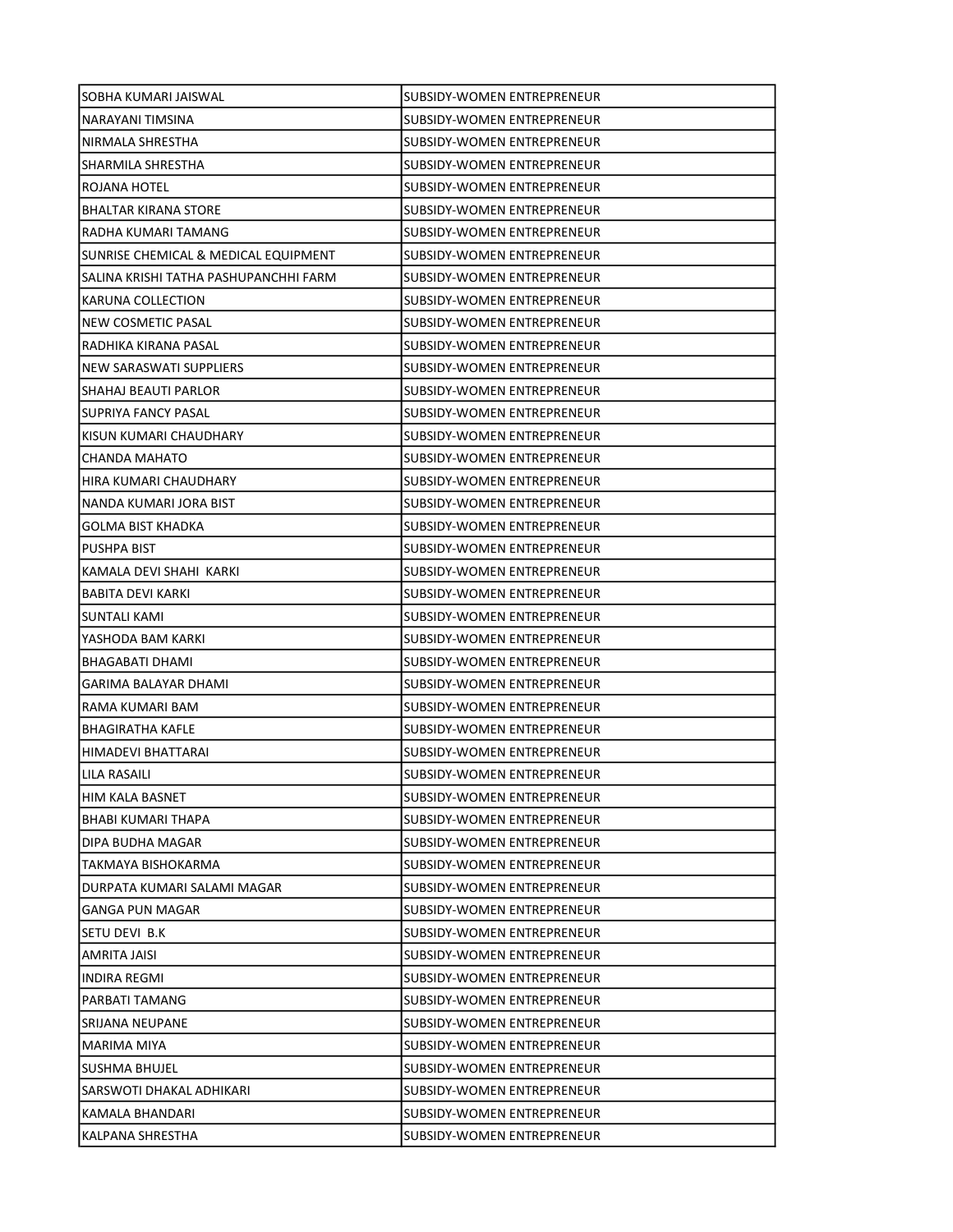| <b>SHIVSAKTI PLY STORES</b>                   | SUBSIDY-WOMEN ENTREPRENEUR        |
|-----------------------------------------------|-----------------------------------|
| PINKI KIRANA TATHA COSMETIC BIKRI KENDRA      | SUBSIDY-WOMEN ENTREPRENEUR        |
| YADAV ELECTRIC CENTRE                         | SUBSIDY-WOMEN ENTREPRENEUR        |
| AAYUSH KRISHI TATHA PASHUPANCHI MATASIYA FIRM | ISUBSIDY-WOMEN ENTREPRENEUR       |
| ASWIKA FANCY AND SHOE CENTER                  | <b>SUBSIDY-WOMEN ENTREPRENEUR</b> |
| SUBINA CHIYA NASTA PASAL                      | SUBSIDY-WOMEN ENTREPRENEUR        |
| DURGA KRISHI TATHA PASHUPANCHHI FIRM          | SUBSIDY-WOMEN ENTREPRENEUR        |
| NIRAULA KIRANA PASAL                          | SUBSIDY-WOMEN ENTREPRENEUR        |
| SUPRIM SURGICAL & CHEMICAL SUPPLIER           | SUBSIDY-WOMEN ENTREPRENEUR        |
| EDUCATIONAL PARK                              | SUBSIDY-WOMEN ENTREPRENEUR        |
| MANISHA COSMETIC & FANCY PASAL                | <b>SUBSIDY-WOMEN ENTREPRENEUR</b> |
| BHERI KARNALI GARMENT                         | SUBSIDY-WOMEN ENTREPRENEUR        |
| KALPANA STATIONARY PASAL                      | SUBSIDY-WOMEN ENTREPRENEUR        |
| <b>DEUTI AUTO LINK</b>                        | SUBSIDY-WOMEN ENTREPRENEUR        |
| ACHARYA COSMETIC PASAL                        | SUBSIDY-WOMEN ENTREPRENEUR        |
| SAUJAN KRISHI TATHA BANGOR FIRM               | SUBSIDY-WOMEN ENTREPRENEUR        |
| SAMANA BEAUTY PARLOR AND TRAINING CENTER      | SUBSIDY-WOMEN ENTREPRENEUR        |
| LS SHOPPING CENTER                            | SUBSIDY-WOMEN ENTREPRENEUR        |
| GAURI KRISHI TATHA PASHUPANCHHI PALAN FIRM    | SUBSIDY-WOMEN ENTREPRENEUR        |
| PEOPLES COLLECTION                            | SUBSIDY-WOMEN ENTREPRENEUR        |
| AMBIKA KIRANA PASAL                           | SUBSIDY-WOMEN ENTREPRENEUR        |
| RATNAKALI K.C                                 | SUBSIDY-WOMEN ENTREPRENEUR        |
| KHAGISARA RAWAL                               | SUBSIDY-WOMEN ENTREPRENEUR        |
| KAMALA GHARTI MAGAR                           | SUBSIDY-WOMEN ENTREPRENEUR        |
| GITA KUMARI RANA                              | SUBSIDY-WOMEN ENTREPRENEUR        |
| AAKASH POULTRY AND FISHERIES FARM             | SUBSIDY-WOMEN ENTREPRENEUR        |
| RADHE RADHE GARMENT UDHYOG                    | SUBSIDY-WOMEN ENTREPRENEUR        |
| LOCAL TRADE                                   | SUBSIDY-WOMEN ENTREPRENEUR        |
| SUNITA L GURUNG                               | SUBSIDY-WOMEN ENTREPRENEUR        |
| <b>SUSHILA KHANAL</b>                         | <b>SUBSIDY-WOMEN ENTREPRENEUR</b> |
| SANDESH MOMO SEKUWA CENTER AND RESTAURANT     | ISUBSIDY-WOMEN ENTREPRENEUR       |
| <b>CHETA BASNET</b>                           | SUBSIDY-WOMEN ENTREPRENEUR        |
| NIRMALA OLI PUNMAGAR                          | SUBSIDY-WOMEN ENTREPRENEUR        |
| GITA KUMARI OLI BHANDARI                      | SUBSIDY-WOMEN ENTREPRENEUR        |
| SHREEJANA O KC                                | SUBSIDY-WOMEN ENTREPRENEUR        |
| KRISHNA KARKI                                 | SUBSIDY-WOMEN ENTREPRENEUR        |
| GAYATRA KUMARI DANGI                          | SUBSIDY-WOMEN ENTREPRENEUR        |
| SARITA K KHADKA                               | SUBSIDY-WOMEN ENTREPRENEUR        |
| BINITA GHARTIMAGAR                            | <b>SUBSIDY-WOMEN ENTREPRENEUR</b> |
| KHUMA PUN MAGAR                               | SUBSIDY-WOMEN ENTREPRENEUR        |
| SITA PARIYAR                                  | SUBSIDY-WOMEN ENTREPRENEUR        |
| MENAKA KC THAPA                               | SUBSIDY-WOMEN ENTREPRENEUR        |
| <b>SUSILA KC</b>                              | SUBSIDY-WOMEN ENTREPRENEUR        |
| <b>SHOVA SHARMA</b>                           | SUBSIDY-WOMEN ENTREPRENEUR        |
| <b>BENU ADHIKARI</b>                          | SUBSIDY-WOMEN ENTREPRENEUR        |
| CHURI NANI SANJHYA                            | SUBSIDY-WOMEN ENTREPRENEUR        |
| GOMA KC                                       | SUBSIDY-WOMEN ENTREPRENEUR        |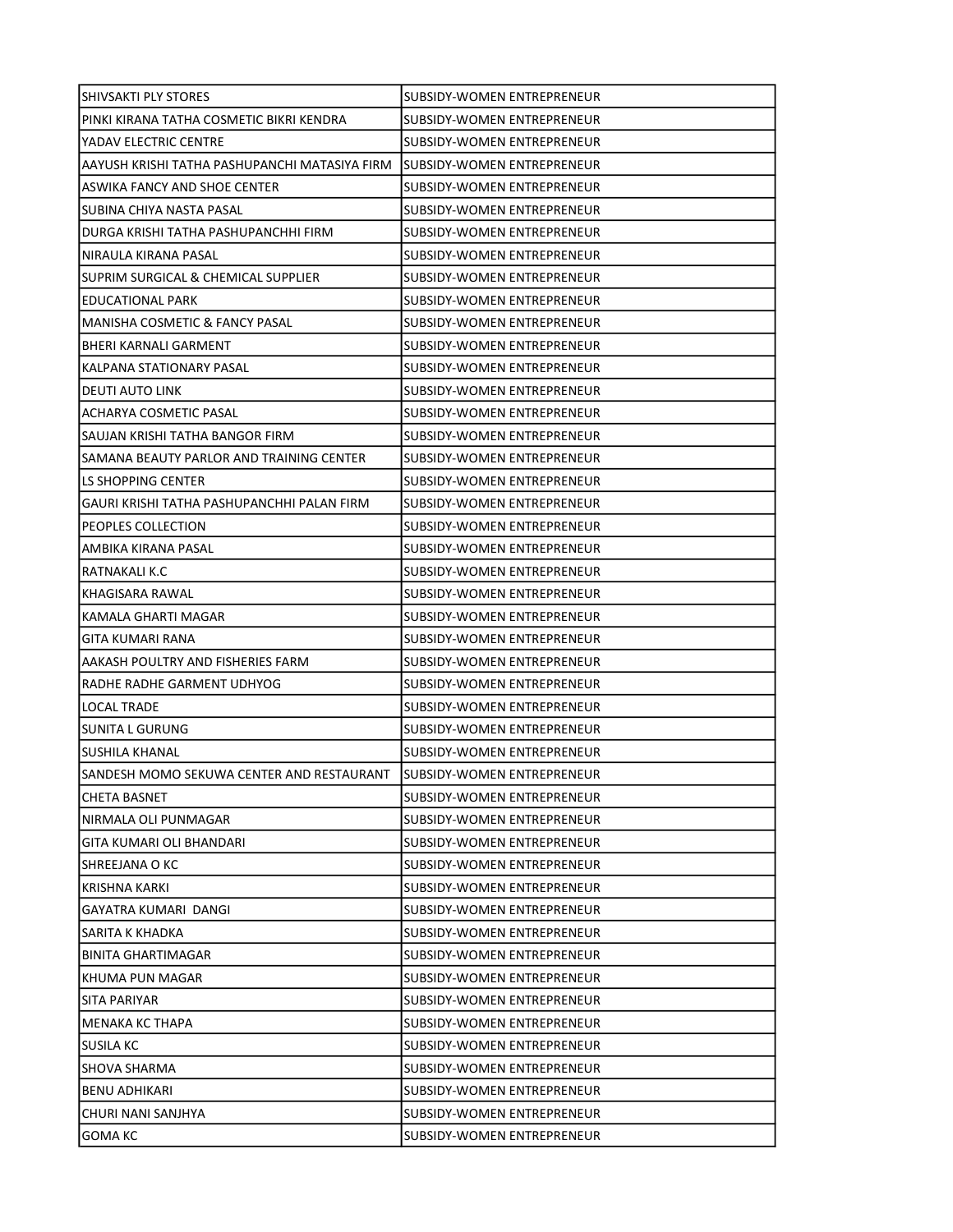| SAPHAL CYAFE RESTURENT                  | SUBSIDY-WOMEN ENTREPRENEUR        |
|-----------------------------------------|-----------------------------------|
| TIKA OLI                                | SUBSIDY-WOMEN ENTREPRENEUR        |
| <b>RADHA NEUPANE</b>                    | <b>SUBSIDY-WOMEN ENTREPRENEUR</b> |
| <b>ISHWORI SHARKI</b>                   | SUBSIDY-WOMEN ENTREPRENEUR        |
| POOJA SUBEDI                            | SUBSIDY-WOMEN ENTREPRENEUR        |
| PANCHAPURI RESTURANT AND LODGE          | SUBSIDY-WOMEN ENTREPRENEUR        |
| LAXMI KHADKA                            | SUBSIDY-WOMEN ENTREPRENEUR        |
| URMILA KRISHI TATHA PASHUPANCHI FIRM    | SUBSIDY-WOMEN ENTREPRENEUR        |
| <b>BABITA POULTY FIRM</b>               | SUBSIDY-WOMEN ENTREPRENEUR        |
| SBS MALLA SHOPING SHOP                  | SUBSIDY-WOMEN ENTREPRENEUR        |
| KAMALA BEAUTY PARLOR & TRAINNING CENTRE | SUBSIDY-WOMEN ENTREPRENEUR        |
| BEDH KUMARI MAHAT                       | SUBSIDY-WOMEN ENTREPRENEUR        |
| RIMA SHRESTHA                           | SUBSIDY-WOMEN ENTREPRENEUR        |
| <b>FUL MAYA GURUNG</b>                  | SUBSIDY-WOMEN ENTREPRENEUR        |
| TIKA DEVI RIJAL                         | SUBSIDY-WOMEN ENTREPRENEUR        |
| SHAKUNTALA TELAR SUNDAS                 | <b>SUBSIDY-WOMEN ENTREPRENEUR</b> |
| TIKA KUMARI SARU MAGAR                  | SUBSIDY-WOMEN ENTREPRENEUR        |
| BHIM KUMARI RAI                         | SUBSIDY-WOMEN ENTREPRENEUR        |
| SULEKHA DEVI YADAV                      | SUBSIDY-WOMEN ENTREPRENEUR        |
| URMILA SARKI                            | SUBSIDY-WOMEN ENTREPRENEUR        |
| JARINA KHATUN                           | SUBSIDY-WOMEN ENTREPRENEUR        |
| <b>GOMA KHATRI</b>                      | SUBSIDY-WOMEN ENTREPRENEUR        |
| <b>SULOCHANA KARKI</b>                  | SUBSIDY-WOMEN ENTREPRENEUR        |
| JAIBAN KUMARI RAI                       | SUBSIDY-WOMEN ENTREPRENEUR        |
| ANJANA KHATRI                           | SUBSIDY-WOMEN ENTREPRENEUR        |
| MILAN PASUPANKSHI TATHA KRISI FIRM      | SUBSIDY-WOMEN ENTREPRENEUR        |
| <b>STS BEAUTY CARE</b>                  | SUBSIDY-WOMEN ENTREPRENEUR        |
| <b>NEW SAGUN COSMETIC</b>               | SUBSIDY-WOMEN ENTREPRENEUR        |
| HELINA KIRANA PASAL                     | SUBSIDY-WOMEN ENTREPRENEUR        |
| PARWATI KIRANA AND COSMETIC CENTER      | SUBSIDY-WOMEN ENTREPRENEUR        |
| BHUMIRAJ KUKHURA TATHA GAI BHAISI PALAN | SUBSIDY-WOMEN ENTREPRENEUR        |
| <b>GOPANJAL FURNITURE UDHYOG</b>        | SUBSIDY-WOMEN ENTREPRENEUR        |
| SHREE BIST KIRANA PASAL                 | SUBSIDY-WOMEN ENTREPRENEUR        |
| AARADHYA PVT LTD                        | <b>SUBSIDY-WOMEN ENTREPRENEUR</b> |
| SUNITA LADIES CHOICE CENTER             | <b>SUBSIDY-WOMEN ENTREPRENEUR</b> |
| PRANCY KIRANA PASAL                     | SUBSIDY-WOMEN ENTREPRENEUR        |
| SINGH KIRANA PASAL                      | SUBSIDY-WOMEN ENTREPRENEUR        |
| ANUSHTA COSMETIC PASAL                  | SUBSIDY-WOMEN ENTREPRENEUR        |
| NIGLASHAINI SHIRINGAR                   | SUBSIDY-WOMEN ENTREPRENEUR        |
| <b>BISHT POULTRY FIRM</b>               | <b>SUBSIDY-WOMEN ENTREPRENEUR</b> |
| <b>FASHION IRA COLLECTION</b>           | SUBSIDY-WOMEN ENTREPRENEUR        |
| HAMRO PASUPALAN FARM                    | SUBSIDY-WOMEN ENTREPRENEUR        |
| SAROJ BIJULI BHANDAR PASAL              | SUBSIDY-WOMEN ENTREPRENEUR        |
| KUSHAL PUJA SAMAGIRI BHANDAR            | SUBSIDY-WOMEN ENTREPRENEUR        |
| SHITAL FANCY COLLECTION                 | SUBSIDY-WOMEN ENTREPRENEUR        |
| SUSHMA KIRANA PASAL                     | SUBSIDY-WOMEN ENTREPRENEUR        |
| NAMUNA POULTRY SUPPLIERS                | SUBSIDY-WOMEN ENTREPRENEUR        |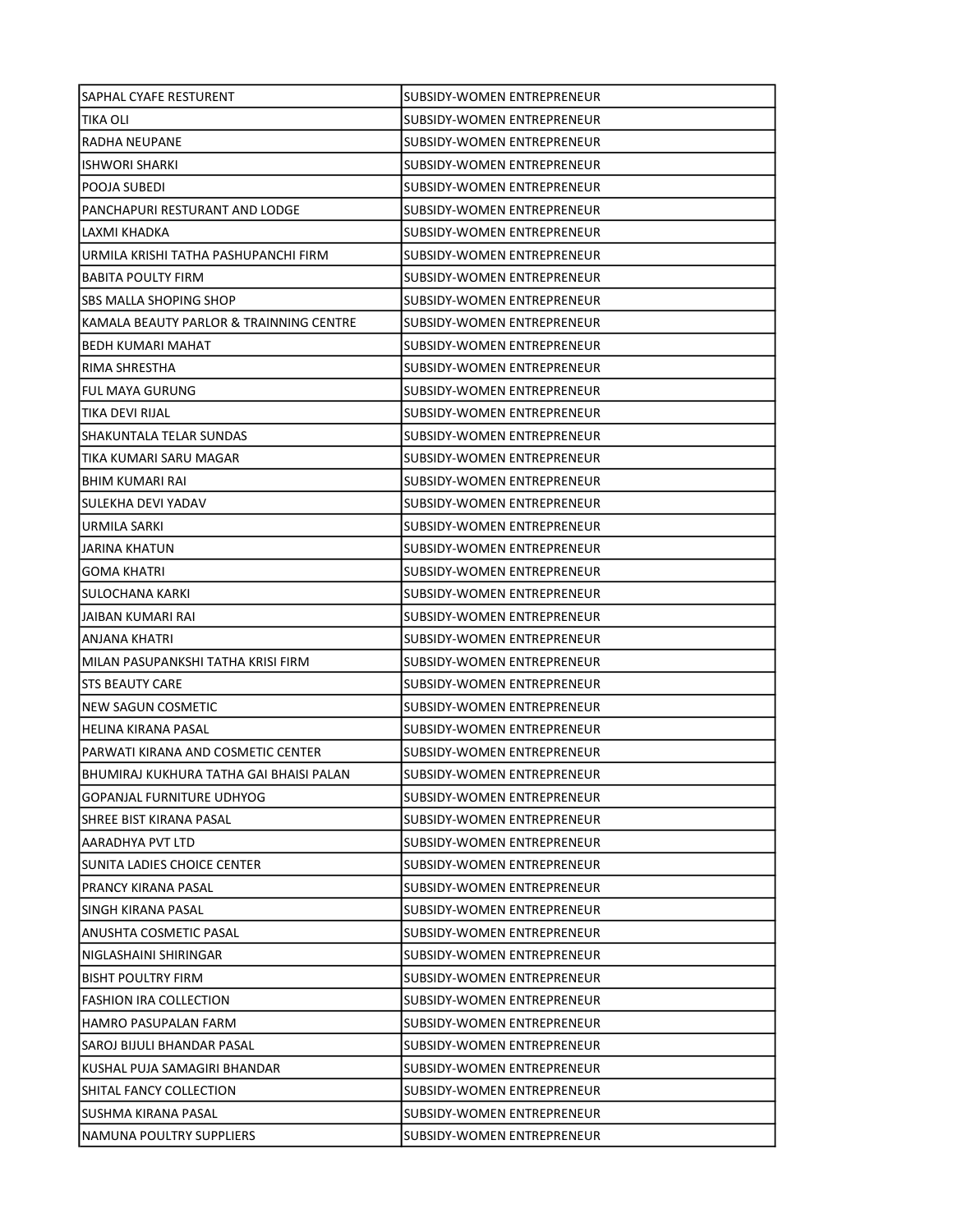| <b>MIRA SHAHI</b>                    | SUBSIDY-WOMEN ENTREPRENEUR        |
|--------------------------------------|-----------------------------------|
| KALPANA BHANDARI                     | SUBSIDY-WOMEN ENTREPRENEUR        |
| SARITA PANGENI                       | SUBSIDY-WOMEN ENTREPRENEUR        |
| <b>BANDANA PARIYAR</b>               | SUBSIDY-WOMEN ENTREPRENEUR        |
| ROMI POUDEL                          | SUBSIDY-WOMEN ENTREPRENEUR        |
| RACHANA SAUDEN                       | SUBSIDY-WOMEN ENTREPRENEUR        |
| SABITA RAI                           | SUBSIDY-WOMEN ENTREPRENEUR        |
| TIKA MAYA SANJEL                     | SUBSIDY-WOMEN ENTREPRENEUR        |
| KALAWATI ACHARYA                     | SUBSIDY-WOMEN ENTREPRENEUR        |
| CHANDRAKALA TIMSINA                  | SUBSIDY-WOMEN ENTREPRENEUR        |
| KAMALA RAJBANSHI                     | SUBSIDY-WOMEN ENTREPRENEUR        |
| SHRIJANA BASNET                      | SUBSIDY-WOMEN ENTREPRENEUR        |
| KAMALA DEVI ADHIKARI                 | SUBSIDY-WOMEN ENTREPRENEUR        |
| TIKA GHIMIRE                         | SUBSIDY-WOMEN ENTREPRENEUR        |
| PARBATI SHRESTHA                     | SUBSIDY-WOMEN ENTREPRENEUR        |
| SUSHMA SHRESTHA                      | SUBSIDY-WOMEN ENTREPRENEUR        |
| NETRA MAYA DAHAL                     | SUBSIDY-WOMEN ENTREPRENEUR        |
| HOMADEVI DAHAL (KATTEL)              | <b>SUBSIDY-WOMEN ENTREPRENEUR</b> |
| HIMADEVI GAUTAM                      | SUBSIDY-WOMEN ENTREPRENEUR        |
| DIKSHA KRISHI FARM                   | SUBSIDY-WOMEN ENTREPRENEUR        |
| IS R M TRADING CENTER                | SUBSIDY-WOMEN ENTREPRENEUR        |
| AARTI HOTEL AND CHAT HOUSE           | SUBSIDY-WOMEN ENTREPRENEUR        |
| BIMARSH FANCY GIFT AND GENERAL STORE | SUBSIDY-WOMEN ENTREPRENEUR        |
| KABITA DEVI MAHATO                   | SUBSIDY-WOMEN ENTREPRENEUR        |
| NAJMUN KHATUN                        | SUBSIDY-WOMEN ENTREPRENEUR        |
| SAKALI KOIRIN                        | SUBSIDY-WOMEN ENTREPRENEUR        |
| SAHIDA KHATUN                        | SUBSIDY-WOMEN ENTREPRENEUR        |
| REKHA KUMARI YADAV                   | SUBSIDY-WOMEN ENTREPRENEUR        |
| ANITA DEVI KOIRIN                    | SUBSIDY-WOMEN ENTREPRENEUR        |
| SUNITA DEVI YADAV                    | SUBSIDY-WOMEN ENTREPRENEUR        |
| ISITA DEVI YADAV                     | SUBSIDY-WOMEN ENTREPRENEUR        |
| SAGYAN DEVI YADAV                    | SUBSIDY-WOMEN ENTREPRENEUR        |
| BANARSI DEVI YADAV                   | SUBSIDY-WOMEN ENTREPRENEUR        |
| CHANDRA DEVI YADAV                   | <b>SUBSIDY-WOMEN ENTREPRENEUR</b> |
| <b>GENA KUMARI YADAV</b>             | SUBSIDY-WOMEN ENTREPRENEUR        |
| PUNAM KUMARI YADAV                   | SUBSIDY-WOMEN ENTREPRENEUR        |
| <b>GULAB DEVI MOCHI</b>              | SUBSIDY-WOMEN ENTREPRENEUR        |
| PURNI DEVI YADAV                     | SUBSIDY-WOMEN ENTREPRENEUR        |
| <b>SHOBRA KHATUN</b>                 | SUBSIDY-WOMEN ENTREPRENEUR        |
| SIKLEEBATI SAH                       | SUBSIDY-WOMEN ENTREPRENEUR        |
| KOSILA DEVI SAH                      | SUBSIDY-WOMEN ENTREPRENEUR        |
| KUSAMI DEVI SAH                      | SUBSIDY-WOMEN ENTREPRENEUR        |
| BIMALA DEVI SAH                      | SUBSIDY-WOMEN ENTREPRENEUR        |
| PURNEE KUMARI SAH                    | SUBSIDY-WOMEN ENTREPRENEUR        |
| SUSHMA RAI                           | SUBSIDY-WOMEN ENTREPRENEUR        |
| SUBHADRA KOIRALA                     | SUBSIDY-WOMEN ENTREPRENEUR        |
| SUSHILA NEMBANG                      | SUBSIDY-WOMEN ENTREPRENEUR        |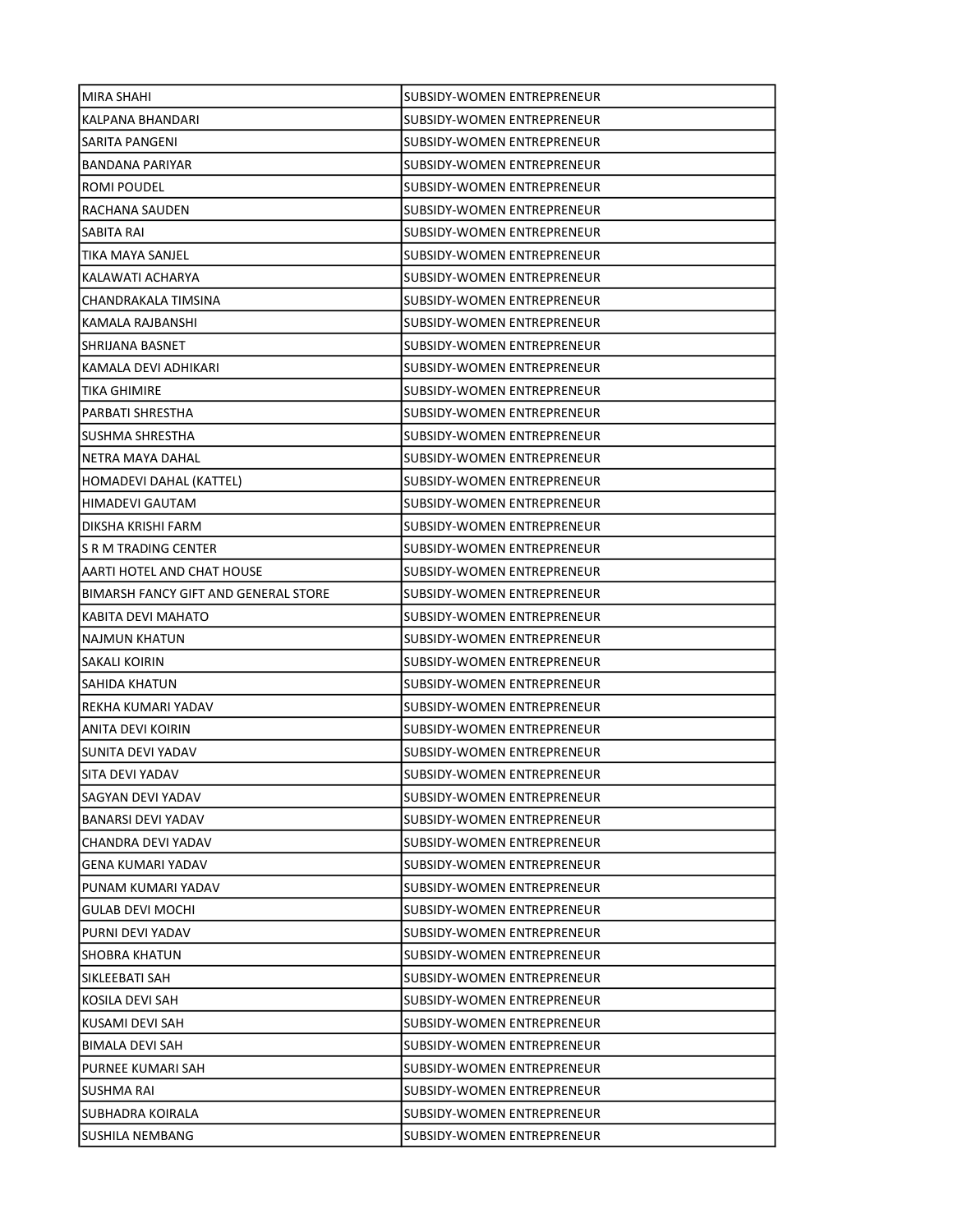| DEVIMAYA SAPKOTA                   | SUBSIDY-WOMEN ENTREPRENEUR        |
|------------------------------------|-----------------------------------|
| ISRIJANA PRADHANANGA               | SUBSIDY-WOMEN ENTREPRENEUR        |
| SUNITA CHAUHAN                     | SUBSIDY-WOMEN ENTREPRENEUR        |
| MUNA DEVI CHAMLAGAIN               | <b>SUBSIDY-WOMEN ENTREPRENEUR</b> |
| SARITA PARAJULI                    | SUBSIDY-WOMEN ENTREPRENEUR        |
| SUSMITA BHAKTARAJ                  | SUBSIDY-WOMEN ENTREPRENEUR        |
| SOVA KARKI                         | SUBSIDY-WOMEN ENTREPRENEUR        |
| KAUSHILA BASNET                    | SUBSIDY-WOMEN ENTREPRENEUR        |
| YASODA DEVI BANIYA                 | SUBSIDY-WOMEN ENTREPRENEUR        |
| KHINA MAYA BASNET                  | SUBSIDY-WOMEN ENTREPRENEUR        |
| DEVI MAYA BISTA                    | SUBSIDY-WOMEN ENTREPRENEUR        |
| INDIRA ADHIKARI                    | SUBSIDY-WOMEN ENTREPRENEUR        |
| KAMALA DEVI PRADHAN                | SUBSIDY-WOMEN ENTREPRENEUR        |
| MENUKADEVI SANJEL                  | SUBSIDY-WOMEN ENTREPRENEUR        |
| DIPKALA LIMBU                      | SUBSIDY-WOMEN ENTREPRENEUR        |
| <b>RENUKA GAUTAM</b>               | SUBSIDY-WOMEN ENTREPRENEUR        |
| DHAWA LAMU TAMANG                  | SUBSIDY-WOMEN ENTREPRENEUR        |
| <b>HEMKUMARI THAPA</b>             | <b>SUBSIDY-WOMEN ENTREPRENEUR</b> |
| MINA LINGDAM                       | SUBSIDY-WOMEN ENTREPRENEUR        |
| KUMARI SHRESTHA                    | SUBSIDY-WOMEN ENTREPRENEUR        |
| DEVI KALA POKHREL                  | SUBSIDY-WOMEN ENTREPRENEUR        |
| RAMITA BHUJEL                      | SUBSIDY-WOMEN ENTREPRENEUR        |
| URMILA RAI                         | SUBSIDY-WOMEN ENTREPRENEUR        |
| DURGA RANA                         | SUBSIDY-WOMEN ENTREPRENEUR        |
| LAXMI DEWAN                        | SUBSIDY-WOMEN ENTREPRENEUR        |
| DIKI LAMU GURUNG (BHUTIA)          | SUBSIDY-WOMEN ENTREPRENEUR        |
| SANGITA LAMJEL                     | SUBSIDY-WOMEN ENTREPRENEUR        |
| INDRA KUMARI RAI                   | <b>SUBSIDY-WOMEN ENTREPRENEUR</b> |
| YAMUNA KHANAL                      | SUBSIDY-WOMEN ENTREPRENEUR        |
| NETRA KUMARI PHIYAK                | SUBSIDY-WOMEN ENTREPRENEUR        |
| SHILU CHHETRI                      | <b>SUBSIDY-WOMEN ENTREPRENEUR</b> |
| RUDRA KUMARI ADHIKARI              | SUBSIDY-WOMEN ENTREPRENEUR        |
| BHAGAWATI RAI                      | SUBSIDY-WOMEN ENTREPRENEUR        |
| PIPLA RASHAILI                     | SUBSIDY-WOMEN ENTREPRENEUR        |
| LALITA K SYANGTAN                  | <b>SUBSIDY-WOMEN ENTREPRENEUR</b> |
| DILMAYA SAPKOTA JAISI              | SUBSIDY-WOMEN ENTREPRENEUR        |
| SUMITRA BOGATI                     | SUBSIDY-WOMEN ENTREPRENEUR        |
| SADIKSHYA SAMIKSHYA KIRANA STORES  | SUBSIDY-WOMEN ENTREPRENEUR        |
| P THREE L COSMETIC PASAL           | SUBSIDY-WOMEN ENTREPRENEUR        |
| CHALLENGE COSMETIC AND SARI SANSAR | <b>SUBSIDY-WOMEN ENTREPRENEUR</b> |
| SHOVA SHRESTHA                     | SUBSIDY-WOMEN ENTREPRENEUR        |
| NIRMALA YADAV                      | SUBSIDY-WOMEN ENTREPRENEUR        |
| ANURAGI YADAV                      | SUBSIDY-WOMEN ENTREPRENEUR        |
| <b>GITA THAKUR</b>                 | SUBSIDY-WOMEN ENTREPRENEUR        |
| RAMU KUMARI LAMA                   | SUBSIDY-WOMEN ENTREPRENEUR        |
| PARMILA DEVI YADAV                 | SUBSIDY-WOMEN ENTREPRENEUR        |
| SUNITA DEVI MUKHIYA                | SUBSIDY-WOMEN ENTREPRENEUR        |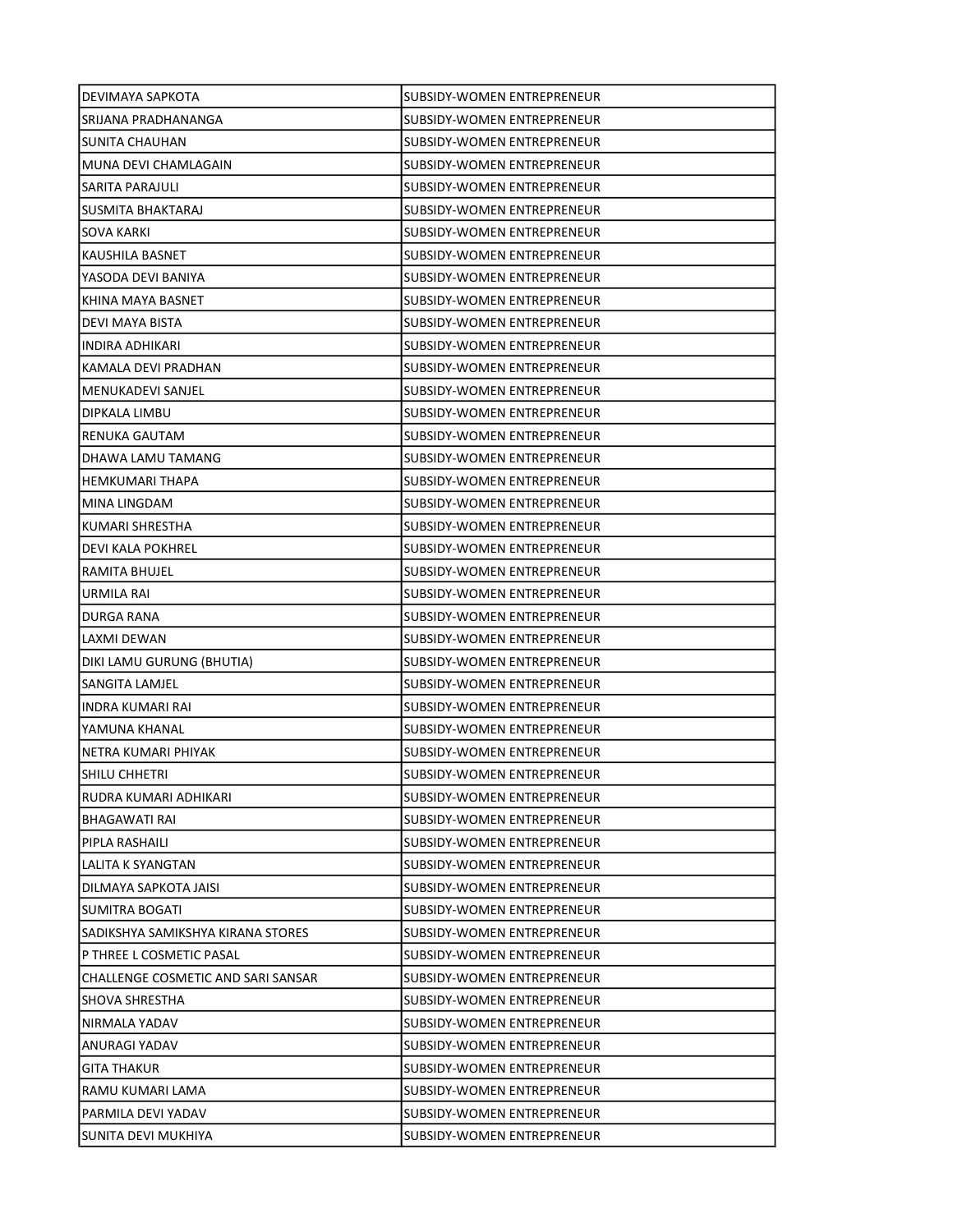| SAMJHANA PANDEY JAISI                    | SUBSIDY-WOMEN ENTREPRENEUR        |
|------------------------------------------|-----------------------------------|
| TULSI KUMARI K.C.                        | SUBSIDY-WOMEN ENTREPRENEUR        |
| <b>ISHWORI MALLA</b>                     | SUBSIDY-WOMEN ENTREPRENEUR        |
| LAXMI KANDEL                             | SUBSIDY-WOMEN ENTREPRENEUR        |
| KALPANA SAPKOTA                          | SUBSIDY-WOMEN ENTREPRENEUR        |
| TARA D CHAPAGAIN                         | SUBSIDY-WOMEN ENTREPRENEUR        |
| JASMATHI THAPA                           | SUBSIDY-WOMEN ENTREPRENEUR        |
| <b>BISTA COLD STORES</b>                 | SUBSIDY-WOMEN ENTREPRENEUR        |
| <b>BISTA COLD STORES</b>                 | SUBSIDY-WOMEN ENTREPRENEUR        |
| NEW RISHAB READYMADE STORES              | <b>SUBSIDY-WOMEN ENTREPRENEUR</b> |
| LAXMI KUMARI LUITEL                      | SUBSIDY-WOMEN ENTREPRENEUR        |
| SUYOG FASHION COLLECTION                 | SUBSIDY-WOMEN ENTREPRENEUR        |
| <b>SHOVA GENERAL STORES</b>              | SUBSIDY-WOMEN ENTREPRENEUR        |
| SANGITA FOOTWARE                         | SUBSIDY-WOMEN ENTREPRENEUR        |
| <b>ISHWOR GENERAL STORES</b>             | <b>SUBSIDY-WOMEN ENTREPRENEUR</b> |
| RITA REDYMADE KAPDA PASAL                | SUBSIDY-WOMEN ENTREPRENEUR        |
| DHANLAXMI ENTERPRISES                    | SUBSIDY-WOMEN ENTREPRENEUR        |
| PRABHASH SHOE CENTER                     | SUBSIDY-WOMEN ENTREPRENEUR        |
| MANOKAMANA FOOD UDHYOG                   | SUBSIDY-WOMEN ENTREPRENEUR        |
| RAJA HARISINGH DEV WORKSHOP              | SUBSIDY-WOMEN ENTREPRENEUR        |
| ROSA READYMADE KAPDA PASAL               | SUBSIDY-WOMEN ENTREPRENEUR        |
| SHRESTHA KASTH FURNITURE UDHYOG          | SUBSIDY-WOMEN ENTREPRENEUR        |
| <b>GANGA DEVI RAWAT</b>                  | SUBSIDY-WOMEN ENTREPRENEUR        |
| BHABISARA SHAH                           | SUBSIDY-WOMEN ENTREPRENEUR        |
| SUSHMA UPRETI                            | SUBSIDY-WOMEN ENTREPRENEUR        |
| NEW MAHENDRA TRADERS                     | SUBSIDY-WOMEN ENTREPRENEUR        |
| NEW CHUNAB TRADING AND SUPPLIERS         | SUBSIDY-WOMEN ENTREPRENEUR        |
| <b>BANDHANA FANCY STORE</b>              | ISUBSIDY-WOMEN ENTREPRENEUR       |
| PREMDEEP FRUIT AND AGRICULTURE SUPPLIERS | SUBSIDY-WOMEN ENTREPRENEUR        |
| LAXMI KUMARI PAUDEL                      | <b>SUBSIDY-WOMEN ENTREPRENEUR</b> |
| PRATIKSHA SUBEDI RIJAL                   | SUBSIDY-WOMEN ENTREPRENEUR        |
| PUNAM TULACHAN                           | SUBSIDY-WOMEN ENTREPRENEUR        |
| <b>BINITA PUN</b>                        | SUBSIDY-WOMEN ENTREPRENEUR        |
| KHAGISARA PUN                            | SUBSIDY-WOMEN ENTREPRENEUR        |
| <b>KHAGISARA PUN</b>                     | SUBSIDY-WOMEN ENTREPRENEUR        |
| AANANTA KUMARI CHHETRI                   | SUBSIDY-WOMEN ENTREPRENEUR        |
| SUSHILA DEVI TAMOTA                      | SUBSIDY-WOMEN ENTREPRENEUR        |
| UJJALI BK                                | SUBSIDY-WOMEN ENTREPRENEUR        |
| JANAKI CHAUDHARY                         | SUBSIDY-WOMEN ENTREPRENEUR        |
| GITA DEVI GIRI                           | SUBSIDY-WOMEN ENTREPRENEUR        |
| PADMA DEVI SAUD                          | SUBSIDY-WOMEN ENTREPRENEUR        |
| DHANA DEVI BIST                          | SUBSIDY-WOMEN ENTREPRENEUR        |
| SHASHI BHATTARAI                         | SUBSIDY-WOMEN ENTREPRENEUR        |
| KRITI DEVI CHAUDHARY                     | SUBSIDY-WOMEN ENTREPRENEUR        |
| MAN KUMARI THAPA ADAI                    | SUBSIDY-WOMEN ENTREPRENEUR        |
| TAL MAYA BK                              | SUBSIDY-WOMEN ENTREPRENEUR        |
| SAPANA BHANDARI KAYAT                    | SUBSIDY-WOMEN ENTREPRENEUR        |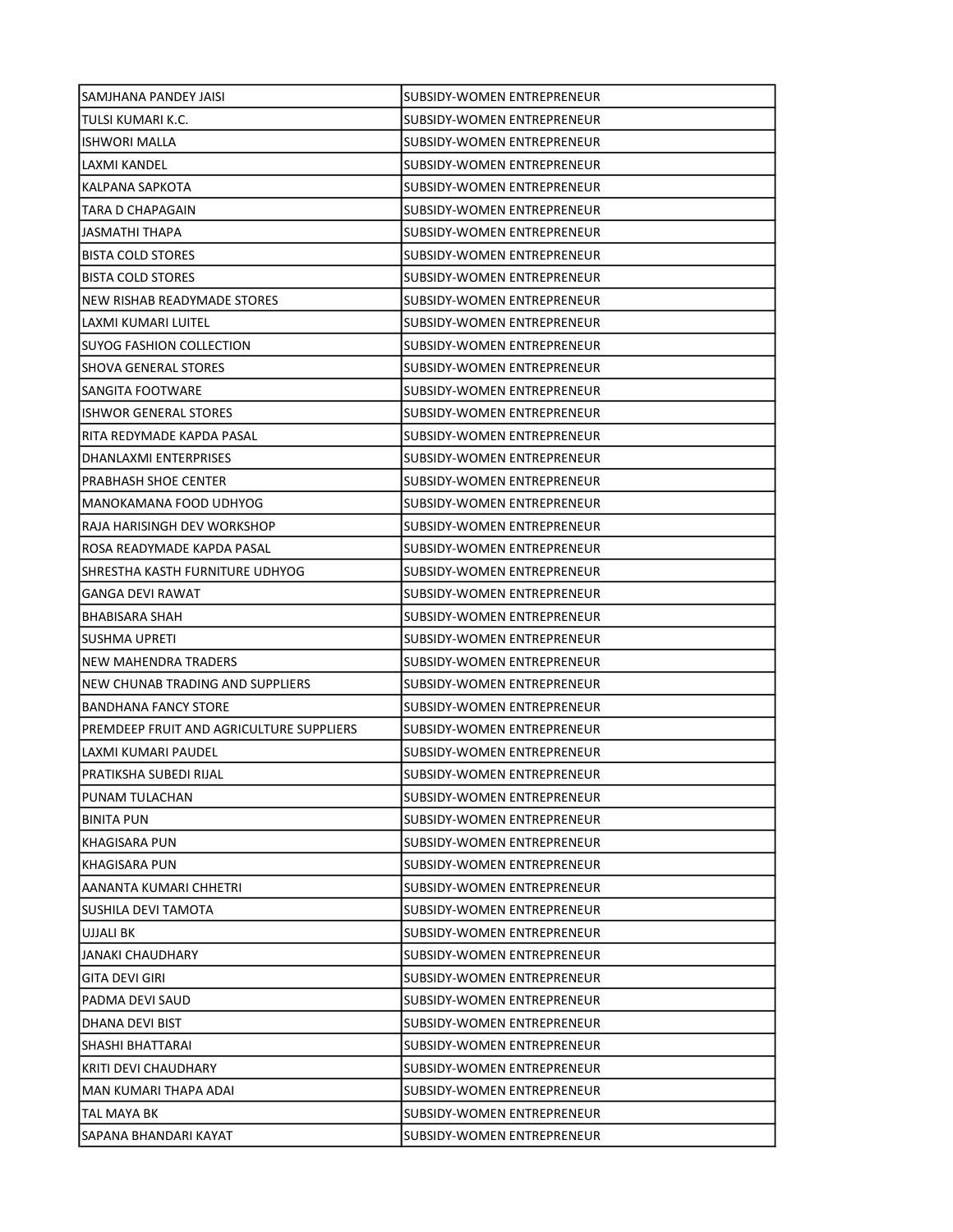| DOR KUMARI GHIMIRE                      | SUBSIDY-WOMEN ENTREPRENEUR        |
|-----------------------------------------|-----------------------------------|
| SHUSILA BK                              | SUBSIDY-WOMEN ENTREPRENEUR        |
| LILA DEVI BK                            | SUBSIDY-WOMEN ENTREPRENEUR        |
| YOUMAYA RAMJALI                         | SUBSIDY-WOMEN ENTREPRENEUR        |
| MINA LOPCHAN TAMANG                     | <b>SUBSIDY-WOMEN ENTREPRENEUR</b> |
| SHUSILA PUDASAINI                       | SUBSIDY-WOMEN ENTREPRENEUR        |
| NARMAYA SHRESTHA                        | SUBSIDY-WOMEN ENTREPRENEUR        |
| INDIRA BASNET                           | SUBSIDY-WOMEN ENTREPRENEUR        |
| SONY SHOES & BAG HOUSE                  | SUBSIDY-WOMEN ENTREPRENEUR        |
| ISHMITA KHADKA                          | SUBSIDY-WOMEN ENTREPRENEUR        |
| KIPPA NAGARKOTI                         | SUBSIDY-WOMEN ENTREPRENEUR        |
| SARASWATI BHUSAL                        | SUBSIDY-WOMEN ENTREPRENEUR        |
| <b>SUSHMA CHHETRI</b>                   | SUBSIDY-WOMEN ENTREPRENEUR        |
| PUSPA SAPKOTA                           | SUBSIDY-WOMEN ENTREPRENEUR        |
| <b>NISHA GHIMIRE</b>                    | SUBSIDY-WOMEN ENTREPRENEUR        |
| DHANI BHANTANA                          | SUBSIDY-WOMEN ENTREPRENEUR        |
| RAJ KUMARI KUNWAR CHHETRI               | SUBSIDY-WOMEN ENTREPRENEUR        |
| SHIVA BABA SUPPLIERS                    | SUBSIDY-WOMEN ENTREPRENEUR        |
| A.R.KITCHEN AND GIFT CENTER             | SUBSIDY-WOMEN ENTREPRENEUR        |
| DOKO RESTAURANT                         | <b>SUBSIDY-WOMEN ENTREPRENEUR</b> |
| <b>BIJAYA DEVI GAUTAM</b>               | SUBSIDY-WOMEN ENTREPRENEUR        |
| <b>RENU NEUPANE</b>                     | SUBSIDY-WOMEN ENTREPRENEUR        |
| SHILA DHIMAL                            | SUBSIDY-WOMEN ENTREPRENEUR        |
| DIL KUMARI KHATRI                       | SUBSIDY-WOMEN ENTREPRENEUR        |
| SARITA SUBEDI                           | SUBSIDY-WOMEN ENTREPRENEUR        |
| SUNITA RAI                              | SUBSIDY-WOMEN ENTREPRENEUR        |
| SRIJANA OLI                             | SUBSIDY-WOMEN ENTREPRENEUR        |
| <b>MANAKAMANA FANCY STORE</b>           | SUBSIDY-WOMEN ENTREPRENEUR        |
| SUBHAM KITCHEN AND GIFT CENTER          | SUBSIDY-WOMEN ENTREPRENEUR        |
| DINESH KHAJA GHAR                       | SUBSIDY-WOMEN ENTREPRENEUR        |
| SAJANA SHRESTHA                         | SUBSIDY-WOMEN ENTREPRENEUR        |
| NANDA KUMARI AGRAHARI                   | SUBSIDY-WOMEN ENTREPRENEUR        |
| SNEHA TRADE AND SUPPLIERS               | SUBSIDY-WOMEN ENTREPRENEUR        |
| SHREE SISTERS FASHION HOUSE             | SUBSIDY-WOMEN ENTREPRENEUR        |
| <b>BLUE HEAVEN CAFE</b>                 | SUBSIDY-WOMEN ENTREPRENEUR        |
| PREKSHA TRADE AND SUPPLIERD             | SUBSIDY-WOMEN ENTREPRENEUR        |
| YUNISHA FANCY STORE                     | SUBSIDY-WOMEN ENTREPRENEUR        |
| NEW TRIPTI SUPPLIERS                    | SUBSIDY-WOMEN ENTREPRENEUR        |
| AADITYA AND MIRAJ TRADERS               | SUBSIDY-WOMEN ENTREPRENEUR        |
| <b>MANISH KHAJA GHAR</b>                | SUBSIDY-WOMEN ENTREPRENEUR        |
| BISHNA BIST KIRANA PASAL                | SUBSIDY-WOMEN ENTREPRENEUR        |
| NEW DINESH MOBILE AND ELECTRONICS PASAL | SUBSIDY-WOMEN ENTREPRENEUR        |
| TRIPTA COSNMETIC AND GIFT CONCERN       | SUBSIDY-WOMEN ENTREPRENEUR        |
| <b>PUSPA FANCY STORE</b>                | SUBSIDY-WOMEN ENTREPRENEUR        |
| JAYA DURGA TRADERS                      | SUBSIDY-WOMEN ENTREPRENEUR        |
| <b>HIRA GLASS HOUSE</b>                 | SUBSIDY-WOMEN ENTREPRENEUR        |
| PUSHPA KHATI                            | <b>SUBSIDY-WOMEN ENTREPRENEUR</b> |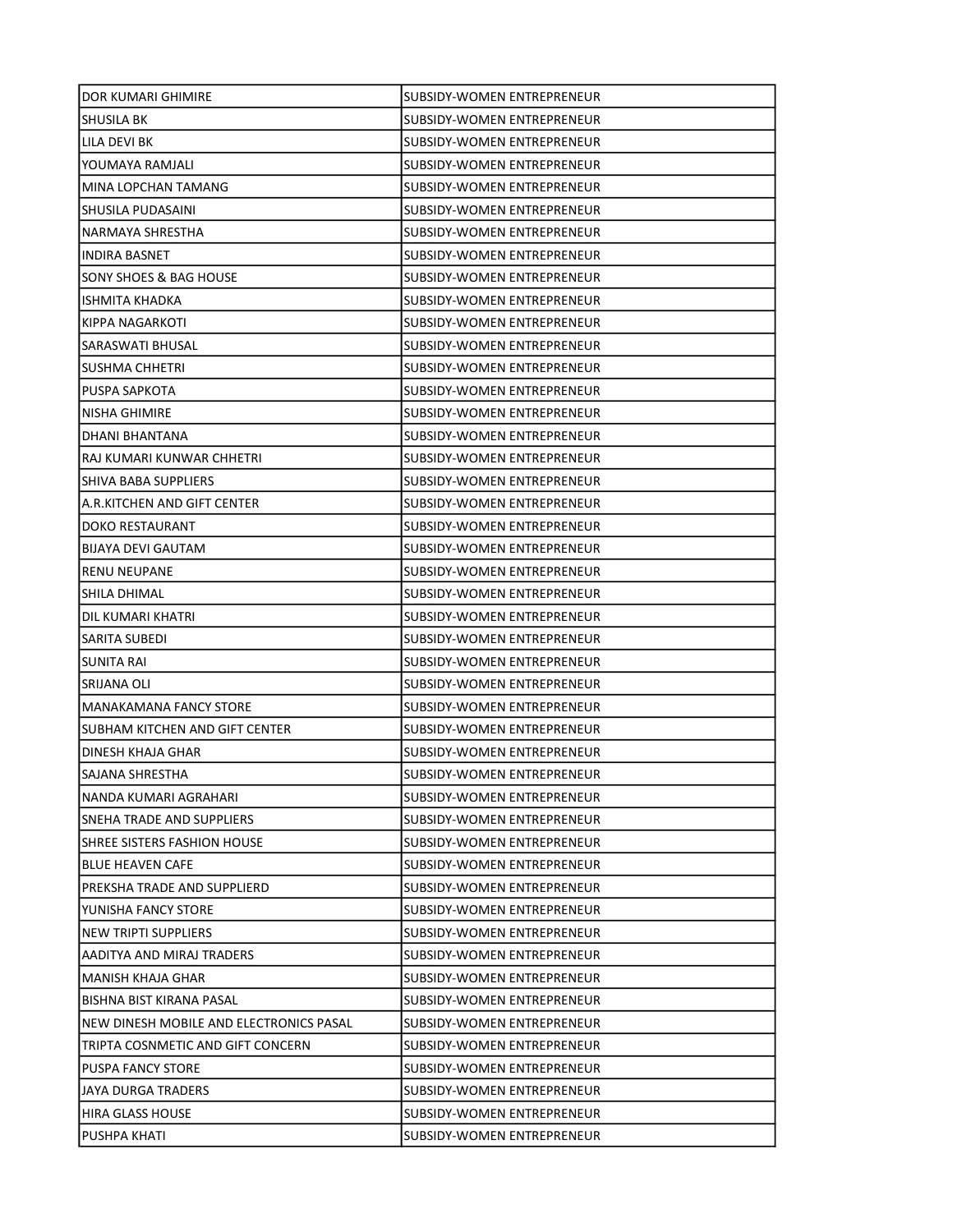| MINA BASHYAL                        | SUBSIDY-WOMEN ENTREPRENEUR        |
|-------------------------------------|-----------------------------------|
| PADAM KUMARI THAPA                  | SUBSIDY-WOMEN ENTREPRENEUR        |
| SARITA NEUPANE                      | SUBSIDY-WOMEN ENTREPRENEUR        |
| SHYAM KUMARI POUDYAL                | <b>SUBSIDY-WOMEN ENTREPRENEUR</b> |
| SABITA GAHA                         | SUBSIDY-WOMEN ENTREPRENEUR        |
| SITA KHATI                          | SUBSIDY-WOMEN ENTREPRENEUR        |
| <b>BHIM K BHATTARAI</b>             | SUBSIDY-WOMEN ENTREPRENEUR        |
| SHIVA K THAPA                       | SUBSIDY-WOMEN ENTREPRENEUR        |
| KAMALA KHADKA                       | SUBSIDY-WOMEN ENTREPRENEUR        |
| CHINISARA SUNARI                    | SUBSIDY-WOMEN ENTREPRENEUR        |
| <b>BINITA GHIMIRE</b>               | SUBSIDY-WOMEN ENTREPRENEUR        |
| SITA SHRESTHA                       | SUBSIDY-WOMEN ENTREPRENEUR        |
| SITA ADHIKARI KUNWAR                | SUBSIDY-WOMEN ENTREPRENEUR        |
| SITA ADHIKARI KUNWAR                | <b>SUBSIDY-WOMEN ENTREPRENEUR</b> |
| LAXMI GHIMIRE                       | SUBSIDY-WOMEN ENTREPRENEUR        |
| SHANTA KUMARI B.K                   | SUBSIDY-WOMEN ENTREPRENEUR        |
| <b>GITA NEUPANE</b>                 | SUBSIDY-WOMEN ENTREPRENEUR        |
| DIKI DOLMA LAMA                     | SUBSIDY-WOMEN ENTREPRENEUR        |
| MINAKSHI T MAGAR                    | SUBSIDY-WOMEN ENTREPRENEUR        |
| MIMAR GYALMO GHALE                  | SUBSIDY-WOMEN ENTREPRENEUR        |
| PASANG THAPA MAGAR                  | SUBSIDY-WOMEN ENTREPRENEUR        |
| PASANG TAMANGNI                     | SUBSIDY-WOMEN ENTREPRENEUR        |
| KALPANA KUMARI WAGLE                | SUBSIDY-WOMEN ENTREPRENEUR        |
| KANCHHI ARYAL                       | SUBSIDY-WOMEN ENTREPRENEUR        |
| GOMA LIMBU                          | SUBSIDY-WOMEN ENTREPRENEUR        |
| POONAM SHRESTHA                     | SUBSIDY-WOMEN ENTREPRENEUR        |
| ALISHA BANJARA ADHIKARI             | SUBSIDY-WOMEN ENTREPRENEUR        |
| <b>JINA KARKI</b>                   | SUBSIDY-WOMEN ENTREPRENEUR        |
| <b>BINUKA S NEMBANG</b>             | SUBSIDY-WOMEN ENTREPRENEUR        |
| ROJINA SAPKOTA KARKI                | SUBSIDY-WOMEN ENTREPRENEUR        |
| AMRITA BHUSAL                       | <b>SUBSIDY-WOMEN ENTREPRENEUR</b> |
| GUNJAN KUMARI CHAUDHARY             | <b>SUBSIDY-WOMEN ENTREPRENEUR</b> |
| KRISHNA PRABHA JOSHI                | SUBSIDY-WOMEN ENTREPRENEUR        |
| <b>BIMALA THAPA</b>                 | SUBSIDY-WOMEN ENTREPRENEUR        |
| <b>BUDDHA MINI DEPARTMENT STORE</b> | SUBSIDY-WOMEN ENTREPRENEUR        |
| KARYA BINAYAK MASU PASAL            | SUBSIDY-WOMEN ENTREPRENEUR        |
| PRATHA COSMETICS                    | SUBSIDY-WOMEN ENTREPRENEUR        |
| KABIR PHALPHUL PASAL                | SUBSIDY-WOMEN ENTREPRENEUR        |
| <b>MOON BOUTIQUE</b>                | SUBSIDY-WOMEN ENTREPRENEUR        |
| EKSAMMA FASHION WEAR                | SUBSIDY-WOMEN ENTREPRENEUR        |
| SARASWATI DAHAL                     | SUBSIDY-WOMEN ENTREPRENEUR        |
| <b>MANU THAPA</b>                   | SUBSIDY-WOMEN ENTREPRENEUR        |
| RACHANA CHHETTRI                    | SUBSIDY-WOMEN ENTREPRENEUR        |
| ANU KUMARI SHRESTHA                 | SUBSIDY-WOMEN ENTREPRENEUR        |
| SHYAM KUMARI GAUTAM                 | SUBSIDY-WOMEN ENTREPRENEUR        |
| SARITA KUMARI BHATTARAI             | SUBSIDY-WOMEN ENTREPRENEUR        |
| SANGITA KHATRI CHHETRI              | SUBSIDY-WOMEN ENTREPRENEUR        |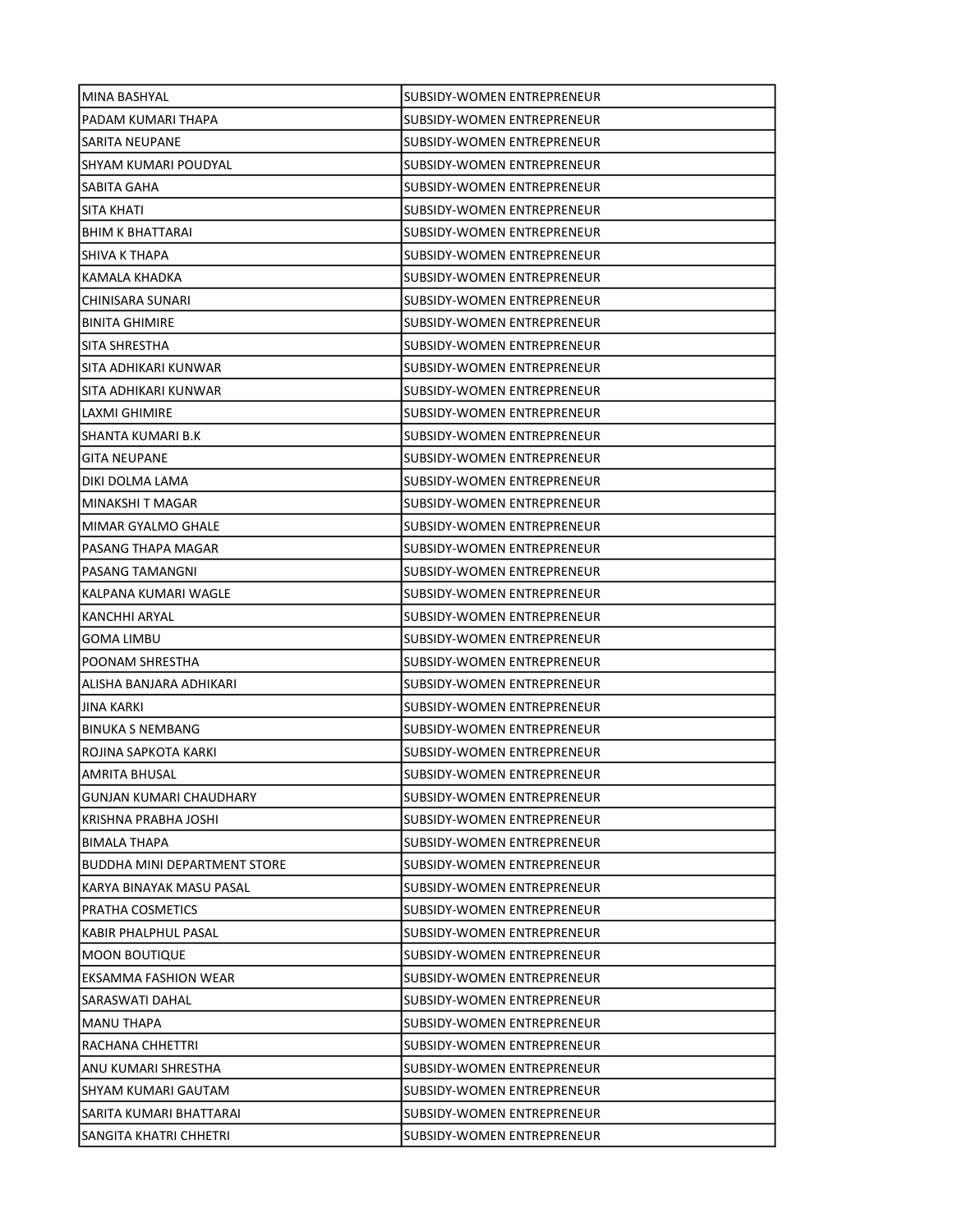| SUBSIDY-WOMEN ENTREPRENEUR<br>NISHA TAMANG<br><b>KRITI PUN</b><br>SUBSIDY-WOMEN ENTREPRENEUR<br><b>KALPANA PANDEY</b><br>SUBSIDY-WOMEN ENTREPRENEUR<br>SABITRI K SHARMA<br>SUBSIDY-WOMEN ENTREPRENEUR<br>SUSHILA BASHYAL<br><b>SUBSIDY-WOMEN ENTREPRENEUR</b><br>PUSPA KUMARI KOIRALA<br>SUBSIDY-WOMEN ENTREPRENEUR<br><b>BIBHUTI BEAUTY CURE AND INSTITUTE</b><br>SUBSIDY-WOMEN ENTREPRENEUR<br>DEVI SHRESTHA TANDUKAR<br>SUBSIDY-WOMEN ENTREPRENEUR<br>GITA BHATTARAI<br>SUBSIDY-WOMEN ENTREPRENEUR<br>RITA KUNWAR<br>SUBSIDY-WOMEN ENTREPRENEUR<br>ANJANA PANDEY<br>SUBSIDY-WOMEN ENTREPRENEUR<br>RIMA GAIRE<br>SUBSIDY-WOMEN ENTREPRENEUR<br>TARA KUMARI KUNWAR<br>SUBSIDY-WOMEN ENTREPRENEUR<br>SUBSIDY-WOMEN ENTREPRENEUR<br>NARMADHA NEUPANE<br><b>BINITA MALLA</b><br>SUBSIDY-WOMEN ENTREPRENEUR<br>CANDINA KARMA GURUNG<br>SUBSIDY-WOMEN ENTREPRENEUR<br>MAYA DEVI KHADGI<br>SUBSIDY-WOMEN ENTREPRENEUR<br>PARBATI THAPA<br>SUBSIDY-WOMEN ENTREPRENEUR<br>SUBSIDY-WOMEN ENTREPRENEUR<br>SARASWATI BHUSAL<br>MEENA SHRESTHA<br>SUBSIDY-WOMEN ENTREPRENEUR<br><b>BINDU THAPA</b><br>SUBSIDY-WOMEN ENTREPRENEUR<br>PURNA MAYA KARKI<br>SUBSIDY-WOMEN ENTREPRENEUR<br>LAXMI BISTA<br>SUBSIDY-WOMEN ENTREPRENEUR<br>SHARMILA CHAUHAN<br>SUBSIDY-WOMEN ENTREPRENEUR<br>ROSHANY ADHIKARI<br>SUBSIDY-WOMEN ENTREPRENEUR<br>ANITA OLI<br>SUBSIDY-WOMEN ENTREPRENEUR<br>SABITA PANDEY<br>SUBSIDY-WOMEN ENTREPRENEUR<br><b>CHANDRA DAHAL</b><br>SUBSIDY-WOMEN ENTREPRENEUR<br>TULASA D NEUPANE CHAPAGAIN<br>SUBSIDY-WOMEN ENTREPRENEUR<br>CHANDRA KALA GAUTAM<br>SUBSIDY-WOMEN ENTREPRENEUR<br><b>BHAGIRATHA UPRETI</b><br>SUBSIDY-WOMEN ENTREPRENEUR<br>SUBSIDY-WOMEN ENTREPRENEUR<br><b>MANDIRA SHRESTHA</b><br><b>BUNU RAYA</b><br>SUBSIDY-WOMEN ENTREPRENEUR<br>ANJANA NIROULA<br>SUBSIDY-WOMEN ENTREPRENEUR<br>TIKA KUMARI RAI<br>SUBSIDY-WOMEN ENTREPRENEUR<br>SUSMA NEUPANE<br>SUBSIDY-WOMEN ENTREPRENEUR<br><b>GRAPHICA</b><br>SUBSIDY-WOMEN ENTREPRENEUR<br>SITA SELING<br>SUBSIDY-WOMEN ENTREPRENEUR<br>KABITA GUBHAJU<br><b>SUBSIDY-WOMEN ENTREPRENEUR</b><br>MAHIMA THAPA<br>SUBSIDY-WOMEN ENTREPRENEUR<br>HARI MAYA KERUNG<br>SUBSIDY-WOMEN ENTREPRENEUR<br>MAIYA RIJAL<br>SUBSIDY-WOMEN ENTREPRENEUR<br>MUNA TIMSINA<br>SUBSIDY-WOMEN ENTREPRENEUR<br>URMILA DEVI BANSKOTA<br>SUBSIDY-WOMEN ENTREPRENEUR<br><b>INDIRA BANSKOTA</b><br>SUBSIDY-WOMEN ENTREPRENEUR<br>SHOVA SHRESTHA<br>SUBSIDY-WOMEN ENTREPRENEUR<br><b>BHAWANA TUMBAPO</b><br>SUBSIDY-WOMEN ENTREPRENEUR |  |
|--------------------------------------------------------------------------------------------------------------------------------------------------------------------------------------------------------------------------------------------------------------------------------------------------------------------------------------------------------------------------------------------------------------------------------------------------------------------------------------------------------------------------------------------------------------------------------------------------------------------------------------------------------------------------------------------------------------------------------------------------------------------------------------------------------------------------------------------------------------------------------------------------------------------------------------------------------------------------------------------------------------------------------------------------------------------------------------------------------------------------------------------------------------------------------------------------------------------------------------------------------------------------------------------------------------------------------------------------------------------------------------------------------------------------------------------------------------------------------------------------------------------------------------------------------------------------------------------------------------------------------------------------------------------------------------------------------------------------------------------------------------------------------------------------------------------------------------------------------------------------------------------------------------------------------------------------------------------------------------------------------------------------------------------------------------------------------------------------------------------------------------------------------------------------------------------------------------------------------------------------------------------------------------------------------------------------------------------------------------------------------------------------------------------------------------------------------------------------------------|--|
|                                                                                                                                                                                                                                                                                                                                                                                                                                                                                                                                                                                                                                                                                                                                                                                                                                                                                                                                                                                                                                                                                                                                                                                                                                                                                                                                                                                                                                                                                                                                                                                                                                                                                                                                                                                                                                                                                                                                                                                                                                                                                                                                                                                                                                                                                                                                                                                                                                                                                      |  |
|                                                                                                                                                                                                                                                                                                                                                                                                                                                                                                                                                                                                                                                                                                                                                                                                                                                                                                                                                                                                                                                                                                                                                                                                                                                                                                                                                                                                                                                                                                                                                                                                                                                                                                                                                                                                                                                                                                                                                                                                                                                                                                                                                                                                                                                                                                                                                                                                                                                                                      |  |
|                                                                                                                                                                                                                                                                                                                                                                                                                                                                                                                                                                                                                                                                                                                                                                                                                                                                                                                                                                                                                                                                                                                                                                                                                                                                                                                                                                                                                                                                                                                                                                                                                                                                                                                                                                                                                                                                                                                                                                                                                                                                                                                                                                                                                                                                                                                                                                                                                                                                                      |  |
|                                                                                                                                                                                                                                                                                                                                                                                                                                                                                                                                                                                                                                                                                                                                                                                                                                                                                                                                                                                                                                                                                                                                                                                                                                                                                                                                                                                                                                                                                                                                                                                                                                                                                                                                                                                                                                                                                                                                                                                                                                                                                                                                                                                                                                                                                                                                                                                                                                                                                      |  |
|                                                                                                                                                                                                                                                                                                                                                                                                                                                                                                                                                                                                                                                                                                                                                                                                                                                                                                                                                                                                                                                                                                                                                                                                                                                                                                                                                                                                                                                                                                                                                                                                                                                                                                                                                                                                                                                                                                                                                                                                                                                                                                                                                                                                                                                                                                                                                                                                                                                                                      |  |
|                                                                                                                                                                                                                                                                                                                                                                                                                                                                                                                                                                                                                                                                                                                                                                                                                                                                                                                                                                                                                                                                                                                                                                                                                                                                                                                                                                                                                                                                                                                                                                                                                                                                                                                                                                                                                                                                                                                                                                                                                                                                                                                                                                                                                                                                                                                                                                                                                                                                                      |  |
|                                                                                                                                                                                                                                                                                                                                                                                                                                                                                                                                                                                                                                                                                                                                                                                                                                                                                                                                                                                                                                                                                                                                                                                                                                                                                                                                                                                                                                                                                                                                                                                                                                                                                                                                                                                                                                                                                                                                                                                                                                                                                                                                                                                                                                                                                                                                                                                                                                                                                      |  |
|                                                                                                                                                                                                                                                                                                                                                                                                                                                                                                                                                                                                                                                                                                                                                                                                                                                                                                                                                                                                                                                                                                                                                                                                                                                                                                                                                                                                                                                                                                                                                                                                                                                                                                                                                                                                                                                                                                                                                                                                                                                                                                                                                                                                                                                                                                                                                                                                                                                                                      |  |
|                                                                                                                                                                                                                                                                                                                                                                                                                                                                                                                                                                                                                                                                                                                                                                                                                                                                                                                                                                                                                                                                                                                                                                                                                                                                                                                                                                                                                                                                                                                                                                                                                                                                                                                                                                                                                                                                                                                                                                                                                                                                                                                                                                                                                                                                                                                                                                                                                                                                                      |  |
|                                                                                                                                                                                                                                                                                                                                                                                                                                                                                                                                                                                                                                                                                                                                                                                                                                                                                                                                                                                                                                                                                                                                                                                                                                                                                                                                                                                                                                                                                                                                                                                                                                                                                                                                                                                                                                                                                                                                                                                                                                                                                                                                                                                                                                                                                                                                                                                                                                                                                      |  |
|                                                                                                                                                                                                                                                                                                                                                                                                                                                                                                                                                                                                                                                                                                                                                                                                                                                                                                                                                                                                                                                                                                                                                                                                                                                                                                                                                                                                                                                                                                                                                                                                                                                                                                                                                                                                                                                                                                                                                                                                                                                                                                                                                                                                                                                                                                                                                                                                                                                                                      |  |
|                                                                                                                                                                                                                                                                                                                                                                                                                                                                                                                                                                                                                                                                                                                                                                                                                                                                                                                                                                                                                                                                                                                                                                                                                                                                                                                                                                                                                                                                                                                                                                                                                                                                                                                                                                                                                                                                                                                                                                                                                                                                                                                                                                                                                                                                                                                                                                                                                                                                                      |  |
|                                                                                                                                                                                                                                                                                                                                                                                                                                                                                                                                                                                                                                                                                                                                                                                                                                                                                                                                                                                                                                                                                                                                                                                                                                                                                                                                                                                                                                                                                                                                                                                                                                                                                                                                                                                                                                                                                                                                                                                                                                                                                                                                                                                                                                                                                                                                                                                                                                                                                      |  |
|                                                                                                                                                                                                                                                                                                                                                                                                                                                                                                                                                                                                                                                                                                                                                                                                                                                                                                                                                                                                                                                                                                                                                                                                                                                                                                                                                                                                                                                                                                                                                                                                                                                                                                                                                                                                                                                                                                                                                                                                                                                                                                                                                                                                                                                                                                                                                                                                                                                                                      |  |
|                                                                                                                                                                                                                                                                                                                                                                                                                                                                                                                                                                                                                                                                                                                                                                                                                                                                                                                                                                                                                                                                                                                                                                                                                                                                                                                                                                                                                                                                                                                                                                                                                                                                                                                                                                                                                                                                                                                                                                                                                                                                                                                                                                                                                                                                                                                                                                                                                                                                                      |  |
|                                                                                                                                                                                                                                                                                                                                                                                                                                                                                                                                                                                                                                                                                                                                                                                                                                                                                                                                                                                                                                                                                                                                                                                                                                                                                                                                                                                                                                                                                                                                                                                                                                                                                                                                                                                                                                                                                                                                                                                                                                                                                                                                                                                                                                                                                                                                                                                                                                                                                      |  |
|                                                                                                                                                                                                                                                                                                                                                                                                                                                                                                                                                                                                                                                                                                                                                                                                                                                                                                                                                                                                                                                                                                                                                                                                                                                                                                                                                                                                                                                                                                                                                                                                                                                                                                                                                                                                                                                                                                                                                                                                                                                                                                                                                                                                                                                                                                                                                                                                                                                                                      |  |
|                                                                                                                                                                                                                                                                                                                                                                                                                                                                                                                                                                                                                                                                                                                                                                                                                                                                                                                                                                                                                                                                                                                                                                                                                                                                                                                                                                                                                                                                                                                                                                                                                                                                                                                                                                                                                                                                                                                                                                                                                                                                                                                                                                                                                                                                                                                                                                                                                                                                                      |  |
|                                                                                                                                                                                                                                                                                                                                                                                                                                                                                                                                                                                                                                                                                                                                                                                                                                                                                                                                                                                                                                                                                                                                                                                                                                                                                                                                                                                                                                                                                                                                                                                                                                                                                                                                                                                                                                                                                                                                                                                                                                                                                                                                                                                                                                                                                                                                                                                                                                                                                      |  |
|                                                                                                                                                                                                                                                                                                                                                                                                                                                                                                                                                                                                                                                                                                                                                                                                                                                                                                                                                                                                                                                                                                                                                                                                                                                                                                                                                                                                                                                                                                                                                                                                                                                                                                                                                                                                                                                                                                                                                                                                                                                                                                                                                                                                                                                                                                                                                                                                                                                                                      |  |
|                                                                                                                                                                                                                                                                                                                                                                                                                                                                                                                                                                                                                                                                                                                                                                                                                                                                                                                                                                                                                                                                                                                                                                                                                                                                                                                                                                                                                                                                                                                                                                                                                                                                                                                                                                                                                                                                                                                                                                                                                                                                                                                                                                                                                                                                                                                                                                                                                                                                                      |  |
|                                                                                                                                                                                                                                                                                                                                                                                                                                                                                                                                                                                                                                                                                                                                                                                                                                                                                                                                                                                                                                                                                                                                                                                                                                                                                                                                                                                                                                                                                                                                                                                                                                                                                                                                                                                                                                                                                                                                                                                                                                                                                                                                                                                                                                                                                                                                                                                                                                                                                      |  |
|                                                                                                                                                                                                                                                                                                                                                                                                                                                                                                                                                                                                                                                                                                                                                                                                                                                                                                                                                                                                                                                                                                                                                                                                                                                                                                                                                                                                                                                                                                                                                                                                                                                                                                                                                                                                                                                                                                                                                                                                                                                                                                                                                                                                                                                                                                                                                                                                                                                                                      |  |
|                                                                                                                                                                                                                                                                                                                                                                                                                                                                                                                                                                                                                                                                                                                                                                                                                                                                                                                                                                                                                                                                                                                                                                                                                                                                                                                                                                                                                                                                                                                                                                                                                                                                                                                                                                                                                                                                                                                                                                                                                                                                                                                                                                                                                                                                                                                                                                                                                                                                                      |  |
|                                                                                                                                                                                                                                                                                                                                                                                                                                                                                                                                                                                                                                                                                                                                                                                                                                                                                                                                                                                                                                                                                                                                                                                                                                                                                                                                                                                                                                                                                                                                                                                                                                                                                                                                                                                                                                                                                                                                                                                                                                                                                                                                                                                                                                                                                                                                                                                                                                                                                      |  |
|                                                                                                                                                                                                                                                                                                                                                                                                                                                                                                                                                                                                                                                                                                                                                                                                                                                                                                                                                                                                                                                                                                                                                                                                                                                                                                                                                                                                                                                                                                                                                                                                                                                                                                                                                                                                                                                                                                                                                                                                                                                                                                                                                                                                                                                                                                                                                                                                                                                                                      |  |
|                                                                                                                                                                                                                                                                                                                                                                                                                                                                                                                                                                                                                                                                                                                                                                                                                                                                                                                                                                                                                                                                                                                                                                                                                                                                                                                                                                                                                                                                                                                                                                                                                                                                                                                                                                                                                                                                                                                                                                                                                                                                                                                                                                                                                                                                                                                                                                                                                                                                                      |  |
|                                                                                                                                                                                                                                                                                                                                                                                                                                                                                                                                                                                                                                                                                                                                                                                                                                                                                                                                                                                                                                                                                                                                                                                                                                                                                                                                                                                                                                                                                                                                                                                                                                                                                                                                                                                                                                                                                                                                                                                                                                                                                                                                                                                                                                                                                                                                                                                                                                                                                      |  |
|                                                                                                                                                                                                                                                                                                                                                                                                                                                                                                                                                                                                                                                                                                                                                                                                                                                                                                                                                                                                                                                                                                                                                                                                                                                                                                                                                                                                                                                                                                                                                                                                                                                                                                                                                                                                                                                                                                                                                                                                                                                                                                                                                                                                                                                                                                                                                                                                                                                                                      |  |
|                                                                                                                                                                                                                                                                                                                                                                                                                                                                                                                                                                                                                                                                                                                                                                                                                                                                                                                                                                                                                                                                                                                                                                                                                                                                                                                                                                                                                                                                                                                                                                                                                                                                                                                                                                                                                                                                                                                                                                                                                                                                                                                                                                                                                                                                                                                                                                                                                                                                                      |  |
|                                                                                                                                                                                                                                                                                                                                                                                                                                                                                                                                                                                                                                                                                                                                                                                                                                                                                                                                                                                                                                                                                                                                                                                                                                                                                                                                                                                                                                                                                                                                                                                                                                                                                                                                                                                                                                                                                                                                                                                                                                                                                                                                                                                                                                                                                                                                                                                                                                                                                      |  |
|                                                                                                                                                                                                                                                                                                                                                                                                                                                                                                                                                                                                                                                                                                                                                                                                                                                                                                                                                                                                                                                                                                                                                                                                                                                                                                                                                                                                                                                                                                                                                                                                                                                                                                                                                                                                                                                                                                                                                                                                                                                                                                                                                                                                                                                                                                                                                                                                                                                                                      |  |
|                                                                                                                                                                                                                                                                                                                                                                                                                                                                                                                                                                                                                                                                                                                                                                                                                                                                                                                                                                                                                                                                                                                                                                                                                                                                                                                                                                                                                                                                                                                                                                                                                                                                                                                                                                                                                                                                                                                                                                                                                                                                                                                                                                                                                                                                                                                                                                                                                                                                                      |  |
|                                                                                                                                                                                                                                                                                                                                                                                                                                                                                                                                                                                                                                                                                                                                                                                                                                                                                                                                                                                                                                                                                                                                                                                                                                                                                                                                                                                                                                                                                                                                                                                                                                                                                                                                                                                                                                                                                                                                                                                                                                                                                                                                                                                                                                                                                                                                                                                                                                                                                      |  |
|                                                                                                                                                                                                                                                                                                                                                                                                                                                                                                                                                                                                                                                                                                                                                                                                                                                                                                                                                                                                                                                                                                                                                                                                                                                                                                                                                                                                                                                                                                                                                                                                                                                                                                                                                                                                                                                                                                                                                                                                                                                                                                                                                                                                                                                                                                                                                                                                                                                                                      |  |
|                                                                                                                                                                                                                                                                                                                                                                                                                                                                                                                                                                                                                                                                                                                                                                                                                                                                                                                                                                                                                                                                                                                                                                                                                                                                                                                                                                                                                                                                                                                                                                                                                                                                                                                                                                                                                                                                                                                                                                                                                                                                                                                                                                                                                                                                                                                                                                                                                                                                                      |  |
|                                                                                                                                                                                                                                                                                                                                                                                                                                                                                                                                                                                                                                                                                                                                                                                                                                                                                                                                                                                                                                                                                                                                                                                                                                                                                                                                                                                                                                                                                                                                                                                                                                                                                                                                                                                                                                                                                                                                                                                                                                                                                                                                                                                                                                                                                                                                                                                                                                                                                      |  |
|                                                                                                                                                                                                                                                                                                                                                                                                                                                                                                                                                                                                                                                                                                                                                                                                                                                                                                                                                                                                                                                                                                                                                                                                                                                                                                                                                                                                                                                                                                                                                                                                                                                                                                                                                                                                                                                                                                                                                                                                                                                                                                                                                                                                                                                                                                                                                                                                                                                                                      |  |
|                                                                                                                                                                                                                                                                                                                                                                                                                                                                                                                                                                                                                                                                                                                                                                                                                                                                                                                                                                                                                                                                                                                                                                                                                                                                                                                                                                                                                                                                                                                                                                                                                                                                                                                                                                                                                                                                                                                                                                                                                                                                                                                                                                                                                                                                                                                                                                                                                                                                                      |  |
|                                                                                                                                                                                                                                                                                                                                                                                                                                                                                                                                                                                                                                                                                                                                                                                                                                                                                                                                                                                                                                                                                                                                                                                                                                                                                                                                                                                                                                                                                                                                                                                                                                                                                                                                                                                                                                                                                                                                                                                                                                                                                                                                                                                                                                                                                                                                                                                                                                                                                      |  |
|                                                                                                                                                                                                                                                                                                                                                                                                                                                                                                                                                                                                                                                                                                                                                                                                                                                                                                                                                                                                                                                                                                                                                                                                                                                                                                                                                                                                                                                                                                                                                                                                                                                                                                                                                                                                                                                                                                                                                                                                                                                                                                                                                                                                                                                                                                                                                                                                                                                                                      |  |
|                                                                                                                                                                                                                                                                                                                                                                                                                                                                                                                                                                                                                                                                                                                                                                                                                                                                                                                                                                                                                                                                                                                                                                                                                                                                                                                                                                                                                                                                                                                                                                                                                                                                                                                                                                                                                                                                                                                                                                                                                                                                                                                                                                                                                                                                                                                                                                                                                                                                                      |  |
|                                                                                                                                                                                                                                                                                                                                                                                                                                                                                                                                                                                                                                                                                                                                                                                                                                                                                                                                                                                                                                                                                                                                                                                                                                                                                                                                                                                                                                                                                                                                                                                                                                                                                                                                                                                                                                                                                                                                                                                                                                                                                                                                                                                                                                                                                                                                                                                                                                                                                      |  |
|                                                                                                                                                                                                                                                                                                                                                                                                                                                                                                                                                                                                                                                                                                                                                                                                                                                                                                                                                                                                                                                                                                                                                                                                                                                                                                                                                                                                                                                                                                                                                                                                                                                                                                                                                                                                                                                                                                                                                                                                                                                                                                                                                                                                                                                                                                                                                                                                                                                                                      |  |
|                                                                                                                                                                                                                                                                                                                                                                                                                                                                                                                                                                                                                                                                                                                                                                                                                                                                                                                                                                                                                                                                                                                                                                                                                                                                                                                                                                                                                                                                                                                                                                                                                                                                                                                                                                                                                                                                                                                                                                                                                                                                                                                                                                                                                                                                                                                                                                                                                                                                                      |  |
|                                                                                                                                                                                                                                                                                                                                                                                                                                                                                                                                                                                                                                                                                                                                                                                                                                                                                                                                                                                                                                                                                                                                                                                                                                                                                                                                                                                                                                                                                                                                                                                                                                                                                                                                                                                                                                                                                                                                                                                                                                                                                                                                                                                                                                                                                                                                                                                                                                                                                      |  |
|                                                                                                                                                                                                                                                                                                                                                                                                                                                                                                                                                                                                                                                                                                                                                                                                                                                                                                                                                                                                                                                                                                                                                                                                                                                                                                                                                                                                                                                                                                                                                                                                                                                                                                                                                                                                                                                                                                                                                                                                                                                                                                                                                                                                                                                                                                                                                                                                                                                                                      |  |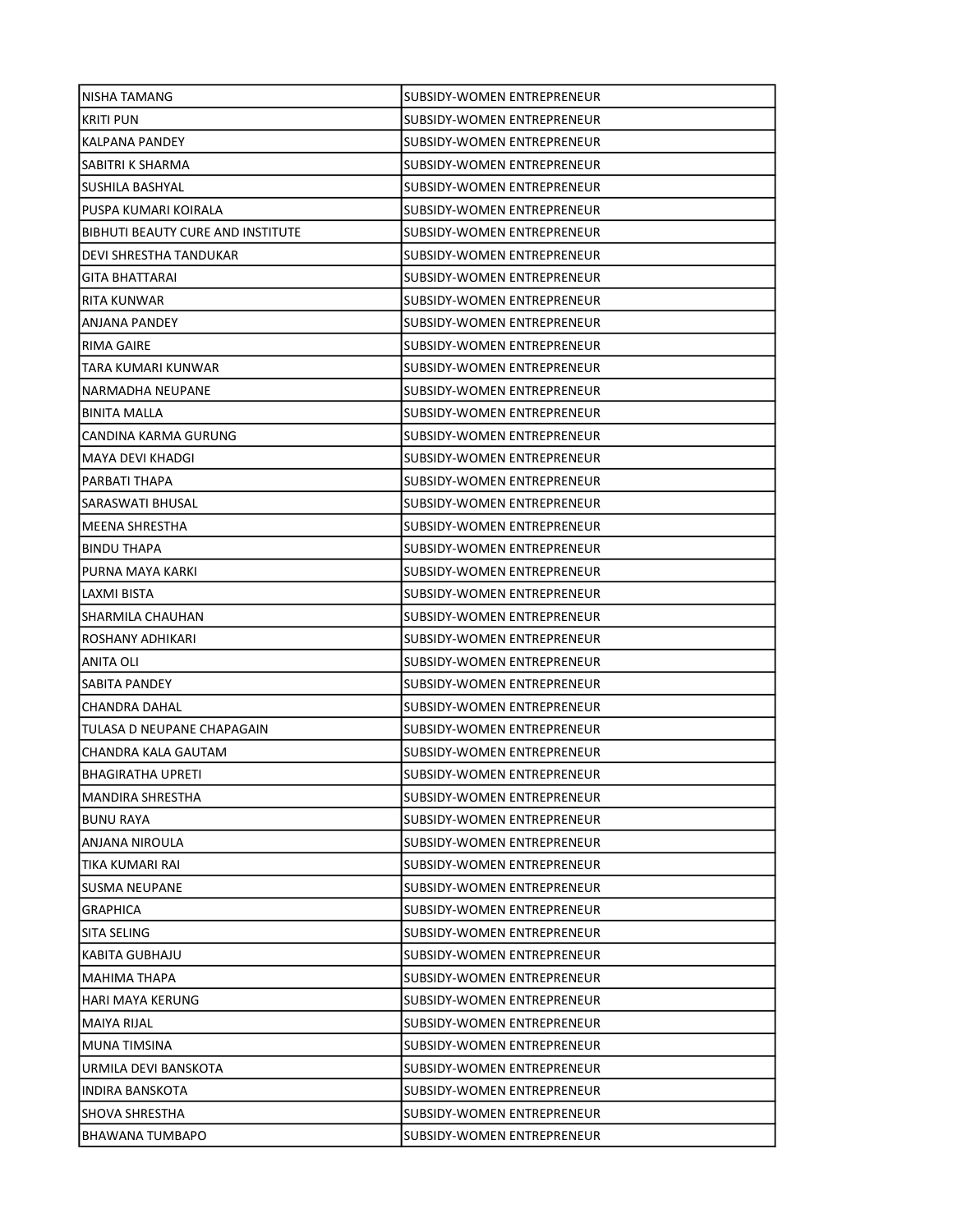| INDRA KUMARI MABO                          | SUBSIDY-WOMEN ENTREPRENEUR        |
|--------------------------------------------|-----------------------------------|
| CHANDRAKALA BOHORA                         | SUBSIDY-WOMEN ENTREPRENEUR        |
| AMBIKA DAHAL                               | SUBSIDY-WOMEN ENTREPRENEUR        |
| <b>SUJAN GAUTAM</b>                        | SUBSIDY-WOMEN ENTREPRENEUR        |
| SUNAMAYA MAJHI                             | SUBSIDY-WOMEN ENTREPRENEUR        |
| ASHNA KUMARI RAI                           | SUBSIDY-WOMEN ENTREPRENEUR        |
| AMRITA KHALING RAI                         | SUBSIDY-WOMEN ENTREPRENEUR        |
| SUMI KIRANA PASAL                          | SUBSIDY-WOMEN ENTREPRENEUR        |
| PUSHPANJALI FASHION HOUSE                  | SUBSIDY-WOMEN ENTREPRENEUR        |
| NISHA KULUNG HOTEL                         | SUBSIDY-WOMEN ENTREPRENEUR        |
| <b>BHARATI RAI</b>                         | SUBSIDY-WOMEN ENTREPRENEUR        |
| CHINA MAYA THAPA                           | SUBSIDY-WOMEN ENTREPRENEUR        |
| NITA SHRESTHA                              | SUBSIDY-WOMEN ENTREPRENEUR        |
| SARMILA SHRESTHA                           | SUBSIDY-WOMEN ENTREPRENEUR        |
| KARNA GURUNG                               | SUBSIDY-WOMEN ENTREPRENEUR        |
| DIL KUMARI WAGLE                           | SUBSIDY-WOMEN ENTREPRENEUR        |
| <b>HEM KALA WANEM</b>                      | SUBSIDY-WOMEN ENTREPRENEUR        |
| <b>MAN KUMARI PRADHAN</b>                  | SUBSIDY-WOMEN ENTREPRENEUR        |
| NABINA SUNUWAR LIMBU                       | <b>SUBSIDY-WOMEN ENTREPRENEUR</b> |
| PUJAN SHRESTHA                             | SUBSIDY-WOMEN ENTREPRENEUR        |
| CHANDRA KARKI                              | SUBSIDY-WOMEN ENTREPRENEUR        |
| KRISHNA PAKHRIN                            | SUBSIDY-WOMEN ENTREPRENEUR        |
| SONA KAMBANG                               | SUBSIDY-WOMEN ENTREPRENEUR        |
| NIRMALA KHATIWADA                          | SUBSIDY-WOMEN ENTREPRENEUR        |
| MINA SHRESTHA                              | SUBSIDY-WOMEN ENTREPRENEUR        |
| ANITA SHRESTHA                             | SUBSIDY-WOMEN ENTREPRENEUR        |
| PUSPA SHRESTHA                             | SUBSIDY-WOMEN ENTREPRENEUR        |
| LILA GURUNG KHAWAS                         | <b>SUBSIDY-WOMEN ENTREPRENEUR</b> |
| SHANTI MAYA TAMANG LIMBU                   | SUBSIDY-WOMEN ENTREPRENEUR        |
| <b>HALESHI STORE</b>                       | SUBSIDY-WOMEN ENTREPRENEUR        |
| SANSKRITI BEAUTY PRODUCT SUPPLIERS PVT LTD | SUBSIDY-WOMEN ENTREPRENEUR        |
| <b>NISHA LIMBU</b>                         | SUBSIDY-WOMEN ENTREPRENEUR        |
| <b>MINA GIRI</b>                           | SUBSIDY-WOMEN ENTREPRENEUR        |
| <b>INDRA K RASKOTI</b>                     | SUBSIDY-WOMEN ENTREPRENEUR        |
| SUNAINA SHRESTHA                           | <b>SUBSIDY-WOMEN ENTREPRENEUR</b> |
| LAXMI SHRESTHA                             | SUBSIDY-WOMEN ENTREPRENEUR        |
| RAMILA MANANDHAR                           | SUBSIDY-WOMEN ENTREPRENEUR        |
| <b>GAYATRI FANCY SHOP</b>                  | SUBSIDY-WOMEN ENTREPRENEUR        |
| TANGNAM KRISHI FARM PVT. LTD.              | SUBSIDY-WOMEN ENTREPRENEUR        |
| CHHALAMAYA KHATIWADA                       | SUBSIDY-WOMEN ENTREPRENEUR        |
| DEVI MAYA NEPAL                            | SUBSIDY-WOMEN ENTREPRENEUR        |
| MINA LIMBU                                 | SUBSIDY-WOMEN ENTREPRENEUR        |
| MAMATA ADHIKARI                            | SUBSIDY-WOMEN ENTREPRENEUR        |
| NEW PATHIBHARA READYMADE KAPADA PASAL      | SUBSIDY-WOMEN ENTREPRENEUR        |
| SHANTA UPRETI                              | SUBSIDY-WOMEN ENTREPRENEUR        |
| KUMARI SHRESTHA                            | SUBSIDY-WOMEN ENTREPRENEUR        |
| KALPANA UPRETI                             | SUBSIDY-WOMEN ENTREPRENEUR        |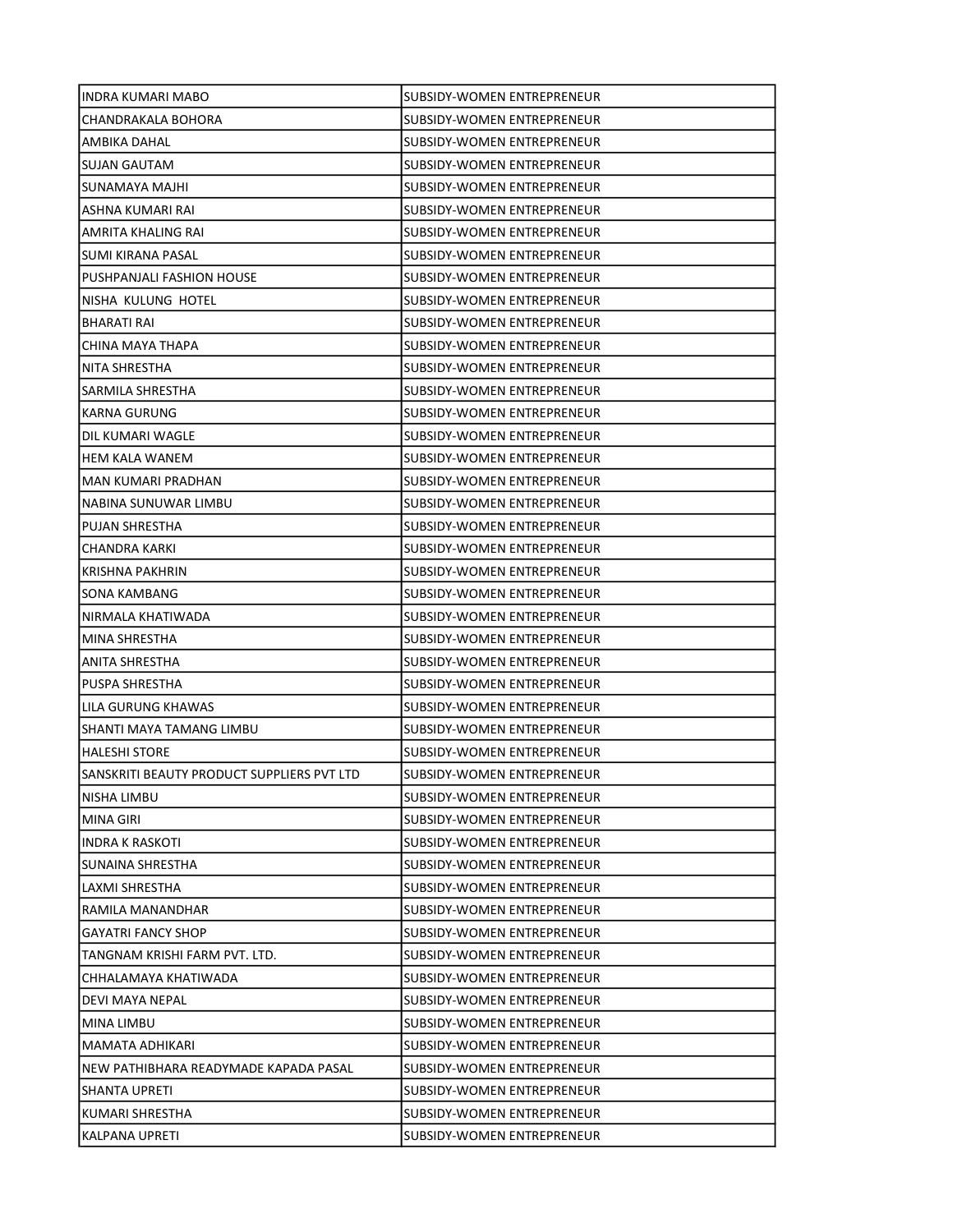| SARALA LUITEL                             | SUBSIDY-WOMEN ENTREPRENEUR        |
|-------------------------------------------|-----------------------------------|
| NIRMALA DEVI SEDAI                        | SUBSIDY-WOMEN ENTREPRENEUR        |
| DURGA DEVI RAYA                           | <b>SUBSIDY-WOMEN ENTREPRENEUR</b> |
| <b>GANGA DEVI KATUWAL</b>                 | SUBSIDY-WOMEN ENTREPRENEUR        |
| NIRMALA LIMBU                             | SUBSIDY-WOMEN ENTREPRENEUR        |
| TARA SHRESTHA                             | SUBSIDY-WOMEN ENTREPRENEUR        |
| TARA SHRESTHA                             | SUBSIDY-WOMEN ENTREPRENEUR        |
| SARITA RAI                                | SUBSIDY-WOMEN ENTREPRENEUR        |
| SANU MAYA SHERPA                          | SUBSIDY-WOMEN ENTREPRENEUR        |
| PINKI KUMARI THAKUR                       | SUBSIDY-WOMEN ENTREPRENEUR        |
| RENUKA DEVI HUMAGAIN                      | SUBSIDY-WOMEN ENTREPRENEUR        |
| BARSHA KUMARI RAI                         | SUBSIDY-WOMEN ENTREPRENEUR        |
| KOPILA SHRESTHA                           | SUBSIDY-WOMEN ENTREPRENEUR        |
| AMBIKA BASNET                             | SUBSIDY-WOMEN ENTREPRENEUR        |
| DEVI KUMARI THAPA                         | SUBSIDY-WOMEN ENTREPRENEUR        |
| SARITA KUMARI MUKHIYA                     | SUBSIDY-WOMEN ENTREPRENEUR        |
| SABITRA DHAKAL                            | <b>SUBSIDY-WOMEN ENTREPRENEUR</b> |
| NETRA KUMARI BASNET                       | ISUBSIDY-WOMEN ENTREPRENEUR       |
| RAMALA KHANAL                             | SUBSIDY-WOMEN ENTREPRENEUR        |
| ANJANA ADHIKARI                           | SUBSIDY-WOMEN ENTREPRENEUR        |
| SANGITA KAPALI                            | SUBSIDY-WOMEN ENTREPRENEUR        |
| TIKA RAJDHAMI                             | SUBSIDY-WOMEN ENTREPRENEUR        |
| SARMILA KHATRI                            | SUBSIDY-WOMEN ENTREPRENEUR        |
| SIMA RAI                                  | SUBSIDY-WOMEN ENTREPRENEUR        |
| SILA DEVI CHAUDHARI                       | SUBSIDY-WOMEN ENTREPRENEUR        |
| KABITA KAFLE                              | SUBSIDY-WOMEN ENTREPRENEUR        |
| RAMALA RAI                                | SUBSIDY-WOMEN ENTREPRENEUR        |
| PAMPHA KHADKA                             | SUBSIDY-WOMEN ENTREPRENEUR        |
| <b>SANGITA NEUPANE</b>                    | <b>SUBSIDY-WOMEN ENTREPRENEUR</b> |
| SHANTA DHAKAL                             | <b>SUBSIDY-WOMEN ENTREPRENEUR</b> |
| SALINA DANGAL                             | SUBSIDY-WOMEN ENTREPRENEUR        |
| SABITRA GAUTAM                            | SUBSIDY-WOMEN ENTREPRENEUR        |
| SUSHILA PUJA SAMAGRI TATHA JADIBUTI PASAL | SUBSIDY-WOMEN ENTREPRENEUR        |
| <b>BINA STORE</b>                         | SUBSIDY-WOMEN ENTREPRENEUR        |
| RUKMA KUMARI MAHATO                       | <b>SUBSIDY-WOMEN ENTREPRENEUR</b> |
| OM K ACHARYA                              | SUBSIDY-WOMEN ENTREPRENEUR        |
| SNEHA COLD STORE                          | SUBSIDY-WOMEN ENTREPRENEUR        |
| KUSAMA DEVI SAH                           | <b>SUBSIDY-WOMEN ENTREPRENEUR</b> |
| MAN MAYA MAGAR                            | SUBSIDY-WOMEN ENTREPRENEUR        |
| DEVI MAYA KHATRI                          | SUBSIDY-WOMEN ENTREPRENEUR        |
| LAL KUMARI SUNUWAR                        | SUBSIDY-WOMEN ENTREPRENEUR        |
| TENJING PEMA MAGAR                        | SUBSIDY-WOMEN ENTREPRENEUR        |
| SARITA ACHARYA                            | SUBSIDY-WOMEN ENTREPRENEUR        |
| SUNITA DANUWAR MAGAR                      | SUBSIDY-WOMEN ENTREPRENEUR        |
| GANGA KUMARI THAPA                        | SUBSIDY-WOMEN ENTREPRENEUR        |
| KHIL KUMARI SHRESTHA                      | SUBSIDY-WOMEN ENTREPRENEUR        |
| ANUJA GHALE                               | <b>SUBSIDY-WOMEN ENTREPRENEUR</b> |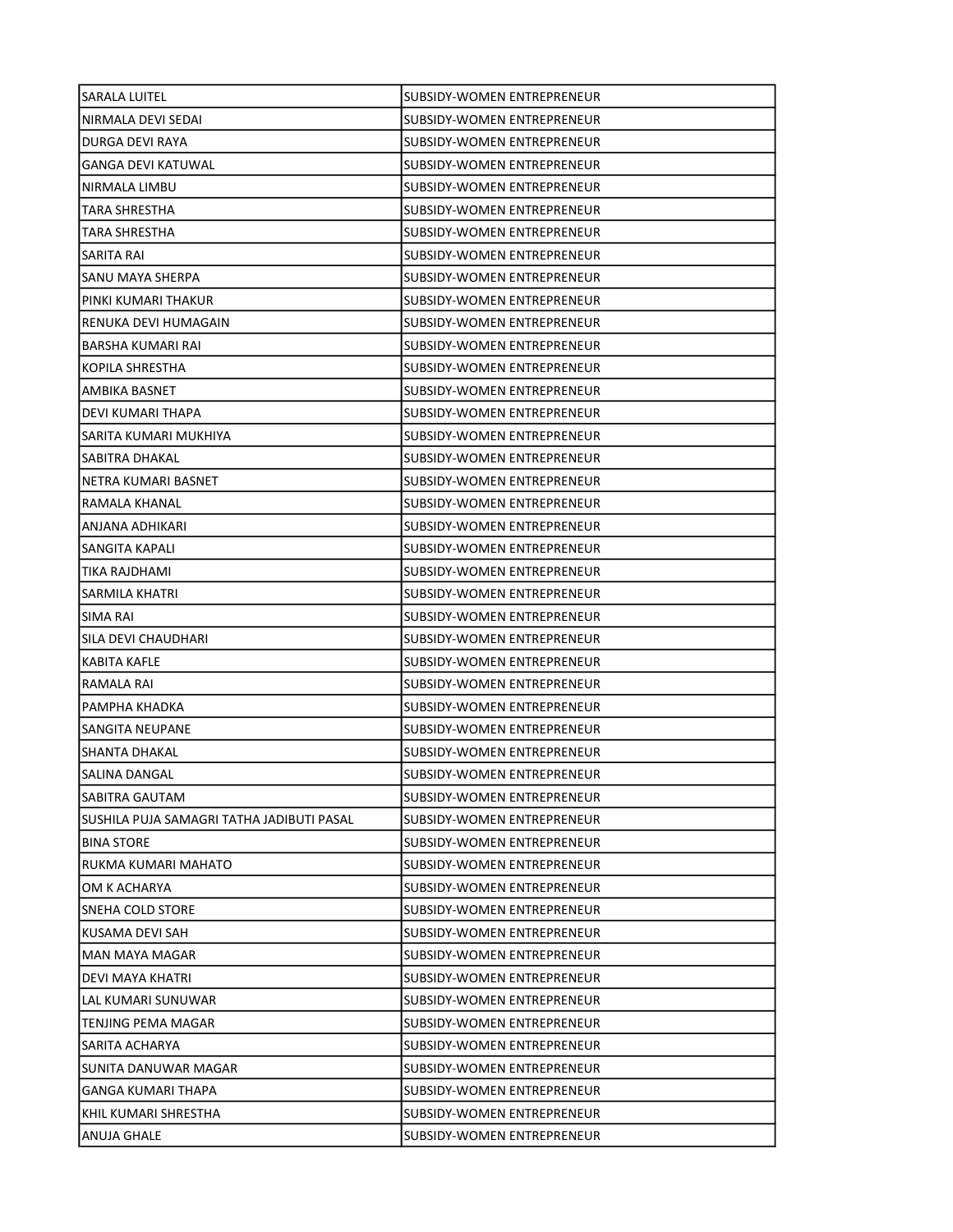| LILA MAINALI             | SUBSIDY-WOMEN ENTREPRENEUR        |
|--------------------------|-----------------------------------|
| MUNA PRADANANGA          | SUBSIDY-WOMEN ENTREPRENEUR        |
| MAYA WOEBA               | SUBSIDY-WOMEN ENTREPRENEUR        |
| SUSHILA THAMSUHANG       | <b>SUBSIDY-WOMEN ENTREPRENEUR</b> |
| <b>GRAPHICA</b>          | SUBSIDY-WOMEN ENTREPRENEUR        |
| <b>BINA KUMARI SHAH</b>  | SUBSIDY-WOMEN ENTREPRENEUR        |
| OMMAYA GHIMIRE           | SUBSIDY-WOMEN ENTREPRENEUR        |
| GITA KUMARI BK LIMBU     | SUBSIDY-WOMEN ENTREPRENEUR        |
| MUNA DEVI DEWAN LIMBU    | SUBSIDY-WOMEN ENTREPRENEUR        |
| SHANTI KUMARI DANUWAR    | SUBSIDY-WOMEN ENTREPRENEUR        |
| SUSHMITA SHRESTHA        | SUBSIDY-WOMEN ENTREPRENEUR        |
| SHRUTI SHARMA            | SUBSIDY-WOMEN ENTREPRENEUR        |
| SHARMILA BAGALE          | SUBSIDY-WOMEN ENTREPRENEUR        |
| <b>ANITA LAMSAL</b>      | SUBSIDY-WOMEN ENTREPRENEUR        |
| ANJU SHARMA              | SUBSIDY-WOMEN ENTREPRENEUR        |
| <b>BIPANA RAI</b>        | SUBSIDY-WOMEN ENTREPRENEUR        |
| <b>BUDDHAMAYA RAI</b>    | SUBSIDY-WOMEN ENTREPRENEUR        |
| RACHANA THAPA            | SUBSIDY-WOMEN ENTREPRENEUR        |
| LILA SHRESTHA            | SUBSIDY-WOMEN ENTREPRENEUR        |
| <b>GITA DHAKAL</b>       | SUBSIDY-WOMEN ENTREPRENEUR        |
| SHRISTI BHATTARAI        | SUBSIDY-WOMEN ENTREPRENEUR        |
| SUSMITA DUTTA            | SUBSIDY-WOMEN ENTREPRENEUR        |
| RADHA DEVI CHAUDHARY     | SUBSIDY-WOMEN ENTREPRENEUR        |
| ARINA GURUNG             | SUBSIDY-WOMEN ENTREPRENEUR        |
| BANDANA RAI              | SUBSIDY-WOMEN ENTREPRENEUR        |
| PRAMILA BHANDARI         | SUBSIDY-WOMEN ENTREPRENEUR        |
| PARBATI ADHIKARI         | SUBSIDY-WOMEN ENTREPRENEUR        |
| SITA KUMARI SHRESTHA     | SUBSIDY-WOMEN ENTREPRENEUR        |
| <b>BIMALA DHAKAL</b>     | SUBSIDY-WOMEN ENTREPRENEUR        |
| <b>JASON STATIONARY</b>  | <b>SUBSIDY-WOMEN ENTREPRENEUR</b> |
| ITARA DEVI KHADKA        | SUBSIDY-WOMEN ENTREPRENEUR        |
| CHANDRIKA DEBI YADAV     | SUBSIDY-WOMEN ENTREPRENEUR        |
| RENU DEVI YADAV          | SUBSIDY-WOMEN ENTREPRENEUR        |
| PABITRA MAGAR            | SUBSIDY-WOMEN ENTREPRENEUR        |
| <b>BIMALA BASNET</b>     | SUBSIDY-WOMEN ENTREPRENEUR        |
| SUJITA SHAH              | SUBSIDY-WOMEN ENTREPRENEUR        |
| <b>RASU SHRESTHA</b>     | SUBSIDY-WOMEN ENTREPRENEUR        |
| JANAKI MANIYAM BUDATHOKI | SUBSIDY-WOMEN ENTREPRENEUR        |
| MINA DULAL               | <b>SUBSIDY-WOMEN ENTREPRENEUR</b> |
| NIRMALA MAGAR            | SUBSIDY-WOMEN ENTREPRENEUR        |
| RUPA THAPA               | SUBSIDY-WOMEN ENTREPRENEUR        |
| NISHA BHAGAT             | SUBSIDY-WOMEN ENTREPRENEUR        |
| USHA WAGLE               | SUBSIDY-WOMEN ENTREPRENEUR        |
| <b>BIMALA SUNDAS</b>     | SUBSIDY-WOMEN ENTREPRENEUR        |
| REKHA KHATRI K.C.        | SUBSIDY-WOMEN ENTREPRENEUR        |
| SITA POUDEL              | SUBSIDY-WOMEN ENTREPRENEUR        |
| GITA THAPA MAGAR         | SUBSIDY-WOMEN ENTREPRENEUR        |
|                          |                                   |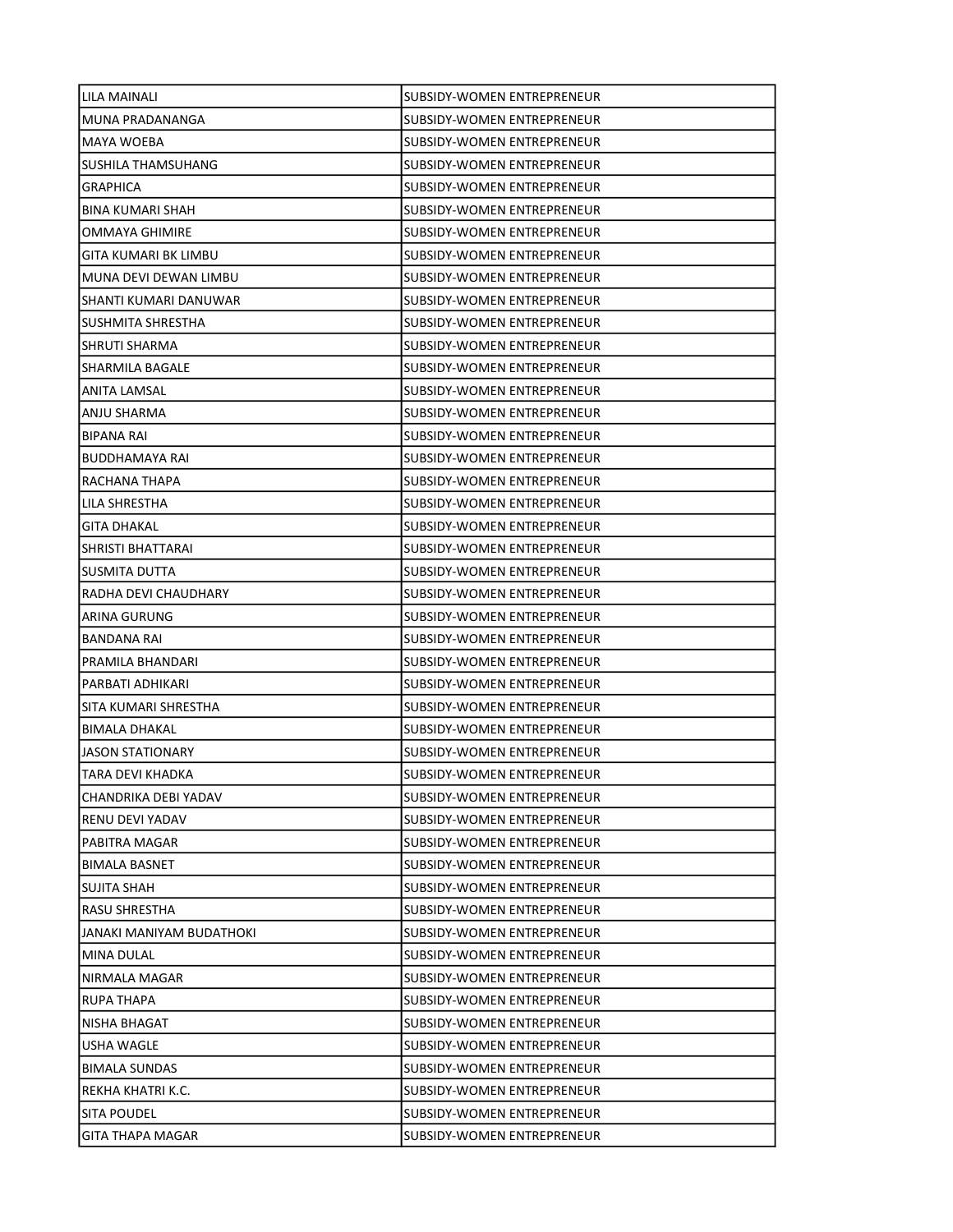| BUDDHA LAXMI SHRESTHA     | SUBSIDY-WOMEN ENTREPRENEUR        |
|---------------------------|-----------------------------------|
| MAYA RAJBANSHI            | SUBSIDY-WOMEN ENTREPRENEUR        |
| DURGA DEVI NIROULA        | SUBSIDY-WOMEN ENTREPRENEUR        |
| DURGA DEVI DHAKAL         | SUBSIDY-WOMEN ENTREPRENEUR        |
| SWAECHHA KHADKA           | <b>SUBSIDY-WOMEN ENTREPRENEUR</b> |
| SANNU RAJBANSHI           | SUBSIDY-WOMEN ENTREPRENEUR        |
| <b>BIMALA GURAGAIN</b>    | SUBSIDY-WOMEN ENTREPRENEUR        |
| ANJANA KUMARI             | SUBSIDY-WOMEN ENTREPRENEUR        |
| DURGA ACHARYA             | SUBSIDY-WOMEN ENTREPRENEUR        |
| DHAN KUMARI BHANDARI      | SUBSIDY-WOMEN ENTREPRENEUR        |
| <b>BL SON HOTEL</b>       | SUBSIDY-WOMEN ENTREPRENEUR        |
| THREE STAR FROZEN FOODS   | SUBSIDY-WOMEN ENTREPRENEUR        |
| THREE STAR FROZEN FOODS   | SUBSIDY-WOMEN ENTREPRENEUR        |
| <b>PRATIK FANCY STORE</b> | SUBSIDY-WOMEN ENTREPRENEUR        |
| MEKHMAYA RAI              | SUBSIDY-WOMEN ENTREPRENEUR        |
| SUSHILA GURUNG            | <b>SUBSIDY-WOMEN ENTREPRENEUR</b> |
| RUKMANI CHEMJONG MAGAR    | SUBSIDY-WOMEN ENTREPRENEUR        |
| GITA DEVI SHRESTHA        | ISUBSIDY-WOMEN ENTREPRENEUR       |
| KABITA TAMANG             | SUBSIDY-WOMEN ENTREPRENEUR        |
| SITA KUMARI SAHU          | SUBSIDY-WOMEN ENTREPRENEUR        |
| KABITA LIMBU              | SUBSIDY-WOMEN ENTREPRENEUR        |
| <b>BHIM MAYA LIMBU</b>    | SUBSIDY-WOMEN ENTREPRENEUR        |
| SARIKA TAMANG             | SUBSIDY-WOMEN ENTREPRENEUR        |
| SABITRA KATTEL            | SUBSIDY-WOMEN ENTREPRENEUR        |
| NIRMALA KOIRALA           | SUBSIDY-WOMEN ENTREPRENEUR        |
| KABITA KHADKA             | SUBSIDY-WOMEN ENTREPRENEUR        |
| MANITA RAI                | SUBSIDY-WOMEN ENTREPRENEUR        |
| DEVI MAYA TAMANG          | SUBSIDY-WOMEN ENTREPRENEUR        |
| SHRESTHA PASHUPALAN FARM  | SUBSIDY-WOMEN ENTREPRENEUR        |
| <b>NOVEL GIFT HOUSE</b>   | <b>SUBSIDY-WOMEN ENTREPRENEUR</b> |
| MAUSAM FANCY PASAL        | SUBSIDY-WOMEN ENTREPRENEUR        |
| SUMITRA SHRESTHA          | <b>SUBSIDY-WOMEN ENTREPRENEUR</b> |
| PABITRA BISHWAKARMA       | SUBSIDY-WOMEN ENTREPRENEUR        |
| <b>SHANTI LIMBU</b>       | SUBSIDY-WOMEN ENTREPRENEUR        |
| DEBAKI BANGUR PALAN FARM  | SUBSIDY-WOMEN ENTREPRENEUR        |
| <b>SHANTI BANGUR FARM</b> | SUBSIDY-WOMEN ENTREPRENEUR        |
| ECHHA BEAUTY PARLAR       | SUBSIDY-WOMEN ENTREPRENEUR        |
| KANCHAN MALA ACHARYA      | SUBSIDY-WOMEN ENTREPRENEUR        |
| MAYA TAMANG               | SUBSIDY-WOMEN ENTREPRENEUR        |
| DEVIKA RAI (SUBBA)        | <b>SUBSIDY-WOMEN ENTREPRENEUR</b> |
| ARATI K SHAH              | SUBSIDY-WOMEN ENTREPRENEUR        |
| TARA DEVI BASKOTA DULAL   | SUBSIDY-WOMEN ENTREPRENEUR        |
| SUSHMA POUDEL             | SUBSIDY-WOMEN ENTREPRENEUR        |
| SABITRA KHATIWADA         | SUBSIDY-WOMEN ENTREPRENEUR        |
| SANGITA BUDATHOKI         | SUBSIDY-WOMEN ENTREPRENEUR        |
| DURGA DEVI DHAKAL         | SUBSIDY-WOMEN ENTREPRENEUR        |
| TEJ KUMARI CHOUHAN        | SUBSIDY-WOMEN ENTREPRENEUR        |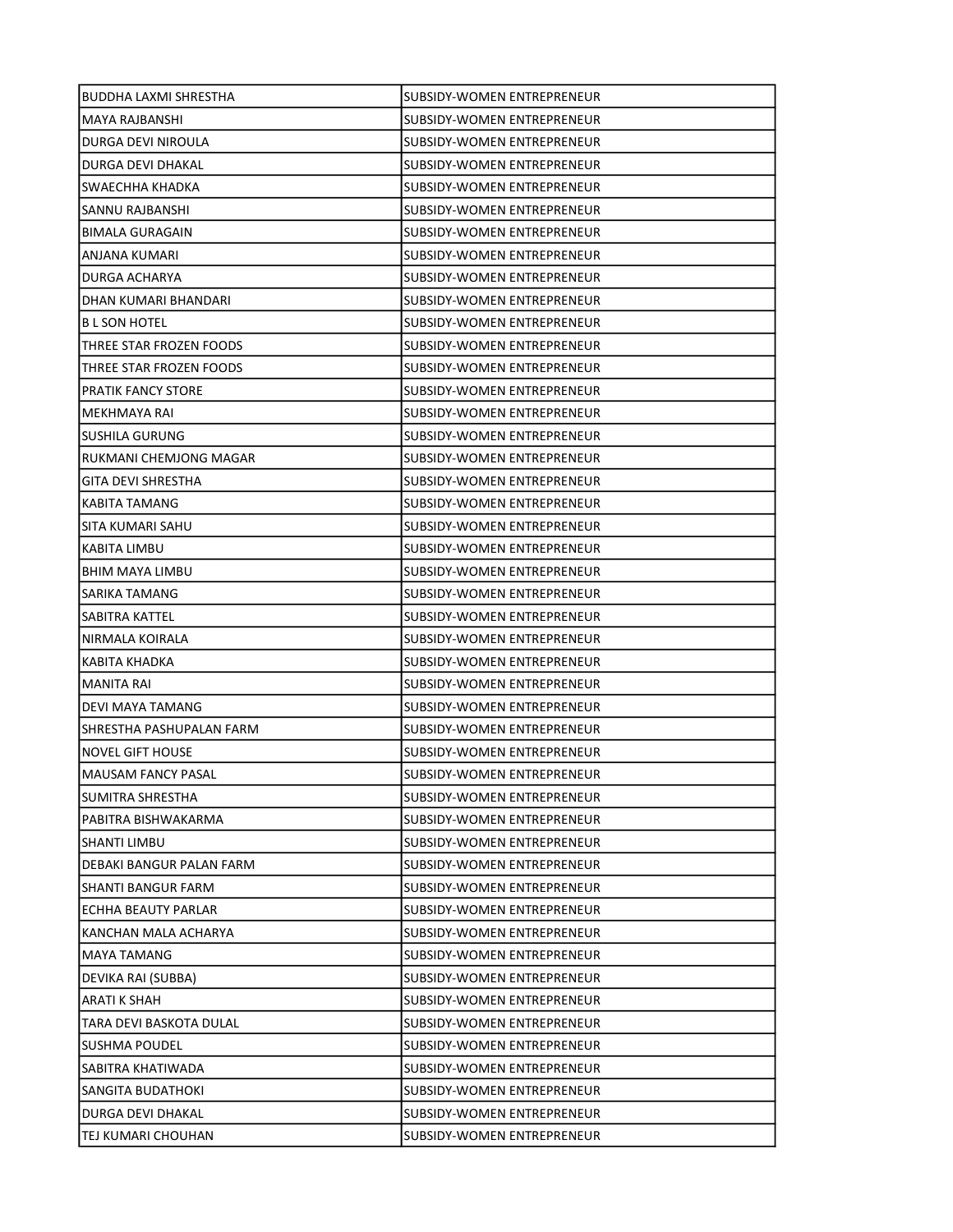| ANU PRADHAN                  | SUBSIDY-WOMEN ENTREPRENEUR        |
|------------------------------|-----------------------------------|
| <b>BISHNU LIMBU SUBBA</b>    | SUBSIDY-WOMEN ENTREPRENEUR        |
| LAXMI KATUWAL                | SUBSIDY-WOMEN ENTREPRENEUR        |
| MINA BHATTARAI SUBEDI        | SUBSIDY-WOMEN ENTREPRENEUR        |
| YAMUNA GHIMIRE               | <b>SUBSIDY-WOMEN ENTREPRENEUR</b> |
| KUMARI CHAMLAGAIN            | SUBSIDY-WOMEN ENTREPRENEUR        |
| KHEM KUMARI KHADKA           | SUBSIDY-WOMEN ENTREPRENEUR        |
| MUNA SHRESTHA                | SUBSIDY-WOMEN ENTREPRENEUR        |
| MINA KARKI CHAUHAN           | SUBSIDY-WOMEN ENTREPRENEUR        |
| YAM KUMARI GAUTAM            | <b>SUBSIDY-WOMEN ENTREPRENEUR</b> |
| AASHA MAYA MAJHI             | SUBSIDY-WOMEN ENTREPRENEUR        |
| PUJA SUBEDI                  | SUBSIDY-WOMEN ENTREPRENEUR        |
| ASHA LIMBU                   | SUBSIDY-WOMEN ENTREPRENEUR        |
| ANITA RAI SHRESTHA           | SUBSIDY-WOMEN ENTREPRENEUR        |
| DURGA SHRESTHA               | SUBSIDY-WOMEN ENTREPRENEUR        |
| URMILA NEUPANE               | SUBSIDY-WOMEN ENTREPRENEUR        |
| BUDDHA LAXMI SHRESTHA        | SUBSIDY-WOMEN ENTREPRENEUR        |
| PURNI KUMARI RAJBANSHI       | SUBSIDY-WOMEN ENTREPRENEUR        |
| PHULITA DEVI RAJBANSHI       | SUBSIDY-WOMEN ENTREPRENEUR        |
| INDRAKALA KARKI              | SUBSIDY-WOMEN ENTREPRENEUR        |
| DAMANTA BOHORA               | SUBSIDY-WOMEN ENTREPRENEUR        |
| REKHA DEVI                   | SUBSIDY-WOMEN ENTREPRENEUR        |
| CHANDRA SHRESTHA             | SUBSIDY-WOMEN ENTREPRENEUR        |
| AMBIKA SHRESTHA              | SUBSIDY-WOMEN ENTREPRENEUR        |
| YASODA BHURTEL               | SUBSIDY-WOMEN ENTREPRENEUR        |
| SANGITA RAJBANSHI            | SUBSIDY-WOMEN ENTREPRENEUR        |
| SHRESTHA KHAJA GHAR          | SUBSIDY-WOMEN ENTREPRENEUR        |
| BINA KUMARI SHRESTHA         | SUBSIDY-WOMEN ENTREPRENEUR        |
| KAMALA RAI                   | SUBSIDY-WOMEN ENTREPRENEUR        |
| MINA DEVI SHRESTHA           | SUBSIDY-WOMEN ENTREPRENEUR        |
| RUDRA LAXMI SHRESTHA         | SUBSIDY-WOMEN ENTREPRENEUR        |
| DAYA SUBBA LIMBU             | SUBSIDY-WOMEN ENTREPRENEUR        |
| <b>BASANTI SHRESTHA</b>      | SUBSIDY-WOMEN ENTREPRENEUR        |
| KALPANA SUNDAS               | SUBSIDY-WOMEN ENTREPRENEUR        |
| <b>GANGA SOMYAHANG LIMBU</b> | <b>SUBSIDY-WOMEN ENTREPRENEUR</b> |
| SUNDARI LAWATI               | SUBSIDY-WOMEN ENTREPRENEUR        |
| <b>BIMALA RAI</b>            | SUBSIDY-WOMEN ENTREPRENEUR        |
| <b>MUNA KARKI GHIMIRE</b>    | SUBSIDY-WOMEN ENTREPRENEUR        |
| ROJINA PAUDYAL               | SUBSIDY-WOMEN ENTREPRENEUR        |
| PARWATI SHAKYA               | SUBSIDY-WOMEN ENTREPRENEUR        |
| SHUSMA GHIMIRE               | SUBSIDY-WOMEN ENTREPRENEUR        |
| <b>INDU OLI</b>              | SUBSIDY-WOMEN ENTREPRENEUR        |
| YAMUNA BHATTARAI             | SUBSIDY-WOMEN ENTREPRENEUR        |
| KARUNA KARKI                 | SUBSIDY-WOMEN ENTREPRENEUR        |
| KHYAM KUMARI BAJGAIN         | SUBSIDY-WOMEN ENTREPRENEUR        |
| MAN MAYA CHUDAL              | SUBSIDY-WOMEN ENTREPRENEUR        |
| SUNITA THAPA                 | SUBSIDY-WOMEN ENTREPRENEUR        |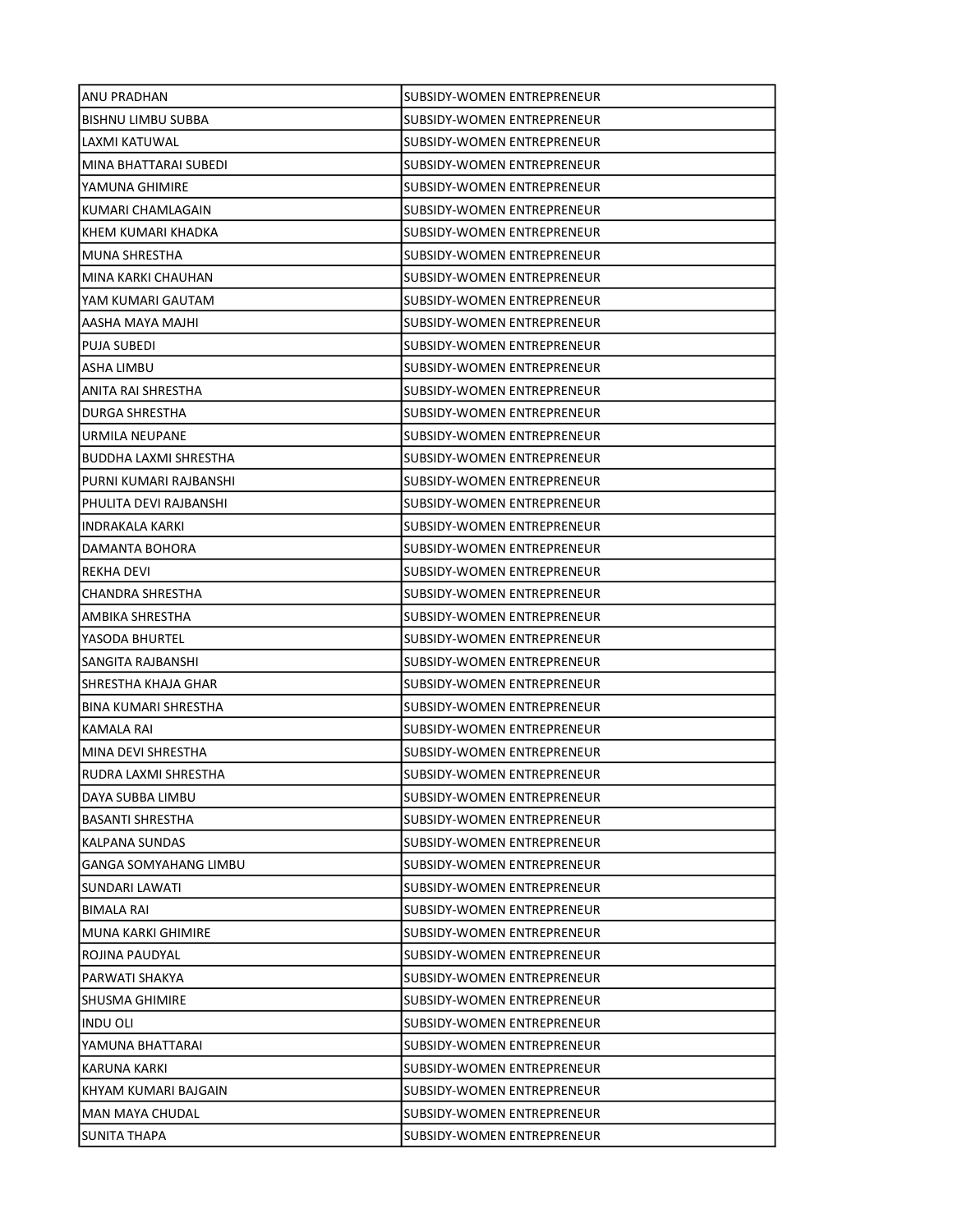| BHAWANA GAUTAM NEPAL       | SUBSIDY-WOMEN ENTREPRENEUR        |
|----------------------------|-----------------------------------|
| CHHIRING LAMA TAMANG       | SUBSIDY-WOMEN ENTREPRENEUR        |
| IMUNA BIMALI               | SUBSIDY-WOMEN ENTREPRENEUR        |
| NIRUTA GHATANI             | SUBSIDY-WOMEN ENTREPRENEUR        |
| PASANG DIKI SHERPA         | SUBSIDY-WOMEN ENTREPRENEUR        |
| <b>BIMALA WAGLE</b>        | SUBSIDY-WOMEN ENTREPRENEUR        |
| SUJATA SIGU                | SUBSIDY-WOMEN ENTREPRENEUR        |
| <b>BUDDHAMAYA ANGDEMBE</b> | SUBSIDY-WOMEN ENTREPRENEUR        |
| KUMARI DHIMAL              | SUBSIDY-WOMEN ENTREPRENEUR        |
| SAPANA BISHOWAKARMA        | SUBSIDY-WOMEN ENTREPRENEUR        |
| MANJU UPRETY               | SUBSIDY-WOMEN ENTREPRENEUR        |
| DHAN MAYA THAPA            | SUBSIDY-WOMEN ENTREPRENEUR        |
| TANKA KUMARI KHAPANGI      | SUBSIDY-WOMEN ENTREPRENEUR        |
| PUJA DAHAL                 | SUBSIDY-WOMEN ENTREPRENEUR        |
| KESHARI KHADKA             | SUBSIDY-WOMEN ENTREPRENEUR        |
| NARAYANI LIMBU             | SUBSIDY-WOMEN ENTREPRENEUR        |
| LAXMI RAI                  | SUBSIDY-WOMEN ENTREPRENEUR        |
| BIPANA KHATRI              | SUBSIDY-WOMEN ENTREPRENEUR        |
| BIMALA RAJBANSHI           | SUBSIDY-WOMEN ENTREPRENEUR        |
| ROJINA DHUNGANA GHIMIRE    | SUBSIDY-WOMEN ENTREPRENEUR        |
| NIRMALA KUMARI             | SUBSIDY-WOMEN ENTREPRENEUR        |
| SUMITRA DEVI SHAH SUDI     | SUBSIDY-WOMEN ENTREPRENEUR        |
| LILA DEVI PURI             | SUBSIDY-WOMEN ENTREPRENEUR        |
| ANJU SHRESTHA              | SUBSIDY-WOMEN ENTREPRENEUR        |
| USHA SAH                   | SUBSIDY-WOMEN ENTREPRENEUR        |
| NABINA CHAPAGAIN           | SUBSIDY-WOMEN ENTREPRENEUR        |
| <b>BINA LUITEL</b>         | SUBSIDY-WOMEN ENTREPRENEUR        |
| LAXMI KUMARI BASNET        | SUBSIDY-WOMEN ENTREPRENEUR        |
| IKUMARI BISHWAKARMA        | SUBSIDY-WOMEN ENTREPRENEUR        |
| TORAN KUMARI LIMBU         | SUBSIDY-WOMEN ENTREPRENEUR        |
| ITU RAI                    | SUBSIDY-WOMEN ENTREPRENEUR        |
| ANITA SHRESTHA             | SUBSIDY-WOMEN ENTREPRENEUR        |
| SANU BISHWAKARMA           | SUBSIDY-WOMEN ENTREPRENEUR        |
| RADHIKA KHADKA             | SUBSIDY-WOMEN ENTREPRENEUR        |
| NETRAMAYA BISHWAKARMA      | SUBSIDY-WOMEN ENTREPRENEUR        |
| <b>MAYA THAPA</b>          | <b>SUBSIDY-WOMEN ENTREPRENEUR</b> |
| SHARADA JAMAR KATTEL       | SUBSIDY-WOMEN ENTREPRENEUR        |
| DEU KUMARI RAI             | SUBSIDY-WOMEN ENTREPRENEUR        |
| <b>GITA GHIMIRE</b>        | SUBSIDY-WOMEN ENTREPRENEUR        |
| BANDANA RAI                | SUBSIDY-WOMEN ENTREPRENEUR        |
| <b>BINU SHAH</b>           | SUBSIDY-WOMEN ENTREPRENEUR        |
| KALPANA RAI                | SUBSIDY-WOMEN ENTREPRENEUR        |
| CHUN MAYA PARIYAR          | SUBSIDY-WOMEN ENTREPRENEUR        |
| TIKA THAPA                 | SUBSIDY-WOMEN ENTREPRENEUR        |
| <b>BIMALA PRASAI</b>       | SUBSIDY-WOMEN ENTREPRENEUR        |
| YAGYA KUMARI SHRESTHA      | SUBSIDY-WOMEN ENTREPRENEUR        |
| PASHUPATI BASNET           | SUBSIDY-WOMEN ENTREPRENEUR        |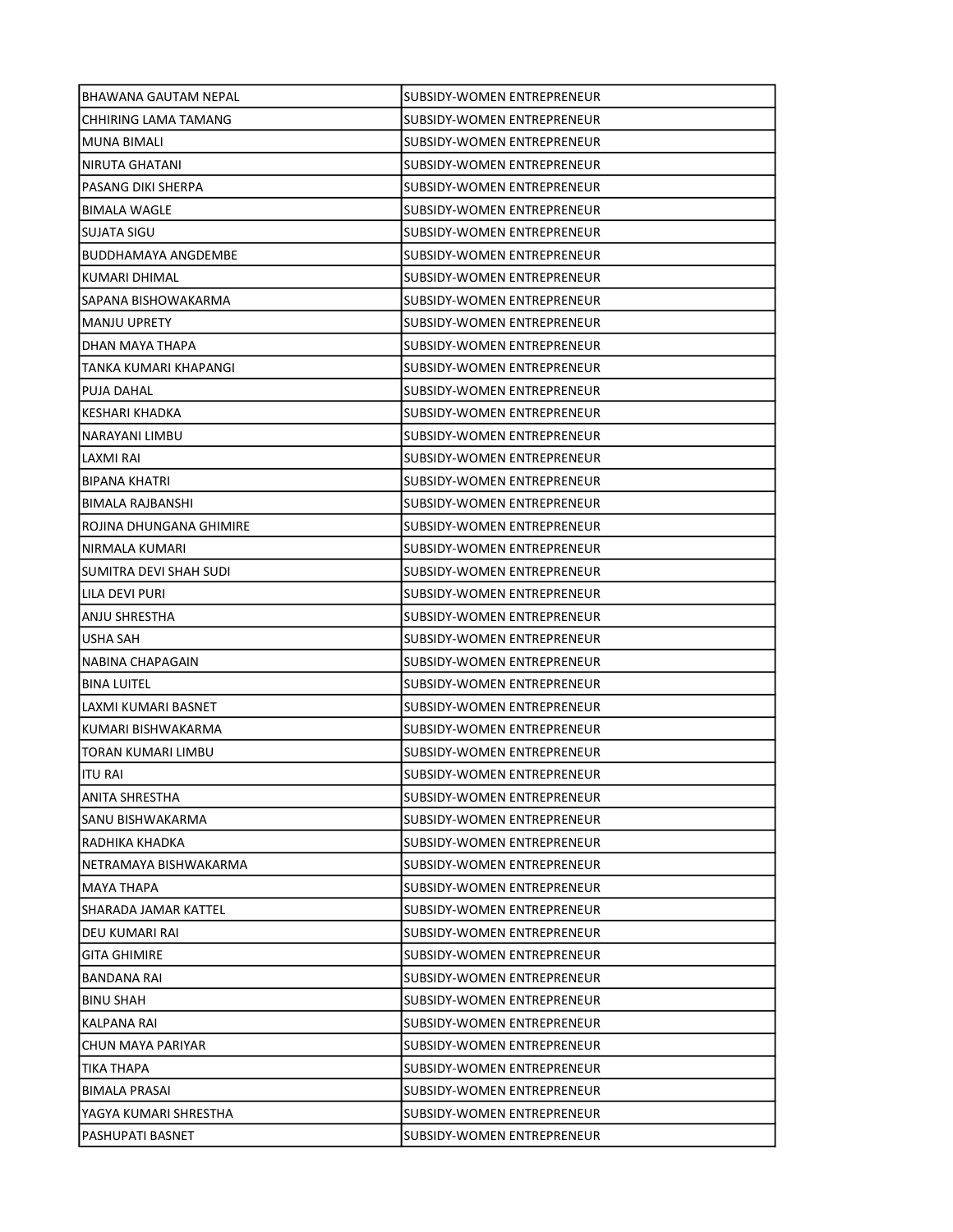| JAYANTI KHADKA           | SUBSIDY-WOMEN ENTREPRENEUR        |
|--------------------------|-----------------------------------|
| CHANDRA DEVI RAI         | SUBSIDY-WOMEN ENTREPRENEUR        |
| <b>MANIKA KATTEL</b>     | SUBSIDY-WOMEN ENTREPRENEUR        |
| DEVIMAYA KHADKA          | <b>SUBSIDY-WOMEN ENTREPRENEUR</b> |
| DEVI KALA RAI            | SUBSIDY-WOMEN ENTREPRENEUR        |
| GITA DEVI NIROULA        | SUBSIDY-WOMEN ENTREPRENEUR        |
| BHAGWATI KARKI           | SUBSIDY-WOMEN ENTREPRENEUR        |
| <b>SUSHMA POUDEL</b>     | SUBSIDY-WOMEN ENTREPRENEUR        |
| <b>MENUKA BASNET</b>     | SUBSIDY-WOMEN ENTREPRENEUR        |
| PRAMILA KHATIWADA        | SUBSIDY-WOMEN ENTREPRENEUR        |
| <b>BABITA DEVI GUPTA</b> | SUBSIDY-WOMEN ENTREPRENEUR        |
| SUSILA THAPA BHANDARI    | SUBSIDY-WOMEN ENTREPRENEUR        |
| SITA MADEN               | SUBSIDY-WOMEN ENTREPRENEUR        |
| SRIJANA KARKI BASNET     | SUBSIDY-WOMEN ENTREPRENEUR        |
| RITA KARKI               | SUBSIDY-WOMEN ENTREPRENEUR        |
| KAUSHILA SHRESTHA        | SUBSIDY-WOMEN ENTREPRENEUR        |
| LILA DEVI TIWARI         | SUBSIDY-WOMEN ENTREPRENEUR        |
| SABINA MANDAL            | SUBSIDY-WOMEN ENTREPRENEUR        |
| <b>BHIMA DEVI SUBEDI</b> | SUBSIDY-WOMEN ENTREPRENEUR        |
| RUMIKA KOIRALA           | SUBSIDY-WOMEN ENTREPRENEUR        |
| AAITARANI LIMBU          | SUBSIDY-WOMEN ENTREPRENEUR        |
| <b>DEVI GURUNG</b>       | SUBSIDY-WOMEN ENTREPRENEUR        |
| TULMAYA LIMBU            | SUBSIDY-WOMEN ENTREPRENEUR        |
| KAMALA RAI               | SUBSIDY-WOMEN ENTREPRENEUR        |
| RAMA GURAGAI             | SUBSIDY-WOMEN ENTREPRENEUR        |
| RADHIKA DEVI KAFLE       | SUBSIDY-WOMEN ENTREPRENEUR        |
| NARAMAYA SHRESTHA        | SUBSIDY-WOMEN ENTREPRENEUR        |
| SARADA GIRI              | SUBSIDY-WOMEN ENTREPRENEUR        |
| ROMAN RAI DEWAN          | SUBSIDY-WOMEN ENTREPRENEUR        |
| YASODA RAI               | SUBSIDY-WOMEN ENTREPRENEUR        |
| <b>JAMUNA RAI</b>        | SUBSIDY-WOMEN ENTREPRENEUR        |
| PURNIMA TAMANG           | SUBSIDY-WOMEN ENTREPRENEUR        |
| NARBADA SHRESTHA         | SUBSIDY-WOMEN ENTREPRENEUR        |
| <b>INDIRA THAPA</b>      | SUBSIDY-WOMEN ENTREPRENEUR        |
| SOBHA TAMANG             | SUBSIDY-WOMEN ENTREPRENEUR        |
| SANGITA TAMANG           | SUBSIDY-WOMEN ENTREPRENEUR        |
| <b>BINDA KARKI</b>       | SUBSIDY-WOMEN ENTREPRENEUR        |
| SANGEETA RAI             | SUBSIDY-WOMEN ENTREPRENEUR        |
| <b>GANGA K SHRESTHA</b>  | SUBSIDY-WOMEN ENTREPRENEUR        |
| URMILA GHIMIRE           | SUBSIDY-WOMEN ENTREPRENEUR        |
| SITA DEVI BISHWAKARMA    | SUBSIDY-WOMEN ENTREPRENEUR        |
| KUNTA DEVI BISHWAKARMA   | SUBSIDY-WOMEN ENTREPRENEUR        |
| DEVI PARAJULI            | SUBSIDY-WOMEN ENTREPRENEUR        |
| ANITA GAJMER             | SUBSIDY-WOMEN ENTREPRENEUR        |
| SARU NIROULA             | SUBSIDY-WOMEN ENTREPRENEUR        |
| KAMALA SAPKOTA           | SUBSIDY-WOMEN ENTREPRENEUR        |
| BABITA RAI               | SUBSIDY-WOMEN ENTREPRENEUR        |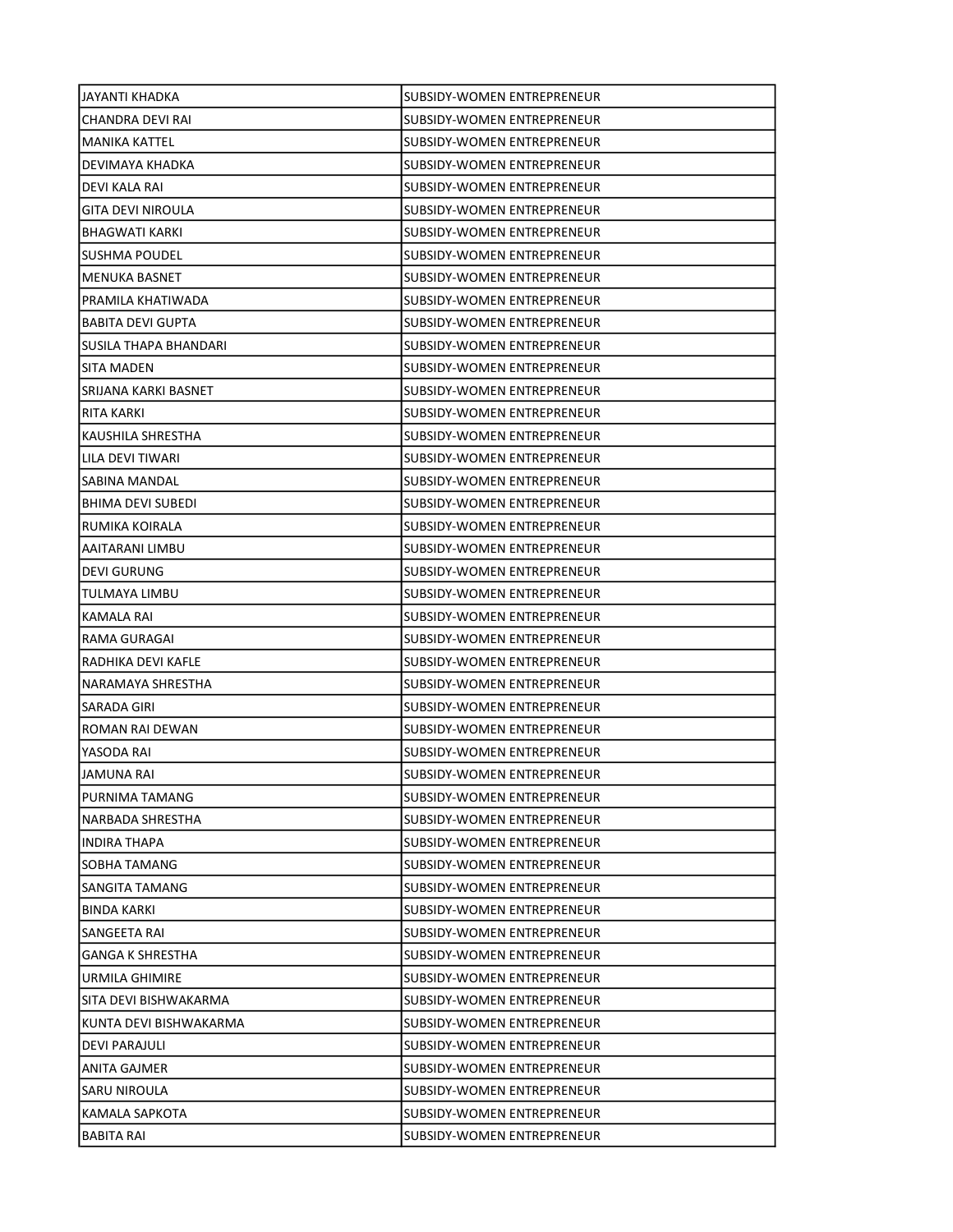| SHARADA RAI                                                               | SUBSIDY-WOMEN ENTREPRENEUR        |
|---------------------------------------------------------------------------|-----------------------------------|
| SHANTI TAMANG                                                             | SUBSIDY-WOMEN ENTREPRENEUR        |
| ANJANA THAPA MAGAR                                                        | SUBSIDY-WOMEN ENTREPRENEUR        |
| PASHUPATI RAI                                                             | <b>SUBSIDY-WOMEN ENTREPRENEUR</b> |
| <b>BIMALA KATUWAL</b>                                                     | SUBSIDY-WOMEN ENTREPRENEUR        |
| <b>JUNU CHAUDHARY</b>                                                     | SUBSIDY-WOMEN ENTREPRENEUR        |
| SHANTI S RAI                                                              | SUBSIDY-WOMEN ENTREPRENEUR        |
| SARITA SAH                                                                | SUBSIDY-WOMEN ENTREPRENEUR        |
| DHANU PRADHAN                                                             | SUBSIDY-WOMEN ENTREPRENEUR        |
| JAITA RAI                                                                 | SUBSIDY-WOMEN ENTREPRENEUR        |
| MENUKA MAGAR                                                              | <b>SUBSIDY-WOMEN ENTREPRENEUR</b> |
| MAMTA KUMARI CHAUDHARY                                                    | SUBSIDY-WOMEN ENTREPRENEUR        |
| PHUL MAYA BASNET                                                          | SUBSIDY-WOMEN ENTREPRENEUR        |
| NAMUNA MAGAR                                                              | SUBSIDY-WOMEN ENTREPRENEUR        |
| RENUKA PARAJULI DHUNGANA                                                  | SUBSIDY-WOMEN ENTREPRENEUR        |
| <b>KAMALA RAI</b>                                                         | SUBSIDY-WOMEN ENTREPRENEUR        |
| <b>BINJU SHRESTHA</b>                                                     | <b>SUBSIDY-WOMEN ENTREPRENEUR</b> |
| <b>BARSHA RAI</b>                                                         | SUBSIDY-WOMEN ENTREPRENEUR        |
| SANJITA KUMARI KHAGDI                                                     | SUBSIDY-WOMEN ENTREPRENEUR        |
| SANGITA RAI                                                               | SUBSIDY-WOMEN ENTREPRENEUR        |
| RITA KHADKA                                                               | SUBSIDY-WOMEN ENTREPRENEUR        |
| <b>SHOVA SHREE KURTHI HOUSE</b>                                           | SUBSIDY-WOMEN ENTREPRENEUR        |
| PUNAM SHRESTHA                                                            | SUBSIDY-WOMEN ENTREPRENEUR        |
| NAINDRA KUMARI SHRESTHA                                                   | SUBSIDY-WOMEN ENTREPRENEUR        |
| NITIKA ACHARYA                                                            | SUBSIDY-WOMEN ENTREPRENEUR        |
| BHIMA RAI                                                                 | SUBSIDY-WOMEN ENTREPRENEUR        |
| NIRMALA NIROULA                                                           | SUBSIDY-WOMEN ENTREPRENEUR        |
| <b>BHAGWATI KARKI</b>                                                     | SUBSIDY-WOMEN ENTREPRENEUR        |
| NEW MENS POINT                                                            | SUBSIDY-WOMEN ENTREPRENEUR        |
| SAMIKSHYA KHAJA GHAR                                                      | SUBSIDY-WOMEN ENTREPRENEUR        |
| NEW DESIRE ENTERPRISES                                                    | SUBSIDY-WOMEN ENTREPRENEUR        |
| <b>HANDPICKED BY SWAN</b>                                                 | SUBSIDY-WOMEN ENTREPRENEUR        |
| PUNYA KRISHI FIRM                                                         | SUBSIDY-WOMEN ENTREPRENEUR        |
| SMRITI COSMETIC PASAL                                                     | SUBSIDY-WOMEN ENTREPRENEUR        |
| THE KD SUPPLIERS                                                          | SUBSIDY-WOMEN ENTREPRENEUR        |
| SAMPADA TAILORING TATHA KAPDA PASAL                                       | SUBSIDY-WOMEN ENTREPRENEUR        |
| <b>ASMITA SUPPLIERS</b>                                                   | SUBSIDY-WOMEN ENTREPRENEUR        |
| THE CHIMNEY HOTEL                                                         | SUBSIDY-WOMEN ENTREPRENEUR        |
| SANDESH KIRANA PASAL                                                      | SUBSIDY-WOMEN ENTREPRENEUR        |
| BHUMI DADHA BAKHRA FARM                                                   | SUBSIDY-WOMEN ENTREPRENEUR        |
| DAKSHAINKALI CITY GOLD PALACE                                             | SUBSIDY-WOMEN ENTREPRENEUR        |
| PRAMILA SHOE CENTER                                                       | SUBSIDY-WOMEN ENTREPRENEUR        |
| PRAGYA PASAL                                                              | SUBSIDY-WOMEN ENTREPRENEUR        |
| LAXMI TRADERS                                                             | SUBSIDY-WOMEN ENTREPRENEUR        |
| DHANA LAXMI POULTRY SUPPLIERS TATHA FRESH HOUS SUBSIDY-WOMEN ENTREPRENEUR |                                   |
| OUR HOME BEAUTY SALON AND COSMETIC                                        | SUBSIDY-WOMEN ENTREPRENEUR        |
| HEM KUMARI LIBANG                                                         | SUBSIDY-WOMEN ENTREPRENEUR        |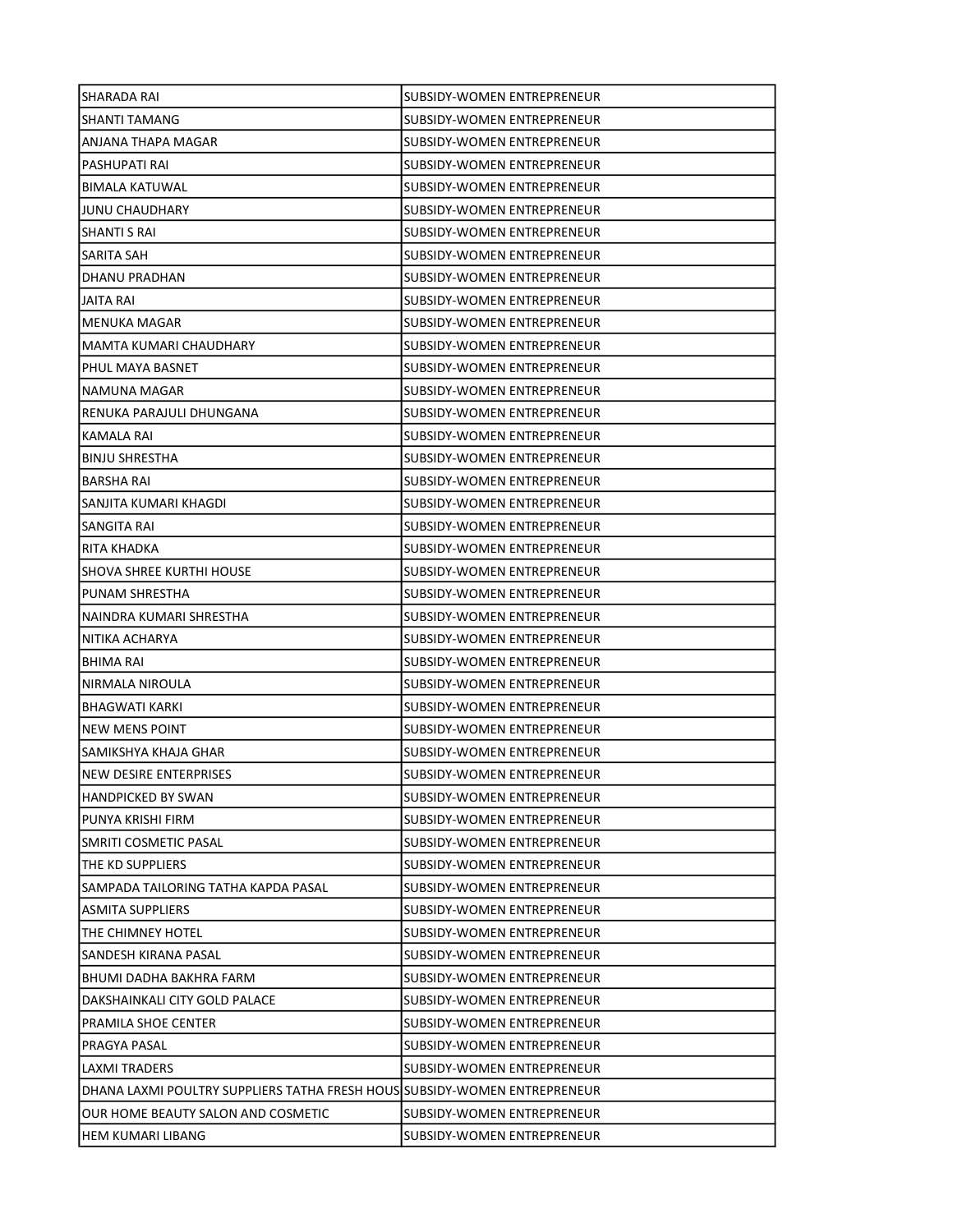| <b>GOMA TAMANG</b>        | SUBSIDY-WOMEN ENTREPRENEUR        |
|---------------------------|-----------------------------------|
| JAYANTI RANA              | SUBSIDY-WOMEN ENTREPRENEUR        |
| LAXMI POUDEL              | SUBSIDY-WOMEN ENTREPRENEUR        |
| <b>SANJU KAFLE</b>        | SUBSIDY-WOMEN ENTREPRENEUR        |
| <b>BISHNU PANDEY PURI</b> | SUBSIDY-WOMEN ENTREPRENEUR        |
| <b>BISHNU MAYA KANDEL</b> | SUBSIDY-WOMEN ENTREPRENEUR        |
| KALIKA BHANDARI           | SUBSIDY-WOMEN ENTREPRENEUR        |
| YOGMAYA PANDEY            | SUBSIDY-WOMEN ENTREPRENEUR        |
| SHANTI PATHAK             | SUBSIDY-WOMEN ENTREPRENEUR        |
| TIKA BHATTARAI            | SUBSIDY-WOMEN ENTREPRENEUR        |
| SHARADA ACHARYA           | SUBSIDY-WOMEN ENTREPRENEUR        |
| PINKY KHADKA G.C.         | SUBSIDY-WOMEN ENTREPRENEUR        |
| LAXMI BHATTARAI GAUTAM    | SUBSIDY-WOMEN ENTREPRENEUR        |
| NEW HIT FANCY STORE       | SUBSIDY-WOMEN ENTREPRENEUR        |
| <b>PUSPA RAI</b>          | SUBSIDY-WOMEN ENTREPRENEUR        |
| <b>GOMA BHATTARAI</b>     | SUBSIDY-WOMEN ENTREPRENEUR        |
| RENUKA THAPA              | SUBSIDY-WOMEN ENTREPRENEUR        |
| ANJANA DEVI POKHREL       | SUBSIDY-WOMEN ENTREPRENEUR        |
| MUNA PARAJULI LUITEL      | SUBSIDY-WOMEN ENTREPRENEUR        |
| <b>GITA DEVI BISTA</b>    | SUBSIDY-WOMEN ENTREPRENEUR        |
| <b>FARMILA NIROULA</b>    | SUBSIDY-WOMEN ENTREPRENEUR        |
| PRAKRITI KARKI            | SUBSIDY-WOMEN ENTREPRENEUR        |
| NIRMALA KATTEL            | SUBSIDY-WOMEN ENTREPRENEUR        |
| SHARADA NEPAL             | SUBSIDY-WOMEN ENTREPRENEUR        |
| ANJU PARIYAR              | SUBSIDY-WOMEN ENTREPRENEUR        |
| JANUKA KHADKA             | SUBSIDY-WOMEN ENTREPRENEUR        |
| <b>GUDIYA KANDU</b>       | SUBSIDY-WOMEN ENTREPRENEUR        |
| <b>GANGA DANGI</b>        | SUBSIDY-WOMEN ENTREPRENEUR        |
| YUBA DEVI GHIMIRE         | <b>SUBSIDY-WOMEN ENTREPRENEUR</b> |
| DIL KUMARI B.K            | SUBSIDY-WOMEN ENTREPRENEUR        |
| <b>PUJA T KHULAL</b>      | <b>SUBSIDY-WOMEN ENTREPRENEUR</b> |
| KALA ADHIKARI             | <b>SUBSIDY-WOMEN ENTREPRENEUR</b> |
| JAMUNA RIJAL (POKHREL)    | SUBSIDY-WOMEN ENTREPRENEUR        |
| PABITRA LIMBU             | SUBSIDY-WOMEN ENTREPRENEUR        |
| RAMALA DEVI B.K.          | <b>SUBSIDY-WOMEN ENTREPRENEUR</b> |
| <b>GITA SIGDEL</b>        | SUBSIDY-WOMEN ENTREPRENEUR        |
| BHIM MAYA THAPA           | SUBSIDY-WOMEN ENTREPRENEUR        |
| RADHIKA KAFLE             | SUBSIDY-WOMEN ENTREPRENEUR        |
| <b>BASANTI SUBEDI</b>     | SUBSIDY-WOMEN ENTREPRENEUR        |
| RAMA ADHIKARI             | SUBSIDY-WOMEN ENTREPRENEUR        |
| LAXMI RAI                 | SUBSIDY-WOMEN ENTREPRENEUR        |
| SUJATA PRASAI             | SUBSIDY-WOMEN ENTREPRENEUR        |
| MANDIRA SHRESTHA          | SUBSIDY-WOMEN ENTREPRENEUR        |
| RITU KUMAL                | SUBSIDY-WOMEN ENTREPRENEUR        |
| JAMUNA DHAKAL             | SUBSIDY-WOMEN ENTREPRENEUR        |
| SUNTARA DHIMAL            | SUBSIDY-WOMEN ENTREPRENEUR        |
| DHANMAYA DHIMAL           | SUBSIDY-WOMEN ENTREPRENEUR        |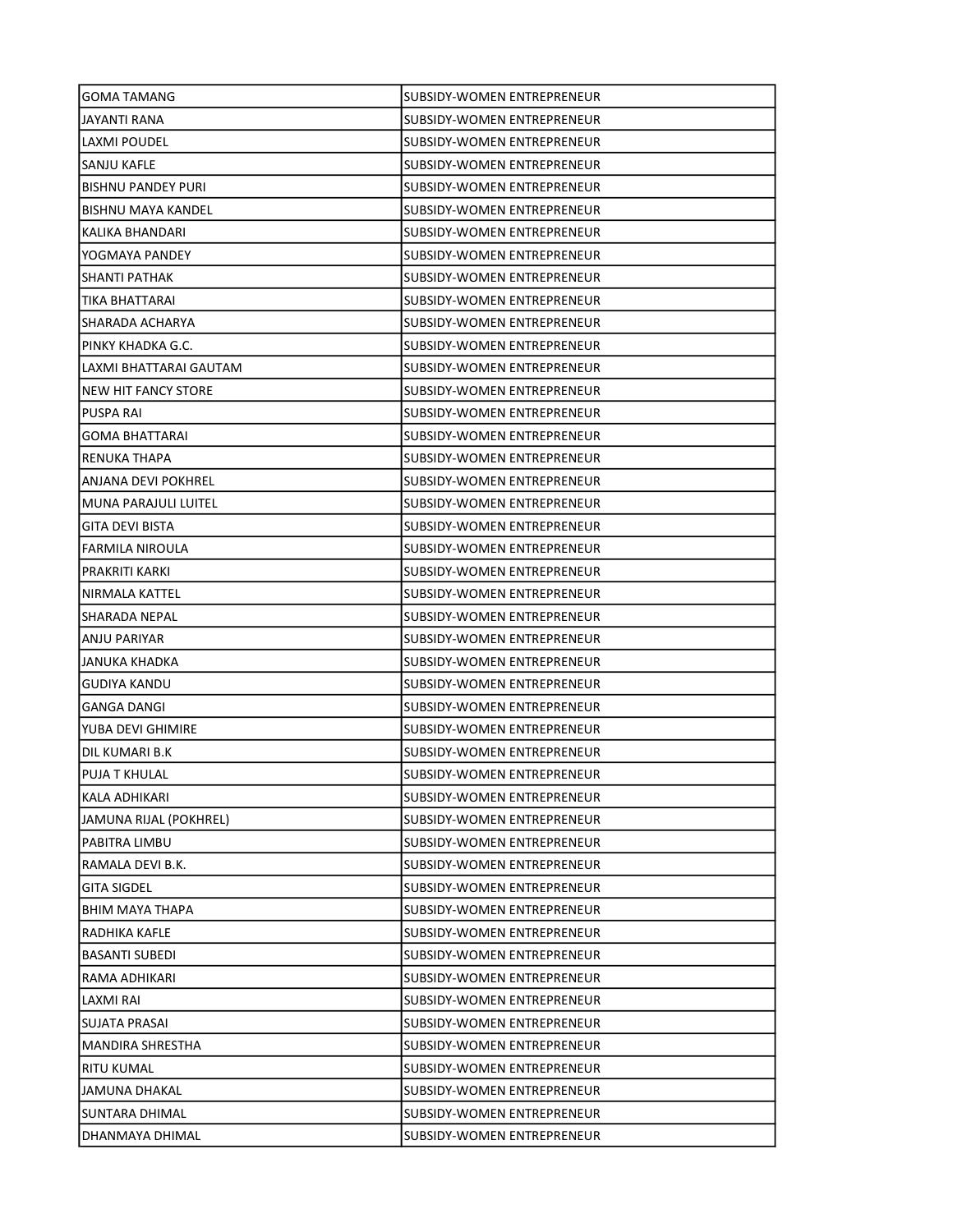| RUK MAYA DHIMAL                             | SUBSIDY-WOMEN ENTREPRENEUR        |
|---------------------------------------------|-----------------------------------|
| CHANDRAKALA DHIMAL                          | SUBSIDY-WOMEN ENTREPRENEUR        |
| BIDHYA DHAKAL                               | SUBSIDY-WOMEN ENTREPRENEUR        |
| KUMARI KHATRI                               | SUBSIDY-WOMEN ENTREPRENEUR        |
| SHYAM KUMARI THAPA                          | SUBSIDY-WOMEN ENTREPRENEUR        |
| NGIMDIKI SHERPA                             | SUBSIDY-WOMEN ENTREPRENEUR        |
| <b>GITA DEVI NIRAULA</b>                    | SUBSIDY-WOMEN ENTREPRENEUR        |
| SARASWATI RIJAL                             | SUBSIDY-WOMEN ENTREPRENEUR        |
| RAMA GAUTAM PAUDEL                          | SUBSIDY-WOMEN ENTREPRENEUR        |
| SITA MAYA DAHAL                             | SUBSIDY-WOMEN ENTREPRENEUR        |
| ALISHA RANA MAGAR SHRESTHA                  | SUBSIDY-WOMEN ENTREPRENEUR        |
| GITA KHATRI                                 | SUBSIDY-WOMEN ENTREPRENEUR        |
| GITA GHARTI                                 | SUBSIDY-WOMEN ENTREPRENEUR        |
| <b>BIMALA ADHIKARI</b>                      | SUBSIDY-WOMEN ENTREPRENEUR        |
| SAKUNTALA KHANAL                            | SUBSIDY-WOMEN ENTREPRENEUR        |
| <b>AMRITA GHIMIRE</b>                       | SUBSIDY-WOMEN ENTREPRENEUR        |
| KALPANA BHANDARI                            | SUBSIDY-WOMEN ENTREPRENEUR        |
| RIMA PURI BHUSAL                            | SUBSIDY-WOMEN ENTREPRENEUR        |
| POOJA ARYAL                                 | SUBSIDY-WOMEN ENTREPRENEUR        |
| UNIQUE GIFT HOUSE                           | SUBSIDY-WOMEN ENTREPRENEUR        |
| MALIKA PASHUPANCHI MACHHA TATHA KRISHI FIRM | SUBSIDY-WOMEN ENTREPRENEUR        |
| BISHNU KUMARI KUMAL                         | SUBSIDY-WOMEN ENTREPRENEUR        |
| JANAKI PANDEY                               | SUBSIDY-WOMEN ENTREPRENEUR        |
| MALLA HARDWARE CENTER                       | SUBSIDY-WOMEN ENTREPRENEUR        |
| BHAGAWATI NEUPANE                           | SUBSIDY-WOMEN ENTREPRENEUR        |
| <b>INDIRA KAWAR</b>                         | SUBSIDY-WOMEN ENTREPRENEUR        |
| MUNA SHRESTHA RAYAMAJHI                     | SUBSIDY-WOMEN ENTREPRENEUR        |
| ASMITA SHRESTHA                             | SUBSIDY-WOMEN ENTREPRENEUR        |
| <b>BIMALA D DARLAMI</b>                     | SUBSIDY-WOMEN ENTREPRENEUR        |
| <b>INDIRA PAHARI</b>                        | SUBSIDY-WOMEN ENTREPRENEUR        |
| LALISARA GAHA                               | SUBSIDY-WOMEN ENTREPRENEUR        |
| <b>DURGA PANDEY</b>                         | SUBSIDY-WOMEN ENTREPRENEUR        |
| TARADEVI BHANDARI                           | SUBSIDY-WOMEN ENTREPRENEUR        |
| NUN MAYA LAMSAL ACHARYA                     | SUBSIDY-WOMEN ENTREPRENEUR        |
| SITA TANGLAMI                               | <b>SUBSIDY-WOMEN ENTREPRENEUR</b> |
| <b>BINDU SHRESTHA</b>                       | SUBSIDY-WOMEN ENTREPRENEUR        |
| SUMITRA SHRESTHA                            | SUBSIDY-WOMEN ENTREPRENEUR        |
| JAMUNA KANDEL                               | SUBSIDY-WOMEN ENTREPRENEUR        |
| AMRITA THAPA CHHETRI                        | SUBSIDY-WOMEN ENTREPRENEUR        |
| SAIBA NISHA                                 | <b>SUBSIDY-WOMEN ENTREPRENEUR</b> |
| DEBAKA KUMARI DAMAI                         | SUBSIDY-WOMEN ENTREPRENEUR        |
| <b>BINA BHANDARI</b>                        | SUBSIDY-WOMEN ENTREPRENEUR        |
| <b>BISHNU MAYA POUDEL</b>                   | SUBSIDY-WOMEN ENTREPRENEUR        |
| PABITRA SARKI                               | SUBSIDY-WOMEN ENTREPRENEUR        |
| RAMA MAYA SHRESTHA                          | SUBSIDY-WOMEN ENTREPRENEUR        |
| MUNA TAMANG                                 | SUBSIDY-WOMEN ENTREPRENEUR        |
| SARU MAYA DARJI                             | SUBSIDY-WOMEN ENTREPRENEUR        |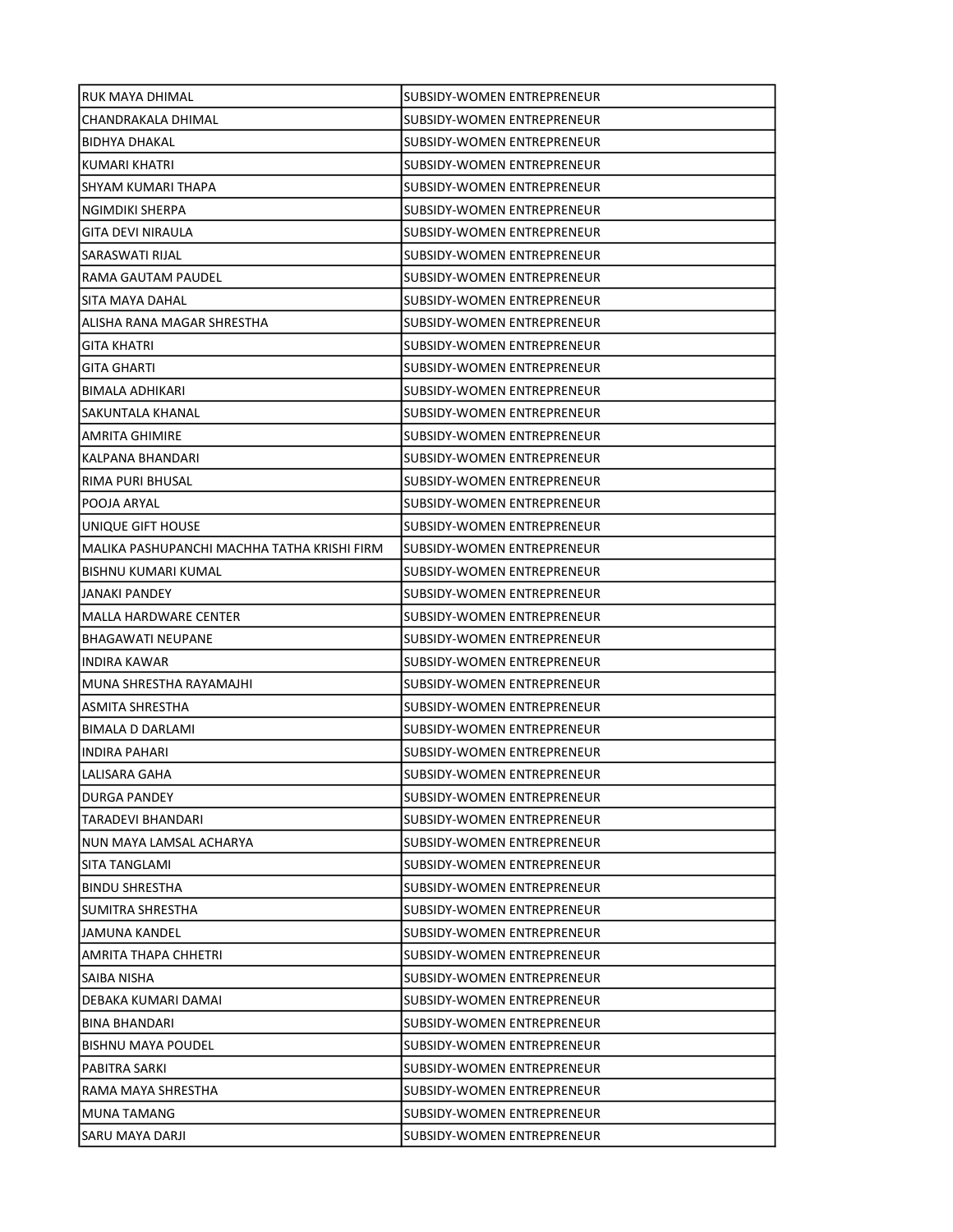| <b>BHAWANA REGMI</b>          | SUBSIDY-WOMEN ENTREPRENEUR        |
|-------------------------------|-----------------------------------|
| KOPILA DANGI                  | SUBSIDY-WOMEN ENTREPRENEUR        |
| <b>BHAWANA SHRESTHA</b>       | SUBSIDY-WOMEN ENTREPRENEUR        |
| <b>DURGA DEVI KAFLE</b>       | <b>SUBSIDY-WOMEN ENTREPRENEUR</b> |
| SUNITA BUDHATHOKI             | SUBSIDY-WOMEN ENTREPRENEUR        |
| TARA SHAKYA                   | SUBSIDY-WOMEN ENTREPRENEUR        |
| MUNA MAYA OSTI                | SUBSIDY-WOMEN ENTREPRENEUR        |
| SABITA POUDEL KHATRI          | SUBSIDY-WOMEN ENTREPRENEUR        |
| TIRTHA KUMARI SUWAL           | SUBSIDY-WOMEN ENTREPRENEUR        |
| <b>PRITI RAI</b>              | SUBSIDY-WOMEN ENTREPRENEUR        |
| SHANTA MAHAT                  | <b>SUBSIDY-WOMEN ENTREPRENEUR</b> |
| SHARMILA SUBEDI               | SUBSIDY-WOMEN ENTREPRENEUR        |
| KALPANA SHAKYA                | SUBSIDY-WOMEN ENTREPRENEUR        |
| SABITRA GAIRE                 | SUBSIDY-WOMEN ENTREPRENEUR        |
| AMRITA KHANAL (BHUSAL)        | SUBSIDY-WOMEN ENTREPRENEUR        |
| DHANMAYA GURUNG               | SUBSIDY-WOMEN ENTREPRENEUR        |
| <b>GAURI GIRI</b>             | SUBSIDY-WOMEN ENTREPRENEUR        |
| <b>BINA KHATRI</b>            | SUBSIDY-WOMEN ENTREPRENEUR        |
| <b>GITA SAPKOTA GHIMIRE</b>   | SUBSIDY-WOMEN ENTREPRENEUR        |
| SARASWOTI ROKA CHHETRI        | SUBSIDY-WOMEN ENTREPRENEUR        |
| PARBATI ADHIKARI              | SUBSIDY-WOMEN ENTREPRENEUR        |
| <b>MAYA NEUPANE</b>           | SUBSIDY-WOMEN ENTREPRENEUR        |
| <b>BASNATA KUNWAR</b>         | SUBSIDY-WOMEN ENTREPRENEUR        |
| RAMWATI THARU                 | SUBSIDY-WOMEN ENTREPRENEUR        |
| RAMA DEVI PANDEY              | SUBSIDY-WOMEN ENTREPRENEUR        |
| ANITA KHATRI CHUDALI          | SUBSIDY-WOMEN ENTREPRENEUR        |
| ANITA PANTHA                  | SUBSIDY-WOMEN ENTREPRENEUR        |
| <b>BISHNU PAUDEL</b>          | SUBSIDY-WOMEN ENTREPRENEUR        |
| MALATI BISHWOKARMA            | SUBSIDY-WOMEN ENTREPRENEUR        |
| LOK MAYA GURUNG               | SUBSIDY-WOMEN ENTREPRENEUR        |
| SAMJHANA GHIMIRE              | SUBSIDY-WOMEN ENTREPRENEUR        |
| SITA ADHIKARI                 | SUBSIDY-WOMEN ENTREPRENEUR        |
| DURGA DHAKAL                  | SUBSIDY-WOMEN ENTREPRENEUR        |
| RUPA SHRESTHA                 | SUBSIDY-WOMEN ENTREPRENEUR        |
| <b>MADHAVA BHUSAL</b>         | SUBSIDY-WOMEN ENTREPRENEUR        |
| AMBIKA G.C.                   | SUBSIDY-WOMEN ENTREPRENEUR        |
| <b>TARA POKHREL</b>           | SUBSIDY-WOMEN ENTREPRENEUR        |
| <b>SHOBHA NEUPANE</b>         | SUBSIDY-WOMEN ENTREPRENEUR        |
| <b>GOMA ADHIKARI</b>          | SUBSIDY-WOMEN ENTREPRENEUR        |
| DIBYA MALLA                   | SUBSIDY-WOMEN ENTREPRENEUR        |
| <b>BHARATI THAPA</b>          | SUBSIDY-WOMEN ENTREPRENEUR        |
| <b>GAYATRI GHIMIRE</b>        | SUBSIDY-WOMEN ENTREPRENEUR        |
| <b>INDIRA PAUDEL</b>          | SUBSIDY-WOMEN ENTREPRENEUR        |
| SARASWATI ADHIKARI            | SUBSIDY-WOMEN ENTREPRENEUR        |
| <b>GAYATRI POKHREL GAUTAM</b> | SUBSIDY-WOMEN ENTREPRENEUR        |
| <b>GANGA CHHETRI</b>          | SUBSIDY-WOMEN ENTREPRENEUR        |
| KAMALA BHANDARI               | SUBSIDY-WOMEN ENTREPRENEUR        |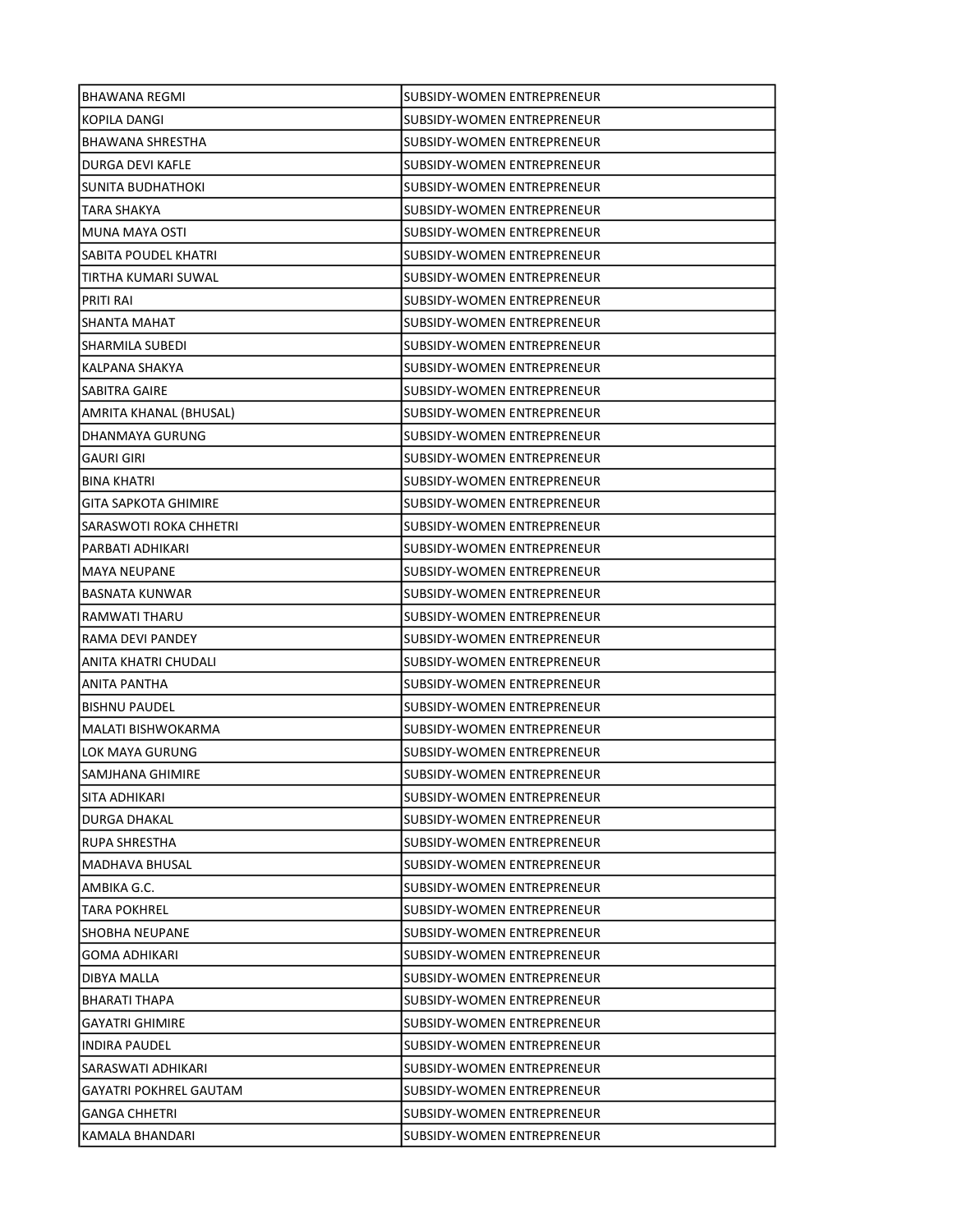| SANGITA POUDEL              | SUBSIDY-WOMEN ENTREPRENEUR        |
|-----------------------------|-----------------------------------|
| USHA THARU                  | SUBSIDY-WOMEN ENTREPRENEUR        |
| <b>KABITA FULLEL</b>        | SUBSIDY-WOMEN ENTREPRENEUR        |
| DHURVALATA CHAUDHARY        | SUBSIDY-WOMEN ENTREPRENEUR        |
| PARBATA BHUSAL              | SUBSIDY-WOMEN ENTREPRENEUR        |
| RITA THAPA                  | SUBSIDY-WOMEN ENTREPRENEUR        |
| GOMA GAIRE                  | SUBSIDY-WOMEN ENTREPRENEUR        |
| <b>GANGA BHUSAL</b>         | SUBSIDY-WOMEN ENTREPRENEUR        |
| USHA BHUSAL                 | SUBSIDY-WOMEN ENTREPRENEUR        |
| KAMALA PANDEY               | <b>SUBSIDY-WOMEN ENTREPRENEUR</b> |
| SITA GYAWALI                | SUBSIDY-WOMEN ENTREPRENEUR        |
| NAM KALA RIJAL              | SUBSIDY-WOMEN ENTREPRENEUR        |
| AMBA KUMARI GAUTAM          | SUBSIDY-WOMEN ENTREPRENEUR        |
| ANITA PUN                   | SUBSIDY-WOMEN ENTREPRENEUR        |
| <b>GITA UPADHAYAY</b>       | SUBSIDY-WOMEN ENTREPRENEUR        |
| <b>MINA GYANWALI</b>        | SUBSIDY-WOMEN ENTREPRENEUR        |
| TILA ARYAL                  | SUBSIDY-WOMEN ENTREPRENEUR        |
| MANJU BHANDARI              | SUBSIDY-WOMEN ENTREPRENEUR        |
| PEM KALA BHANDARI           | SUBSIDY-WOMEN ENTREPRENEUR        |
| <b>DURGA GURUNG</b>         | SUBSIDY-WOMEN ENTREPRENEUR        |
| PABITRA PANTHI              | SUBSIDY-WOMEN ENTREPRENEUR        |
| <b>PARBATA POUDEL</b>       | SUBSIDY-WOMEN ENTREPRENEUR        |
| SITA PAUDEL BHUSAL          | SUBSIDY-WOMEN ENTREPRENEUR        |
| JUNA GAHA                   | SUBSIDY-WOMEN ENTREPRENEUR        |
| JAMIRAN KHATUN              | SUBSIDY-WOMEN ENTREPRENEUR        |
| BIMALA KHADKA               | SUBSIDY-WOMEN ENTREPRENEUR        |
| SHANTA KHATRI               | SUBSIDY-WOMEN ENTREPRENEUR        |
| KAMALA THAPA                | SUBSIDY-WOMEN ENTREPRENEUR        |
| <b>MANJU KHATRI</b>         | SUBSIDY-WOMEN ENTREPRENEUR        |
| SHOVA KUMARI AALE           | SUBSIDY-WOMEN ENTREPRENEUR        |
| <b>BELBASE DUDH DAIRY</b>   | SUBSIDY-WOMEN ENTREPRENEUR        |
| ARYAL YEKIKRIT KRISHI FARM  | SUBSIDY-WOMEN ENTREPRENEUR        |
| <b>GANGA KUMARI CHHETRI</b> | SUBSIDY-WOMEN ENTREPRENEUR        |
| NIRMALA PARAJULI            | SUBSIDY-WOMEN ENTREPRENEUR        |
| MEENA BHANDARI              | SUBSIDY-WOMEN ENTREPRENEUR        |
| PARBATI BISTA               | SUBSIDY-WOMEN ENTREPRENEUR        |
| SUBHAWATI CHAUDHARY         | SUBSIDY-WOMEN ENTREPRENEUR        |
| NATHUI THARU                | SUBSIDY-WOMEN ENTREPRENEUR        |
| NATHUI THARU                | SUBSIDY-WOMEN ENTREPRENEUR        |
| SARSWATI POUDEL             | SUBSIDY-WOMEN ENTREPRENEUR        |
| SAMSHREE LAMA               | SUBSIDY-WOMEN ENTREPRENEUR        |
| PAMPHA GURUNG               | SUBSIDY-WOMEN ENTREPRENEUR        |
| SMITA BHATTRAI SHARMA       | SUBSIDY-WOMEN ENTREPRENEUR        |
| INDIRA PANDEY NEUPANE       | SUBSIDY-WOMEN ENTREPRENEUR        |
| <b>BISHWO THAPA</b>         | SUBSIDY-WOMEN ENTREPRENEUR        |
| <b>GOMA PANTHI</b>          | SUBSIDY-WOMEN ENTREPRENEUR        |
| UMAKALA THAPA               | SUBSIDY-WOMEN ENTREPRENEUR        |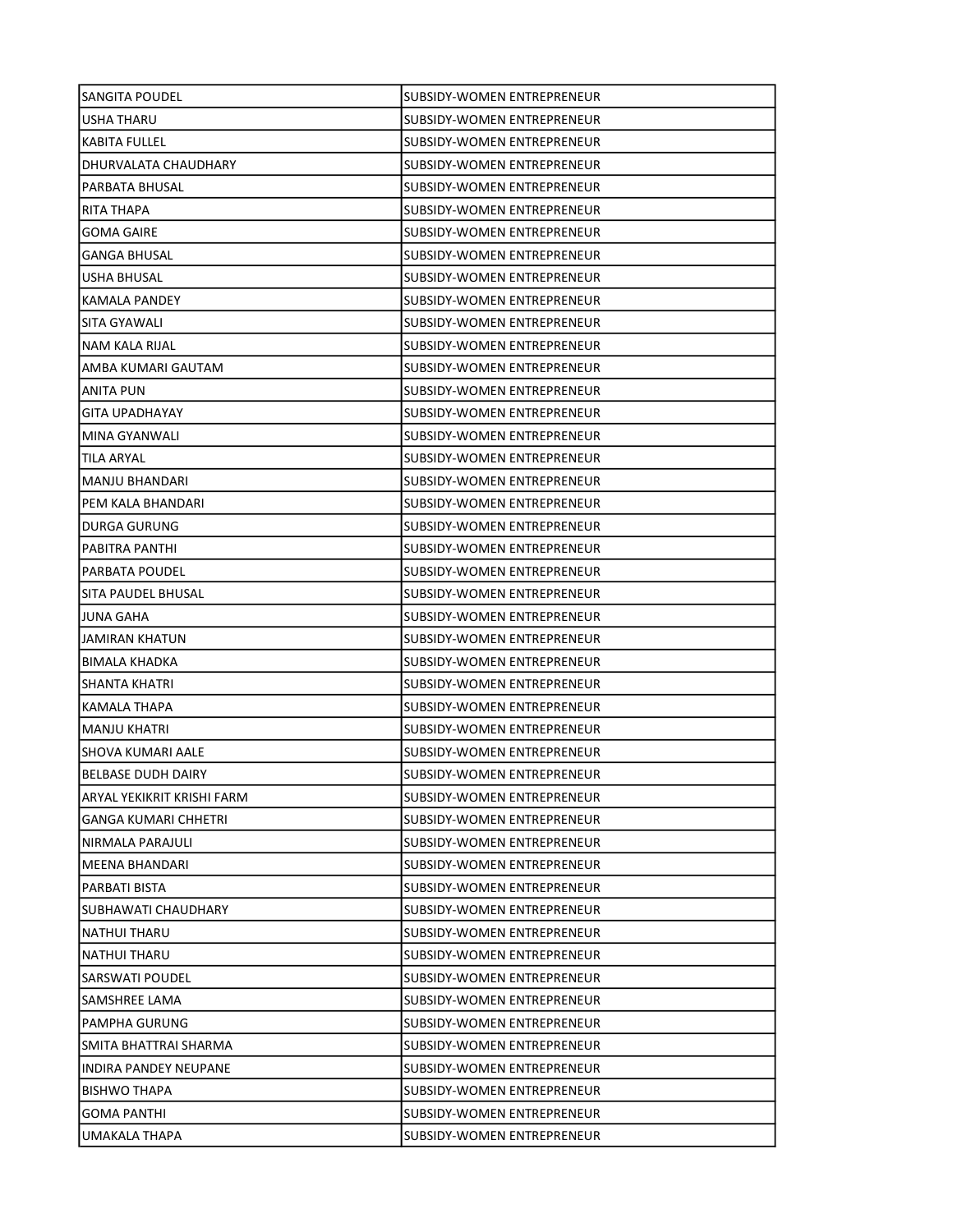| UMAKALA THAPA         | SUBSIDY-WOMEN ENTREPRENEUR        |
|-----------------------|-----------------------------------|
| JAMUNA PARAJULI       | SUBSIDY-WOMEN ENTREPRENEUR        |
| PABITRA CHUDALI       | SUBSIDY-WOMEN ENTREPRENEUR        |
| RANJANA DEBI KESARI   | SUBSIDY-WOMEN ENTREPRENEUR        |
| JAYKALA BANJADE       | SUBSIDY-WOMEN ENTREPRENEUR        |
| <b>GUDIYA DHOBI</b>   | SUBSIDY-WOMEN ENTREPRENEUR        |
| FARHAT JAHAN          | SUBSIDY-WOMEN ENTREPRENEUR        |
| PUJA RAIMAJHI         | SUBSIDY-WOMEN ENTREPRENEUR        |
| <b>BINDU CHAUHAN</b>  | SUBSIDY-WOMEN ENTREPRENEUR        |
| <b>MITRA GAIRE</b>    | SUBSIDY-WOMEN ENTREPRENEUR        |
| SHANTI DEVI SARKINI   | SUBSIDY-WOMEN ENTREPRENEUR        |
| BHAGWANI KALWAR       | SUBSIDY-WOMEN ENTREPRENEUR        |
| PARBATI KHATTRI       | SUBSIDY-WOMEN ENTREPRENEUR        |
| SUSHILA GHARTI        | SUBSIDY-WOMEN ENTREPRENEUR        |
| KUSAMADEVI MURAU      | SUBSIDY-WOMEN ENTREPRENEUR        |
| PREM LATA THARU       | SUBSIDY-WOMEN ENTREPRENEUR        |
| RADHIKA BHUSAL        | <b>SUBSIDY-WOMEN ENTREPRENEUR</b> |
| SUMITRA LAMSAL        | <b>SUBSIDY-WOMEN ENTREPRENEUR</b> |
| KRISHNAWATI GUPTA     | SUBSIDY-WOMEN ENTREPRENEUR        |
| KAMALA GHARTI         | SUBSIDY-WOMEN ENTREPRENEUR        |
| HIRA MAYA BUDHATHOKI  | SUBSIDY-WOMEN ENTREPRENEUR        |
| PREMA THAPA           | SUBSIDY-WOMEN ENTREPRENEUR        |
| TOMKALA BELBASE       | SUBSIDY-WOMEN ENTREPRENEUR        |
| CHANDRAKALA ADHIKARI  | SUBSIDY-WOMEN ENTREPRENEUR        |
| ISHOBHAWATI GIRI      | SUBSIDY-WOMEN ENTREPRENEUR        |
| SHANTA PANTHI         | SUBSIDY-WOMEN ENTREPRENEUR        |
| <b>DURGA BELBASE</b>  | SUBSIDY-WOMEN ENTREPRENEUR        |
| TARA THAPA MAGAR      | SUBSIDY-WOMEN ENTREPRENEUR        |
| <b>HUMA POUDEL</b>    | SUBSIDY-WOMEN ENTREPRENEUR        |
| RADHIKA RANA          | SUBSIDY-WOMEN ENTREPRENEUR        |
| HIRA ARYAL            | SUBSIDY-WOMEN ENTREPRENEUR        |
| <b>BIMALA PANDEY</b>  | <b>SUBSIDY-WOMEN ENTREPRENEUR</b> |
| SABITRA BHANDARI      | SUBSIDY-WOMEN ENTREPRENEUR        |
| NIRMALA BHANDARI      | SUBSIDY-WOMEN ENTREPRENEUR        |
| SITA PARAJULI         | SUBSIDY-WOMEN ENTREPRENEUR        |
| SITA PAUDEL           | SUBSIDY-WOMEN ENTREPRENEUR        |
| KALPANA POUDEL        | SUBSIDY-WOMEN ENTREPRENEUR        |
| SAMPATI KEWAT         | SUBSIDY-WOMEN ENTREPRENEUR        |
| NIRMALA ARYAL DEVKOTA | SUBSIDY-WOMEN ENTREPRENEUR        |
| CHANDRAKALA BELABSE   | SUBSIDY-WOMEN ENTREPRENEUR        |
| ASHA CHAUDHARY        | SUBSIDY-WOMEN ENTREPRENEUR        |
| TARA DEVI GUPTA       | SUBSIDY-WOMEN ENTREPRENEUR        |
| <b>MAYA PANDEY</b>    | SUBSIDY-WOMEN ENTREPRENEUR        |
| HADISUN NISA JOLHA    | SUBSIDY-WOMEN ENTREPRENEUR        |
| KHIMA RUCHAL NEPALI   | SUBSIDY-WOMEN ENTREPRENEUR        |
| SITA PANDEY           | SUBSIDY-WOMEN ENTREPRENEUR        |
| SARASWATA KUNWAR      | SUBSIDY-WOMEN ENTREPRENEUR        |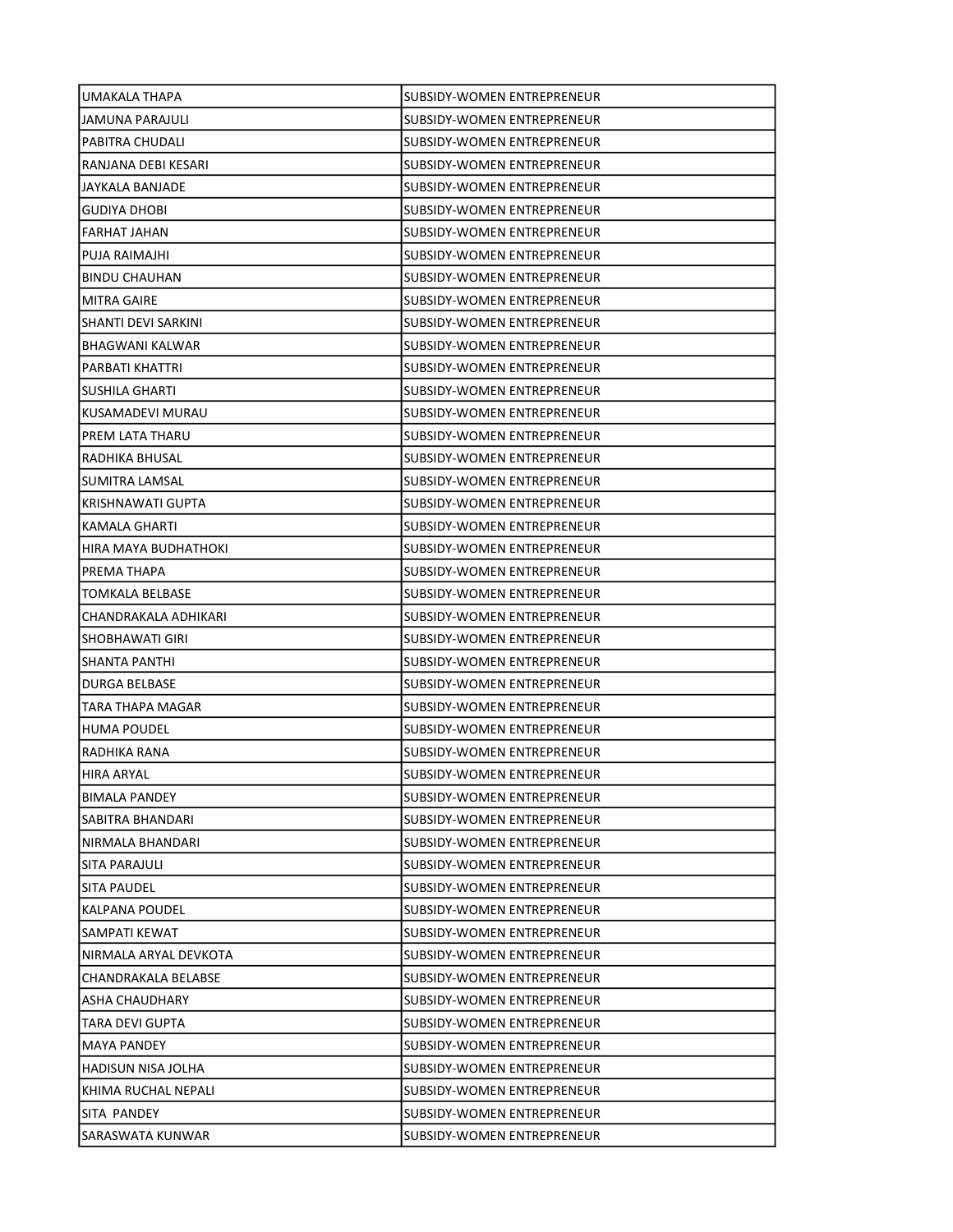| SARASWATA KUNWAR                       | SUBSIDY-WOMEN ENTREPRENEUR        |
|----------------------------------------|-----------------------------------|
| <b>BANDANA MALI</b>                    | SUBSIDY-WOMEN ENTREPRENEUR        |
| SHANTA ARYAL                           | <b>SUBSIDY-WOMEN ENTREPRENEUR</b> |
| AAGYA NEPAL                            | SUBSIDY-WOMEN ENTREPRENEUR        |
| SAKUNTALA KHAREL                       | SUBSIDY-WOMEN ENTREPRENEUR        |
| JANAKI GIRI PURI                       | SUBSIDY-WOMEN ENTREPRENEUR        |
| TULSI BHANDARI                         | SUBSIDY-WOMEN ENTREPRENEUR        |
| RADHA TIMILSINA                        | SUBSIDY-WOMEN ENTREPRENEUR        |
| <b>SARITA PUN</b>                      | SUBSIDY-WOMEN ENTREPRENEUR        |
| TULSA GYAWALI                          | <b>SUBSIDY-WOMEN ENTREPRENEUR</b> |
| KAUSHALYA BHATTARI                     | SUBSIDY-WOMEN ENTREPRENEUR        |
| ASHIKA MALLA                           | SUBSIDY-WOMEN ENTREPRENEUR        |
| SUSHILA CHAUDHARY                      | SUBSIDY-WOMEN ENTREPRENEUR        |
| ROSHANI GAUCHAN GURUNG                 | SUBSIDY-WOMEN ENTREPRENEUR        |
| <b>BISHNU BHATTARAI</b>                | SUBSIDY-WOMEN ENTREPRENEUR        |
| <b>HIRA SHRESTHA</b>                   | SUBSIDY-WOMEN ENTREPRENEUR        |
| LAXMI KHARAL                           | SUBSIDY-WOMEN ENTREPRENEUR        |
| BISHNU KUMARI GAUCHAN                  | SUBSIDY-WOMEN ENTREPRENEUR        |
| <b>BUDDHI MAYA BASEL</b>               | <b>SUBSIDY-WOMEN ENTREPRENEUR</b> |
| RADHIKA ARYAL                          | SUBSIDY-WOMEN ENTREPRENEUR        |
| ANITA GHIMIRE PANDEY                   | SUBSIDY-WOMEN ENTREPRENEUR        |
| PHUL KUMARI THARU                      | SUBSIDY-WOMEN ENTREPRENEUR        |
| GITA RAYAMAJHI                         | SUBSIDY-WOMEN ENTREPRENEUR        |
| SARITA K REGMI                         | SUBSIDY-WOMEN ENTREPRENEUR        |
| PRIYANKA THAPA                         | SUBSIDY-WOMEN ENTREPRENEUR        |
| BHAGIRATHI BHANDARI                    | SUBSIDY-WOMEN ENTREPRENEUR        |
| LAXMI NEPALI                           | SUBSIDY-WOMEN ENTREPRENEUR        |
| ASHA PURI GIRI                         | SUBSIDY-WOMEN ENTREPRENEUR        |
| RADHA DEVI GAUTAM                      | <b>SUBSIDY-WOMEN ENTREPRENEUR</b> |
| <b>LAXMI DEVI CHHETRI</b>              | SUBSIDY-WOMEN ENTREPRENEUR        |
| DIVYA SHREE ENTERPRISES                | SUBSIDY-WOMEN ENTREPRENEUR        |
| SHAYANA IMPEX                          | SUBSIDY-WOMEN ENTREPRENEUR        |
| SABITA UNNAT GAI BHAISI                | SUBSIDY-WOMEN ENTREPRENEUR        |
| TRIKANYA GAI FIRM                      | SUBSIDY-WOMEN ENTREPRENEUR        |
| TAMANG KIRANA PASAL                    | SUBSIDY-WOMEN ENTREPRENEUR        |
| NIRU FANCY AND COSMETIC                | SUBSIDY-WOMEN ENTREPRENEUR        |
| ADITI ADIT HOME SOLUTION AND SUPPLIERS | SUBSIDY-WOMEN ENTREPRENEUR        |
| <b>BHAIRAB FASHION COLLECTION</b>      | SUBSIDY-WOMEN ENTREPRENEUR        |
| YAMUNA FASHION COLLECTION              | <b>SUBSIDY-WOMEN ENTREPRENEUR</b> |
| NIKESH GENRAL STORE                    | <b>SUBSIDY-WOMEN ENTREPRENEUR</b> |
| UNIQUE BEAUTY PARLOUR                  | SUBSIDY-WOMEN ENTREPRENEUR        |
| RUPA KUMARI THAPA                      | SUBSIDY-WOMEN ENTREPRENEUR        |
| RUPA KUMARI THAPA                      | SUBSIDY-WOMEN ENTREPRENEUR        |
| SUNITA KUNWAR                          | SUBSIDY-WOMEN ENTREPRENEUR        |
| SANGITA KUMARI UPADHYA                 | SUBSIDY-WOMEN ENTREPRENEUR        |
| PUSPA POUDEL                           | SUBSIDY-WOMEN ENTREPRENEUR        |
| LAXMI PANDEY GYAWALI                   | SUBSIDY-WOMEN ENTREPRENEUR        |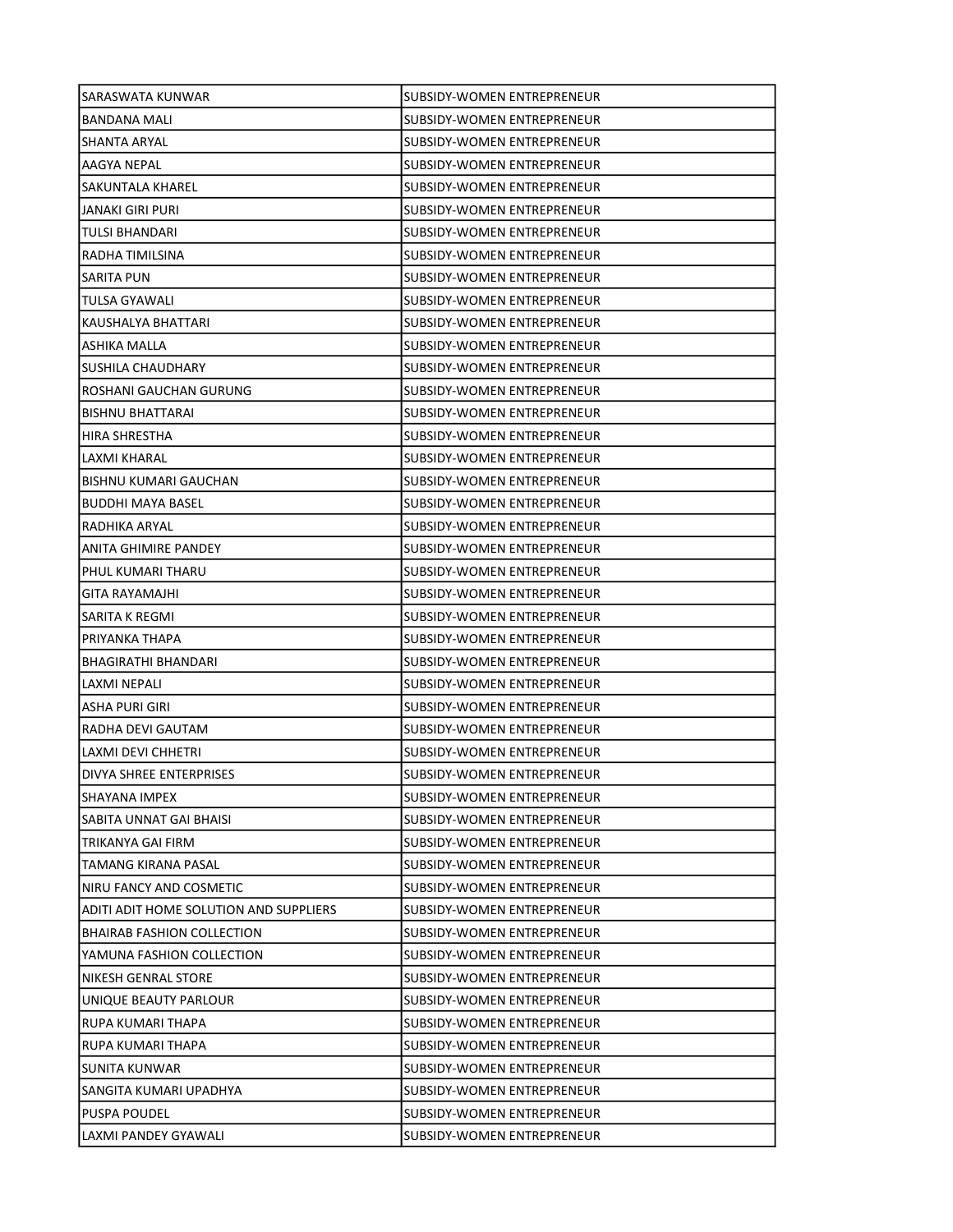| SHREEJANA REGMI               | SUBSIDY-WOMEN ENTREPRENEUR        |
|-------------------------------|-----------------------------------|
| <b>BAL K NEUPANE</b>          | SUBSIDY-WOMEN ENTREPRENEUR        |
| KAMLA DHAKAL                  | SUBSIDY-WOMEN ENTREPRENEUR        |
| SITA SUBEDI ACHARYA           | <b>SUBSIDY-WOMEN ENTREPRENEUR</b> |
| <b>GITA TAMANG</b>            | SUBSIDY-WOMEN ENTREPRENEUR        |
| ANITA BANIYA                  | SUBSIDY-WOMEN ENTREPRENEUR        |
| PRIYANKA AGRAWAL              | SUBSIDY-WOMEN ENTREPRENEUR        |
| ARPANA BASAK                  | SUBSIDY-WOMEN ENTREPRENEUR        |
| JEENA SAPKOTA BAN             | SUBSIDY-WOMEN ENTREPRENEUR        |
| SARITA RAI                    | SUBSIDY-WOMEN ENTREPRENEUR        |
| <b>BISHNU SHRESHTA</b>        | SUBSIDY-WOMEN ENTREPRENEUR        |
| LALI KUNWAR                   | SUBSIDY-WOMEN ENTREPRENEUR        |
| RENUKA PURI                   | SUBSIDY-WOMEN ENTREPRENEUR        |
| VIDYALAXMI SHAKYA S (CHHETRI) | SUBSIDY-WOMEN ENTREPRENEUR        |
| RAJ KUMARI THAPA MAGAR        | SUBSIDY-WOMEN ENTREPRENEUR        |
| <b>MADHU GURUNG</b>           | SUBSIDY-WOMEN ENTREPRENEUR        |
| BINDIYA K.C.                  | SUBSIDY-WOMEN ENTREPRENEUR        |
| ANJANA SHRESTHA               | <b>SUBSIDY-WOMEN ENTREPRENEUR</b> |
| KAMANA POUDEL                 | SUBSIDY-WOMEN ENTREPRENEUR        |
| PRAGYA GYAWALI                | SUBSIDY-WOMEN ENTREPRENEUR        |
| SARADA DEVI PRADHAN           | SUBSIDY-WOMEN ENTREPRENEUR        |
| MINA KUNWAR                   | SUBSIDY-WOMEN ENTREPRENEUR        |
| MINA CHHETRI                  | SUBSIDY-WOMEN ENTREPRENEUR        |
| DIL MAYA K.C.                 | SUBSIDY-WOMEN ENTREPRENEUR        |
| KALPANA GURUNG SHAKYA         | SUBSIDY-WOMEN ENTREPRENEUR        |
| SAKHIRA BANU                  | SUBSIDY-WOMEN ENTREPRENEUR        |
| RINA THAPA                    | SUBSIDY-WOMEN ENTREPRENEUR        |
| SABITRI SUBEDI                | <b>SUBSIDY-WOMEN ENTREPRENEUR</b> |
| ASMITA SUBEDI                 | SUBSIDY-WOMEN ENTREPRENEUR        |
| <b>GITA KUMARI SAPKOTA</b>    | SUBSIDY-WOMEN ENTREPRENEUR        |
| NANDA KUMARI GURUNG           | <b>SUBSIDY-WOMEN ENTREPRENEUR</b> |
| DILTOR BATI HALUWAI           | SUBSIDY-WOMEN ENTREPRENEUR        |
| SUSHILA KUMARI CHAUDHARY      | SUBSIDY-WOMEN ENTREPRENEUR        |
| SUSHILA D SINGH               | SUBSIDY-WOMEN ENTREPRENEUR        |
| SUNITA KUMARI MANDAL          | <b>SUBSIDY-WOMEN ENTREPRENEUR</b> |
| SHITA YADAV                   | SUBSIDY-WOMEN ENTREPRENEUR        |
| ANITA KUMARI YADAV            | SUBSIDY-WOMEN ENTREPRENEUR        |
| ARUHULIYA DEVI MAHATO         | SUBSIDY-WOMEN ENTREPRENEUR        |
| LAXMI KUMARI DAS              | SUBSIDY-WOMEN ENTREPRENEUR        |
| RANJANA K CHAUDHARY           | SUBSIDY-WOMEN ENTREPRENEUR        |
| SOBHA KUMARI GUPTA            | SUBSIDY-WOMEN ENTREPRENEUR        |
| <b>KABIR FANCY</b>            | SUBSIDY-WOMEN ENTREPRENEUR        |
| <b>OSHO GENERAL STORES</b>    | SUBSIDY-WOMEN ENTREPRENEUR        |
| <b>B S P TRADERS</b>          | SUBSIDY-WOMEN ENTREPRENEUR        |
| <b>PRITI GENERAL STORES</b>   | SUBSIDY-WOMEN ENTREPRENEUR        |
| OM KRISHNA ENTERPRISES        | SUBSIDY-WOMEN ENTREPRENEUR        |
| DRESS UP FASHION STUDIO       | SUBSIDY-WOMEN ENTREPRENEUR        |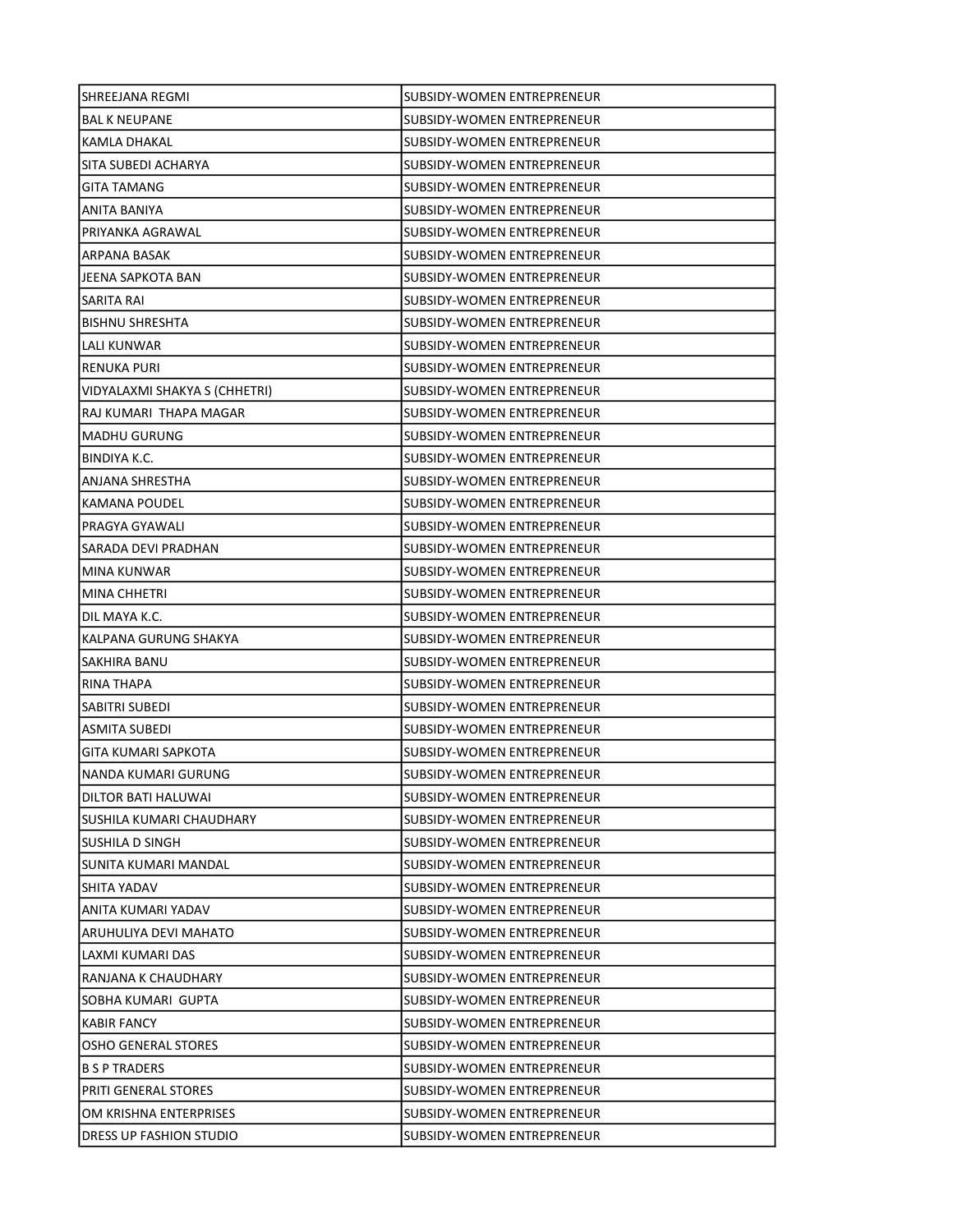| MINA THAPA                  | SUBSIDY-WOMEN ENTREPRENEUR        |
|-----------------------------|-----------------------------------|
| SHIVA KUMARI POUDEL         | SUBSIDY-WOMEN ENTREPRENEUR        |
| <b>GOMA KHANAL</b>          | SUBSIDY-WOMEN ENTREPRENEUR        |
| <b>BISHNU MAYA GURUNG</b>   | SUBSIDY-WOMEN ENTREPRENEUR        |
| NYUCHHELAXMI TWANJU         | SUBSIDY-WOMEN ENTREPRENEUR        |
| ISA LAXMI JAKIBANJAR        | SUBSIDY-WOMEN ENTREPRENEUR        |
| SHANTA TAKO                 | SUBSIDY-WOMEN ENTREPRENEUR        |
| BISHNU LAMA/SITA ADHIKARI   | SUBSIDY-WOMEN ENTREPRENEUR        |
| RINA SHAHI                  | SUBSIDY-WOMEN ENTREPRENEUR        |
| CHANDRALAXMI PRAJAPATI      | SUBSIDY-WOMEN ENTREPRENEUR        |
| NISHA SHILPAKAR             | <b>SUBSIDY-WOMEN ENTREPRENEUR</b> |
| SAMSA KHATUN                | SUBSIDY-WOMEN ENTREPRENEUR        |
| MENUKA BHATTARAI            | SUBSIDY-WOMEN ENTREPRENEUR        |
| <b>MAIYA SHRESTHA</b>       | <b>SUBSIDY-WOMEN ENTREPRENEUR</b> |
| DIPA SHRESTHA               | SUBSIDY-WOMEN ENTREPRENEUR        |
| MENUKA BHATTARAI            | SUBSIDY-WOMEN ENTREPRENEUR        |
| NARBADA RAI                 | SUBSIDY-WOMEN ENTREPRENEUR        |
| DAMBAR KUMARI THAPA MAGAR   | SUBSIDY-WOMEN ENTREPRENEUR        |
| MANJITA CHAPAGAI ACHARYA    | SUBSIDY-WOMEN ENTREPRENEUR        |
| PADMA DEVI ADHIKARI TIMSINA | SUBSIDY-WOMEN ENTREPRENEUR        |
| SATHI FOODS NEPAL           | SUBSIDY-WOMEN ENTREPRENEUR        |
| ANITA UPRETY                | SUBSIDY-WOMEN ENTREPRENEUR        |
| USHA BARTAULA               | SUBSIDY-WOMEN ENTREPRENEUR        |
| SITA D THAPA                | SUBSIDY-WOMEN ENTREPRENEUR        |
| DEVAKA ADHIKARI             | SUBSIDY-WOMEN ENTREPRENEUR        |
| <b>JUN KUMARI RAI</b>       | SUBSIDY-WOMEN ENTREPRENEUR        |
| PARWATI DEVI KOIRALA        | SUBSIDY-WOMEN ENTREPRENEUR        |
| RADHIKA POUDEL              | <b>SUBSIDY-WOMEN ENTREPRENEUR</b> |
| KLAMALA DEVI ACHARYA        | SUBSIDY-WOMEN ENTREPRENEUR        |
| KAMALA SHARKI               | SUBSIDY-WOMEN ENTREPRENEUR        |
| SUBHADRA RAJBHANDARI BASNET | SUBSIDY-WOMEN ENTREPRENEUR        |
| SANJITA GHATANI LUHAGUN     | SUBSIDY-WOMEN ENTREPRENEUR        |
| SHANTA MANGYUNG             | SUBSIDY-WOMEN ENTREPRENEUR        |
| GANGA DEVI KUWAR            | SUBSIDY-WOMEN ENTREPRENEUR        |
| ARJUN KUMARI KHAREL         | SUBSIDY-WOMEN ENTREPRENEUR        |
| <b>BINITA ROKA MAGAR</b>    | SUBSIDY-WOMEN ENTREPRENEUR        |
| <b>JUNU MAHARJAN</b>        | SUBSIDY-WOMEN ENTREPRENEUR        |
| LAXMI KADAYAT               | SUBSIDY-WOMEN ENTREPRENEUR        |
| SHANTI SHARMA               | <b>SUBSIDY-WOMEN ENTREPRENEUR</b> |
| <b>BINITA B THAPALIYA</b>   | SUBSIDY-WOMEN ENTREPRENEUR        |
| ANJANA MAHARJAN             | SUBSIDY-WOMEN ENTREPRENEUR        |
| <b>GITA MAHARJAN</b>        | SUBSIDY-WOMEN ENTREPRENEUR        |
| KESHAR M SHRESTHA           | SUBSIDY-WOMEN ENTREPRENEUR        |
| KULMAYA SHRESTHA            | SUBSIDY-WOMEN ENTREPRENEUR        |
| SHREE RAJARAM TRADERS       | SUBSIDY-WOMEN ENTREPRENEUR        |
| A N S TRADERS               | SUBSIDY-WOMEN ENTREPRENEUR        |
| <b>INDU KIRANA STORES</b>   | SUBSIDY-WOMEN ENTREPRENEUR        |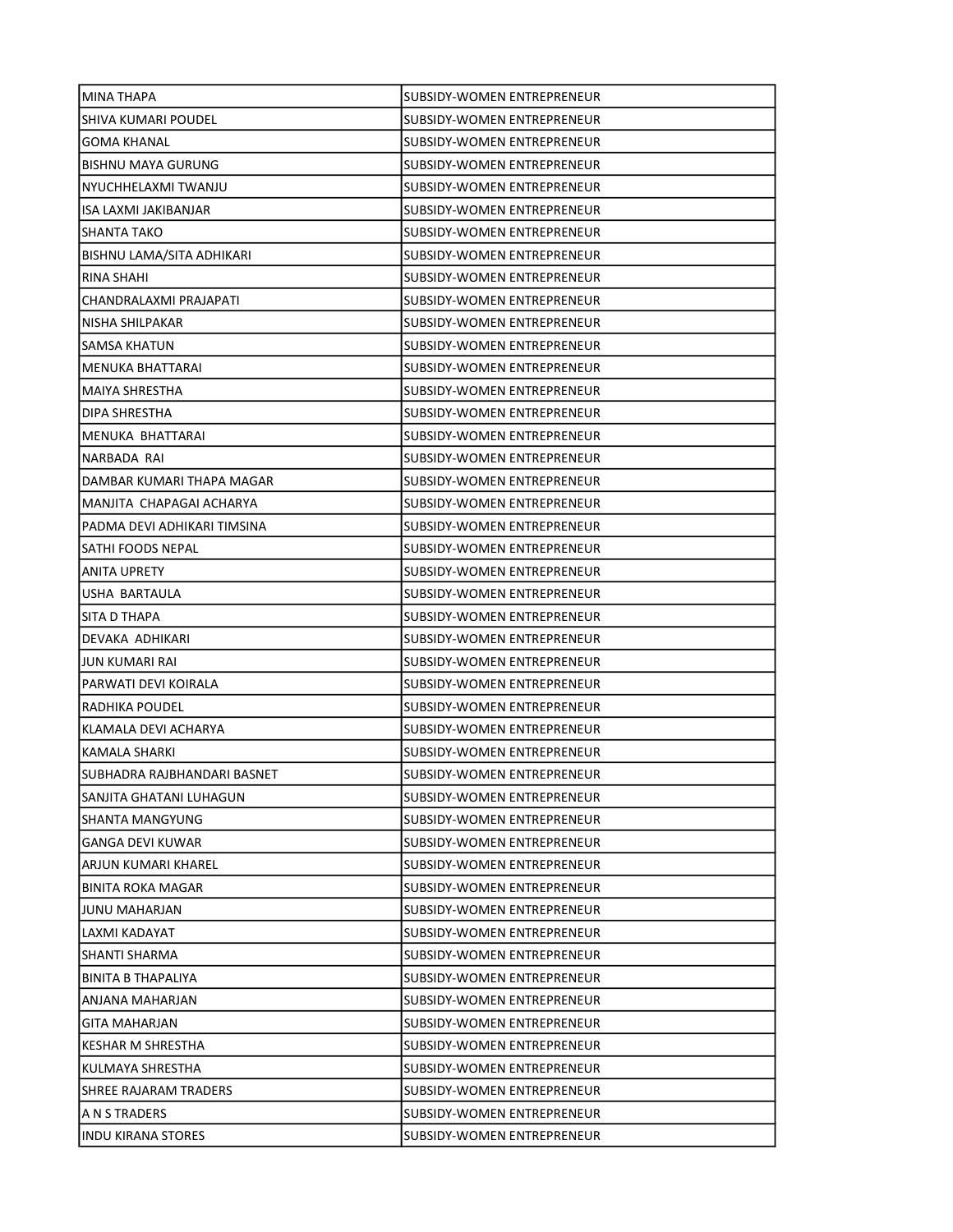| NEW ANMOL GENERAL STORES                     | SUBSIDY-WOMEN ENTREPRENEUR        |
|----------------------------------------------|-----------------------------------|
| KANHA MOBILE CENTER                          | SUBSIDY-WOMEN ENTREPRENEUR        |
| JALDEVI MACHHA TATHA PASHUPANCHHI PALAN FIRM | ISUBSIDY-WOMEN ENTREPRENEUR       |
| NUTAN SUIT AND KIDS COLLECTION               | <b>SUBSIDY-WOMEN ENTREPRENEUR</b> |
| MAA JANAKI PHOTO STUDIO                      | SUBSIDY-WOMEN ENTREPRENEUR        |
| SABITRI SHAH                                 | SUBSIDY-WOMEN ENTREPRENEUR        |
| JYOTI PANTHI                                 | SUBSIDY-WOMEN ENTREPRENEUR        |
| SANJU MAJAKOTI                               | SUBSIDY-WOMEN ENTREPRENEUR        |
| DUDHKALA BOGATI                              | SUBSIDY-WOMEN ENTREPRENEUR        |
| RAJ KUMARI BISHWOKARMA                       | <b>SUBSIDY-WOMEN ENTREPRENEUR</b> |
| <b>BENJANA SHRESTHA</b>                      | SUBSIDY-WOMEN ENTREPRENEUR        |
| LILA MAYA RIJAL                              | SUBSIDY-WOMEN ENTREPRENEUR        |
| BINITA JOSHI                                 | SUBSIDY-WOMEN ENTREPRENEUR        |
| DUSHA DEVI BIST                              | SUBSIDY-WOMEN ENTREPRENEUR        |
| <b>HEMA DEVI BALAYAR</b>                     | SUBSIDY-WOMEN ENTREPRENEUR        |
| DEEPA JOSHI                                  | SUBSIDY-WOMEN ENTREPRENEUR        |
| LEGACY CLOTHING                              | SUBSIDY-WOMEN ENTREPRENEUR        |
| THE HAND WEAVERS NEPAL                       | SUBSIDY-WOMEN ENTREPRENEUR        |
| NABINA K.C THAPA                             | SUBSIDY-WOMEN ENTREPRENEUR        |
| SARASWOTI THAPA                              | SUBSIDY-WOMEN ENTREPRENEUR        |
| GITA KUMARI NEPALI                           | SUBSIDY-WOMEN ENTREPRENEUR        |
| BINITA KUMARI THAPA                          | SUBSIDY-WOMEN ENTREPRENEUR        |
| KAUSILA KUMARI BHANDARI                      | SUBSIDY-WOMEN ENTREPRENEUR        |
| SHREE KALIDEVI SUPPLIERS                     | SUBSIDY-WOMEN ENTREPRENEUR        |
| ANUGRAHA METAL WORKSHOP                      | SUBSIDY-WOMEN ENTREPRENEUR        |
| SHREE GANGA STORE KIRANA PASAL               | SUBSIDY-WOMEN ENTREPRENEUR        |
| SHREE GUPTESHWORI KIRANA PASAL               | SUBSIDY-WOMEN ENTREPRENEUR        |
| KABITA KIRANA PASAL                          | SUBSIDY-WOMEN ENTREPRENEUR        |
| ASHODHA KUMALE                               | <b>SUBSIDY-WOMEN ENTREPRENEUR</b> |
| KRISHMA KIRANA PASAL                         | SUBSIDY-WOMEN ENTREPRENEUR        |
| TANKAMAYA TAMANG                             | SUBSIDY-WOMEN ENTREPRENEUR        |
| SANJU TAMANG                                 | SUBSIDY-WOMEN ENTREPRENEUR        |
| AMILA TAMANG                                 | SUBSIDY-WOMEN ENTREPRENEUR        |
| DAWA GYALMU TAMANGNI                         | SUBSIDY-WOMEN ENTREPRENEUR        |
| RINJEN DOLMA TAMANG                          | SUBSIDY-WOMEN ENTREPRENEUR        |
| DAWA CHHENJOM GHALENI                        | SUBSIDY-WOMEN ENTREPRENEUR        |
| NIHIMA DHIKI TAMANGNI                        | SUBSIDY-WOMEN ENTREPRENEUR        |
| SANGMU TAMANGNI                              | SUBSIDY-WOMEN ENTREPRENEUR        |
| DAWA GHYALMO TAMANGNI                        | SUBSIDY-WOMEN ENTREPRENEUR        |
| CHHIRING CHHOMO TAMANG                       | SUBSIDY-WOMEN ENTREPRENEUR        |
| <b>BIBIRANI TAMANG</b>                       | SUBSIDY-WOMEN ENTREPRENEUR        |
| EVEREST HOTEL AND LODGE                      | SUBSIDY-WOMEN ENTREPRENEUR        |
| JUNMAYA TAMANG                               | SUBSIDY-WOMEN ENTREPRENEUR        |
| RANJANA DEVI GUPTA                           | SUBSIDY-WOMEN ENTREPRENEUR        |
| <b>HEMA PAUDEL</b>                           | SUBSIDY-WOMEN ENTREPRENEUR        |
| SANGITA BHANDARI                             | SUBSIDY-WOMEN ENTREPRENEUR        |
| PALMO TAMANG                                 | SUBSIDY-WOMEN ENTREPRENEUR        |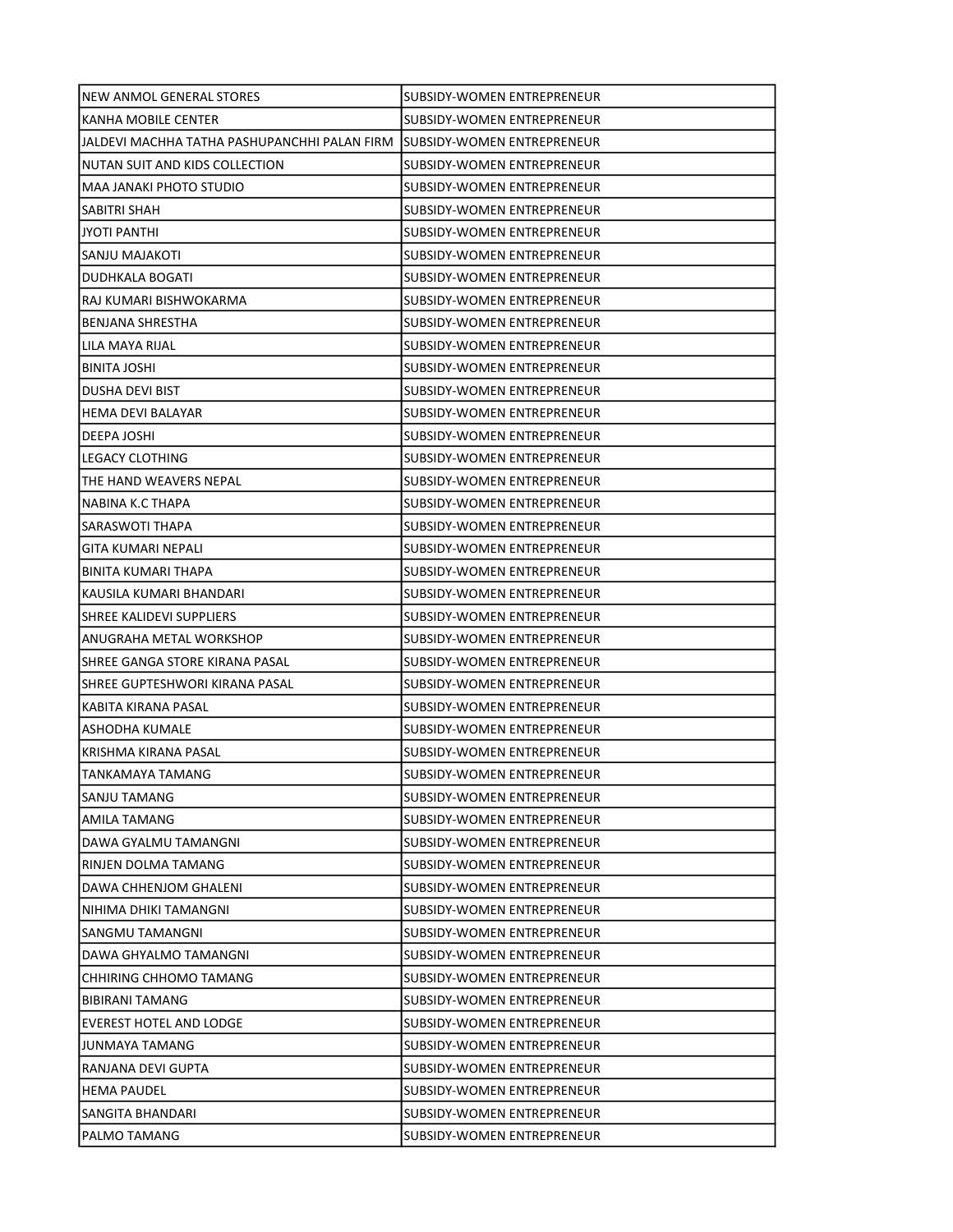| BINITA BISHWOKARMA                   | SUBSIDY-WOMEN ENTREPRENEUR        |
|--------------------------------------|-----------------------------------|
| MILAN BOGATI                         | SUBSIDY-WOMEN ENTREPRENEUR        |
| <b>SUNITA LAMA</b>                   | SUBSIDY-WOMEN ENTREPRENEUR        |
| SUDHA R SHRESTHA                     | <b>SUBSIDY-WOMEN ENTREPRENEUR</b> |
| SITA PANDEY                          | SUBSIDY-WOMEN ENTREPRENEUR        |
| KAMALA OLIYA                         | SUBSIDY-WOMEN ENTREPRENEUR        |
| SAMJHANA TAMANG                      | SUBSIDY-WOMEN ENTREPRENEUR        |
| RENUKA BHATTA                        | SUBSIDY-WOMEN ENTREPRENEUR        |
| NITU SINGH THAPA MAGAR               | SUBSIDY-WOMEN ENTREPRENEUR        |
| MINA THAPA MAGAR                     | SUBSIDY-WOMEN ENTREPRENEUR        |
| MANJU RAI (KAMI)                     | SUBSIDY-WOMEN ENTREPRENEUR        |
| PRATIVA BHANDARI                     | SUBSIDY-WOMEN ENTREPRENEUR        |
| <b>NEPAL HANDICRAFT</b>              | SUBSIDY-WOMEN ENTREPRENEUR        |
| DEVI MAYA BUDHATHOKI                 | SUBSIDY-WOMEN ENTREPRENEUR        |
| ALINA CHAWAL                         | SUBSIDY-WOMEN ENTREPRENEUR        |
| NEW GOCHALI CAFE                     | SUBSIDY-WOMEN ENTREPRENEUR        |
| NEW BALAJI GENERAL STORE             | SUBSIDY-WOMEN ENTREPRENEUR        |
| <b>RENU FANCY</b>                    | <b>SUBSIDY-WOMEN ENTREPRENEUR</b> |
| SANDESH POULTY FIRM                  | SUBSIDY-WOMEN ENTREPRENEUR        |
| SHARDA MACHHA PALAN                  | SUBSIDY-WOMEN ENTREPRENEUR        |
| KRISHNA TRADE AND SUPPLIERS          | SUBSIDY-WOMEN ENTREPRENEUR        |
| <b>GANESH AND KESHAV FANCY STORE</b> | SUBSIDY-WOMEN ENTREPRENEUR        |
| JAI MA DURGE TRADE AND SUPPLIERS     | SUBSIDY-WOMEN ENTREPRENEUR        |
| <b>SABNAM SWAR</b>                   | SUBSIDY-WOMEN ENTREPRENEUR        |
| MAYA KUMARI ROSYARA                  | SUBSIDY-WOMEN ENTREPRENEUR        |
| SITA ADHIKARI                        | SUBSIDY-WOMEN ENTREPRENEUR        |
| SUNITA GAUTAM                        | SUBSIDY-WOMEN ENTREPRENEUR        |
| TIKARANI CHAUDHARY                   | <b>SUBSIDY-WOMEN ENTREPRENEUR</b> |
| MUNA KAMI                            | SUBSIDY-WOMEN ENTREPRENEUR        |
| <b>GHAR SANSAR FURNITURE UDHYOG</b>  | SUBSIDY-WOMEN ENTREPRENEUR        |
| <b>ILMA STORE</b>                    | SUBSIDY-WOMEN ENTREPRENEUR        |
| SARA BEAUTY PARLOR                   | SUBSIDY-WOMEN ENTREPRENEUR        |
| SHYAM KIRANA STORES                  | SUBSIDY-WOMEN ENTREPRENEUR        |
| PUJA KRISHI FARM                     | SUBSIDY-WOMEN ENTREPRENEUR        |
| <b>JAMAL HARDWARE TRADERS</b>        | SUBSIDY-WOMEN ENTREPRENEUR        |
| SHUBHA LAXMI HOTEL                   | SUBSIDY-WOMEN ENTREPRENEUR        |
| SHUBHA LAXMI HOTEL                   | SUBSIDY-WOMEN ENTREPRENEUR        |
| <b>MANSHI AUTO PARTS</b>             | SUBSIDY-WOMEN ENTREPRENEUR        |
| NEW MADHU FASHION BOUTIQUE           | SUBSIDY-WOMEN ENTREPRENEUR        |
| OM KELVIN HAIR & BEAUTY SALON        | SUBSIDY-WOMEN ENTREPRENEUR        |
| NIRMALA FANCY READYMADE CENTRE       | SUBSIDY-WOMEN ENTREPRENEUR        |
| BAIDIK POOJA SAMAGRI PASAL           | SUBSIDY-WOMEN ENTREPRENEUR        |
| NIRMALA MAHARJAN THAPA               | SUBSIDY-WOMEN ENTREPRENEUR        |
| <b>JULI GIRI</b>                     | SUBSIDY-WOMEN ENTREPRENEUR        |
| NIRMALA DEVKOTA                      | SUBSIDY-WOMEN ENTREPRENEUR        |
| HIRA LAXMI MAHARJAN                  | SUBSIDY-WOMEN ENTREPRENEUR        |
| NISHA TULADHAR                       | SUBSIDY-WOMEN ENTREPRENEUR        |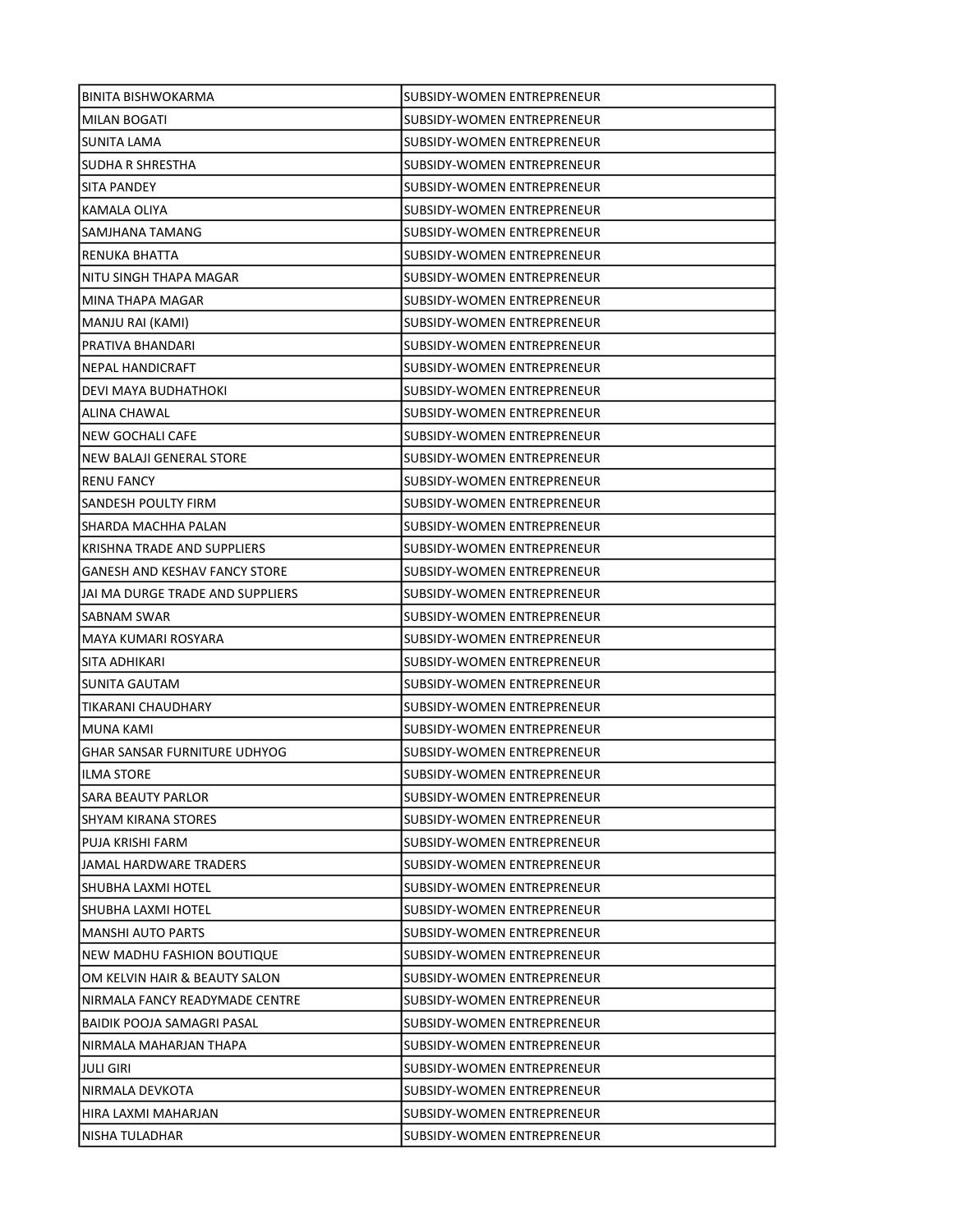| SHARDA GHIMIRE                                          | SUBSIDY-WOMEN ENTREPRENEUR        |
|---------------------------------------------------------|-----------------------------------|
| SAMJHANA SHRESTHA                                       | SUBSIDY-WOMEN ENTREPRENEUR        |
| BIMI SHRESTHA KHOKHALI                                  | SUBSIDY-WOMEN ENTREPRENEUR        |
| SITA MAHARJAN DANGOL                                    | <b>SUBSIDY-WOMEN ENTREPRENEUR</b> |
| <b>BALI MAYA LUNGELI</b>                                | SUBSIDY-WOMEN ENTREPRENEUR        |
| JAMUNA SHRESTHA                                         | SUBSIDY-WOMEN ENTREPRENEUR        |
| HIM ESSENCE PVT. LTD                                    | SUBSIDY-WOMEN ENTREPRENEUR        |
| UNIKA AND UNISHA HOTEL                                  | SUBSIDY-WOMEN ENTREPRENEUR        |
| AWASHARA BHOJANALAYA AND LODGE                          | SUBSIDY-WOMEN ENTREPRENEUR        |
| R.K. KAPADA PASAL AND SUPPLIERS                         | <b>SUBSIDY-WOMEN ENTREPRENEUR</b> |
| BALKUMARI KIRANA AND STORES                             | SUBSIDY-WOMEN ENTREPRENEUR        |
| <b>MANJU STORE</b>                                      | SUBSIDY-WOMEN ENTREPRENEUR        |
| <b>GAYATRI COSMETIC PASAL</b>                           | SUBSIDY-WOMEN ENTREPRENEUR        |
| <b>S.K TAILORS</b>                                      | SUBSIDY-WOMEN ENTREPRENEUR        |
| SHOBHA BAG UDHYOG                                       | SUBSIDY-WOMEN ENTREPRENEUR        |
| CHANDRA RAWAT                                           | SUBSIDY-WOMEN ENTREPRENEUR        |
| SWETBARAHI NURSERY                                      | SUBSIDY-WOMEN ENTREPRENEUR        |
| AADIV ENTERPRISES                                       | SUBSIDY-WOMEN ENTREPRENEUR        |
| RACHANA TAILORS                                         | SUBSIDY-WOMEN ENTREPRENEUR        |
| S. R. TAILORS                                           | SUBSIDY-WOMEN ENTREPRENEUR        |
| KHRISHTINA COSMETIC PASAL                               | SUBSIDY-WOMEN ENTREPRENEUR        |
| LAXMI KUNWAR K.C (KHATRI)                               | SUBSIDY-WOMEN ENTREPRENEUR        |
| KALPANA K SHAKYA                                        | SUBSIDY-WOMEN ENTREPRENEUR        |
| PUJA SHAKYA                                             | SUBSIDY-WOMEN ENTREPRENEUR        |
| <b>TIKA DANGAL</b>                                      | SUBSIDY-WOMEN ENTREPRENEUR        |
| LAXMI SHAKYA                                            | SUBSIDY-WOMEN ENTREPRENEUR        |
| ALISHA SHRESTHA                                         | SUBSIDY-WOMEN ENTREPRENEUR        |
| UNISH KRISHI FARM                                       | SUBSIDY-WOMEN ENTREPRENEUR        |
| AMRITA FRAMING                                          | SUBSIDY-WOMEN ENTREPRENEUR        |
| SHAKUNTALA KUMARI URANW                                 | SUBSIDY-WOMEN ENTREPRENEUR        |
| <b>SURAJDEVI RAJBANSHI</b>                              | SUBSIDY-WOMEN ENTREPRENEUR        |
| SUNITA KUMARI SAH                                       | SUBSIDY-WOMEN ENTREPRENEUR        |
| ALINA PARAJULI                                          | SUBSIDY-WOMEN ENTREPRENEUR        |
| ANITA DEVI SHAH                                         | SUBSIDY-WOMEN ENTREPRENEUR        |
| KALPANA K YADAV                                         | SUBSIDY-WOMEN ENTREPRENEUR        |
| OM SAI BABA CONCERN                                     | SUBSIDY-WOMEN ENTREPRENEUR        |
| KANHA DAIRY AND GENERAL STORE                           | SUBSIDY-WOMEN ENTREPRENEUR        |
| ANU BEAUTY PARLOUR AND TRAINING CENTER                  | SUBSIDY-WOMEN ENTREPRENEUR        |
| SARITA BHUJEL                                           | SUBSIDY-WOMEN ENTREPRENEUR        |
| <b>GOODWILL BEAUTY PARLOR &amp; SPA TRAINING CENTER</b> | <b>SUBSIDY-WOMEN ENTREPRENEUR</b> |
| AIRPORT MULTIPLE CENTER                                 | SUBSIDY-WOMEN ENTREPRENEUR        |
| S STORE                                                 | SUBSIDY-WOMEN ENTREPRENEUR        |
| SIGDEL STATIONERY                                       | SUBSIDY-WOMEN ENTREPRENEUR        |
| AAYESHA KHADYA STORE                                    | SUBSIDY-WOMEN ENTREPRENEUR        |
| BANNI BAGESHWORI TRADE LINK                             | SUBSIDY-WOMEN ENTREPRENEUR        |
| <b>BHIMESHOR WOOLEN CRAFT</b>                           | SUBSIDY-WOMEN ENTREPRENEUR        |
| OM SANGAM ENTERPRISES                                   | SUBSIDY-WOMEN ENTREPRENEUR        |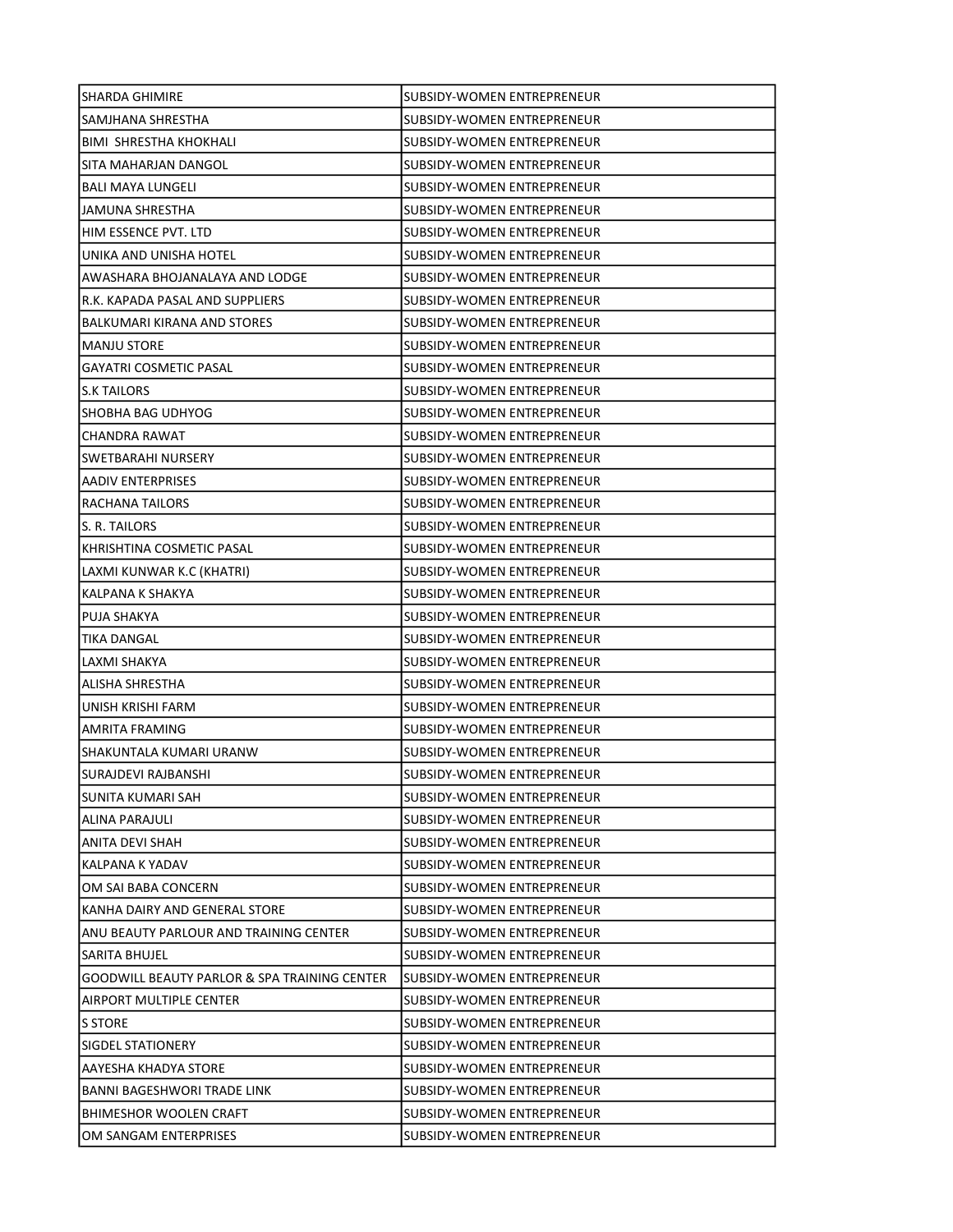| NEPAL FASHION WEAR                                  | SUBSIDY-WOMEN ENTREPRENEUR        |
|-----------------------------------------------------|-----------------------------------|
| CHADANI BEAUTY PARLOUR AND TRAINING CENTRE          | SUBSIDY-WOMEN ENTREPRENEUR        |
| GAURAB AND SAURAB ENTERPRISES PVT. LTD              | SUBSIDY-WOMEN ENTREPRENEUR        |
| NARENDRA BAG ENTERPRISES                            | SUBSIDY-WOMEN ENTREPRENEUR        |
| SUPRAN PATHOLOGY CLINIC PVT. LTD                    | SUBSIDY-WOMEN ENTREPRENEUR        |
| HOTEL SMRITI AND RESTAURANT                         | SUBSIDY-WOMEN ENTREPRENEUR        |
| DURGA BAG TRADING                                   | SUBSIDY-WOMEN ENTREPRENEUR        |
| <b>GSK TRADERS</b>                                  | SUBSIDY-WOMEN ENTREPRENEUR        |
| ORANGE BOOM EMPORIUM                                | SUBSIDY-WOMEN ENTREPRENEUR        |
| SMILEY NEPAL PVT LTD                                | <b>SUBSIDY-WOMEN ENTREPRENEUR</b> |
| R. G TRADE SUPPLIERS                                | SUBSIDY-WOMEN ENTREPRENEUR        |
| <b>GLAM UP</b>                                      | SUBSIDY-WOMEN ENTREPRENEUR        |
| <b>PRAJAPATI STORE</b>                              | SUBSIDY-WOMEN ENTREPRENEUR        |
| <b>SHAKYA TAILORS &amp; SHIRTING SUITING CENTER</b> | SUBSIDY-WOMEN ENTREPRENEUR        |
| KHUSBOO KUMARI SHARMA                               | SUBSIDY-WOMEN ENTREPRENEUR        |
| DROPATI D RAYA                                      | <b>SUBSIDY-WOMEN ENTREPRENEUR</b> |
| SHANTA DANGOL                                       | SUBSIDY-WOMEN ENTREPRENEUR        |
| SANJU DEVI RAY AMAT                                 | SUBSIDY-WOMEN ENTREPRENEUR        |
| MADHURI DEVI MANDAL                                 | SUBSIDY-WOMEN ENTREPRENEUR        |
| USHA KUMARI KOIRALA                                 | SUBSIDY-WOMEN ENTREPRENEUR        |
| SUMEENA KARKI                                       | SUBSIDY-WOMEN ENTREPRENEUR        |
| AASHA DEVI RAY                                      | SUBSIDY-WOMEN ENTREPRENEUR        |
| SUJATA CHHETRI GHIMIRE                              | SUBSIDY-WOMEN ENTREPRENEUR        |
| SANGITA BHANDARI                                    | SUBSIDY-WOMEN ENTREPRENEUR        |
| KALPANA RAI                                         | SUBSIDY-WOMEN ENTREPRENEUR        |
| <b>BIMALA DANGOL</b>                                | SUBSIDY-WOMEN ENTREPRENEUR        |
| RANJITA KATUWAL                                     | SUBSIDY-WOMEN ENTREPRENEUR        |
| BIMALA ADHIKARI                                     | SUBSIDY-WOMEN ENTREPRENEUR        |
| ANITA KUMARI UDAS                                   | SUBSIDY-WOMEN ENTREPRENEUR        |
| PABITRA BASNET                                      | SUBSIDY-WOMEN ENTREPRENEUR        |
| <b>MANITA KARKI</b>                                 | SUBSIDY-WOMEN ENTREPRENEUR        |
| <b>SHOVA SHRESTHA</b>                               | SUBSIDY-WOMEN ENTREPRENEUR        |
| INDIRA KUMARI DAHAL                                 | SUBSIDY-WOMEN ENTREPRENEUR        |
| <b>GYANU BHANDARI</b>                               | SUBSIDY-WOMEN ENTREPRENEUR        |
| CHHUNU TAMANG                                       | <b>SUBSIDY-WOMEN ENTREPRENEUR</b> |
| MUNNA SHRESTHA                                      | SUBSIDY-WOMEN ENTREPRENEUR        |
| ANITA SITOULA                                       | SUBSIDY-WOMEN ENTREPRENEUR        |
| BINDU RAI                                           | SUBSIDY-WOMEN ENTREPRENEUR        |
| MAN KUMARI LIMBU                                    | SUBSIDY-WOMEN ENTREPRENEUR        |
| DIPIKA SHRESTHA                                     | SUBSIDY-WOMEN ENTREPRENEUR        |
| BISHNU MAYA BISWAKARMA                              | SUBSIDY-WOMEN ENTREPRENEUR        |
| SARITA RAI                                          | SUBSIDY-WOMEN ENTREPRENEUR        |
| NABINA SHRESTHA                                     | SUBSIDY-WOMEN ENTREPRENEUR        |
| SARITA K THAKURI                                    | SUBSIDY-WOMEN ENTREPRENEUR        |
| <b>MAYA K CHAUDHARY</b>                             | SUBSIDY-WOMEN ENTREPRENEUR        |
| ASHA LAMA                                           | SUBSIDY-WOMEN ENTREPRENEUR        |
| PARBATI DAHAL                                       | SUBSIDY-WOMEN ENTREPRENEUR        |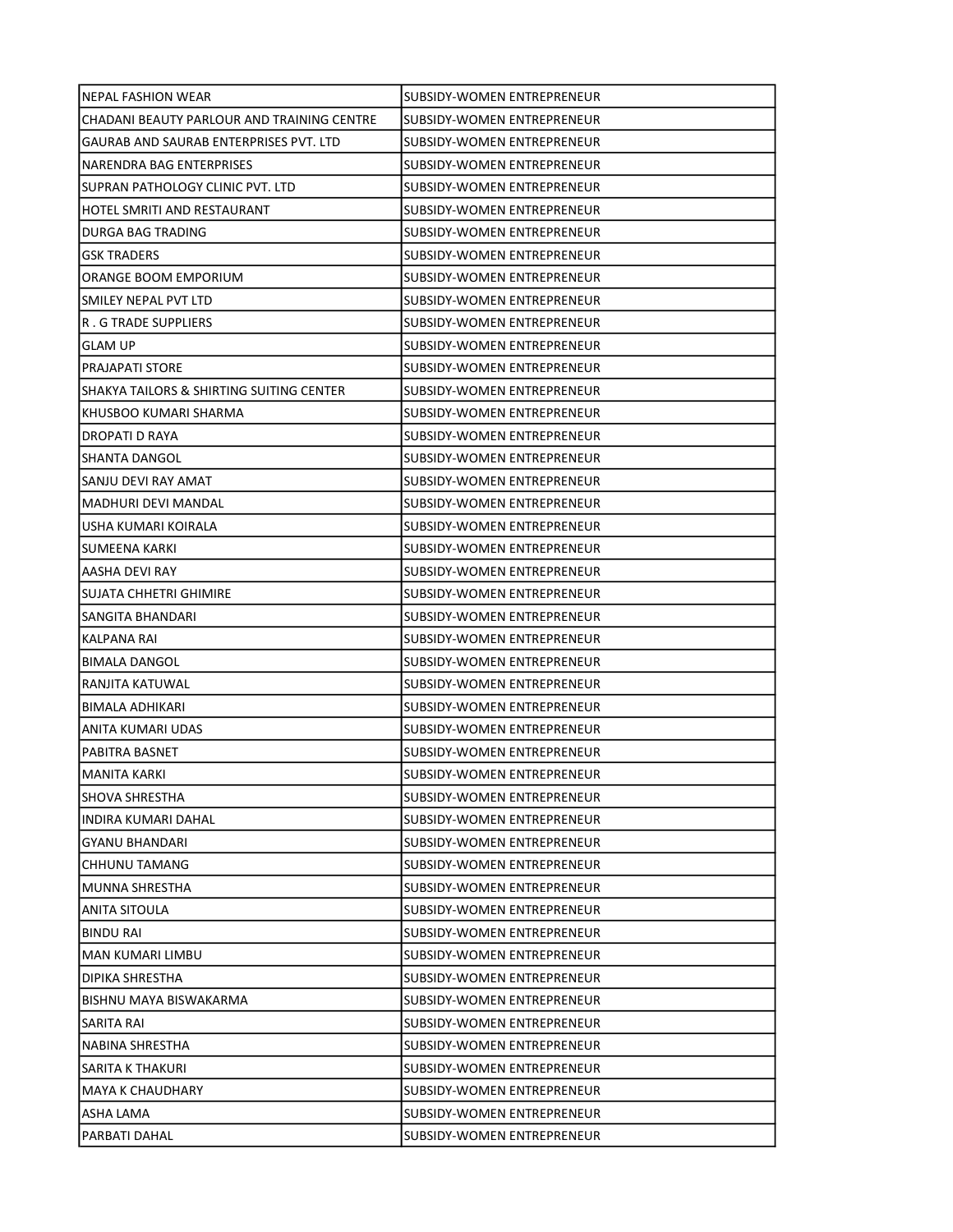| <b>BISHNU MAYA CHHETRI</b>         | SUBSIDY-WOMEN ENTREPRENEUR        |
|------------------------------------|-----------------------------------|
| MAN K ALE                          | SUBSIDY-WOMEN ENTREPRENEUR        |
| <b>DEVI DHUNGANA</b>               | SUBSIDY-WOMEN ENTREPRENEUR        |
| PRAGATI BIJUKCHHE                  | SUBSIDY-WOMEN ENTREPRENEUR        |
| JR GRAVITY FASHION WEAR PVT. LTD   | SUBSIDY-WOMEN ENTREPRENEUR        |
| PARBATI FANCY COLLECTION           | SUBSIDY-WOMEN ENTREPRENEUR        |
| JAYESH INTERNATIONAL               | SUBSIDY-WOMEN ENTREPRENEUR        |
| <b>SUYOG KIRANA STORE</b>          | SUBSIDY-WOMEN ENTREPRENEUR        |
| <b>MOUNTAIN GOGO COFFEE BEANS</b>  | <b>SUBSIDY-WOMEN ENTREPRENEUR</b> |
| NAYAPUSTA PASAL                    | SUBSIDY-WOMEN ENTREPRENEUR        |
| OM SAI                             | SUBSIDY-WOMEN ENTREPRENEUR        |
| EKADESMA CLOTHING                  | SUBSIDY-WOMEN ENTREPRENEUR        |
| YOGINI ARTS PVT LTD                | SUBSIDY-WOMEN ENTREPRENEUR        |
| FIRST TRUST AND TRY                | <b>SUBSIDY-WOMEN ENTREPRENEUR</b> |
| SHREE BEAUTY PARLOUR AND COSMETICS | SUBSIDY-WOMEN ENTREPRENEUR        |
| COSMETIC AND BOUTIQUE CENTER       | <b>SUBSIDY-WOMEN ENTREPRENEUR</b> |
| NEETA'S COLLECTION                 | SUBSIDY-WOMEN ENTREPRENEUR        |
| <b>NEW COLLECTION</b>              | SUBSIDY-WOMEN ENTREPRENEUR        |
| LOTUS DIGITAL HUB                  | SUBSIDY-WOMEN ENTREPRENEUR        |
| <b>MAN MAYA STORES</b>             | SUBSIDY-WOMEN ENTREPRENEUR        |
| <b>BEBSTORE</b>                    | SUBSIDY-WOMEN ENTREPRENEUR        |
| J K 'S OUTFITTERS                  | SUBSIDY-WOMEN ENTREPRENEUR        |
| LALITA TAMANG                      | SUBSIDY-WOMEN ENTREPRENEUR        |
| APSARA TIMALSINA GAUTAM            | SUBSIDY-WOMEN ENTREPRENEUR        |
| RENUKA TIMALSINA                   | SUBSIDY-WOMEN ENTREPRENEUR        |
| RIBEKA KHADKA                      | SUBSIDY-WOMEN ENTREPRENEUR        |
| <b>BINA LAMA</b>                   | SUBSIDY-WOMEN ENTREPRENEUR        |
| <b>SHARMILA DARLAMI</b>            | SUBSIDY-WOMEN ENTREPRENEUR        |
| SIMA KC                            | SUBSIDY-WOMEN ENTREPRENEUR        |
| <b>SARITA POKHAREL</b>             | SUBSIDY-WOMEN ENTREPRENEUR        |
| <b>SITA PURKUTI</b>                | SUBSIDY-WOMEN ENTREPRENEUR        |
| SRIJANA YONJAN                     | SUBSIDY-WOMEN ENTREPRENEUR        |
| YAN KUMARI NEPAL                   | SUBSIDY-WOMEN ENTREPRENEUR        |
| SARALA SHRESTHA                    | SUBSIDY-WOMEN ENTREPRENEUR        |
| <b>KABITA KUNWAR</b>               | SUBSIDY-WOMEN ENTREPRENEUR        |
| SRIJANA TAMANG                     | SUBSIDY-WOMEN ENTREPRENEUR        |
| <b>SUSMA BHATTARAI</b>             | SUBSIDY-WOMEN ENTREPRENEUR        |
| SHUSILA UPRETI                     | SUBSIDY-WOMEN ENTREPRENEUR        |
| RADHIKA CHAULAGAIN                 | SUBSIDY-WOMEN ENTREPRENEUR        |
| <b>SUNITA RIJAL</b>                | SUBSIDY-WOMEN ENTREPRENEUR        |
| SABINA SHRESTHA MAHARJAN           | SUBSIDY-WOMEN ENTREPRENEUR        |
| <b>MONICA SHRESTHA</b>             | SUBSIDY-WOMEN ENTREPRENEUR        |
| SITA ADHIKARI (MUSLIM)             | SUBSIDY-WOMEN ENTREPRENEUR        |
| SUSHILA KARKI                      | SUBSIDY-WOMEN ENTREPRENEUR        |
| KAMALA SHRESTHA                    | SUBSIDY-WOMEN ENTREPRENEUR        |
| SHATABDI CREATION PVT. LTD.        | SUBSIDY-WOMEN ENTREPRENEUR        |
| <b>EVA BEAUTY PARLOR</b>           | SUBSIDY-WOMEN ENTREPRENEUR        |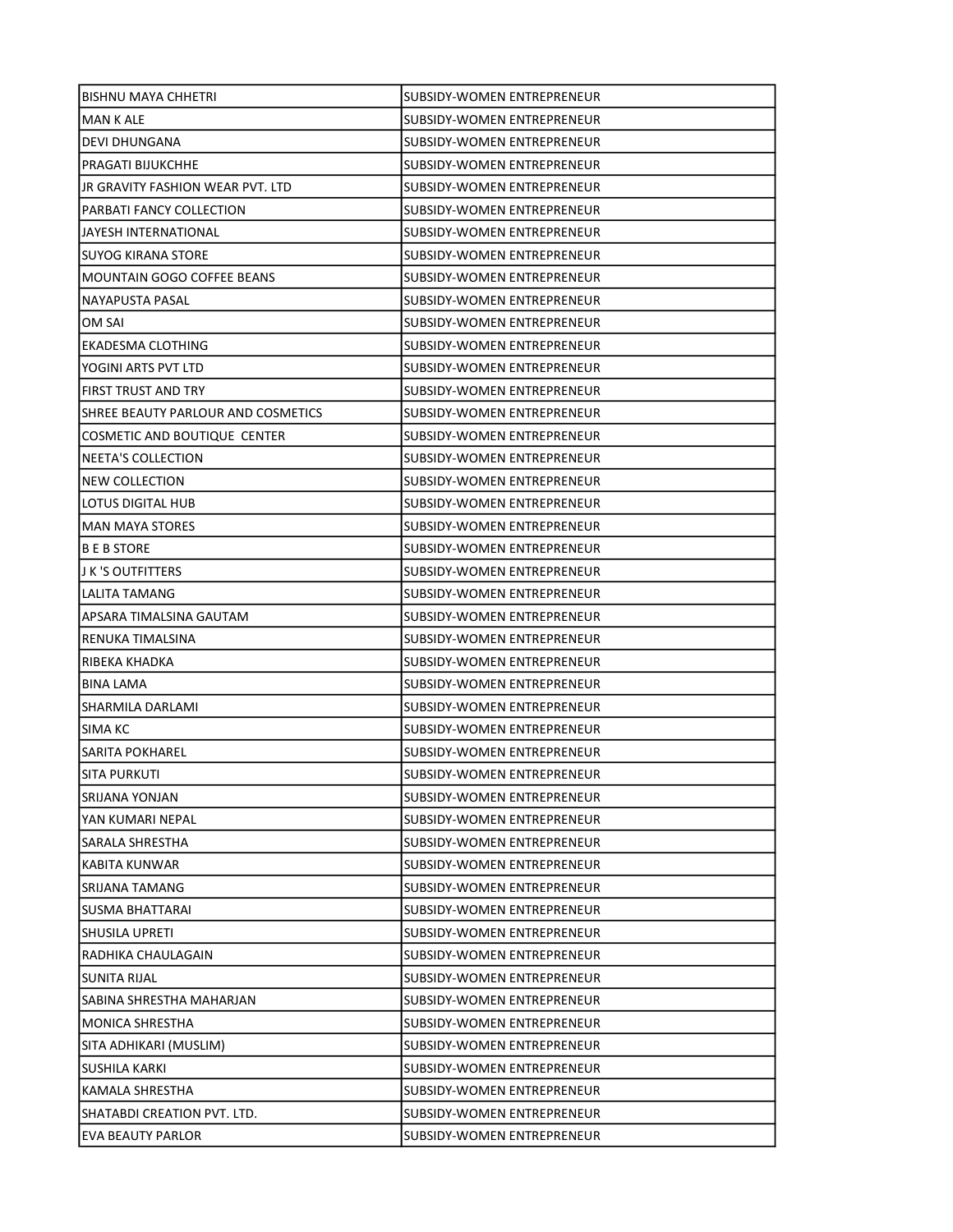| KARUNA FASHION TAILORING CENTRE | SUBSIDY-WOMEN ENTREPRENEUR             |
|---------------------------------|----------------------------------------|
| KALIKA FALFUL AND JUICE CENTER  | SUBSIDY-WOMEN ENTREPRENEUR             |
| SARITA GAUTTAM                  | SUBSIDY-WOMEN ENTREPRENEUR             |
| MUNA DEVI TIWARI                | <b>SUBSIDY-WOMEN ENTREPRENEUR</b>      |
| BHAGAWATI SHRESTHA              | SUBSIDY-WOMEN ENTREPRENEUR             |
| CHANDRAWATI SUBEDI              | SUBSIDY-WOMEN ENTREPRENEUR             |
| <b>MONIKA PANGENI POUDEL</b>    | SUBSIDY-WOMEN ENTREPRENEUR             |
| APSARA BANSTOLA                 | SUBSIDY-WOMEN ENTREPRENEUR             |
| NIRMALA SUBEDI                  | SUBSIDY-WOMEN ENTREPRENEUR             |
| PREM KUMARI ADHIKARI            | SUBSIDY-WOMEN ENTREPRENEUR             |
| KALPANA G.C                     | SUBSIDY-WOMEN ENTREPRENEUR             |
| SAUBHAGYAWATI DEVI KASAUDHAN    | SUBSIDY-WOMEN ENTREPRENEUR             |
| KISHNA NEUPANE                  | SUBSIDY-WOMEN ENTREPRENEUR             |
| MRIDULA KASAUDHAN               | SUBSIDY-WOMEN ENTREPRENEUR             |
| DIKSHYA KHANAL                  | SUBSIDY-WOMEN ENTREPRENEUR             |
| SIMALA SARU KHATTRI             | SUBSIDY-WOMEN ENTREPRENEUR             |
| SAPANA B.K                      | SUBSIDY-WOMEN ENTREPRENEUR             |
| <b>PUNAM BARAL</b>              | SUBSIDY-WOMEN ENTREPRENEUR             |
| <b>ANJALI RASAELI</b>           | SUBSIDY-WOMEN ENTREPRENEUR             |
| NISHA KHANAL                    | SUBSIDY-WOMEN ENTREPRENEUR             |
| JAMUNA POUDEL                   | SUBSIDY-WOMEN ENTREPRENEUR             |
| SABINA THAPA                    | SUBSIDY-WOMEN ENTREPRENEUR             |
| RUPA KASUDHAN                   | SUBSIDY-WOMEN ENTREPRENEUR             |
| BED KUMARI SHAHA                | SUBSIDY-WOMEN ENTREPRENEUR             |
| YASHU KALA BHUSAL               | SUBSIDY-WOMEN ENTREPRENEUR             |
| LAXMI PAUDEL                    | SUBSIDY-WOMEN ENTREPRENEUR             |
| KARNA DAMAI                     | SUBSIDY-UNDER PRIVILEGE                |
| <b>BHAGAT B BAYALKOTI</b>       | SUBSIDY-UNDER PRIVILEGE                |
| <b>ANJAN PARIYAR</b>            | SUBSIDY-UNDER PRIVILEGE                |
| YESHU TAILORING CENTER          | SUBSIDY-UNDER PRIVILEGE                |
| HIMCHULI TAILORING CENTER       | SUBSIDY-UNDER PRIVILEGE                |
| <b>BIR BAHADUR PAKHRIN</b>      | SUBSIDY-UNDER PRIVILEGE                |
| KRISHNA B SIRPALI               | SUBSIDY-UNDER PRIVILEGE                |
| ISHWORI SUNAR BARALI            | SUBSIDY-UNDER PRIVILEGE                |
| RIMA KUMARI SINGH K SINGH       | SUBSIDY-EDUCATION LOAN                 |
| ARUN THAKUR                     | SUBSIDY-EDUCATION LOAN                 |
| <b>NABIN CHAUDHARY</b>          | SUBSIDY-EDUCATION LOAN                 |
| N.S EKIKRITIK KRISHI FARM       | SUBSIDY-COMMERCIAL AGRI & LIVESTOCK-MF |
| CHAKRA BAHADUR BIST             | SUBSIDY-COMMERCIAL AGRI & LIVESTOCK-MF |
| NAWARAJ RAI                     | SUBSIDY-COMMERCIAL AGRI & LIVESTOCK-MF |
| THAN BAHADUR GURUNG             | SUBSIDY-COMMERCIAL AGRI & LIVESTOCK-MF |
| THAN B GURUNG                   | SUBSIDY-COMMERCIAL AGRI & LIVESTOCK-MF |
| KRISHNA BAHADUR THAPA           | SUBSIDY-COMMERCIAL AGRI & LIVESTOCK-MF |
| KRISHNA BAHADUR THAPA           | SUBSIDY-COMMERCIAL AGRI & LIVESTOCK-MF |
| THAMAN BAHADUR MAGAR            | SUBSIDY-COMMERCIAL AGRI & LIVESTOCK-MF |
| HARI BAHADUR CHHETRI            | SUBSIDY-COMMERCIAL AGRI & LIVESTOCK-MF |
| <b>BUY TO HELP HANDICRAFT</b>   | SUBSIDY-COMMERCIAL AGRI & LIVESTOCK-MF |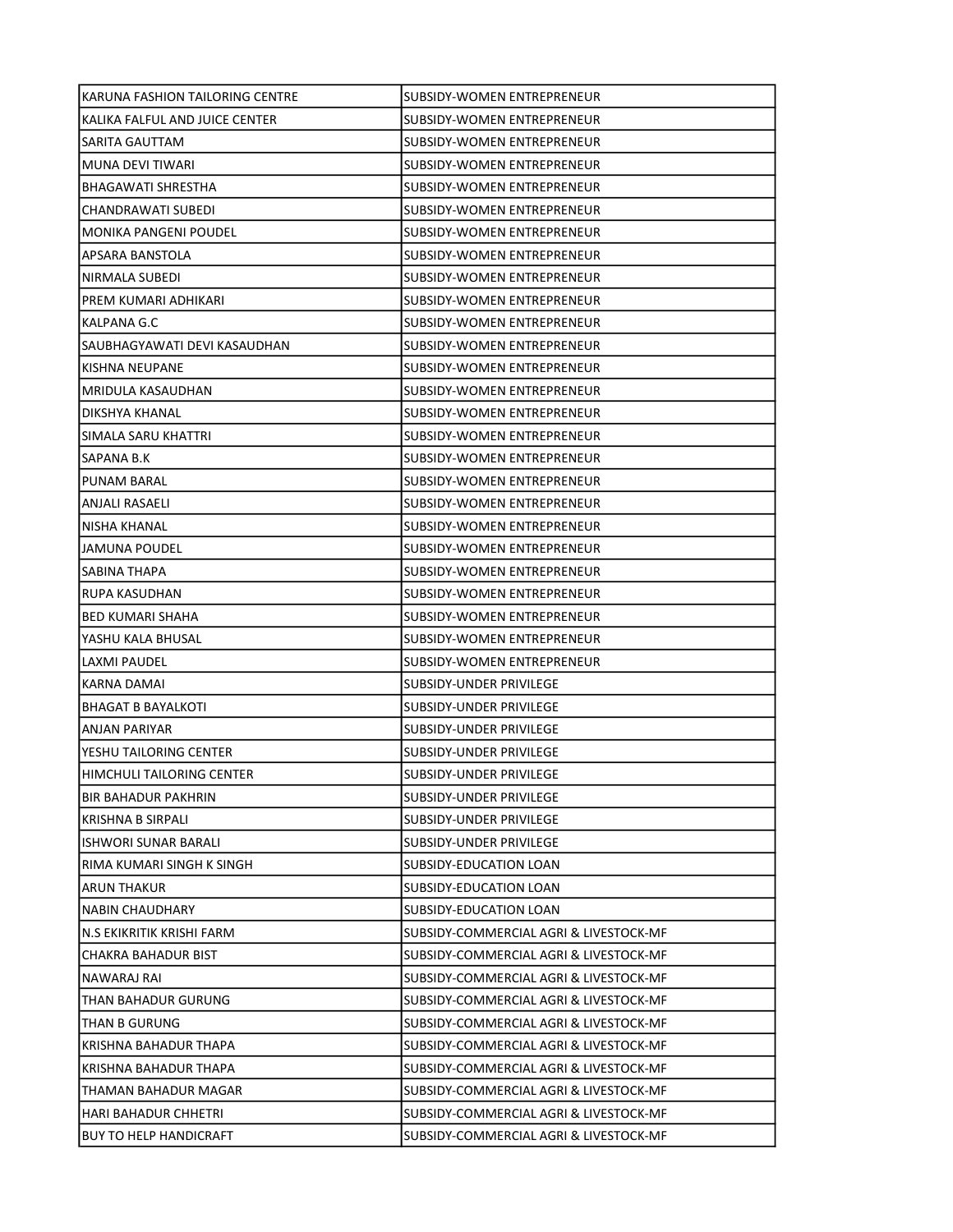| IJEET BAHADUR TAMANG                                                                | SUBSIDY-COMMERCIAL AGRI & LIVESTOCK-MF |
|-------------------------------------------------------------------------------------|----------------------------------------|
| SWORNIM KRISHI TATHA PASUPALAN FARM                                                 | SUBSIDY-COMMERCIAL AGRI & LIVESTOCK-MF |
| BALDAHA BAHUUDESHYA GAI TATHA PASHUPALAN FARISUBSIDY-COMMERCIAL AGRI & LIVESTOCK-MF |                                        |
| KALINCHOWK KUKHURA PALAN FIRM                                                       | SUBSIDY-COMMERCIAL AGRI & LIVESTOCK-MF |
| ARJUN KRISHI TATHA PASUPALAN FARM                                                   | SUBSIDY-COMMERCIAL AGRI & LIVESTOCK-MF |
| KAMADHENU KRISHI PASUPANCHI TATHA MACHAYA FAISUBSIDY-COMMERCIAL AGRI & LIVESTOCK-MF |                                        |
| IKHOKANA AGRO PRODUCTION NEPAL                                                      | SUBSIDY-COMMERCIAL AGRI & LIVESTOCK-MF |
| Q AND Q FRESH HOUSE                                                                 | SUBSIDY-COMMERCIAL AGRI & LIVESTOCK-MF |
| OJHA TARKARI FIRM                                                                   | SUBSIDY-COMMERCIAL AGRI & LIVESTOCK-MF |
| GAYATRI KRISHI FIRM                                                                 | SUBSIDY-COMMERCIAL AGRI & LIVESTOCK-MF |
| JAGANNATH CHAULAGAI                                                                 | SUBSIDY-COMMERCIAL AGRI & LIVESTOCK-MF |
| <b>BILABH SHRESTHA</b>                                                              | SUBSIDY-COMMERCIAL AGRI & LIVESTOCK-MF |
| DASHRATH POULTRY FARM                                                               | SUBSIDY-COMMERCIAL AGRI & LIVESTOCK-MF |
| SIDDHABAJE BAKHRA PALAN FIRM                                                        | SUBSIDY-COMMERCIAL AGRI & LIVESTOCK-MF |
| SABITA DEVI KURMI                                                                   | SUBSIDY-COMMERCIAL AGRI & LIVESTOCK-MF |
| SONALAL PRASAD YADAV                                                                | SUBSIDY-COMMERCIAL AGRI & LIVESTOCK-MF |
| PRANITA SUBEDI                                                                      | SUBSIDY-COMMERCIAL AGRI & LIVESTOCK-MF |
| ANAND KUMAR SINGH KURMI                                                             | SUBSIDY-COMMERCIAL AGRI & LIVESTOCK-MF |
| JAGAT LAL DAS                                                                       | SUBSIDY-COMMERCIAL AGRI & LIVESTOCK-MF |
| SANJEEB RAJ JOSHI                                                                   | SUBSIDY-COMMERCIAL AGRI & LIVESTOCK-MF |
| <b>GANESH BHATTARAI</b>                                                             | SUBSIDY-COMMERCIAL AGRI & LIVESTOCK-MF |
| KARNA BAHADUR ADHIKARI                                                              | SUBSIDY-COMMERCIAL AGRI & LIVESTOCK-MF |
| DURGA BHANDARI                                                                      | SUBSIDY-COMMERCIAL AGRI & LIVESTOCK-MF |
| HARKA BAHADUR BOHARA                                                                | SUBSIDY-COMMERCIAL AGRI & LIVESTOCK-MF |
| TEK BAHADUR MALLA                                                                   | SUBSIDY-COMMERCIAL AGRI & LIVESTOCK-MF |
| JANGA BAHADUR K.C                                                                   | SUBSIDY-COMMERCIAL AGRI & LIVESTOCK-MF |
| SURYA BAHADUR BOGATI                                                                | SUBSIDY-COMMERCIAL AGRI & LIVESTOCK-MF |
| KALPANA CHAND                                                                       | SUBSIDY-COMMERCIAL AGRI & LIVESTOCK-MF |
| RAILI TRIPANI BAHUUDADESHIY KRISHI FARM                                             | SUBSIDY-COMMERCIAL AGRI & LIVESTOCK-MF |
| PANCHASHIL PASHU TATHA KRISHI FARM                                                  | SUBSIDY-COMMERCIAL AGRI & LIVESTOCK-MF |
| IABHIYAN UNNAT GAI FARM                                                             | SUBSIDY-COMMERCIAL AGRI & LIVESTOCK-MF |
| KANCHHA TAMANG THOKRA                                                               | SUBSIDY-COMMERCIAL AGRI & LIVESTOCK-MF |
| GOSAI THOKRA                                                                        | SUBSIDY-COMMERCIAL AGRI & LIVESTOCK-MF |
| DEJI TAMANGNI                                                                       | SUBSIDY-COMMERCIAL AGRI & LIVESTOCK-MF |
| PRAMOD KUMAR TITUNG                                                                 | SUBSIDY-COMMERCIAL AGRI & LIVESTOCK-MF |
| SAPANA GHALE                                                                        | SUBSIDY-COMMERCIAL AGRI & LIVESTOCK-MF |
| PALMU TAMANGNI                                                                      | SUBSIDY-COMMERCIAL AGRI & LIVESTOCK-MF |
| DAWA YALMO THOKRA                                                                   | SUBSIDY-COMMERCIAL AGRI & LIVESTOCK-MF |
| DAWA SONAM THOKRA TAMANG                                                            | SUBSIDY-COMMERCIAL AGRI & LIVESTOCK-MF |
| PEMA TENJEN TAMANG                                                                  | SUBSIDY-COMMERCIAL AGRI & LIVESTOCK-MF |
| LHAKPA CHIMO TAMANG                                                                 | SUBSIDY-COMMERCIAL AGRI & LIVESTOCK-MF |
| DAWA RENJEN THOKRA                                                                  | SUBSIDY-COMMERCIAL AGRI & LIVESTOCK-MF |
| MADAN KUMAR SHARMA                                                                  | SUBSIDY-COMMERCIAL AGRI & LIVESTOCK-MF |
| KALPANA UPRETI SELWAL                                                               | SUBSIDY-COMMERCIAL AGRI & LIVESTOCK-MF |
| PRADIP RAI                                                                          | SUBSIDY-COMMERCIAL AGRI & LIVESTOCK-MF |
| MD RUSARAM ALI                                                                      | SUBSIDY-COMMERCIAL AGRI & LIVESTOCK-MF |
| JAY N TATMA                                                                         | SUBSIDY-COMMERCIAL AGRI & LIVESTOCK-MF |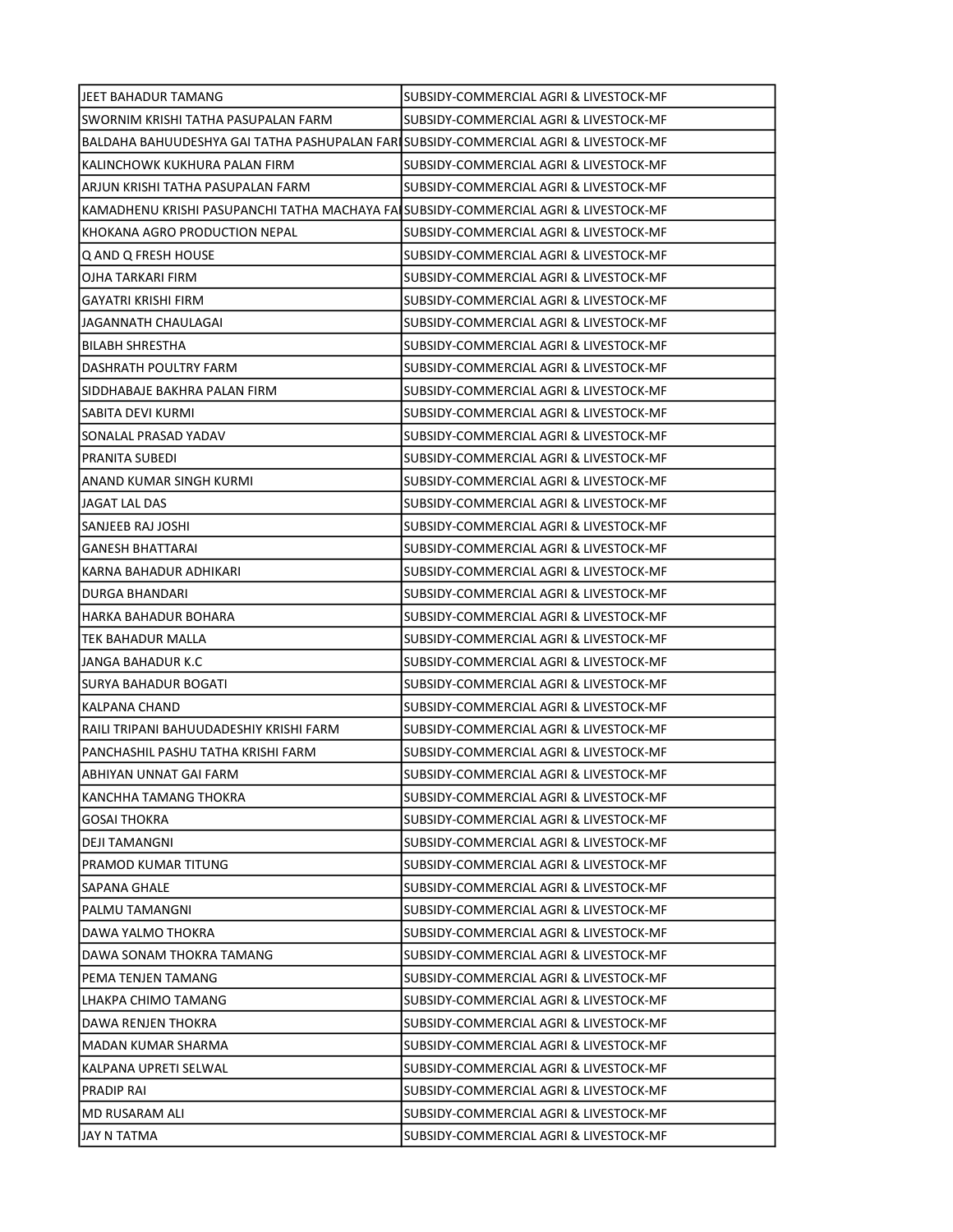| RAM PUKAR MAHATO                       | SUBSIDY-COMMERCIAL AGRI & LIVESTOCK-MF |
|----------------------------------------|----------------------------------------|
| SHER BAHADUR SUHANG                    | SUBSIDY-COMMERCIAL AGRI & LIVESTOCK-MF |
| LOKENDRA BAHADUR LIMBU                 | SUBSIDY-COMMERCIAL AGRI & LIVESTOCK-MF |
| THANESHWOR NEPALI                      | SUBSIDY-COMMERCIAL AGRI & LIVESTOCK-MF |
| SHEKHAR PARIYAR                        | SUBSIDY-COMMERCIAL AGRI & LIVESTOCK-MF |
| DOMAN BARAL                            | SUBSIDY-COMMERCIAL AGRI & LIVESTOCK-MF |
| DHAN RAJ SUBADI                        | SUBSIDY-COMMERCIAL AGRI & LIVESTOCK-MF |
| SURDHENU PASHU FIRM                    | SUBSIDY-COMMERCIAL AGRI & LIVESTOCK-MF |
| BHATTARAI KRISHI TATHA PASHUPALAN FIRM | SUBSIDY-COMMERCIAL AGRI & LIVESTOCK-MF |
| KUNWAR KRISHI FARM                     | SUBSIDY-COMMERCIAL AGRI & LIVESTOCK-MF |
| ANIKA PASHUPALA FARM                   | SUBSIDY-COMMERCIAL AGRI & LIVESTOCK-MF |
| BABURAM PANTHI                         | SUBSIDY-COMMERCIAL AGRI & LIVESTOCK-MF |
| LAXMI PRASAD GAIRE JAISI               | SUBSIDY-COMMERCIAL AGRI & LIVESTOCK-MF |
| TEK BAHADUR SHRISH MAGAR               | SUBSIDY-COMMERCIAL AGRI & LIVESTOCK-MF |
| <b>FADINDRA SHRIS</b>                  | SUBSIDY-COMMERCIAL AGRI & LIVESTOCK-MF |
| DAMBAR BAHADUR CHALISE                 | SUBSIDY-COMMERCIAL AGRI & LIVESTOCK-MF |
| TAM BAHADUR SUNAR                      | SUBSIDY-COMMERCIAL AGRI & LIVESTOCK-MF |
| LIL BAHADUR THAPA DARLAMI              | SUBSIDY-COMMERCIAL AGRI & LIVESTOCK-MF |
| DAN BAHADUR GHARTI                     | SUBSIDY-COMMERCIAL AGRI & LIVESTOCK-MF |
| INDRA RASAN LONIYA                     | SUBSIDY-COMMERCIAL AGRI & LIVESTOCK-MF |
| NANDA KUMARI PANDEY                    | SUBSIDY-COMMERCIAL AGRI & LIVESTOCK-MF |
| HARI B KHATRI                          | SUBSIDY-COMMERCIAL AGRI & LIVESTOCK-MF |
| KAMAL PRASAD BHATTARAI                 | SUBSIDY-COMMERCIAL AGRI & LIVESTOCK-MF |
| SHIVA SHAKTI GAI BHAISI FIRM           | SUBSIDY-COMMERCIAL AGRI & LIVESTOCK-MF |
| SAFAL NAMUNA TATHA PASHUPANCHHI FIRM   | SUBSIDY-COMMERCIAL AGRI & LIVESTOCK-MF |
| SANGITA BHAISI PALAN FARM              | SUBSIDY-COMMERCIAL AGRI & LIVESTOCK-MF |
| <b>BASANTA CHHETRI</b>                 | SUBSIDY-COMMERCIAL AGRI & LIVESTOCK-MF |
| <b>KRISHNA P PANDEY</b>                | SUBSIDY-COMMERCIAL AGRI & LIVESTOCK-MF |
| RESUNGA BANGUR FIRM                    | SUBSIDY-COMMERCIAL AGRI & LIVESTOCK-MF |
| MADANE AGRICULTURE PVT.LTD.            | SUBSIDY-COMMERCIAL AGRI & LIVESTOCK-MF |
| JANAK RAJ ARYAL                        | SUBSIDY-COMMERCIAL AGRI & LIVESTOCK-MF |
| DAL B BASNET                           | SUBSIDY-COMMERCIAL AGRI & LIVESTOCK-MF |
| SHYAM SUNDAR KRISHI FARM               | SUBSIDY-COMMERCIAL AGRI & LIVESTOCK-MF |
| <b>GANESH NEUPANE</b>                  | SUBSIDY-COMMERCIAL AGRI & LIVESTOCK-MF |
| MINA KUMARI KHADKA                     | SUBSIDY-COMMERCIAL AGRI & LIVESTOCK-MF |
| AARATI ADHIKARI                        | SUBSIDY-COMMERCIAL AGRI & LIVESTOCK-MF |
| DEU B SHRESTHA                         | SUBSIDY-COMMERCIAL AGRI & LIVESTOCK-MF |
| MOHAN PD. CHAMLAGAIN                   | SUBSIDY-COMMERCIAL AGRI & LIVESTOCK-MF |
| AAETA HANGMA LIMBU                     | SUBSIDY-COMMERCIAL AGRI & LIVESTOCK-MF |
| KUSUME AKIKRIT KRISHI FARM             | SUBSIDY-COMMERCIAL AGRI & LIVESTOCK-MF |
| SUWAL KRISHI FIRM                      | SUBSIDY-COMMERCIAL AGRI & LIVESTOCK-MF |
| TAGERA LIMBU KRISHI FARM               | SUBSIDY-COMMERCIAL AGRI & LIVESTOCK-MF |
| AMBIKA BHATTARAI                       | SUBSIDY-COMMERCIAL AGRI & LIVESTOCK-MF |
| DIKSHA BHATTRAI                        | SUBSIDY-COMMERCIAL AGRI & LIVESTOCK-MF |
| KAMAL POKHREL                          | SUBSIDY-COMMERCIAL AGRI & LIVESTOCK-MF |
| RAJ BAHADUR RAI                        | SUBSIDY-COMMERCIAL AGRI & LIVESTOCK-MF |
| <b>GAMBIR BAHADUR KATUWAL</b>          | SUBSIDY-COMMERCIAL AGRI & LIVESTOCK-MF |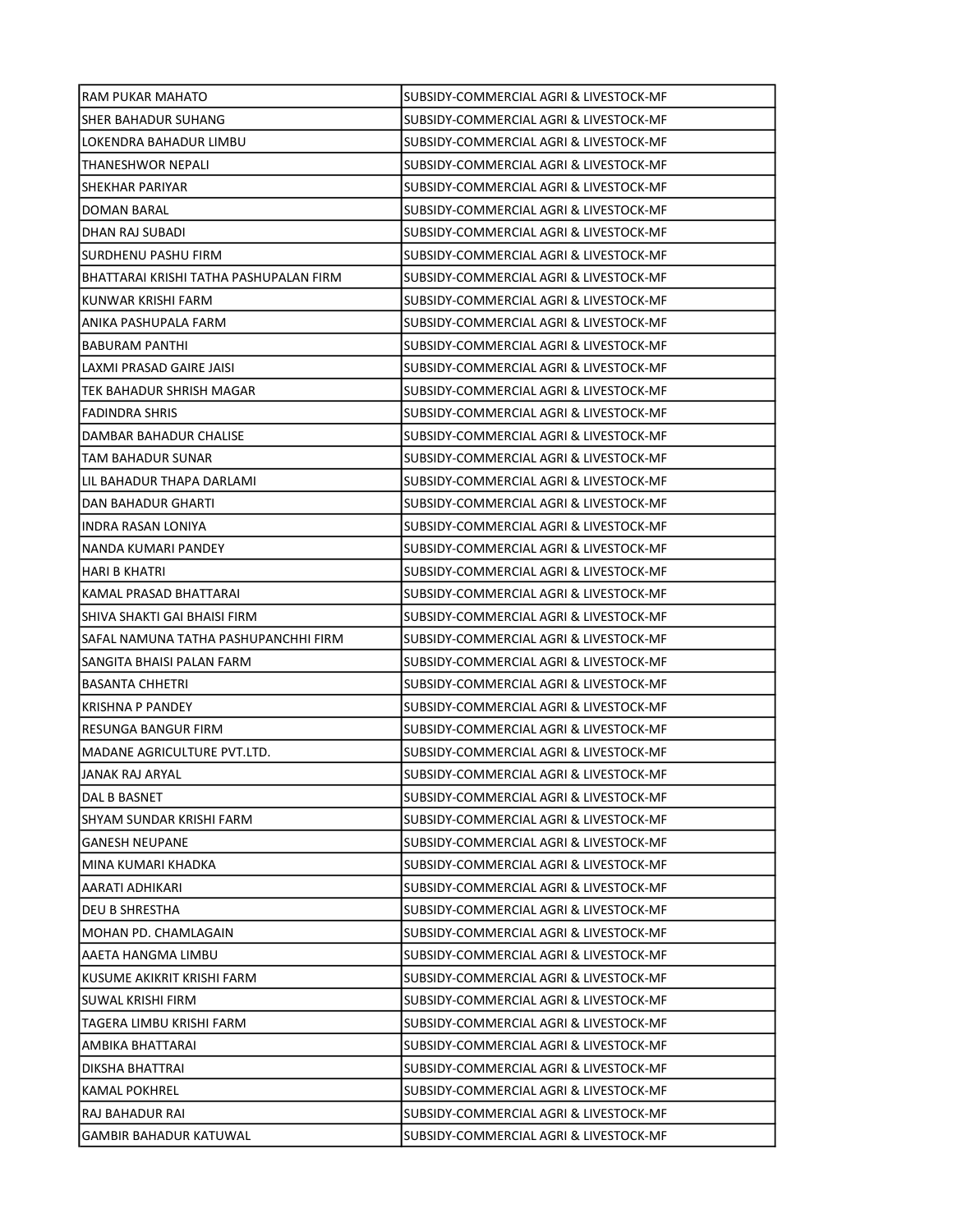| <b>BAL K TIMSINA</b>                                                                  | SUBSIDY-COMMERCIAL AGRI & LIVESTOCK-MF |
|---------------------------------------------------------------------------------------|----------------------------------------|
| KABINDRA TIMSINA                                                                      | SUBSIDY-COMMERCIAL AGRI & LIVESTOCK-MF |
| <b>GOPAL PRASAD KHAREL</b>                                                            | SUBSIDY-COMMERCIAL AGRI & LIVESTOCK-MF |
| RESHAM R ACHARYA                                                                      | SUBSIDY-COMMERCIAL AGRI & LIVESTOCK-MF |
| <b>BEL B THAPA</b>                                                                    | SUBSIDY-COMMERCIAL AGRI & LIVESTOCK-MF |
| DIL B GAIRE                                                                           | SUBSIDY-COMMERCIAL AGRI & LIVESTOCK-MF |
| <b>BIKASH ACHARYA</b>                                                                 | SUBSIDY-COMMERCIAL AGRI & LIVESTOCK-MF |
| DUK BAHADUR JHANKRI                                                                   | SUBSIDY-COMMERCIAL AGRI & LIVESTOCK-MF |
| KISAN THAPA                                                                           | SUBSIDY-COMMERCIAL AGRI & LIVESTOCK-MF |
| KANCHA BANIYA IMPEX                                                                   | SUBSIDY-COMMERCIAL AGRI & LIVESTOCK-MF |
| <b>NEW BHANDARI TRADERS</b>                                                           | SUBSIDY-COMMERCIAL AGRI & LIVESTOCK-MF |
| LAXMI AYURVED PHARMA                                                                  | SUBSIDY-COMMERCIAL AGRI & LIVESTOCK-MF |
| L & J TRADERS                                                                         | SUBSIDY-COMMERCIAL AGRI & LIVESTOCK-MF |
| SETIDEVI ENTERPRISES SUPPLIERS                                                        | SUBSIDY-COMMERCIAL AGRI & LIVESTOCK-MF |
| JADIBUTI BAIDYA PASAL                                                                 | SUBSIDY-COMMERCIAL AGRI & LIVESTOCK-MF |
| <b>TEK NATH KAFLE</b>                                                                 | SUBSIDY-COMMERCIAL AGRI & LIVESTOCK-MF |
| <b>SHYAM K POKHREL</b>                                                                | SUBSIDY-COMMERCIAL AGRI & LIVESTOCK-MF |
| KHIM B THAPA                                                                          | SUBSIDY-COMMERCIAL AGRI & LIVESTOCK-MF |
| DIPENDRA RAI                                                                          | SUBSIDY-COMMERCIAL AGRI & LIVESTOCK-MF |
| SEKARSIN KRISHI FIRM                                                                  | SUBSIDY-COMMERCIAL AGRI & LIVESTOCK-MF |
| NANDA KUMAR TAMANG & JAS MAYA TAMANG                                                  | SUBSIDY-COMMERCIAL AGRI & LIVESTOCK-MF |
| ORCHARD AGRO FARM PVT LTD                                                             | SUBSIDY-COMMERCIAL AGRI & LIVESTOCK-MF |
| MAHENDRA POULTRY AND HATCHERY                                                         | SUBSIDY-COMMERCIAL AGRI & LIVESTOCK-MF |
| BHIMESHWOR POULTARY AND AGRICULTURE FARM                                              | SUBSIDY-COMMERCIAL AGRI & LIVESTOCK-MF |
| BHAKTA BAHADUR RAI                                                                    | SUBSIDY-COMMERCIAL AGRI & LIVESTOCK-MF |
| MANOJ SAPKOTA                                                                         | SUBSIDY-COMMERCIAL AGRI & LIVESTOCK-MF |
| YADAB PRASAD GHIMIRE                                                                  | SUBSIDY-COMMERCIAL AGRI & LIVESTOCK-MF |
| <b>BASANTA KARKI</b>                                                                  | SUBSIDY-COMMERCIAL AGRI & LIVESTOCK-MF |
| TIYA PASHUPANKSHI TATHA MATSHYA PALAN  KENDRA [SUBSIDY-COMMERCIAL AGRI & LIVESTOCK-MF |                                        |
| SIRJANSIL POULTRY AND BANGUR FARM                                                     | SUBSIDY-COMMERCIAL AGRI & LIVESTOCK-MF |
| NARAYAN BAHADUR KHATI                                                                 | SUBSIDY-COMMERCIAL AGRI & LIVESTOCK-MF |
| <b>BASHYAL GAI FARM</b>                                                               | SUBSIDY-COMMERCIAL AGRI & LIVESTOCK-MF |
| ALAS AGRICULTURE PVT. LTD.                                                            | SUBSIDY-COMMERCIAL AGRI & LIVESTOCK-MF |
| <b>GREEN BARI</b>                                                                     | SUBSIDY-COMMERCIAL AGRI & LIVESTOCK-MF |
| SAUGAT SUNTALA TATHA MAURI PALAN FIRM                                                 | SUBSIDY-COMMERCIAL AGRI & LIVESTOCK-MF |
| JALAPA PASHUPANCHHI TATHA KRISHI FIRM                                                 | SUBSIDY-COMMERCIAL AGRI & LIVESTOCK-MF |
| JARBISAUNA BAKHARA FIRM                                                               | SUBSIDY-COMMERCIAL AGRI & LIVESTOCK-MF |
| BANIYA KRISHI TATHA PASHU FIRM                                                        | SUBSIDY-COMMERCIAL AGRI & LIVESTOCK-MF |
| NAR BAHADUR KAMI                                                                      | SUBSIDY-COMMERCIAL AGRI & LIVESTOCK-MF |
| RAJU PUNMAGAR                                                                         | SUBSIDY-COMMERCIAL AGRI & LIVESTOCK-MF |
| RAWAT POULTRY FIRM                                                                    | SUBSIDY-COMMERCIAL AGRI & LIVESTOCK-MF |
| SITARAM PARAJULI                                                                      | SUBSIDY-COMMERCIAL AGRI & LIVESTOCK-MF |
| SIRJANA ADHIKARI                                                                      | SUBSIDY-COMMERCIAL AGRI & LIVESTOCK-MF |
| PADAM BAHDUR PRADHAN                                                                  | SUBSIDY-COMMERCIAL AGRI & LIVESTOCK-MF |
| <b>GUMBA SHORI RAI</b>                                                                | SUBSIDY-COMMERCIAL AGRI & LIVESTOCK-MF |
| <b>BINOD KC</b>                                                                       | SUBSIDY-COMMERCIAL AGRI & LIVESTOCK-MF |
| DIPAK K PARAJULI                                                                      | SUBSIDY-COMMERCIAL AGRI & LIVESTOCK-MF |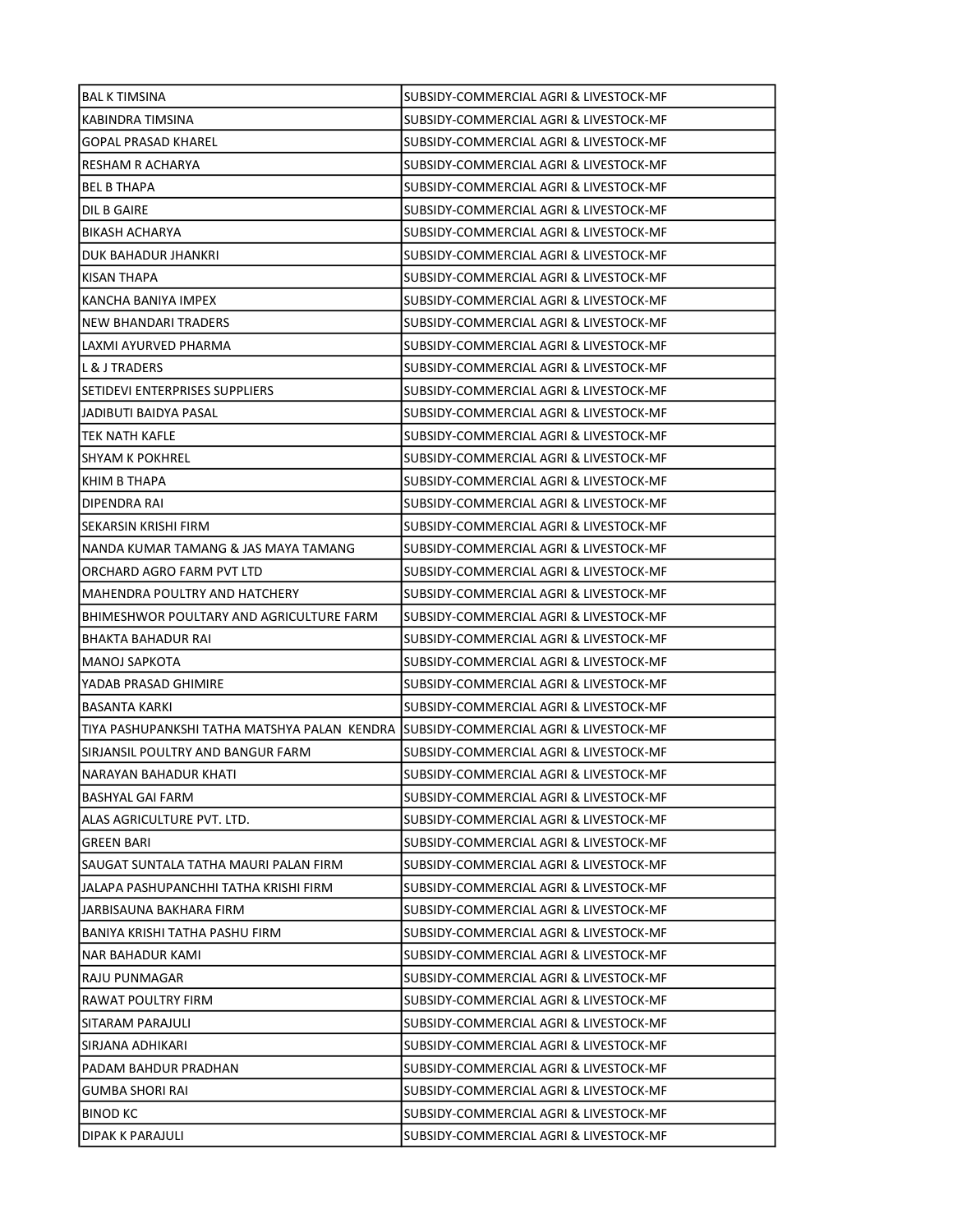| CHITRA BAHADUR SHRESTHA                                                                 | SUBSIDY-COMMERCIAL AGRI & LIVESTOCK-MF |
|-----------------------------------------------------------------------------------------|----------------------------------------|
| RAM KUMAR TAMANG                                                                        | SUBSIDY-COMMERCIAL AGRI & LIVESTOCK-MF |
| JAYA B TAMANG                                                                           | SUBSIDY-COMMERCIAL AGRI & LIVESTOCK-MF |
| <b>BENU K SHRESTHA</b>                                                                  | SUBSIDY-COMMERCIAL AGRI & LIVESTOCK-MF |
| SHREE PRASAD SHRESTHA                                                                   | SUBSIDY-COMMERCIAL AGRI & LIVESTOCK-MF |
| UTTAR KUMAR PRADHAN                                                                     | SUBSIDY-COMMERCIAL AGRI & LIVESTOCK-MF |
| <b>RAMESH RAI</b>                                                                       | SUBSIDY-COMMERCIAL AGRI & LIVESTOCK-MF |
| <b>MENUKA DEVI BASNET</b>                                                               | SUBSIDY-COMMERCIAL AGRI & LIVESTOCK-MF |
| HARKA BAHADUR SHRESTHA                                                                  | SUBSIDY-COMMERCIAL AGRI & LIVESTOCK-MF |
| DANI EKIKRIT KRISHI PASHU TATHA PANCHHI UDHYOG FISUBSIDY-COMMERCIAL AGRI & LIVESTOCK-MF |                                        |
| ASHNEHA KUKHURA FIRM                                                                    | SUBSIDY-COMMERCIAL AGRI & LIVESTOCK-MF |
| JAY BAJRANGWALI GENERAL STORE                                                           | SUBSIDY-COMMERCIAL AGRI & LIVESTOCK-MF |
| PALTI DEVI MAHATO                                                                       | SUBSIDY-COMMERCIAL AGRI & LIVESTOCK-MF |
| ARHULIYA KUMARI DAS                                                                     | SUBSIDY-COMMERCIAL AGRI & LIVESTOCK-MF |
| <b>KARNA BAHADUR RAI</b>                                                                | SUBSIDY-COMMERCIAL AGRI & LIVESTOCK-MF |
| ANG PASANG SHERPA                                                                       | SUBSIDY-COMMERCIAL AGRI & LIVESTOCK-MF |
| BIJAYA LAXMI POULTRY FORM                                                               | SUBSIDY-COMMERCIAL AGRI & LIVESTOCK-MF |
| DIPA AND DIBYA PASHUPALAN FARM                                                          | SUBSIDY-COMMERCIAL AGRI & LIVESTOCK-MF |
| RINA KRISHI FARM                                                                        | SUBSIDY-COMMERCIAL AGRI & LIVESTOCK-MF |
| PRASHANT POULTRY FARM                                                                   | SUBSIDY-COMMERCIAL AGRI & LIVESTOCK-MF |
| LAXMI KRISHI TATHA PASHUPANSHI PALAN FIRM                                               | SUBSIDY-COMMERCIAL AGRI & LIVESTOCK-MF |
| PURNIMA KRISHI TATHA PASHUPANSHI PALAN FIRM                                             | SUBSIDY-COMMERCIAL AGRI & LIVESTOCK-MF |
| KUSHAL KRISHI TATHA PASHUPANCHHI FIRM                                                   | SUBSIDY-COMMERCIAL AGRI & LIVESTOCK-MF |
| AGNIDHAR CHALISE                                                                        | SUBSIDY-COMMERCIAL AGRI & LIVESTOCK-MF |
| <b>GANGA KHATRI</b>                                                                     | SUBSIDY-COMMERCIAL AGRI & LIVESTOCK-MF |
| KHAREL POULTRY FARM                                                                     | SUBSIDY-COMMERCIAL AGRI & LIVESTOCK-MF |
| TAMANNA KUKHURA PALAN FARM                                                              | SUBSIDY-COMMERCIAL AGRI & LIVESTOCK-MF |
| POKHREL KRISHI TATHA PASHUPANCHI PALAN FIRM                                             | SUBSIDY-COMMERCIAL AGRI & LIVESTOCK-MF |
| REEYA POULTRY FIRM                                                                      | SUBSIDY-COMMERCIAL AGRI & LIVESTOCK-MF |
| BISHAL & NISHAN KRISHI TATHA PASHUPANSHI PALAN FISUBSIDY-COMMERCIAL AGRI & LIVESTOCK-MF |                                        |
| HARI PRASAD RIJAL                                                                       | SUBSIDY-COMMERCIAL AGRI & LIVESTOCK-MF |
| N.S ORGANIC KRISHI FIRM                                                                 | SUBSIDY-COMMERCIAL AGRI & LIVESTOCK-MF |
| JAYA KALIKA KRISHI FIRM                                                                 | SUBSIDY-COMMERCIAL AGRI & LIVESTOCK-MF |
| BHUMECHULI KRISHI TATHA PASHUPANCHHI FIRM                                               | SUBSIDY-COMMERCIAL AGRI & LIVESTOCK-MF |
| NEW BHALTAR PASHUPALAN FIRM                                                             | SUBSIDY-COMMERCIAL AGRI & LIVESTOCK-MF |
| N. H BAKHRA FIRM                                                                        | SUBSIDY-COMMERCIAL AGRI & LIVESTOCK-MF |
| AMAN POULTRY FIRM                                                                       | SUBSIDY-COMMERCIAL AGRI & LIVESTOCK-MF |
| RAM CHANDRA KHADKA                                                                      | SUBSIDY-COMMERCIAL AGRI & LIVESTOCK-MF |
| HEMANTA KHADKA                                                                          | SUBSIDY-COMMERCIAL AGRI & LIVESTOCK-MF |
| PRERANA KRISHI TATHA PASHU PANCHI FIRM                                                  | SUBSIDY-COMMERCIAL AGRI & LIVESTOCK-MF |
| PRERANA KRISHI TATHA PASHU PANCHI FIRM                                                  | SUBSIDY-COMMERCIAL AGRI & LIVESTOCK-MF |
| AALOK DUGDH TATHA MASU BIKAS FARM                                                       | SUBSIDY-COMMERCIAL AGRI & LIVESTOCK-MF |
| PROGRESSIVE AGRO FIRM                                                                   | SUBSIDY-COMMERCIAL AGRI & LIVESTOCK-MF |
| DUMRE PASHU FARM                                                                        | SUBSIDY-COMMERCIAL AGRI & LIVESTOCK-MF |
| LAGANSIL KRISHI BAKHRA FARM                                                             | SUBSIDY-COMMERCIAL AGRI & LIVESTOCK-MF |
| SARGAM KRISHI FARM                                                                      | SUBSIDY-COMMERCIAL AGRI & LIVESTOCK-MF |
| LAXMI PRASAD NEUPANE                                                                    | SUBSIDY-COMMERCIAL AGRI & LIVESTOCK-MF |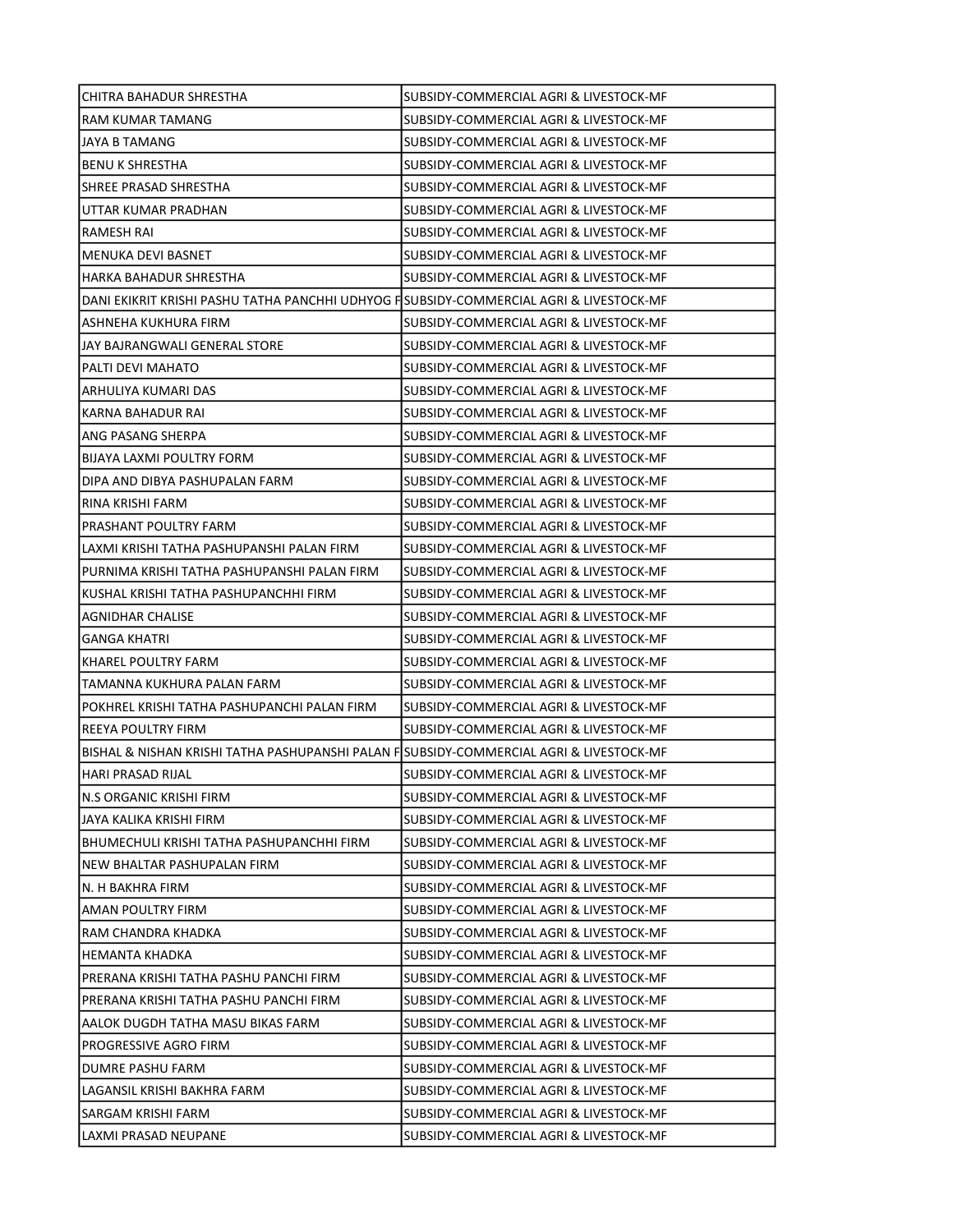| MAN BAHADUR GURUNG                          | SUBSIDY-COMMERCIAL AGRI & LIVESTOCK-MF |
|---------------------------------------------|----------------------------------------|
| LAL BAHADUR GURUNG                          | SUBSIDY-COMMERCIAL AGRI & LIVESTOCK-MF |
| KRISHNA PRASAD DHAKAL                       | SUBSIDY-COMMERCIAL AGRI & LIVESTOCK-MF |
| <b>BALBODH THAKUR BARHI</b>                 | SUBSIDY-COMMERCIAL AGRI & LIVESTOCK-MF |
| KUSHESHWAR THAKUR                           | SUBSIDY-COMMERCIAL AGRI & LIVESTOCK-MF |
| KHAGENDRA NATH RIJAL                        | SUBSIDY-COMMERCIAL AGRI & LIVESTOCK-MF |
| SANJIV KUMAR GUPTA                          | SUBSIDY-COMMERCIAL AGRI & LIVESTOCK-MF |
| BHARAT BAHADUR AIDI                         | SUBSIDY-COMMERCIAL AGRI & LIVESTOCK-MF |
| BAJURA BUDINANDA HANDICRAFT PRIVATE LIMITED | SUBSIDY-COMMERCIAL AGRI & LIVESTOCK-MF |
| MUKESH KUMAR PASWAN                         | SUBSIDY-COMMERCIAL AGRI & LIVESTOCK-MF |
| UMESH KUMAR YADAV                           | SUBSIDY-COMMERCIAL AGRI & LIVESTOCK-MF |
| ISHIV PUJAN PRASAD YADAV                    | SUBSIDY-COMMERCIAL AGRI & LIVESTOCK-MF |
| ASESAR PRASAD GUPTA                         | SUBSIDY-COMMERCIAL AGRI & LIVESTOCK-MF |
| MOHAN PRASAD TELI                           | SUBSIDY-COMMERCIAL AGRI & LIVESTOCK-MF |
| MANJUR MIYA THAKURAI                        | SUBSIDY-COMMERCIAL AGRI & LIVESTOCK-MF |
| CHAMPA DEVI YADAV                           | SUBSIDY-COMMERCIAL AGRI & LIVESTOCK-MF |
| LALTIMA MATASAYA FARM                       | SUBSIDY-COMMERCIAL AGRI & LIVESTOCK-MF |
| BIKASH POLTRY FARM                          | SUBSIDY-COMMERCIAL AGRI & LIVESTOCK-MF |
| MAKBUL HASAN MANSURI                        | SUBSIDY-COMMERCIAL AGRI & LIVESTOCK-MF |
| SUKHAL KUMARI DEVI                          | SUBSIDY-COMMERCIAL AGRI & LIVESTOCK-MF |
| RAJENDRA BAITHA                             | SUBSIDY-COMMERCIAL AGRI & LIVESTOCK-MF |
| PARWATI DEVI YADAV                          | SUBSIDY-COMMERCIAL AGRI & LIVESTOCK-MF |
| RUMA KUMARI PASWAN                          | SUBSIDY-COMMERCIAL AGRI & LIVESTOCK-MF |
| KALABATI DEVI                               | SUBSIDY-COMMERCIAL AGRI & LIVESTOCK-MF |
| SUNITA K YADAV                              | SUBSIDY-COMMERCIAL AGRI & LIVESTOCK-MF |
| AMIRA KHATUN                                | SUBSIDY-COMMERCIAL AGRI & LIVESTOCK-MF |
| MAHADEV MATSYA FARM                         | SUBSIDY-COMMERCIAL AGRI & LIVESTOCK-MF |
| TRIBHUWAN PRASAD YADAV                      | SUBSIDY-COMMERCIAL AGRI & LIVESTOCK-MF |
| MANEJAR PRASAD PAL                          | SUBSIDY-COMMERCIAL AGRI & LIVESTOCK-MF |
| MANIKA KUMARI CHAUDHARY                     | SUBSIDY-COMMERCIAL AGRI & LIVESTOCK-MF |
| KOSHILA DEVI YADAV                          | SUBSIDY-COMMERCIAL AGRI & LIVESTOCK-MF |
| BABITA KUMARI YADAV                         | SUBSIDY-COMMERCIAL AGRI & LIVESTOCK-MF |
| <b>HIRA KUMARI</b>                          | SUBSIDY-COMMERCIAL AGRI & LIVESTOCK-MF |
| SURENDRA PASHUPALAN FIRM                    | SUBSIDY-COMMERCIAL AGRI & LIVESTOCK-MF |
| RABI KUMAR BARAI                            | SUBSIDY-COMMERCIAL AGRI & LIVESTOCK-MF |
| RAJKUMAR YADAV                              | SUBSIDY-COMMERCIAL AGRI & LIVESTOCK-MF |
| DILRAJ YADAV                                | SUBSIDY-COMMERCIAL AGRI & LIVESTOCK-MF |
| RADHESHYAM TIWARI                           | SUBSIDY-COMMERCIAL AGRI & LIVESTOCK-MF |
| SUNITA DEVI KAHAIN                          | SUBSIDY-COMMERCIAL AGRI & LIVESTOCK-MF |
| SUNITA BARAI                                | SUBSIDY-COMMERCIAL AGRI & LIVESTOCK-MF |
| <b>BIRENDRA YADAV</b>                       | SUBSIDY-COMMERCIAL AGRI & LIVESTOCK-MF |
| BELDANDI BAKHRA PALAN                       | SUBSIDY-COMMERCIAL AGRI & LIVESTOCK-MF |
| YOGENDRA SAH                                | SUBSIDY-COMMERCIAL AGRI & LIVESTOCK-MF |
| SARDI BANGUR PALAN TATHA KRISHI FARM        | SUBSIDY-COMMERCIAL AGRI & LIVESTOCK-MF |
| L. B. KRISHI TATHA PASHUPANCHI PALAN FARM   | SUBSIDY-COMMERCIAL AGRI & LIVESTOCK-MF |
| PUJA EKIKRIT KRISHI TATHA PASHUPANCHHI FARM | SUBSIDY-COMMERCIAL AGRI & LIVESTOCK-MF |
| KALIMUDA PASHU TATHA KRISHI FARM PVT.LTD    | SUBSIDY-COMMERCIAL AGRI & LIVESTOCK-MF |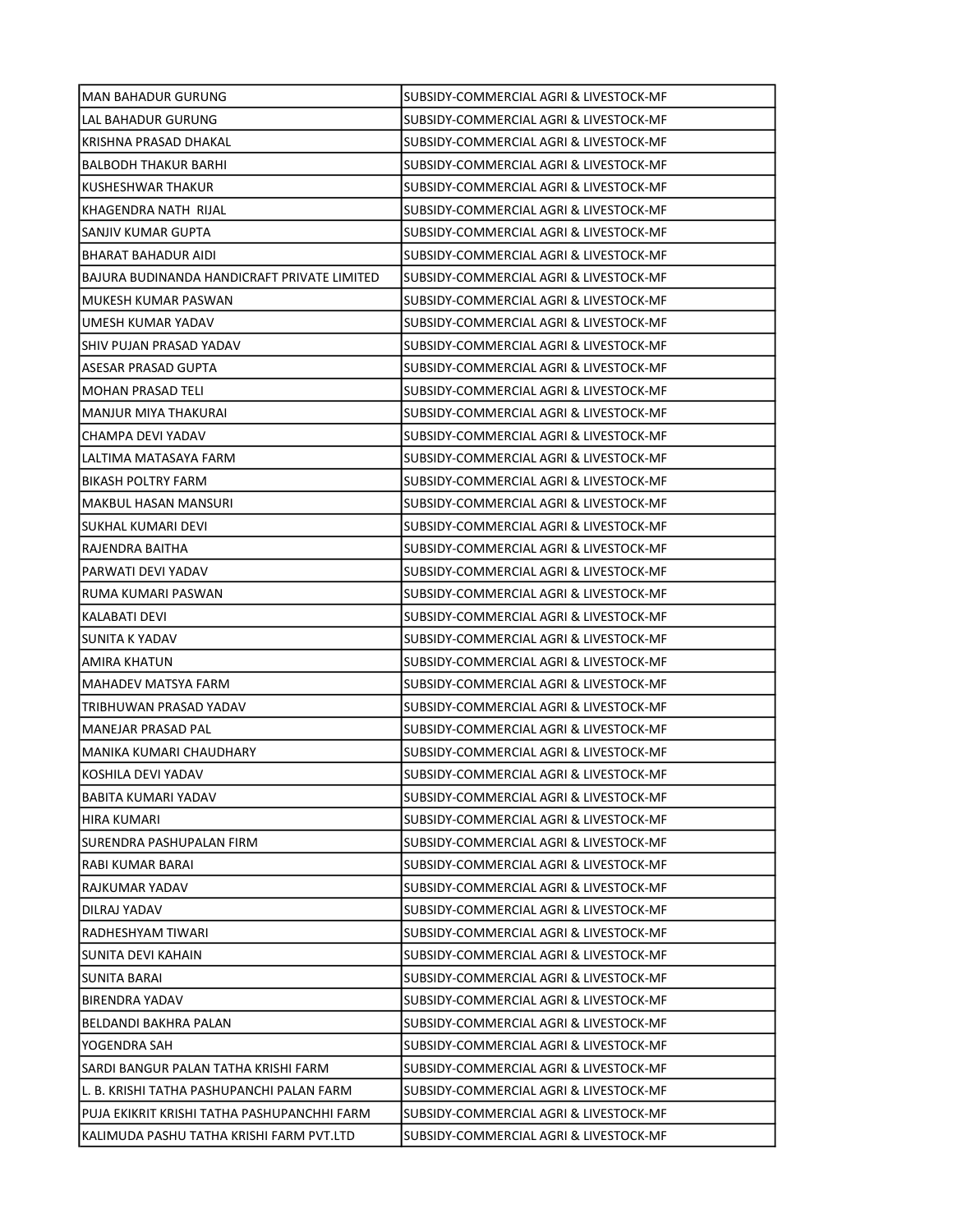| P.B. SHANTA AGRO FARM                       | SUBSIDY-COMMERCIAL AGRI & LIVESTOCK-MF  |
|---------------------------------------------|-----------------------------------------|
| SHER BAHADUR NEPALI                         | SUBSIDY-COMMERCIAL AGRI & LIVESTOCK-MF  |
| RIJAN RISIKA PASHUPALAN TATHA KRISHI FIRM   | SUBSIDY-COMMERCIAL AGRI & LIVESTOCK-MF  |
| LEKALI BAKHRA FARM                          | SUBSIDY-COMMERCIAL AGRI & LIVESTOCK-MF  |
| KUMAL KRISHI TATHA PASHU FIRM               | SUBSIDY-COMMERCIAL AGRI & LIVESTOCK-MF  |
| GURUNG MODAL BAKHARA TATHA KRISHI FIRM      | SUBSIDY-COMMERCIAL AGRI & LIVESTOCK-MF  |
| SAMIR KRISHI TATHA PASHU FARM               | SUBSIDY-COMMERCIAL AGRI & LIVESTOCK-MF  |
| <b>MADE IN NEPAL STORES</b>                 | SUBSIDY-COMMERCIAL AGRI & LIVESTOCK-MF  |
| <b>MOHAN LAMSAL</b>                         | SUBSIDY-COMMERCIAL AGRI & LIVESTOCK-MF  |
| RAVILAL MAHAT CHHETRI                       | SUBSIDY-COMMERCIAL AGRI & LIVESTOCK-MF  |
| KESH NARAYAN SHARMA                         | SUBSIDY-COMMERCIAL AGRI & LIVESTOCK-MF  |
| RAMJI PRASAD BHATTA                         | SUBSIDY-COMMERCIAL AGRI & LIVESTOCK-MF  |
| ANNAPURNA KRISHI TATHA PASHU FIRM           | SUBSIDY-COMMERCIAL AGRI & LIVESTOCK-MF  |
| MEGHNATH JAISI                              | SUBSIDY-COMMERCIAL AGRI & LIVESTOCK-MF  |
| CHINARI KRISHI TATHA PASHU FARM             | SUBSIDY-COMMERCIAL AGRI & LIVESTOCK-MF  |
| <b>BABURAM ACHARYA</b>                      | SUBSIDY-COMMERCIAL AGRI & LIVESTOCK-MF  |
| DHAN BAHADUR THAPA                          | SUBSIDY-COMMERCIAL AGRI & LIVESTOCK-MF  |
| BISHNU PRASAD ADHIKARI                      | SUBSIDY-COMMERCIAL AGRI & LIVESTOCK-MF  |
| PARICHIT AKIKRIT KRISHI TATHA PASHU FARM    | SUBSIDY-COMMERCIAL AGRI & LIVESTOCK-MF  |
| TIT KRISHI TATHA PASHU FIRM                 | SUBSIDY-COMMERCIAL AGRI & LIVESTOCK-MF  |
| TIT KRISHI TATHA PASHU FIRM                 | SUBSIDY-COMMERCIAL AGRI & LIVESTOCK-MF  |
| DIL BAHADUR CHHETRI                         | SUBSIDY-COMMERCIAL AGRI & LIVESTOCK-MF  |
| SASHIDHAR SHARMA                            | SUBSIDY-COMMERCIAL AGRI & LIVESTOCK-MF  |
| SHREE NARAYAN SHARMA                        | SUBSIDY-COMMERCIAL AGRI & LIVESTOCK-MF  |
| SAMIKSHYA RANABHAT                          | SUBSIDY-COMMERCIAL AGRI & LIVESTOCK-MF  |
| RAJU GURUNG                                 | SUBSIDY-COMMERCIAL AGRI & LIVESTOCK-MF  |
| MAHENDRA GAUCHAN                            | SUBSIDY-COMMERCIAL AGRI & LIVESTOCK-MF  |
| PRAMESH B K                                 | SUBSIDY-COMMERCIAL AGRI & LIVESTOCK-MF  |
| PREM PRASAD PARIYAR                         | SUBSIDY-COMMERCIAL AGRI & LIVESTOCK-MF  |
| <b>RAPKCHE GURUNG</b>                       | SUBSIDY-COMMERCIAL AGRI & LIVESTOCK-MF  |
| RITA SAPKOTA                                | SUBSIDY-COMMERCIAL AGRI & LIVESTOCK-MF  |
| SHANGTA BAKHRA PALAN FARM                   | SUBSIDY-COMMERCIAL AGRI & LIVESTOCK-MF  |
| MANGAL BAKHRA PALAN FARM                    | SUBSIDY-COMMERCIAL AGRI & LIVESTOCK-MF  |
| NAMUNA KRISHI TATHA PASHUPANCHHI PALAN FARM | ISUBSIDY-COMMERCIAL AGRI & LIVESTOCK-MF |
| THASANG BEDHABAKHRA PALAN FARM              | SUBSIDY-COMMERCIAL AGRI & LIVESTOCK-MF  |
| NARESH BHATTACHAN                           | SUBSIDY-COMMERCIAL AGRI & LIVESTOCK-MF  |
| KHASTE POULTRY AND AGRO FARM                | SUBSIDY-COMMERCIAL AGRI & LIVESTOCK-MF  |
| BHUMIKA HANDMADE PAPER UDHYOG               | SUBSIDY-COMMERCIAL AGRI & LIVESTOCK-MF  |
| CROSS COUNTRY HANDICRAFT AND PAPER INDUSTRY | SUBSIDY-COMMERCIAL AGRI & LIVESTOCK-MF  |
| KIRAN JYOTI HANDMADE PAPER UDHYOG           | SUBSIDY-COMMERCIAL AGRI & LIVESTOCK-MF  |
| R AND L FILE UDHYOG                         | SUBSIDY-COMMERCIAL AGRI & LIVESTOCK-MF  |
| GANDRAMA KRISHI TATHA PASHU FIRM            | SUBSIDY-COMMERCIAL AGRI & LIVESTOCK-MF  |
| AMRIT SHAHI                                 | SUBSIDY-COMMERCIAL AGRI & LIVESTOCK-MF  |
| LAL BAHADUR PHALPHUL KHETI UDDHYOG          | SUBSIDY-COMMERCIAL AGRI & LIVESTOCK-MF  |
| <b>GORAKHNATH BHAINSI FIRM</b>              | SUBSIDY-COMMERCIAL AGRI & LIVESTOCK-MF  |
| RAMHARI BHANDARI                            | SUBSIDY-COMMERCIAL AGRI & LIVESTOCK-MF  |
| LUDIKHOLA KRISHI TATHA PASHUPANCHI FARM     | SUBSIDY-COMMERCIAL AGRI & LIVESTOCK-MF  |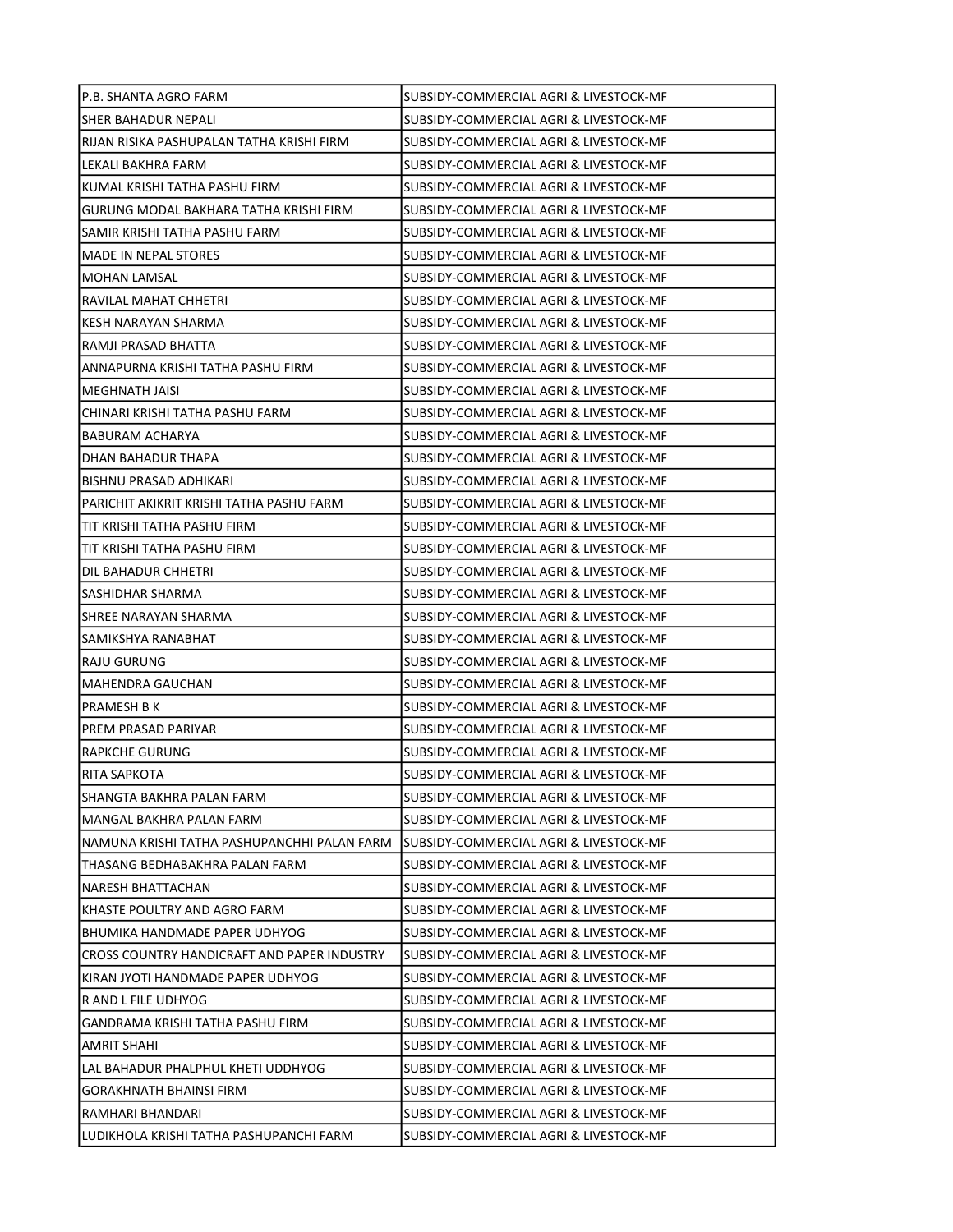| SHREE GANESH BAKHRA FIRM                | SUBSIDY-COMMERCIAL AGRI & LIVESTOCK-MF |
|-----------------------------------------|----------------------------------------|
| JAYARAM KRISHI FARM                     | SUBSIDY-COMMERCIAL AGRI & LIVESTOCK-MF |
| RAJBHANDARI GAI VAISI PALAN FIRM        | SUBSIDY-COMMERCIAL AGRI & LIVESTOCK-MF |
| NIRMAL KHADKA                           | SUBSIDY-COMMERCIAL AGRI & LIVESTOCK-MF |
| DINEJ GHIMIRE                           | SUBSIDY-COMMERCIAL AGRI & LIVESTOCK-MF |
| URMILA POULTRY FARM                     | SUBSIDY-COMMERCIAL AGRI & LIVESTOCK-MF |
| KWANGALI BAKHRA FIRM                    | SUBSIDY-COMMERCIAL AGRI & LIVESTOCK-MF |
| S.L.A. KRISHI TATHA PASUPANCHI FIRM     | SUBSIDY-COMMERCIAL AGRI & LIVESTOCK-MF |
| PRAKASH MUKHIYA BIN                     | SUBSIDY-COMMERCIAL AGRI & LIVESTOCK-MF |
| <b>BIJAY MUKHIYA BIN</b>                | SUBSIDY-COMMERCIAL AGRI & LIVESTOCK-MF |
| SABINA SHRESTHA                         | SUBSIDY-COMMERCIAL AGRI & LIVESTOCK-MF |
| SRIJANA BUDHATHOKI                      | SUBSIDY-COMMERCIAL AGRI & LIVESTOCK-MF |
| PARBATI RAI                             | SUBSIDY-COMMERCIAL AGRI & LIVESTOCK-MF |
| KAMALA R MAGAR                          | SUBSIDY-COMMERCIAL AGRI & LIVESTOCK-MF |
| DILKUMARI BUDHA                         | SUBSIDY-COMMERCIAL AGRI & LIVESTOCK-MF |
| JAGANNATH POULTRY TATHA BANGUR FIRM     | SUBSIDY-COMMERCIAL AGRI & LIVESTOCK-MF |
| JIT BAHADUR RANA                        | SUBSIDY-COMMERCIAL AGRI & LIVESTOCK-MF |
| PUNY PRASAD SAH                         | SUBSIDY-COMMERCIAL AGRI & LIVESTOCK-MF |
| HARSHYAM PRASAD                         | SUBSIDY-COMMERCIAL AGRI & LIVESTOCK-MF |
| OM KUMAR PATEL                          | SUBSIDY-COMMERCIAL AGRI & LIVESTOCK-MF |
| MANJU DEVI YADAV                        | SUBSIDY-COMMERCIAL AGRI & LIVESTOCK-MF |
| <b>BIJNANDAN RAY</b>                    | SUBSIDY-COMMERCIAL AGRI & LIVESTOCK-MF |
| RAM BABU RAUT                           | SUBSIDY-COMMERCIAL AGRI & LIVESTOCK-MF |
| BINESH PRASAD SAH KALWAR                | SUBSIDY-COMMERCIAL AGRI & LIVESTOCK-MF |
| RAM PRAKASH MAHATO                      | SUBSIDY-COMMERCIAL AGRI & LIVESTOCK-MF |
| <b>MANOJ BHAGAT</b>                     | SUBSIDY-COMMERCIAL AGRI & LIVESTOCK-MF |
| LAXMI PRASAD SAH                        | SUBSIDY-COMMERCIAL AGRI & LIVESTOCK-MF |
| <b>JINDALAL PRASAD</b>                  | SUBSIDY-COMMERCIAL AGRI & LIVESTOCK-MF |
| PAHALAD SAH KALWAR                      | SUBSIDY-COMMERCIAL AGRI & LIVESTOCK-MF |
| <b>SHER BAHADUR BUDHA</b>               | SUBSIDY-COMMERCIAL AGRI & LIVESTOCK-MF |
| MAINA POKHARI BAKHRA FIRM               | SUBSIDY-COMMERCIAL AGRI & LIVESTOCK-MF |
| SARASWATI PASHUPANKSHI TATHA KRISI FIRM | SUBSIDY-COMMERCIAL AGRI & LIVESTOCK-MF |
| AMAN CHAUDHARY                          | SUBSIDY-COMMERCIAL AGRI & LIVESTOCK-MF |
| SAROJ CHAUDHARY                         | SUBSIDY-COMMERCIAL AGRI & LIVESTOCK-MF |
| <b>PURNIMA BK</b>                       | SUBSIDY-COMMERCIAL AGRI & LIVESTOCK-MF |
| PRATIK KRISHI TATHA PASHUPANCHHI FIRM   | SUBSIDY-COMMERCIAL AGRI & LIVESTOCK-MF |
| UDAYDEV POULTRY FIRM                    | SUBSIDY-COMMERCIAL AGRI & LIVESTOCK-MF |
| <b>BADUWAL POULTRY FIRM</b>             | SUBSIDY-COMMERCIAL AGRI & LIVESTOCK-MF |
| YUWA KRISHI UDDHAM FIRM                 | SUBSIDY-COMMERCIAL AGRI & LIVESTOCK-MF |
| JAGADAMBA KRISHI TATHA PASHUPANCHI FIRM | SUBSIDY-COMMERCIAL AGRI & LIVESTOCK-MF |
| KARKI BAKHARA FIRM                      | SUBSIDY-COMMERCIAL AGRI & LIVESTOCK-MF |
| DIBAS POULTRY FIRM                      | SUBSIDY-COMMERCIAL AGRI & LIVESTOCK-MF |
| KRISHNA BAKHRA PALAN                    | SUBSIDY-COMMERCIAL AGRI & LIVESTOCK-MF |
| JAY AMBIKA BAKHRA PALAN                 | SUBSIDY-COMMERCIAL AGRI & LIVESTOCK-MF |
| BHUMIRAJ GAI BHAINSI PALAN FIRM         | SUBSIDY-COMMERCIAL AGRI & LIVESTOCK-MF |
| SHREE KAILASH POULTRY FIRM              | SUBSIDY-COMMERCIAL AGRI & LIVESTOCK-MF |
| SAYAPATRI POULTRY FIRM                  | SUBSIDY-COMMERCIAL AGRI & LIVESTOCK-MF |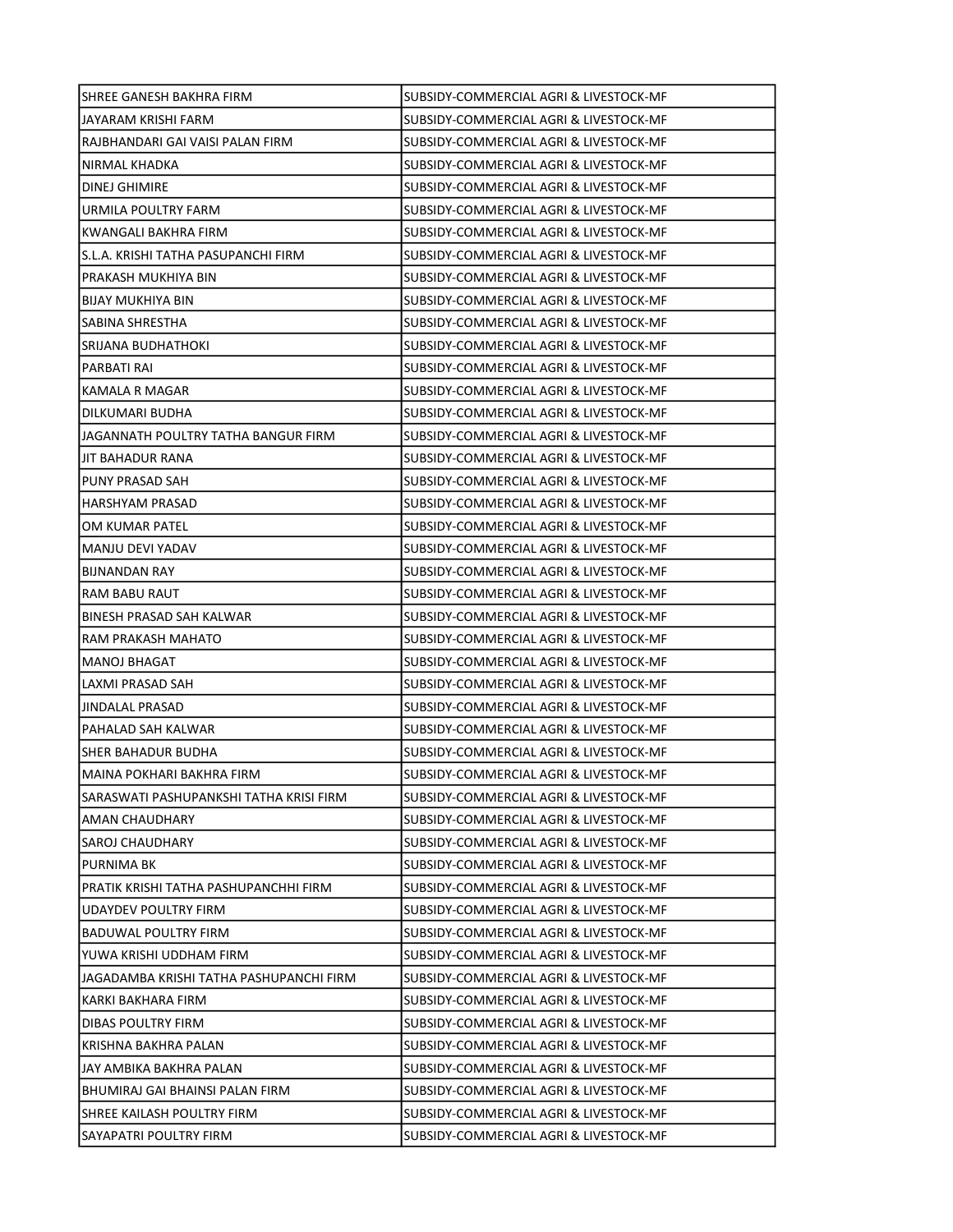| KUSHMI POULTRY FARM                                                                 | SUBSIDY-COMMERCIAL AGRI & LIVESTOCK-MF |
|-------------------------------------------------------------------------------------|----------------------------------------|
| MAIKAL BANGUR PALAN FIRM                                                            | SUBSIDY-COMMERCIAL AGRI & LIVESTOCK-MF |
| KALIKA POULTRY FIRM                                                                 | SUBSIDY-COMMERCIAL AGRI & LIVESTOCK-MF |
| SIGASH KRISHI FIRM                                                                  | SUBSIDY-COMMERCIAL AGRI & LIVESTOCK-MF |
| KARUNA MACHA PALAN TATHA KRISHI FIRM                                                | SUBSIDY-COMMERCIAL AGRI & LIVESTOCK-MF |
| AAYUSHMA PASHUPANCHI TATHA MACHA PALAN FIRM  SUBSIDY-COMMERCIAL AGRI & LIVESTOCK-MF |                                        |
| MATRIBHUMI KRISHI FIRM                                                              | SUBSIDY-COMMERCIAL AGRI & LIVESTOCK-MF |
| MAN BAHADUR THAPA MAGAR                                                             | SUBSIDY-EARTHQUAKE VICTIMS-MF          |
| BHARAT RAYAMAJHI                                                                    | SUBSIDY-EARTHQUAKE VICTIMS-MF          |
| <b>BHAGAWAN GAIRE</b>                                                               | SUBSIDY-EARTHQUAKE VICTIMS-MF          |
| SUKRA LAMA                                                                          | SUBSIDY-EARTHQUAKE VICTIMS-MF          |
| BHUBANESHWAR KARMACHARYA                                                            | SUBSIDY-EARTHQUAKE VICTIMS-MF          |
| BISHNU KUMAR TAMANG                                                                 | SUBSIDY-EARTHQUAKE VICTIMS-MF          |
| OBO LAMA                                                                            | SUBSIDY-EARTHQUAKE VICTIMS-MF          |
| RAJ KUMAR SUNAR                                                                     | SUBSIDY-EARTHQUAKE VICTIMS-MF          |
| GOKUL BAHADUR ADHIKARI                                                              | TERM LOAN-MICRO-FINANCE BALLOONING     |
| SUDARSHAN PANDEY                                                                    | TERM LOAN-MICRO-FINANCE BALLOONING     |
| <b>GITA SUBEDI</b>                                                                  | TERM LOAN-MICRO-FINANCE BALLOONING     |
| RAJENDRA PRASAD WOSTI                                                               | TERM LOAN-MICRO-FINANCE BALLOONING     |
| NAMITA PANDEY                                                                       | TERM LOAN-MICRO-FINANCE BALLOONING     |
| DINESH POKHAREL                                                                     | TERM LOAN-MICRO-FINANCE BALLOONING     |
| NARENRA WASTI                                                                       | TERM LOAN-MICRO-FINANCE BALLOONING     |
| LOK PRASAD PANDEY                                                                   | TERM LOAN-MICRO-FINANCE BALLOONING     |
| JEEVAN KC                                                                           | AUTO LOAN- RETURNEE MIGRANT SUBSIDY    |
| RAJESH TAMANG                                                                       | AUTO LOAN- RETURNEE MIGRANT SUBSIDY    |
| RAMESH K CHHETRI                                                                    | AUTO LOAN- RETURNEE MIGRANT SUBSIDY    |
| DIPAK LAMICHHANE                                                                    | AUTO LOAN- RETURNEE MIGRANT SUBSIDY    |
| <b>BIRAT KHATRI</b>                                                                 | AUTO LOAN- RETURNEE MIGRANT SUBSIDY    |
| <b>DEEPAK ADHIKARI</b>                                                              | AUTO LOAN- RETURNEE MIGRANT SUBSIDY    |
| SAMSHER TAMANG                                                                      | AUTO LOAN- RETURNEE MIGRANT SUBSIDY    |
| GUNKERA MASALA UDHYOG                                                               | AUTO LOAN- RETURNEE MIGRANT SUBSIDY    |
| PANCHA KHADYA STORE                                                                 | AUTO LOAN- RETURNEE MIGRANT SUBSIDY    |
| EMANUEL DHUWANI SEWA PVT LIMITED                                                    | AUTO LOAN- RETURNEE MIGRANT SUBSIDY    |
| SANTOSH TIMSINA                                                                     | AUTO LOAN- RETURNEE MIGRANT SUBSIDY    |
| <b>BHANUBHAKTA GURAGAIN</b>                                                         | AUTO LOAN- RETURNEE MIGRANT SUBSIDY    |
| <b>SUNIL CHAUHAN</b>                                                                | AUTO LOAN- RETURNEE MIGRANT SUBSIDY    |
| <b>BIR BAHADUR SUNUWAR</b>                                                          | AUTO LOAN- RETURNEE MIGRANT SUBSIDY    |
| TALAK BAHADUR SHRESTHA                                                              | AUTO LOAN- RETURNEE MIGRANT SUBSIDY    |
| KEDAR BAHADUR KHADKA                                                                | AUTO LOAN- RETURNEE MIGRANT SUBSIDY    |
| <b>MAN B BHUJEL</b>                                                                 | AUTO LOAN- RETURNEE MIGRANT SUBSIDY    |
| SHER B KARKI                                                                        | AUTO LOAN- RETURNEE MIGRANT SUBSIDY    |
| YOGENDRA LAWAR                                                                      | AUTO LOAN- RETURNEE MIGRANT SUBSIDY    |
| RAJ KUMAR SHRESTHA                                                                  | AUTO LOAN- RETURNEE MIGRANT SUBSIDY    |
| SHREEKRISHNA PANDEY                                                                 | AUTO LOAN- RETURNEE MIGRANT SUBSIDY    |
| SURAJ SUBBA                                                                         | AUTO LOAN- RETURNEE MIGRANT SUBSIDY    |
| DURGA BAHADUR KARKI                                                                 | AUTO LOAN- RETURNEE MIGRANT SUBSIDY    |
| <b>GOPAL GURAGAI</b>                                                                | AUTO LOAN- RETURNEE MIGRANT SUBSIDY    |